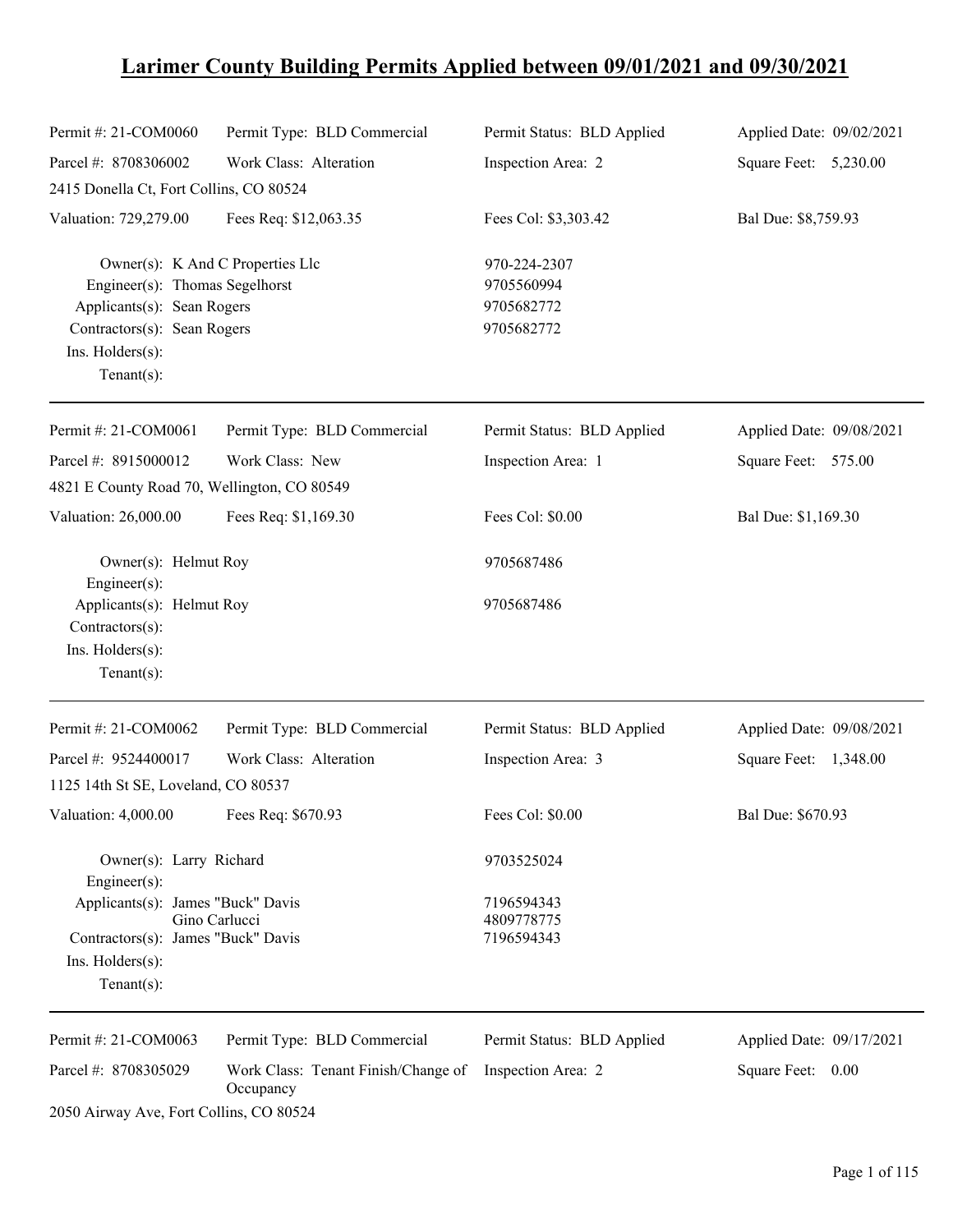| Valuation: 23,000.00                                                                                                                                   | Fees Req: \$1,025.34                                  | Fees Col: \$0.00                                       | Bal Due: \$1,025.34      |
|--------------------------------------------------------------------------------------------------------------------------------------------------------|-------------------------------------------------------|--------------------------------------------------------|--------------------------|
| Owner(s): Scott McDonald<br>Engineer(s):                                                                                                               |                                                       | 3039816839                                             |                          |
| Applicants(s): Matt Brooksmith<br>Contractors(s):<br>Ins. Holders(s):<br>Tenant $(s)$ :                                                                |                                                       | 3037101818                                             |                          |
| Permit #: 21-COM0064                                                                                                                                   | Permit Type: BLD Commercial                           | Permit Status: BLD Approved                            | Applied Date: 09/29/2021 |
| Parcel #: 9624207916                                                                                                                                   | Work Class: Structure Other Than a<br><b>Building</b> | Inspection Area: 2                                     | Square Feet: 0.00        |
| 317 Carpenter Rd, Fort Collins, CO 80525                                                                                                               |                                                       |                                                        |                          |
| Valuation: 35,000.00                                                                                                                                   | Fees Req: \$1,121.77                                  | Fees Col: \$0.00                                       | Bal Due: \$1,121.77      |
| Owner(s): Nate Lamkin<br>Engineer(s): Jason Newlin<br>Applicants(s): Shawn Rhodes<br>Contractors(s): Keith Vaughn<br>Ins. Holders(s):<br>$Tenant(s)$ : |                                                       | 9702921078<br>0000000000<br>8283027175<br>303-783-3900 |                          |
| Permit #: 21-COM0065                                                                                                                                   | Permit Type: BLD Commercial                           | Permit Status: BLD Applied                             | Applied Date: 09/30/2021 |
| Parcel #: 8708229001                                                                                                                                   | Work Class: New                                       | Inspection Area: 2                                     | Square Feet: 0.00        |
| Valuation: 4,649,003.00                                                                                                                                | Fees Req: \$53,586.74                                 | Fees Col: \$0.00                                       | Bal Due: \$53,586.74     |
| Owner(s): Zurich Flex Oz LLC                                                                                                                           |                                                       |                                                        |                          |
| Engineer(s): John McBride                                                                                                                              |                                                       | 9704205316                                             |                          |
| Applicants(s): Kyle Kassel                                                                                                                             | Leo Mitchell                                          | 9017488000<br>7122604102                               |                          |
| Contractors(s): Jason Doucette                                                                                                                         |                                                       | 2089490722                                             |                          |
| Ins. Holders(s):                                                                                                                                       |                                                       |                                                        |                          |
| Tenant $(s)$ :                                                                                                                                         |                                                       |                                                        |                          |
| Permit #: 21-COM0066                                                                                                                                   | Permit Type: BLD Commercial                           | Permit Status: BLD Void                                | Applied Date: 09/30/2021 |
| Parcel #: 9636241003                                                                                                                                   | Work Class: Alteration                                | Inspection Area: 2                                     | Square Feet: 0.00        |
| 5400 N Garfield Ave, Loveland, CO 80538                                                                                                                |                                                       |                                                        |                          |
| Valuation: 23,500.00                                                                                                                                   | Fees Req:                                             | Fees Col:                                              | Bal Due:                 |
| Owner(s): 5400 Garfield LLC                                                                                                                            |                                                       |                                                        |                          |
| Engineer(s): Chad Tuttle                                                                                                                               |                                                       | 9185874630                                             |                          |
| Applicants(s): Zach Phillips                                                                                                                           |                                                       | 5037089200                                             |                          |
| Contractors(s):                                                                                                                                        |                                                       |                                                        |                          |
| Ins. Holders(s):                                                                                                                                       |                                                       |                                                        |                          |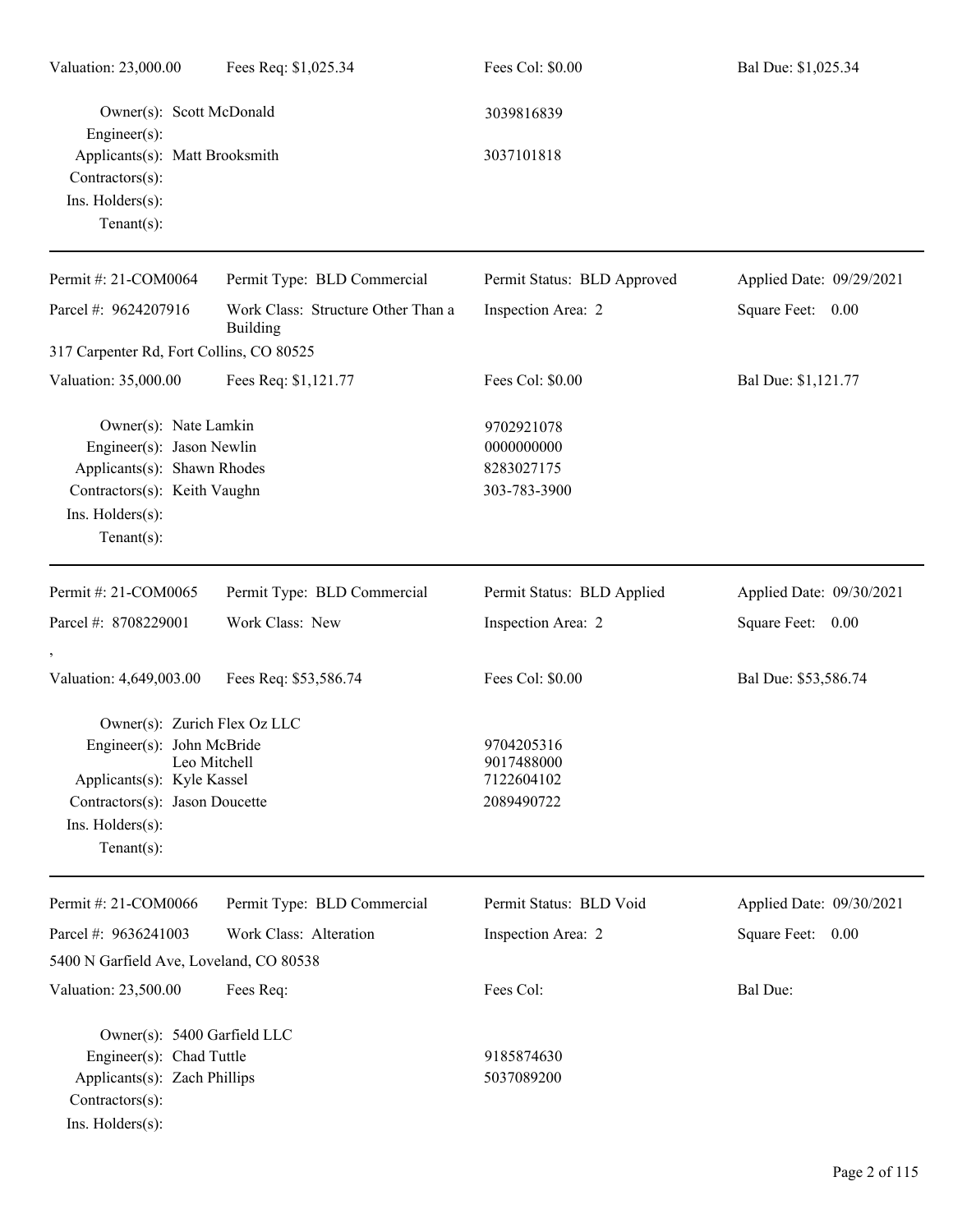| Permit #: 21-COM0067                                                                                                                             | Permit Type: BLD Commercial                      | Permit Status: BLD Approved | Applied Date: 09/30/2021 |  |
|--------------------------------------------------------------------------------------------------------------------------------------------------|--------------------------------------------------|-----------------------------|--------------------------|--|
| Parcel #: 9636241003<br>Work Class: Structure Other Than a<br>Building                                                                           |                                                  | Inspection Area: 2          | Square Feet: 0.00        |  |
| 5400 N Garfield Ave, Loveland, CO 80538                                                                                                          |                                                  |                             |                          |  |
| Valuation: 23,500.00                                                                                                                             | Fees Req: \$1,119.94                             | Fees Col: \$1,119.94        | <b>Bal Due: \$0.00</b>   |  |
| Owner(s): 5400 Garfield LLC<br>Engineer(s): Chad Tuttle<br>Applicants(s): Zach Phillips<br>Contractors(s):<br>Ins. Holders(s):<br>Tenant $(s)$ : |                                                  | 9185874630<br>5037089200    |                          |  |
| Permit #: 21-ENER0142                                                                                                                            | Permit Type: BLD Energy                          | Permit Status: BLD Issued   | Applied Date: 09/07/2021 |  |
| Parcel #: 2534407021                                                                                                                             | Work Class: Roof/Wall Mounted                    | Inspection Area: 4          | Square Feet: 0.00        |  |
| 1207 Pine Tree Dr, Estes Park, CO 80517                                                                                                          |                                                  |                             |                          |  |
| Valuation: 15,220.00                                                                                                                             | Fees Req: \$500.00                               | Fees Col: \$500.00          | <b>Bal Due: \$0.00</b>   |  |
| Owner(s): Jordan Bradley<br>Engineer(s):                                                                                                         | Jason Bradley                                    | 3143135469<br>3143135469    |                          |  |
| Applicants(s): Tony Martin<br>Contractors(s): Tony Martin<br>Ins. Holders(s):<br>Tenant $(s)$ :                                                  |                                                  | 2176636608<br>2176636608    |                          |  |
| Permit #: 21-ENER0143                                                                                                                            | Permit Type: BLD Energy                          | Permit Status: BLD Issued   | Applied Date: 09/07/2021 |  |
| Parcel #: 2534407041                                                                                                                             | Work Class: Roof/Wall Mounted                    | Inspection Area: 4          | Square Feet: 0.00        |  |
| 288 Pinyon Trl, Estes Park, CO 80517                                                                                                             |                                                  |                             |                          |  |
| Valuation: 28,104.00                                                                                                                             | Fees Req: \$500.00                               | Fees Col: \$500.00          | <b>Bal Due: \$0.00</b>   |  |
| Owner(s): Jessica Borries<br>$Engineering(s)$ :                                                                                                  | <b>Brandon Borries</b>                           | 970-481-0523<br>9704810523  |                          |  |
| Applicants(s): Tony Martin                                                                                                                       |                                                  | 2176636608                  |                          |  |
| Contractors(s): Tony Martin                                                                                                                      |                                                  | 2176636608                  |                          |  |
| Ins. Holders(s):                                                                                                                                 |                                                  |                             |                          |  |
| Tenant $(s)$ :                                                                                                                                   |                                                  |                             |                          |  |
| Permit #: 21-ENER0144                                                                                                                            | Permit Type: BLD Energy                          | Permit Status: BLD LOC      | Applied Date: 09/07/2021 |  |
| Parcel #: 3921000016                                                                                                                             | Work Class: Ground Mounted                       | Inspection Area: 5          | Square Feet: 0.00        |  |
|                                                                                                                                                  | 3105 County Road 69, Red Feather Lakes, CO 80545 |                             |                          |  |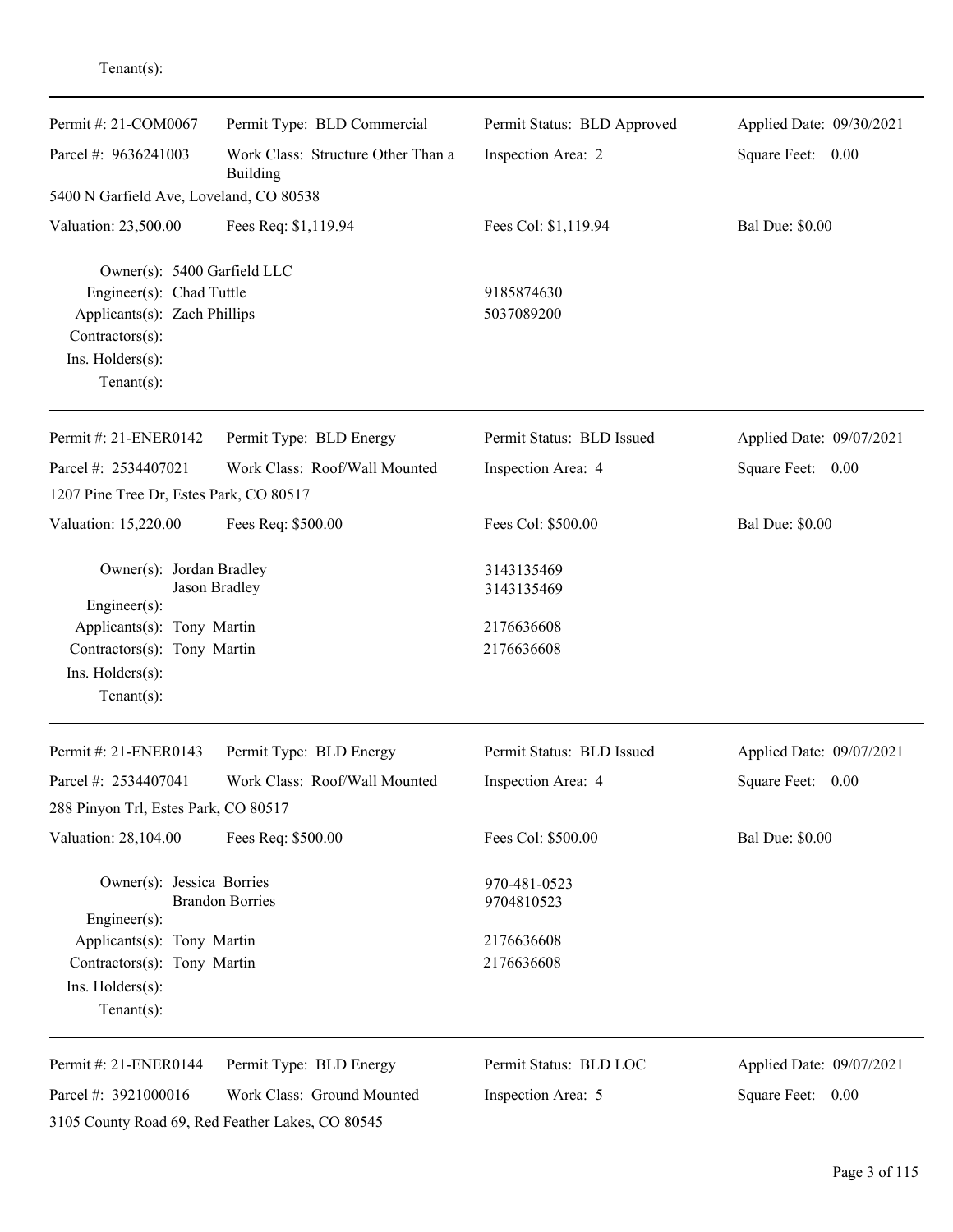| Valuation: 58,880.00                                                                                           | Fees Req: \$500.00            | Fees Col: \$500.00          | <b>Bal Due: \$0.00</b>   |
|----------------------------------------------------------------------------------------------------------------|-------------------------------|-----------------------------|--------------------------|
| Owner(s): Josephine Hammonds<br>$Engineering(s)$ :                                                             |                               | 9708812212                  |                          |
| Applicants(s): Justin Baker<br>Contractors(s): Justin Baker<br>Ins. Holders(s):<br>Tenant $(s)$ :              |                               | 9709003040<br>9709003040    |                          |
| Permit #: 21-ENER0145                                                                                          | Permit Type: BLD Energy       | Permit Status: BLD Issued   | Applied Date: 09/14/2021 |
| Parcel #: 2505000011                                                                                           | Work Class: Roof/Wall Mounted | Inspection Area: 4          | Square Feet: 0.00        |
| 2145 Mcgraw Ranch Rd, Estes Park, CO 80517                                                                     |                               |                             |                          |
| Valuation: 21,600.00                                                                                           | Fees Req: \$500.00            | Fees Col: \$500.00          | <b>Bal Due: \$0.00</b>   |
| Owner(s): Tim Roberts<br>$Engineering(s)$ :                                                                    |                               | 4402066043                  |                          |
| Applicants(s): Matt Scherer<br>Contractors(s): Craig Zobec<br>Ins. Holders(s):<br>Tenant $(s)$ :               |                               | 970-988-5682<br>3035257252  |                          |
| Permit #: 21-ENER0146                                                                                          | Permit Type: BLD Energy       | Permit Status: BLD Issued   | Applied Date: 09/14/2021 |
| Parcel #: 3401207013<br>370 Whispering Pines Dr, Estes Park, CO 80517                                          | Work Class: Roof/Wall Mounted | Inspection Area: 4          | Square Feet: 0.00        |
| Valuation: 14,786.00                                                                                           | Fees Req: \$432.03            | Fees Col: \$432.03          | <b>Bal Due: \$0.00</b>   |
| Owner(s): Kathrine Long<br>$Enginer(s)$ :                                                                      |                               | 7138547076                  |                          |
| Applicants(s): Avery Carter<br>Contractors(s): Jason Sharpe<br>Ins. Holders(s):<br>Tenant $(s)$ :              |                               | 3034470300<br>3034470300214 |                          |
| Permit #: 21-ENER0147                                                                                          | Permit Type: BLD Energy       | Permit Status: BLD Applied  | Applied Date: 09/14/2021 |
| Parcel #: 2936410162<br>62 Rabbit Ears Ct, Livermore, CO 80536                                                 | Work Class: Roof/Wall Mounted | Inspection Area: 5          | Square Feet: 0.00        |
| Valuation: 43,319.44                                                                                           | Fees Req: \$500.00            | Fees Col: \$0.00            | Bal Due: \$500.00        |
| Owner(s): James Jamison<br>$Engineering(s)$ :<br>Applicants(s): Skyline Solar<br>Contractors(s): Justin Bailey |                               | 8554759765<br>8554759765    |                          |
| Ins. Holders(s):<br>Tenant $(s)$ :                                                                             |                               |                             |                          |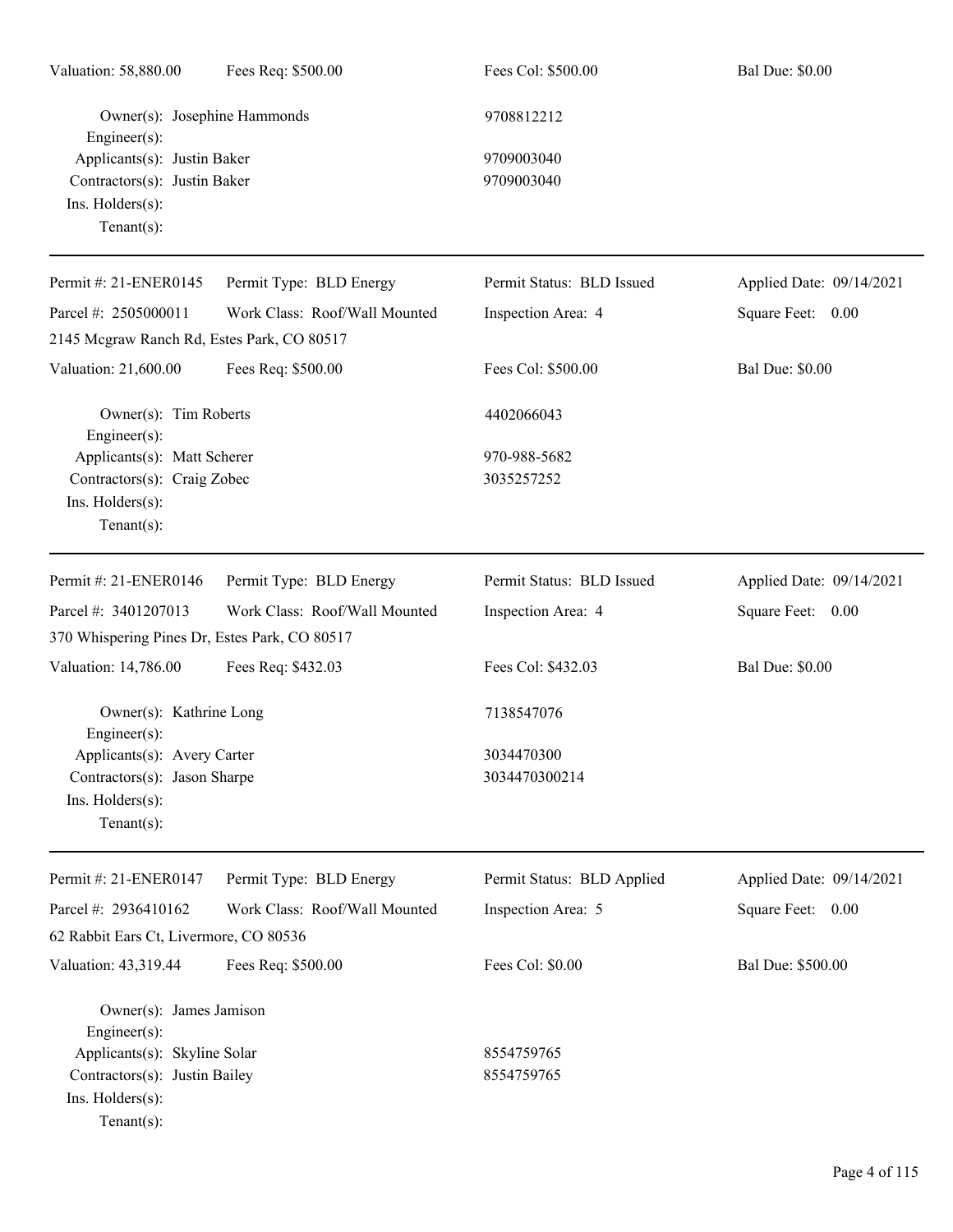| Permit #: 21-ENER0148<br>Parcel #: 9709106005                                                                                        | Permit Type: BLD Energy<br>Work Class: Roof/Wall Mounted | Permit Status: BLD Issued<br>Inspection Area: 2 | Applied Date: 09/14/2021<br>Square Feet: 0.00 |
|--------------------------------------------------------------------------------------------------------------------------------------|----------------------------------------------------------|-------------------------------------------------|-----------------------------------------------|
| 517 Sunrise Ln, Fort Collins, CO 80521                                                                                               |                                                          |                                                 |                                               |
| Valuation: 21,069.00                                                                                                                 | Fees Req: \$500.00                                       | Fees Col: \$500.00                              | <b>Bal Due: \$0.00</b>                        |
| Owner(s): Jonathan Guerdrum<br>Engineer(s):                                                                                          |                                                          | 5059741593                                      |                                               |
| Applicants(s): Jeff Lee<br>Contractors(s): Jeff Lee<br>Ins. Holders(s):<br>$Tenant(s)$ :                                             |                                                          | 3854820045<br>3854820045                        |                                               |
| Permit #: 21-ENER0149                                                                                                                | Permit Type: BLD Energy                                  | Permit Status: BLD Issued                       | Applied Date: 09/14/2021                      |
| Parcel #: 0626307002<br>5744 N County Road 27, Loveland, CO 80538                                                                    | Work Class: Ground Mounted                               | Inspection Area: 2                              | Square Feet: 0.00                             |
| Valuation: 19,760.00                                                                                                                 | Fees Req: \$500.00                                       | Fees Col: \$500.00                              | <b>Bal Due: \$0.00</b>                        |
| Owner(s): John Dildine                                                                                                               |                                                          | 9702319311                                      |                                               |
| Engineer(s):<br>Applicants(s): Matt Scherer<br>Contractors(s): Craig Zobec<br>Ins. Holders(s):<br>$Tenant(s)$ :                      |                                                          | 970-988-5682<br>3035257252                      |                                               |
| Permit #: 21-ENER0150                                                                                                                | Permit Type: BLD Energy                                  | Permit Status: BLD Issued                       | Applied Date: 09/15/2021                      |
| Parcel #: 2418000046<br>5229 Little Valley Dr, Estes Park, CO 80517                                                                  | Work Class: Ground Mounted                               | Inspection Area: 4                              | Square Feet:<br>0.00                          |
| Valuation: 25,000.00                                                                                                                 | Fees Req: \$551.00                                       | Fees Col: \$551.00                              | <b>Bal Due: \$0.00</b>                        |
| Owner(s): Tim Resch<br>Engineer(s): Amy Plummer<br>Applicants(s): Tim Resch<br>Contractors(s):<br>Ins. Holders(s):<br>Tenant $(s)$ : |                                                          | 9702157064<br>970-586-9388<br>9702157064        |                                               |
| Permit #: 21-ENER0151                                                                                                                | Permit Type: BLD Energy                                  | Permit Status: BLD Issued                       | Applied Date: 09/15/2021                      |
| Parcel #: 9704217046                                                                                                                 | Work Class: Roof/Wall Mounted                            | Inspection Area: 1                              | 0.00<br>Square Feet:                          |
| 1425 Bubbling Brook Ct, Fort Collins, CO 80521                                                                                       |                                                          |                                                 |                                               |
| Valuation: 21,172.00                                                                                                                 | Fees Req: \$500.00                                       | Fees Col: \$500.00                              | <b>Bal Due: \$0.00</b>                        |
| Owner(s): Brian Abrams<br>Engineer(s):                                                                                               |                                                          | 9706824230                                      |                                               |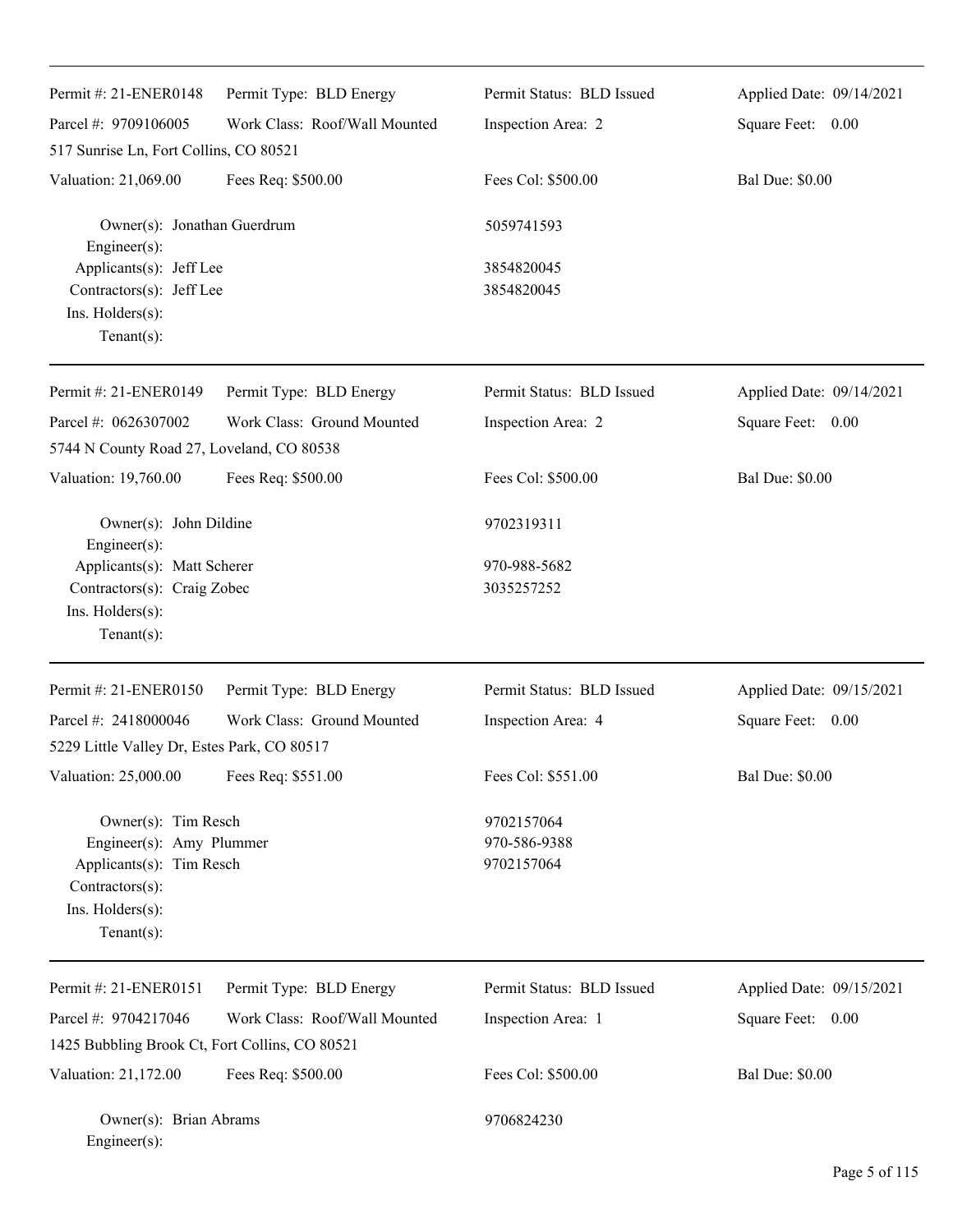Applicants(s): Lewis Gaiter IV Sandbox Solar 9703727665 Contractors(s): Andrew Lyle 9136608581 Ins. Holders(s): Tenant(s):

| Permit #: 21-ENER0152                                                                            | Permit Type: BLD Energy       | Permit Status: BLD Approved | Applied Date: 09/20/2021 |
|--------------------------------------------------------------------------------------------------|-------------------------------|-----------------------------|--------------------------|
| Parcel #: 9624318017                                                                             | Work Class: Roof/Wall Mounted | Inspection Area: 2          | Square Feet: 0.00        |
| 8181 Blue Moon Ct, Fort Collins, CO 80525                                                        |                               |                             |                          |
| Valuation: 51,488.00                                                                             | Fees Req: \$500.00            | Fees Col: \$0.00            | Bal Due: \$500.00        |
| Owner(s): Bonnie Slaten<br>Engineer(s): Arash Zandieh<br>Applicants(s): Lewis Gaiter IV          |                               | 7193221172<br>9016920431    |                          |
| Contractors(s): Andrew Lyle<br>Ins. $H$ olders $(s)$ :<br>Tenant $(s)$ :                         |                               | 9136608581                  |                          |
| Permit #: 21-ENER0153                                                                            | Permit Type: BLD Energy       | Permit Status: BLD Issued   | Applied Date: 09/21/2021 |
| Parcel #: 3403310009                                                                             | Work Class: Roof/Wall Mounted | Inspection Area: 4          | Square Feet: 0.00        |
| 2755 Eaglecliff Dr, Estes Park, CO 80517                                                         |                               |                             |                          |
| Valuation: 8,439.00                                                                              | Fees Req: \$287.45            | Fees Col: \$287.45          | <b>Bal Due: \$0.00</b>   |
| Owner(s): Scott Franke<br>Engineer(s):                                                           |                               | 4438520301                  |                          |
| Applicants(s): Avery Carter<br>Contractors(s): Jason Sharpe<br>Ins. Holders(s):<br>$Tenant(s)$ : |                               | 3034470300<br>3034470300214 |                          |
| Permit #: 21-ENER0154                                                                            | Permit Type: BLD Energy       | Permit Status: BLD Issued   | Applied Date: 09/23/2021 |
| Parcel #: 0508406011                                                                             | Work Class: Ground Mounted    | Inspection Area: 4          | Square Feet: 0.00        |
| 465 Okeepa Trl, Loveland, CO 80537                                                               |                               |                             |                          |
| Valuation: 22,869.00                                                                             | Fees Req: \$500.00            | Fees Col: \$500.00          | <b>Bal Due: \$0.00</b>   |
| Owner(s): Natalia Gareau<br>Engineer(s):                                                         |                               |                             |                          |
| Applicants(s): Jeremy Burks                                                                      |                               | 7209369460                  |                          |
| Contractors(s): Jeremy Burks<br>Ins. Holders(s):<br>$Tenant(s)$ :                                |                               | 7209369460                  |                          |
| Permit #: 21-ENER0155                                                                            | Permit Type: BLD Energy       | Permit Status: BLD Issued   | Applied Date: 09/24/2021 |
| Parcel #: 9828410020                                                                             | Work Class: Roof/Wall Mounted | Inspection Area: 1          | Square Feet: 0.00        |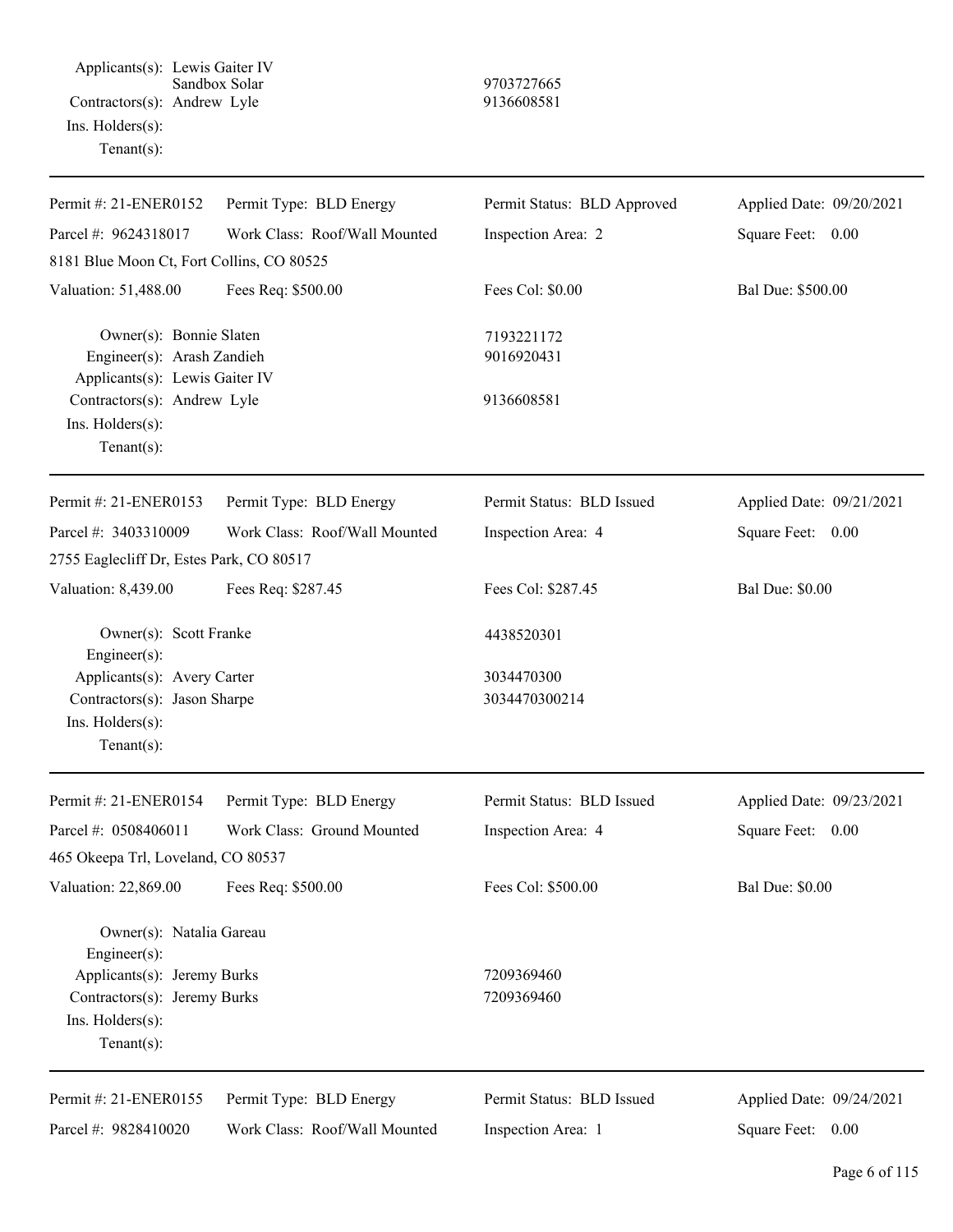| 2800 Farview Dr, Fort Collins, CO 80524                                                                                                          |                               |                                                        |                          |
|--------------------------------------------------------------------------------------------------------------------------------------------------|-------------------------------|--------------------------------------------------------|--------------------------|
| Valuation: 19,415.45                                                                                                                             | Fees Req: \$500.00            | Fees Col: \$500.00                                     | <b>Bal Due: \$0.00</b>   |
| Owner(s): Lee Swindler<br>Engineer(s): Eric Sumsion<br>Applicants(s): Michael Younghans<br>Contractors(s): Michael Younghans<br>Ins. Holders(s): |                               | 281-386-9055<br>8019901775<br>9704812889<br>9704812889 |                          |
| Tenant $(s)$ :                                                                                                                                   |                               |                                                        |                          |
| Permit #: 21-ENER0156                                                                                                                            | Permit Type: BLD Energy       | Permit Status: BLD LOC                                 | Applied Date: 09/24/2021 |
| Parcel #: 8512000001                                                                                                                             | Work Class: Ground Mounted    | Inspection Area: 2                                     | Square Feet: 0.00        |
| 8744 Golden Fields Ln, Loveland, CO 80538                                                                                                        |                               |                                                        |                          |
| Valuation: 32,915.00                                                                                                                             | Fees Req: \$500.00            | Fees Col: \$500.00                                     | <b>Bal Due: \$0.00</b>   |
| Owner(s): John Krause                                                                                                                            |                               | 9707791899                                             |                          |
| Engineer(s): Gary Weeks<br>Applicants(s): Alt E Wind & Solar Inc<br>Contractors(s):<br>Ins. Holders(s):<br>Tenant $(s)$ :                        | Rhonda Krause                 | 970-225-2422<br>9704827652                             |                          |
| Permit #: 21-ENER0157                                                                                                                            | Permit Type: BLD Energy       | Permit Status: BLD Applied                             | Applied Date: 09/28/2021 |
| Parcel #: 9529000035                                                                                                                             | Work Class: Roof/Wall Mounted | Inspection Area: 3                                     | Square Feet: 0.00        |
| 2343 S County Road 21, Loveland, CO 80537                                                                                                        |                               |                                                        |                          |
| Valuation: 73,215.00                                                                                                                             | Fees Req: \$500.00            | Fees Col: \$0.00                                       | Bal Due: \$500.00        |
| Owner(s): Joseph Hickey<br>$Engineering(s)$ :<br>Applicants(s): Jeff Lee<br>Contractors(s): Jeff Lee<br>Ins. Holders(s):<br>Tenant $(s)$ :       |                               | 3854820045<br>3854820045                               |                          |
| Permit #: 21-ENER0158                                                                                                                            | Permit Type: BLD Energy       | Permit Status: BLD Applied                             | Applied Date: 09/29/2021 |
| Parcel #: 1709000015                                                                                                                             | Work Class: Roof/Wall Mounted | Inspection Area: 6                                     | Square Feet: 0.00        |
| 134 Spencer Mountain Rd, Bellvue, CO 80512                                                                                                       |                               |                                                        |                          |
| Valuation: 30,000.00                                                                                                                             | Fees Req: \$500.00            | Fees Col: \$0.00                                       | Bal Due: \$500.00        |
| Owner(s): William Lauenroth<br>Engineer(s): Eric Sumsion<br>Applicants(s): Michael Younghans<br>Contractors(s): Michael Younghans                |                               | 8019901775<br>9704812889<br>9704812889                 |                          |
| Ins. Holders(s):                                                                                                                                 |                               |                                                        |                          |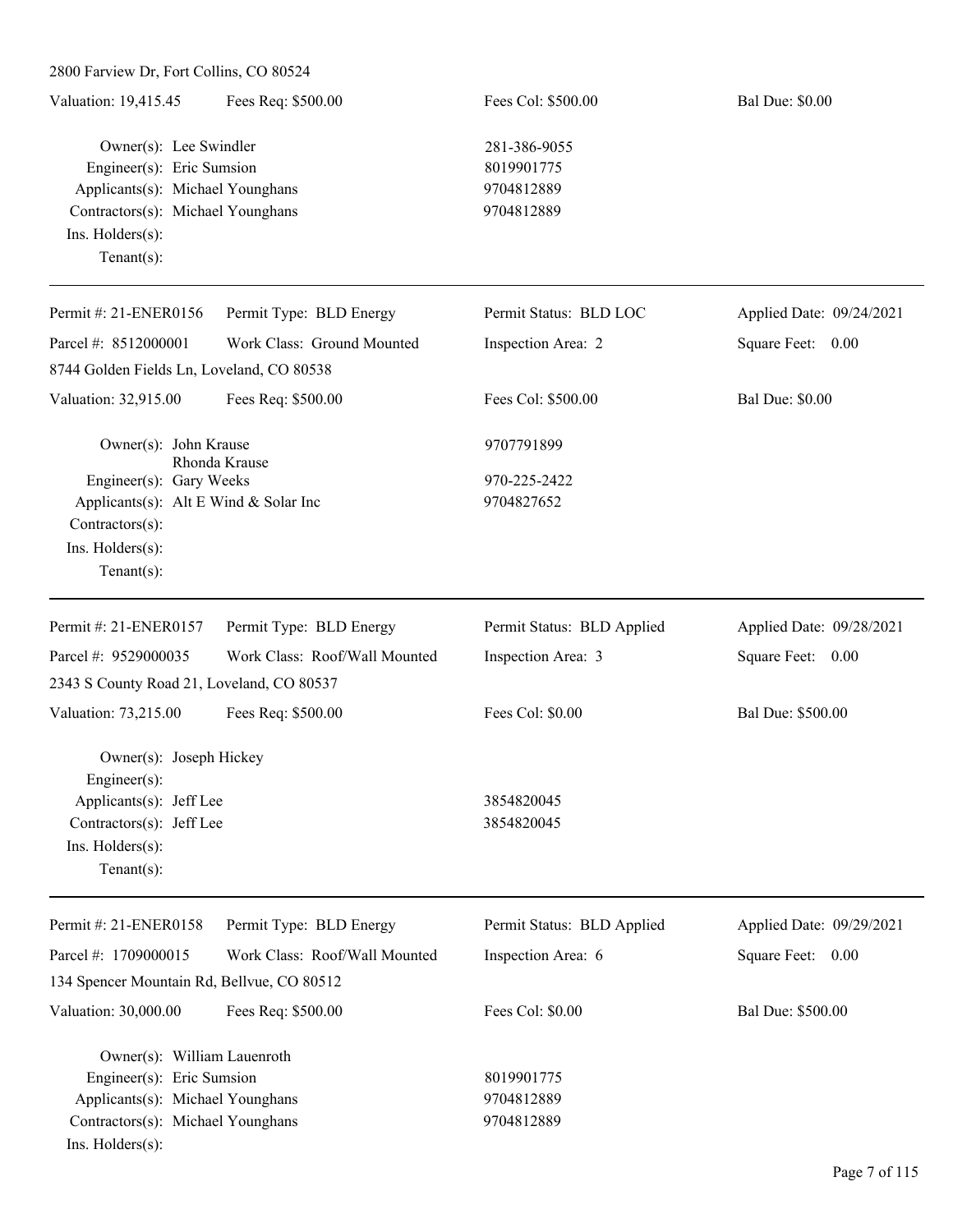| Permit #: 21-MISC1937                         | Permit Type: BLD Miscellaneous                                                  | Permit Status: BLD Issued | Applied Date: 09/01/2021 |
|-----------------------------------------------|---------------------------------------------------------------------------------|---------------------------|--------------------------|
| Parcel #: 9733329017                          | Work Class: Mechanical                                                          | Inspection Area: 2        | Square Feet: 0.00        |
| 4218 Rockview Ct, Fort Collins, CO 80526      |                                                                                 |                           |                          |
| Valuation: 9,177.00                           | Fees Req: \$207.50                                                              | Fees Col: \$207.50        | <b>Bal Due: \$0.00</b>   |
| Owner(s): Jennifer Manspeaker<br>Engineer(s): |                                                                                 | 9702178362                |                          |
| Contractors(s):                               | Applicants(s): Gary Hooley Heating & Air                                        | 970-493-3272              |                          |
| Ins. Holders(s):                              |                                                                                 |                           |                          |
| Tenant $(s)$ :                                |                                                                                 |                           |                          |
| Permit #: 21-MISC1938                         | Permit Type: BLD Miscellaneous                                                  | Permit Status: BLD LOC    | Applied Date: 09/01/2021 |
| Parcel #: 8831313089                          | Work Class: Gas Fireplace or Stove/Lo <sub>1</sub> Inspection Area: 1<br>Insert |                           | Square Feet: 0.00        |
| 1323 Miramont Dr, Fort Collins, CO 80524      |                                                                                 |                           |                          |
| Valuation: 3,500.00                           | Fees Req: \$83.02                                                               | Fees Col: \$83.02         | <b>Bal Due: \$0.00</b>   |
| Owner(s): Sean Carpenter<br>Engineer(s):      |                                                                                 | 619-261-5663              |                          |
| Applicants(s): Mark Humphrey                  |                                                                                 | 7194828599                |                          |
| Contractors(s): Mark Humphrey                 |                                                                                 | 7194828599                |                          |
| Ins. Holders(s):<br>$Tenant(s)$ :             |                                                                                 |                           |                          |
|                                               |                                                                                 |                           |                          |
| Permit #: 21-MISC1939                         | Permit Type: BLD Miscellaneous                                                  | Permit Status: BLD LOC    | Applied Date: 09/01/2021 |
| Parcel #: 9520405084                          | Work Class: Re-roof                                                             | Inspection Area: 3        | Square Feet:<br>0.00     |
| 1204 Elbert Ave, Loveland, CO 80537           |                                                                                 |                           |                          |
| Valuation: 3,200.00                           | Fees Req: \$124.11                                                              | Fees Col: \$124.11        | <b>Bal Due: \$0.00</b>   |
| Owner(s): Dale Rine<br>Engineer(s):           |                                                                                 | 9702185657                |                          |
| Applicants(s): Matthew McPhee                 |                                                                                 | 970-405-0864              |                          |
| Contractors(s): Matthew McPhee                |                                                                                 | 970-405-0864              |                          |
| Ins. Holders(s):<br>Tenant $(s)$ :            |                                                                                 |                           |                          |
| Permit #: 21-MISC1940                         | Permit Type: BLD Miscellaneous                                                  | Permit Status: BLD LOC    | Applied Date: 09/01/2021 |
| Parcel #: 8717116102                          | Work Class: Re-roof                                                             | Inspection Area: 2        | Square Feet: 0.00        |
| 801 Tracey Pkwy, Fort Collins, CO 80524       |                                                                                 |                           |                          |
| Valuation: 4,500.00                           | Fees Req: \$145.37                                                              | Fees Col: \$145.37        | <b>Bal Due: \$0.00</b>   |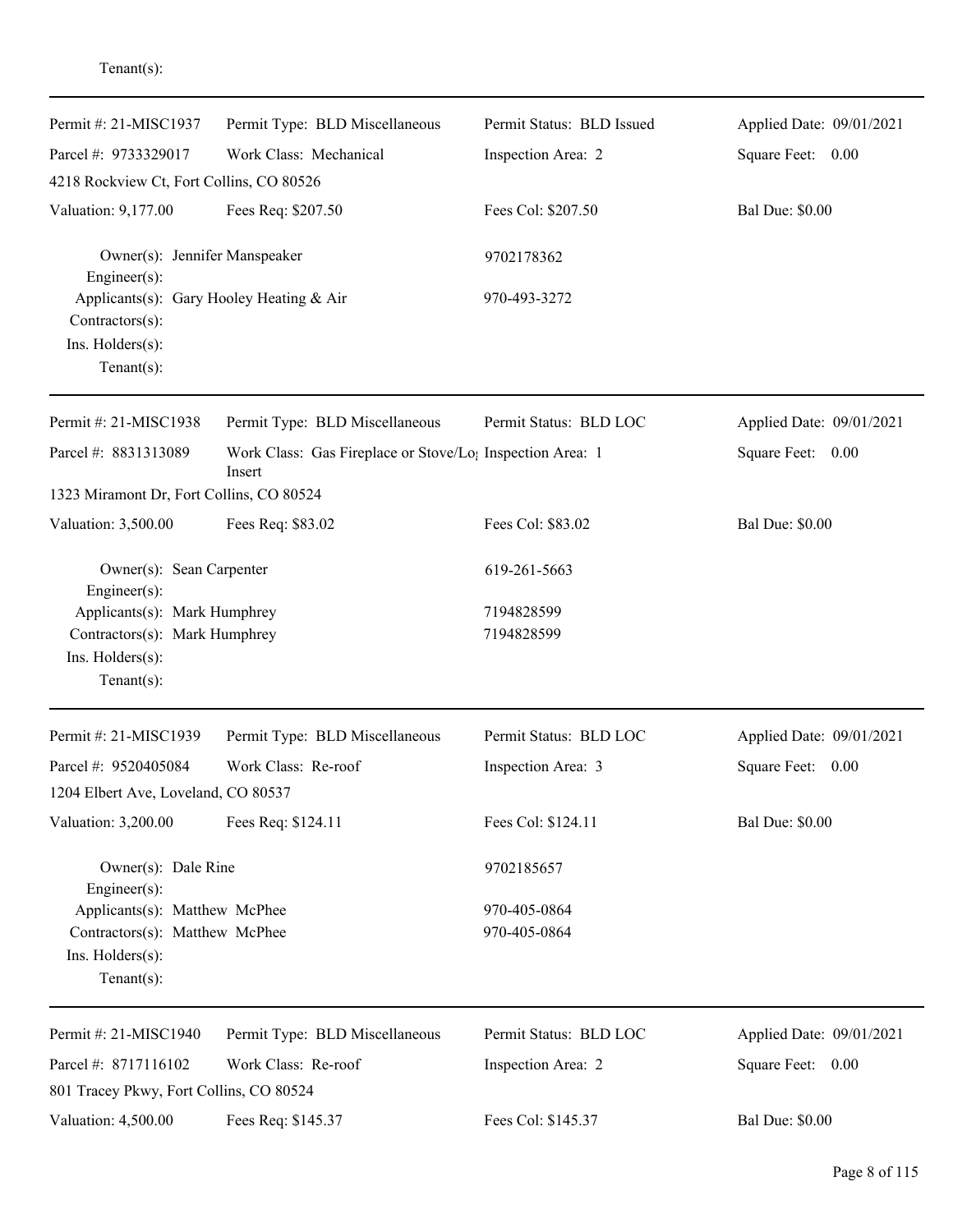Owner(s): 801 Tracey LLC Engineer(s): Applicants(s): Jerrys Roofing 970-667-1269 Contractors(s): Jerry Wildin 970-667-1269 Ins. Holders(s): Tenant(s): Permit #: 21-MISC1941 Parcel #: 0601105207 Permit Type: BLD Miscellaneous Work Class: Mechanical Permit Status: BLD LOC Inspection Area: 2 Applied Date: 09/01/2021 Square Feet: 0.00 5008 Sandstone Dr, Fort Collins, CO 80526 Valuation: 8,795.79 Fees Req: \$246.75 Fees Col: \$246.75 Bal Due: \$0.00 Owner(s): Nancy Brown Engineer(s): Applicants(s): Glenn Frank 970-484-4552 Contractors(s): Glenn Frank 970-484-4552 Ins. Holders(s): Tenant(s): Permit #: 21-MISC1942 Parcel #: 9704426028 Permit Type: BLD Miscellaneous Work Class: Mechanical Permit Status: BLD LOC Inspection Area: 1 Applied Date: 09/01/2021 Square Feet: 0.00 2283 Shooting Star Ln, Fort Collins, CO 80521 Valuation: 10,587.85 Fees Req: \$288.24 Fees Col: \$288.24 Bal Due: \$0.00 Owner(s): Reagan Waskom Engineer(s): Applicants(s): Glenn Frank 970-484-4552 Contractors(s): Glenn Frank 970-484-4552 Ins. Holders(s): Tenant(s): Permit #: 21-MISC1943 Parcel #: 9734205007 Permit Type: BLD Miscellaneous Work Class: Mechanical Permit Status: BLD Issued Inspection Area: 2 Applied Date: 09/01/2021 Square Feet: 0.00 3817 Goodell Ln, Fort Collins, CO 80526 Valuation: 1,244.00 Fees Req: \$53.93 Fees Col: \$53.93 Bal Due: \$0.00 Owner(s): Christopher Jacomet Engineer(s): Applicants(s): Hahn Plumbing & Heating Inc 970-484-7668 Contractors(s): John Hahn 970-484-7668 Ins. Holders(s): Tenant(s):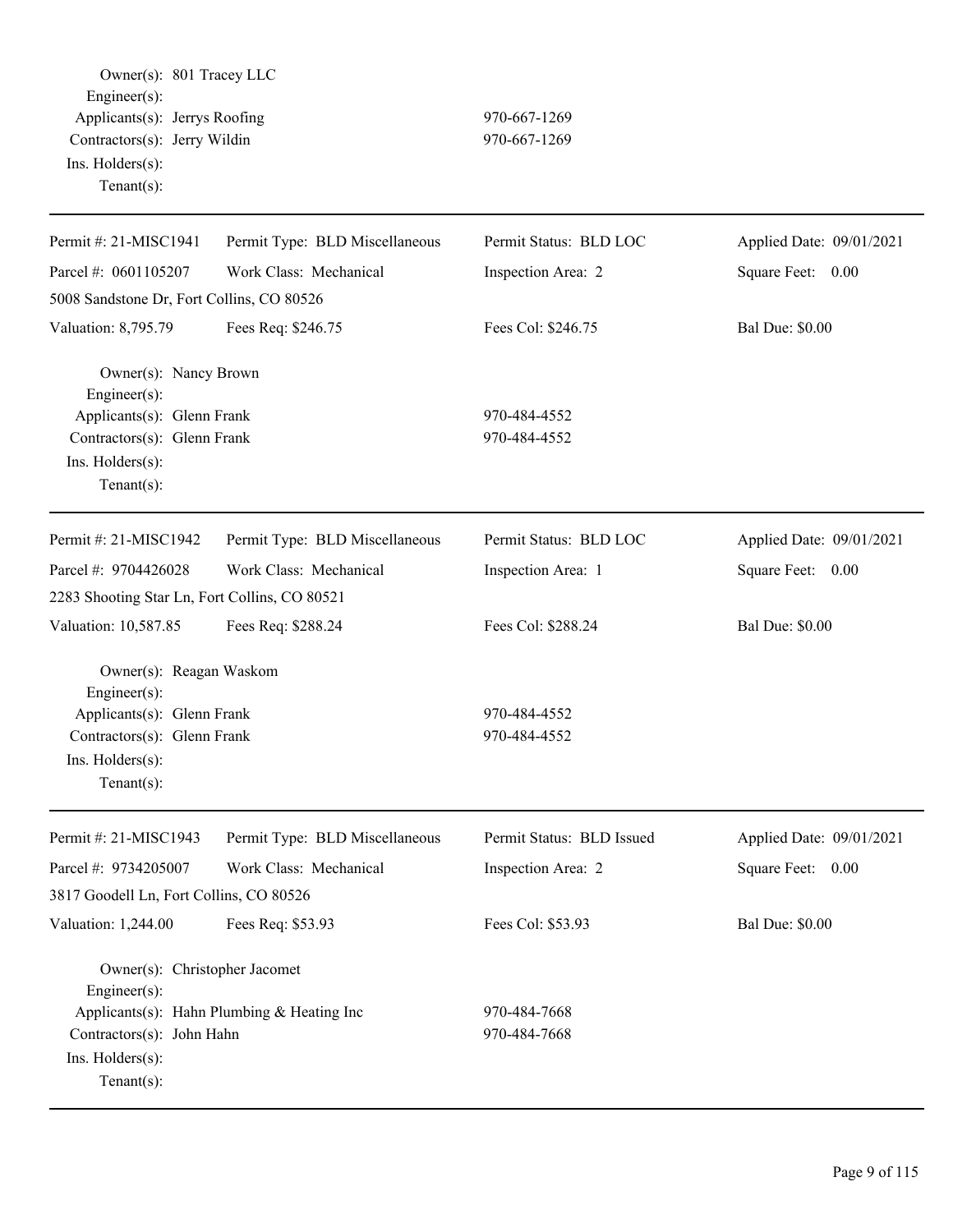| Permit #: 21-MISC1944                                                                 | Permit Type: BLD Miscellaneous             | Permit Status: BLD LOC       | Applied Date: 09/01/2021 |
|---------------------------------------------------------------------------------------|--------------------------------------------|------------------------------|--------------------------|
| Parcel #: 9703300033                                                                  | Work Class: Boiler                         | Inspection Area: 1           | Square Feet: 0.00        |
| 1928 W Vine Dr, Fort Collins, CO 80521                                                |                                            |                              |                          |
| Valuation: 2,435.00                                                                   | Fees Req: \$62.27                          | Fees Col: \$62.27            | <b>Bal Due: \$0.00</b>   |
| Owner(s): Paul Snodderley<br>Engineer(s):                                             |                                            | 9702241094                   |                          |
| Contractors(s): John Hahn<br>Ins. Holders(s):<br>$Tenant(s)$ :                        | Applicants(s): Hahn Plumbing & Heating Inc | 970-484-7668<br>970-484-7668 |                          |
| Permit #: 21-MISC1945                                                                 | Permit Type: BLD Miscellaneous             | Permit Status: BLD Issued    | Applied Date: 09/01/2021 |
| Parcel #: 8733400025                                                                  | Work Class: Gas Piping                     | Inspection Area: 2           | Square Feet: 0.00        |
| 3625 Mariah Ln, Fort Collins, CO 80525                                                |                                            |                              |                          |
| Valuation: 1,771.34                                                                   | Fees Req: \$53.93                          | Fees Col: \$53.93            | <b>Bal Due: \$0.00</b>   |
| Owner(s): Thomas Barnett<br>$Engineering(s)$ :                                        |                                            | 9702372702                   |                          |
| Applicants(s): Glenn Frank                                                            |                                            | 970-484-4552                 |                          |
| Contractors(s): Glenn Frank                                                           |                                            | 970-484-4552                 |                          |
| Ins. Holders(s):<br>$Tenant(s)$ :                                                     |                                            |                              |                          |
| Permit #: 21-MISC1946                                                                 | Permit Type: BLD Miscellaneous             | Permit Status: BLD Issued    | Applied Date: 09/01/2021 |
| Parcel #: 1008105901                                                                  | Work Class: Gas Piping                     | Inspection Area: 6           | Square Feet: 0.00        |
| 8017 W County Road 80C, Livermore, CO 80536                                           |                                            |                              |                          |
| Valuation: 11,000.00                                                                  | Fees Req: \$288.24                         | Fees Col: \$288.24           | <b>Bal Due: \$0.00</b>   |
| Owner(s): Paul Pomeroy<br>Jim Mueller<br>Engineer(s):                                 |                                            | 3072200164<br>970-744-1171   |                          |
| Applicants(s): Chelsea Myers<br>Contractors(s):<br>Ins. Holders(s):<br>Tenant $(s)$ : |                                            |                              |                          |
| Permit #: 21-MISC1947                                                                 | Permit Type: BLD Miscellaneous             | Permit Status: BLD Issued    | Applied Date: 09/01/2021 |
| Parcel #: 9524244009<br>405 8th St SE #16, Loveland, CO 80537                         | Work Class: Mechanical                     | Inspection Area: 3           | Square Feet: 0.00        |
| Valuation: 4,100.00                                                                   | Fees Req: \$163.77                         | Fees Col: \$163.77           | <b>Bal Due: \$0.00</b>   |

Owner(s): Nancy Palm (970) 214-4993

Engineer(s):

Page 10 of 115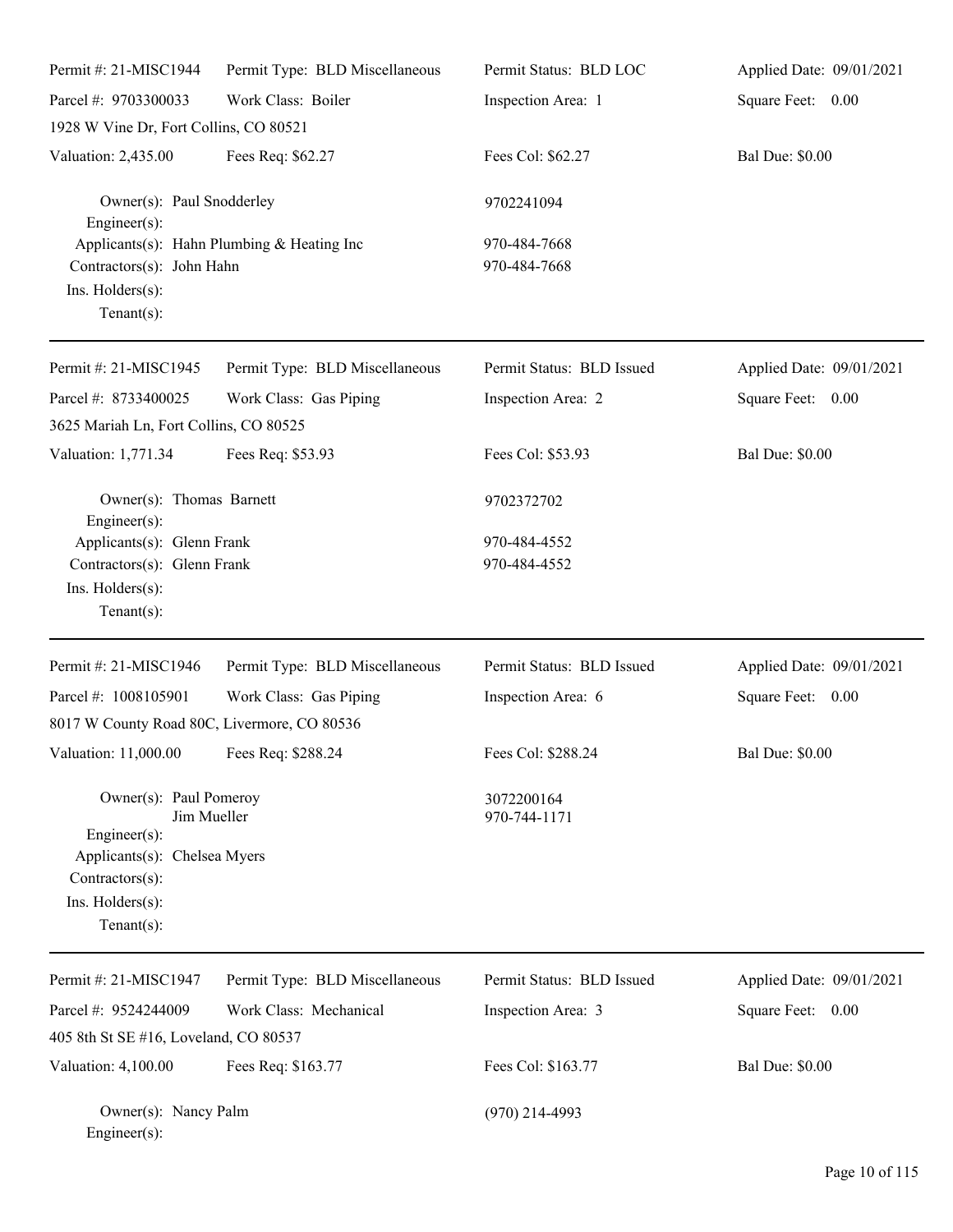Applicants(s): Poudre Valley Air 970-493-2050 Contractors(s): Robert Weisser 970-493-2050 Ins. Holders(s): Tenant(s):

| Permit #: 21-MISC1948                                                                                               | Permit Type: BLD Miscellaneous                                                  | Permit Status: BLD LOC    | Applied Date: 09/01/2021 |
|---------------------------------------------------------------------------------------------------------------------|---------------------------------------------------------------------------------|---------------------------|--------------------------|
| Parcel #: 9406000022                                                                                                | Work Class: Re-roof                                                             | Inspection Area: 3        | Square Feet: 0.00        |
| 6796 Homer Rd, Loveland, CO 80537                                                                                   |                                                                                 |                           |                          |
| Valuation: 12,602.00                                                                                                | Fees Req: \$306.31                                                              | Fees Col: \$306.31        | <b>Bal Due: \$0.00</b>   |
| Engineer(s):                                                                                                        | Owner(s): * Parker Bob Living Trust                                             | 970-593-3080              |                          |
| Applicants(s): William Goldsberry Jr<br>Contractors(s): William Goldsberry Jr<br>Ins. Holders(s):<br>Tenant $(s)$ : |                                                                                 | 970-593-3080              |                          |
| Permit #: 21-MISC1949                                                                                               | Permit Type: BLD Miscellaneous                                                  | Permit Status: BLD Issued | Applied Date: 09/01/2021 |
| Parcel #: 3029219010                                                                                                | Work Class: Demolition                                                          | Inspection Area: 5        | Square Feet: 0.00        |
| 219 Shagwa Dr, Red Feather Lakes, CO 80545                                                                          |                                                                                 |                           |                          |
| Valuation: 1,875.00                                                                                                 | Fees Req: \$51.64                                                               | Fees Col: \$51.64         | <b>Bal Due: \$0.00</b>   |
| Owner(s): Tonya Winkler<br>Engineer(s):                                                                             |                                                                                 | 9706353366                |                          |
| Applicants(s): Tonya Winkler<br>Contractors(s):<br>Ins. Holders(s):<br>Tenant $(s)$ :                               |                                                                                 | 9706353366                |                          |
| Permit #: 21-MISC1950                                                                                               | Permit Type: BLD Miscellaneous                                                  | Permit Status: BLD Issued | Applied Date: 09/01/2021 |
| Parcel #: 8706150142                                                                                                | Work Class: Gas Fireplace or Stove/Lo <sub>1</sub> Inspection Area: 1<br>Insert |                           | Square Feet: 0.00        |
| 1712 Lindenwood Dr, Fort Collins, CO 80524                                                                          |                                                                                 |                           |                          |
| Valuation: 8,000.00                                                                                                 | Fees Req: \$166.00                                                              | Fees Col: \$166.00        | <b>Bal Due: \$0.00</b>   |
| Owner(s): Janet Paraan<br>Engineer(s):                                                                              |                                                                                 | 9704819115                |                          |
| Applicants(s): Janet Paraan<br>Contractors(s):<br>Ins. Holders(s):<br>Tenant $(s)$ :                                |                                                                                 | 9704819115                |                          |
| Permit #: 21-MISC1951                                                                                               | Permit Type: BLD Miscellaneous                                                  | Permit Status: BLD LOC    | Applied Date: 09/02/2021 |
| Parcel #: 2936405131                                                                                                | Work Class: Electrical                                                          | Inspection Area: 5        | Square Feet: 0.00        |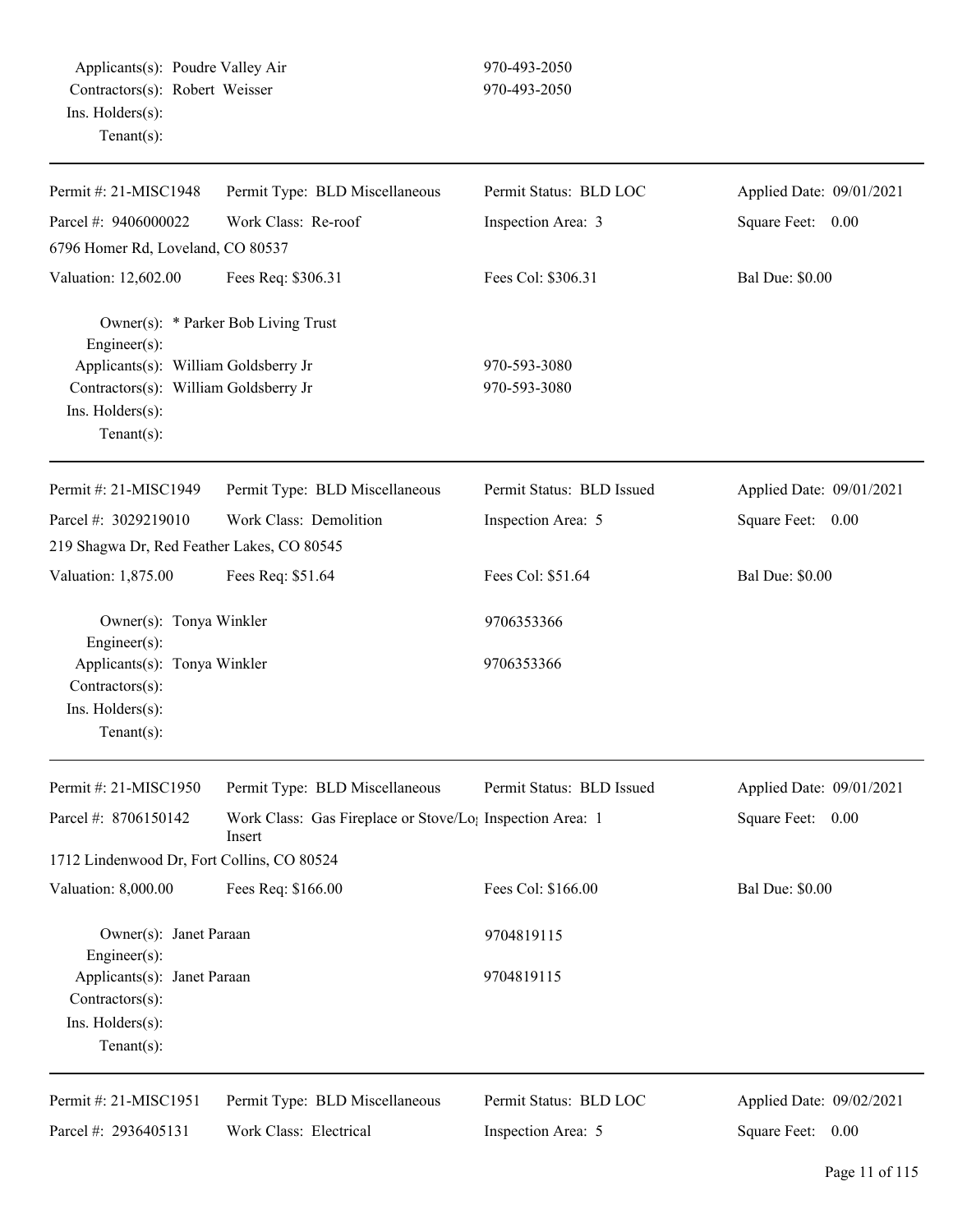| Valuation: 6,000.00                                                | Fees Req: \$177.60             | Fees Col: \$177.60      | <b>Bal Due: \$0.00</b>   |
|--------------------------------------------------------------------|--------------------------------|-------------------------|--------------------------|
| Owner(s): Troy VanDeventer                                         |                                | 9702190267              |                          |
| Engineer $(s)$ :<br>Applicants(s): John Tune<br>$Contractors(s)$ : |                                | 9702193892              |                          |
| $Ins.$ Holders $(s)$ :<br>Tenant $(s)$ :                           |                                |                         |                          |
| Permit #: $21-MISC1952$                                            | Permit Type: BLD Miscellaneous | Permit Status: BLD Void | Applied Date: 09/02/2021 |
| Parcel #:                                                          | Work Class: Plumbing           | Inspection Area:        | Square Feet:<br>0.00     |
| 1714 Richards Lake Rd, Fort Collins, CO 80524                      |                                |                         |                          |
| Valuation: 7,393.00                                                | Fees Req: \$166.00             | Fees Col: \$166.00      | <b>Bal Due: \$0.00</b>   |
| Owner(s): Jayne Lewis<br>$Engineering(s)$ :                        |                                | $(507) 581 - 2977$      |                          |

| $L$ ngincor(5).            |            |
|----------------------------|------------|
| Applicants(s): Luke Covais | 9705815000 |
| $Contractors(s)$ :         |            |
| Ins. Holders(s):           |            |
| Tenant(s):                 |            |

| Permit #: $21-MISC1953$      | Permit Type: BLD Miscellaneous           | Permit Status: BLD LOC | Applied Date: 09/02/2021 |
|------------------------------|------------------------------------------|------------------------|--------------------------|
| Parcel #: $2118400001$       | Work Class: Re-roof                      | Inspection Area: 6     | Square Feet:<br>0.00     |
|                              | 32 N County Road 59, Livermore, CO 80536 |                        |                          |
| Valuation: 10,000.00         | Fees Req: \$247.68                       | Fees Col: \$247.68     | <b>Bal Due: \$0.00</b>   |
|                              | Owner(s): George Hersh                   | 9702243587             |                          |
| $Engineering(s)$ :           |                                          |                        |                          |
| Applicants(s): Wolf Roofing  |                                          | 970-493-7472           |                          |
|                              | Bridgette Gruenstein                     | 9706900958             |                          |
| Contractors(s): Jeffrey Wolf |                                          | 970-493-7472           |                          |
| $Ins.$ Holders $(s)$ :       |                                          |                        |                          |
| Tenant $(s)$ :               |                                          |                        |                          |
|                              |                                          |                        |                          |

| Permit #: $21-MISC1954$                  | Permit Type: BLD Miscellaneous | Permit Status: BLD Issued | Applied Date: 09/02/2021 |
|------------------------------------------|--------------------------------|---------------------------|--------------------------|
| Parcel #: $0021000064$                   | Work Class: Mechanical         | Inspection Area: 5        | Square Feet:<br>0.00     |
| 19750 N Highway 287, Livermore, CO 80536 |                                |                           |                          |
| Valuation: 16,137.16                     | Fees Req: \$352.72             | Fees Col: \$352.72        | <b>Bal Due: \$0.00</b>   |
| Owner(s): Steve Ferree                   |                                | 7197600341                |                          |
| $Engineering(s)$ :                       |                                |                           |                          |
| Applicants(s): Glenn Frank               |                                | 970-484-4552              |                          |
| Contractors(s): Glenn Frank              |                                | 970-484-4552              |                          |
| $Ins.$ Holders $(s)$ :                   |                                |                           |                          |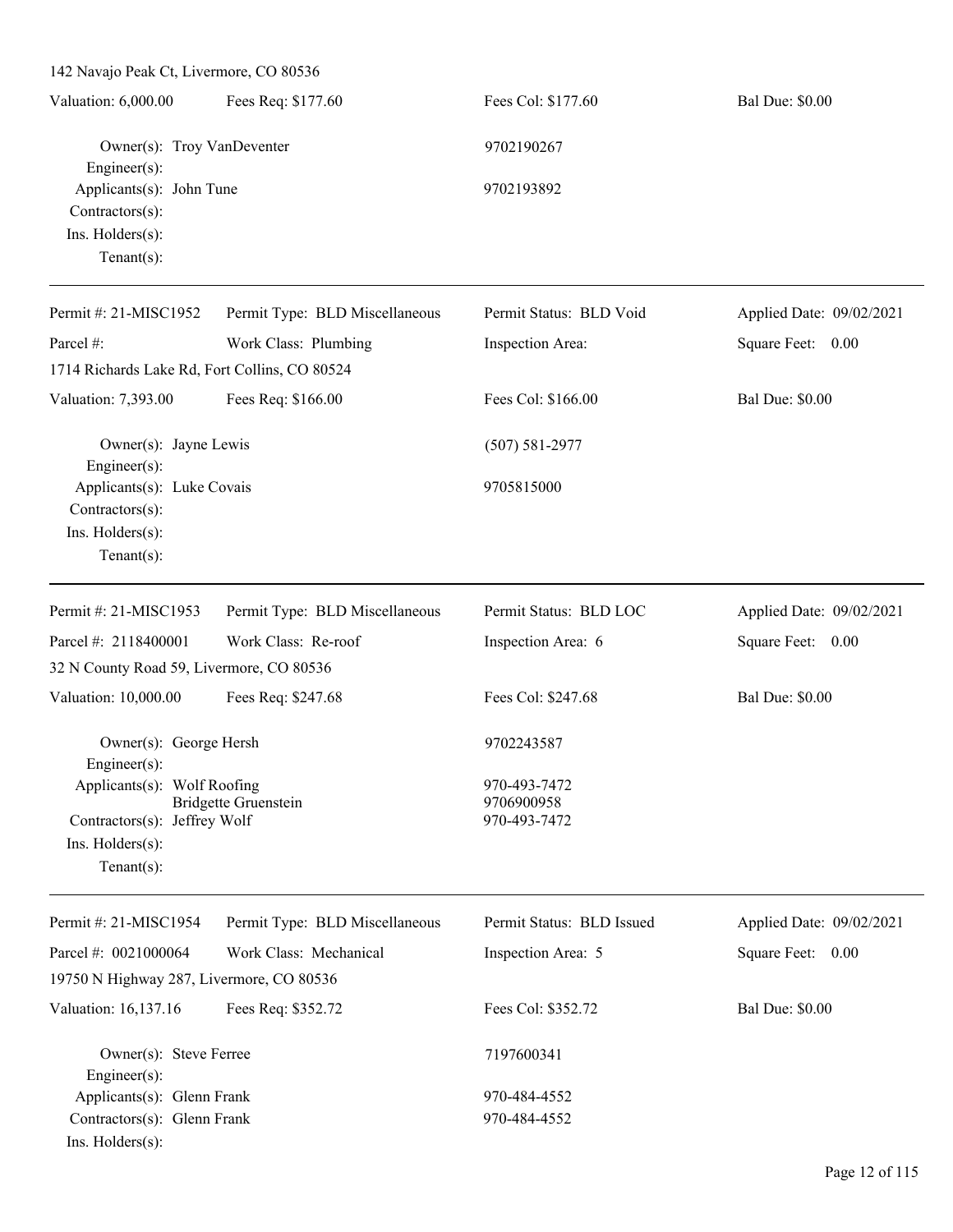| Permit #: 21-MISC1955                           | Permit Type: BLD Miscellaneous | Permit Status: BLD LOC    | Applied Date: 09/02/2021 |
|-------------------------------------------------|--------------------------------|---------------------------|--------------------------|
| Parcel #: 8622139036                            | Work Class: Re-roof            | Inspection Area: 2        | Square Feet:<br>0.00     |
| 4848 Crestone Cir, Fort Collins, CO 80528       |                                |                           |                          |
| Valuation: 23,625.00                            | Fees Req: \$527.11             | Fees Col: \$527.11        | <b>Bal Due: \$0.00</b>   |
| Owner(s): Mike Montoya<br>Engineer $(s)$ :      |                                | 7192489307                |                          |
| Applicants(s): Constantine Anest                |                                | 3086724455                |                          |
| Contractors(s): Constantine Anest               |                                | 3086724455                |                          |
| Ins. Holders(s):<br>$Tenant(s)$ :               |                                |                           |                          |
|                                                 |                                |                           |                          |
| Permit #: 21-MISC1956                           | Permit Type: BLD Miscellaneous | Permit Status: BLD Issued | Applied Date: 09/02/2021 |
| Parcel #: 9407000015                            | Work Class: Gas Piping         | Inspection Area: 3        | Square Feet:<br>0.00     |
| 2077 N County Road 23, Berthoud, CO 80513       |                                |                           |                          |
| Valuation: 500.00                               | Fees Req: \$113.93             | Fees Col: \$113.93        | <b>Bal Due: \$0.00</b>   |
| Owner(s): Jason Hanford<br>Engineer(s):         |                                | 9703243978                |                          |
| Applicants(s): Jason Hanford<br>Contractors(s): |                                | 9703243978                |                          |
| Ins. Holders(s):                                |                                |                           |                          |
| $Tenant(s)$ :                                   |                                |                           |                          |
| Permit #: 21-MISC1957                           | Permit Type: BLD Miscellaneous | Permit Status: BLD LOC    | Applied Date: 09/02/2021 |
| Parcel #: 0413405005                            | Work Class: Mechanical         | Inspection Area: 3        | Square Feet:<br>0.00     |
| 901 Schofield Rd, Berthoud, CO 80513            |                                |                           |                          |
| Valuation: 4,435.00                             | Fees Req: \$103.77             | Fees Col: \$103.77        | <b>Bal Due: \$0.00</b>   |
| Owner(s): Kenneth Fast<br>Engineer(s):          |                                | 9705325134                |                          |
| Applicants(s): Tim Swan                         |                                | 970-215-5870              |                          |
| Contractors(s): Tim Swan                        |                                | 970-215-5870              |                          |
| Ins. Holders(s):<br>Tenant $(s)$ :              |                                |                           |                          |
| Permit #: 21-MISC1958                           | Permit Type: BLD Miscellaneous | Permit Status: BLD LOC    | Applied Date: 09/02/2021 |
| Parcel #: 9526100018                            | Work Class: Mechanical         | Inspection Area: 3        | Square Feet: 0.00        |
| 1907 S Garfield Ave, Loveland, CO 80537         |                                |                           |                          |
| Valuation: 12,157.50                            | Fees Req: \$269.74             | Fees Col: \$269.74        | <b>Bal Due: \$0.00</b>   |
|                                                 |                                |                           |                          |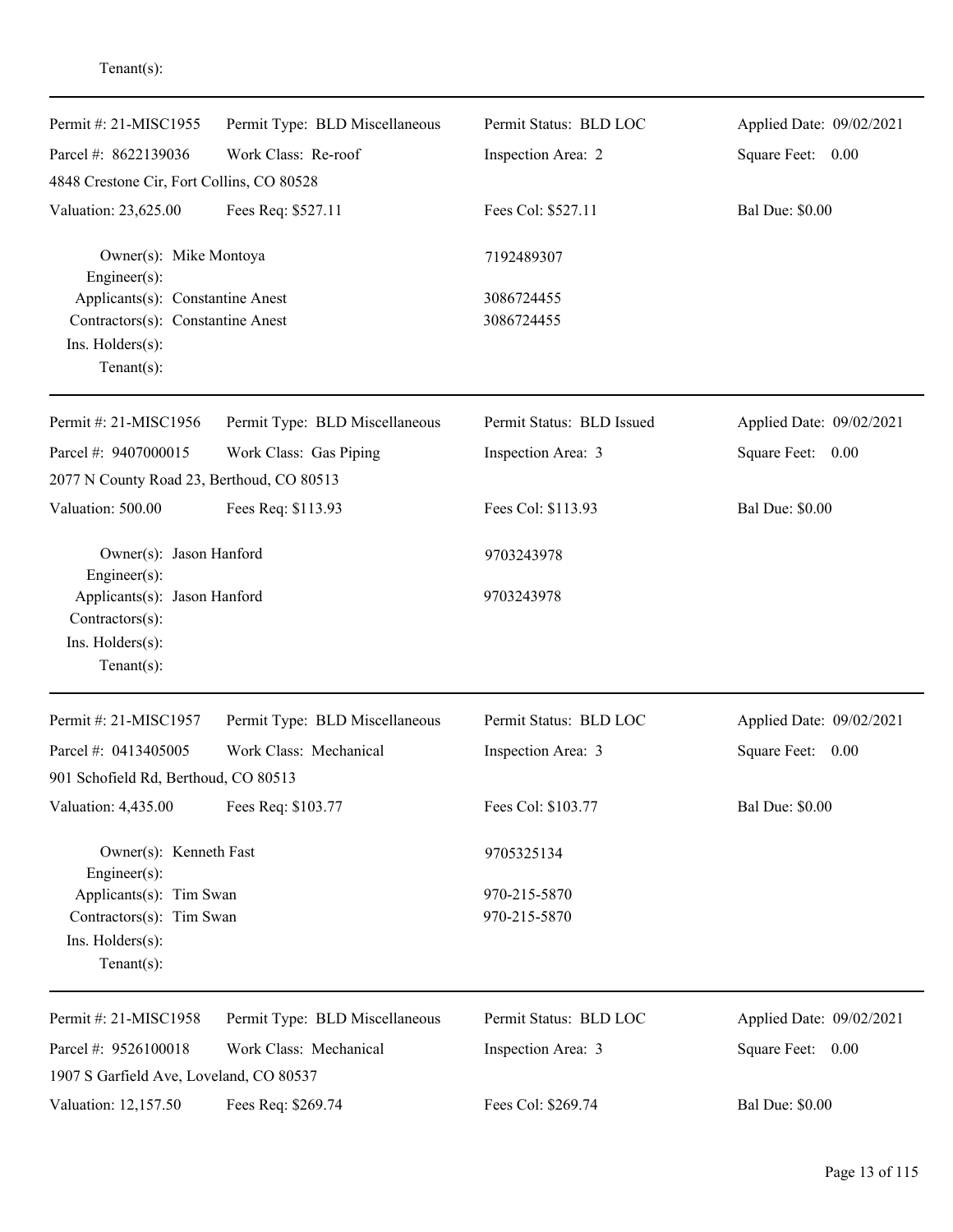Owner(s): Lorraine Leyba 9705345570 Engineer(s): Applicants(s): Tim Swan 970-215-5870 Contractors(s): Tim Swan 970-215-5870 Ins. Holders(s): Tenant(s):

| Permit #: 21-MISC1959                          | Permit Type: BLD Miscellaneous | Permit Status: BLD LOC    | Applied Date: 09/02/2021 |
|------------------------------------------------|--------------------------------|---------------------------|--------------------------|
| Parcel #: 9709108006                           | Work Class: Plumbing           | Inspection Area: 2        | Square Feet: 0.00        |
| 420 Irish Dr, Fort Collins, CO 80521           |                                |                           |                          |
| Valuation: 300.00                              | Fees Req: \$53.93              | Fees Col: \$53.93         | <b>Bal Due: \$0.00</b>   |
| Owner(s): Dan Leblanc<br>Engineer(s):          |                                | 9702131659                |                          |
| Applicants(s): John Hahn                       |                                | 970-484-7668              |                          |
| Contractors(s): John Hahn                      |                                | 970-484-7668              |                          |
| Ins. Holders(s):                               |                                |                           |                          |
| $Tenant(s)$ :                                  |                                |                           |                          |
| Permit #: 21-MISC1960                          | Permit Type: BLD Miscellaneous | Permit Status: BLD Issued | Applied Date: 09/02/2021 |
| Parcel #: 9535300047                           | Work Class: Boiler             | Inspection Area: 3        | Square Feet: 0.00        |
| 3905 Candle St, Loveland, CO 80537             |                                |                           |                          |
| Valuation: 3,580.00                            | Fees Req: \$83.02              | Fees Col: \$83.02         | <b>Bal Due: \$0.00</b>   |
| Owner(s): Sam Amato<br>Engineer $(s)$ :        |                                | 9702225944                |                          |
| Applicants(s): Northern Colorado Air Inc       |                                | 970-223-8873              |                          |
| Contractors(s): Jeff Richard                   |                                | 970-223-8873              |                          |
| Ins. Holders(s):                               |                                |                           |                          |
| $Tenant(s)$ :                                  |                                |                           |                          |
| Permit #: 21-MISC1961                          | Permit Type: BLD Miscellaneous | Permit Status: BLD LOC    | Applied Date: 09/02/2021 |
| Parcel #: 4002217012                           | Work Class: Electrical         | Inspection Area: 5        | Square Feet:<br>0.00     |
| 1600 Elkridge Rd, Red Feather Lakes, CO 80545  |                                |                           |                          |
| Valuation: 500.00                              | Fees Req: \$60.00              | Fees Col: \$60.00         | <b>Bal Due: \$0.00</b>   |
| Owner(s): Rodney Constance<br>Engineer $(s)$ : |                                | 9703022379                |                          |
| Applicants(s): Rodney Constance                |                                | 9703022379                |                          |
| Contractors(s):                                |                                |                           |                          |
| Ins. Holders(s):                               |                                |                           |                          |
| Tenant(s):                                     |                                |                           |                          |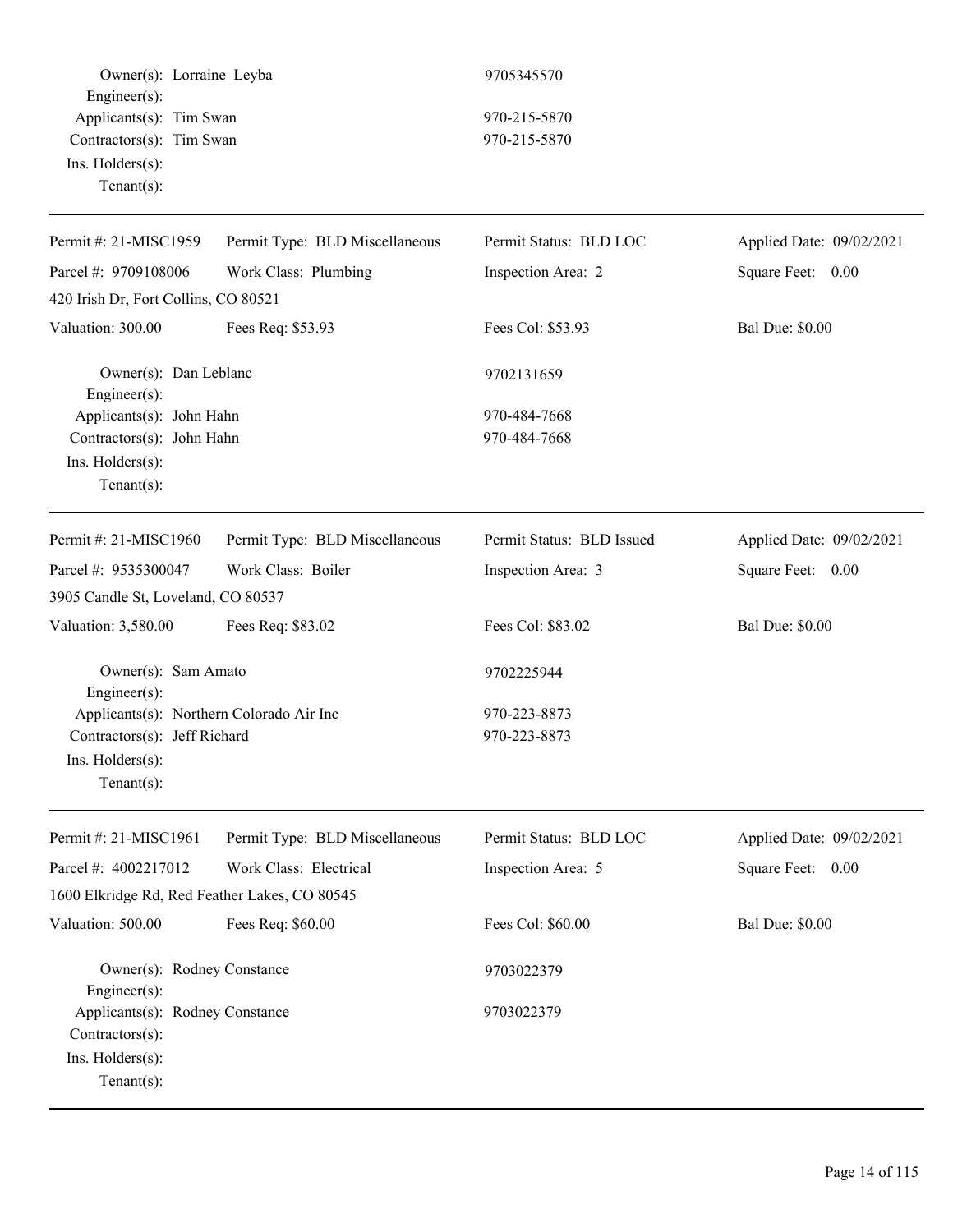| Permit #: 21-MISC1962                                                               | Permit Type: BLD Miscellaneous                                                | Permit Status: BLD Void   | Applied Date: 09/02/2021 |
|-------------------------------------------------------------------------------------|-------------------------------------------------------------------------------|---------------------------|--------------------------|
| Parcel #:                                                                           | Work Class: Gas Fireplace or Stove/Lo <sub>!</sub> Inspection Area:<br>Insert |                           | Square Feet: 0.00        |
| 3743 Mae Ct, Wellington, CO 80549                                                   |                                                                               |                           |                          |
| Valuation: 1.00                                                                     | Fees Req:                                                                     | Fees Col:                 | Bal Due:                 |
| Owner(s): Ryan Fuller<br>$Engineering(s)$ :                                         |                                                                               | $(970)$ 213-9589          |                          |
| Applicants(s): Ryan Fuller<br>Contractors(s):<br>Ins. Holders(s):<br>Tenant $(s)$ : |                                                                               | 9702139589                |                          |
| Permit #: 21-MISC1963                                                               | Permit Type: BLD Miscellaneous                                                | Permit Status: BLD Issued | Applied Date: 09/03/2021 |
| Parcel #: 9625405048                                                                | Work Class: Mechanical                                                        | Inspection Area: 2        | Square Feet: 0.00        |
| 808 E 58th St, Loveland, CO 80538                                                   |                                                                               |                           |                          |
| Valuation: 6,400.00                                                                 | Fees Req: \$145.26                                                            | Fees Col: \$145.26        | <b>Bal Due: \$0.00</b>   |
| Owner(s): Cindy Wilson<br>Engineer(s):                                              |                                                                               | 970-776-0361              |                          |
| Applicants(s): Jason Shivo                                                          |                                                                               | 9707757005                |                          |
| Contractors(s): Jason Shivo<br>Ins. Holders(s):<br>Tenant $(s)$ :                   |                                                                               | 9707757005                |                          |
| Permit #: 21-MISC1964                                                               | Permit Type: BLD Miscellaneous                                                | Permit Status: BLD LOC    | Applied Date: 09/03/2021 |
| Parcel #: 8906000007                                                                | Work Class: Electrical                                                        | Inspection Area: 1        | Square Feet: 0.00        |
| 1582 County Road 72e, Wellington, CO 80549                                          |                                                                               |                           |                          |
| Valuation: 2,000.00                                                                 | Fees Req: \$120.00                                                            | Fees Col: \$120.00        | <b>Bal Due: \$0.00</b>   |
| Owner(s): Cameron Gracey<br>$Engineering(s)$ :                                      |                                                                               | 9705676871                |                          |
| Applicants(s): Leroy Rios<br>Contractors(s):<br>Ins. Holders(s):<br>Tenant $(s)$ :  |                                                                               | 9704205072                |                          |
| Permit #: 21-MISC1965                                                               | Permit Type: BLD Miscellaneous                                                | Permit Status: BLD Issued | Applied Date: 09/03/2021 |
| Parcel #: 3029105014                                                                | Work Class: Re-roof                                                           | Inspection Area: 5        | Square Feet: 0.00        |
| 223 Hiawatha Hwy, Red Feather Lakes, CO 80545                                       |                                                                               |                           |                          |
| Valuation: 52,000.00                                                                | Fees Req: \$961.21                                                            | Fees Col: \$961.21        | <b>Bal Due: \$0.00</b>   |

Owner(s): Slash V Llc Engineer(s):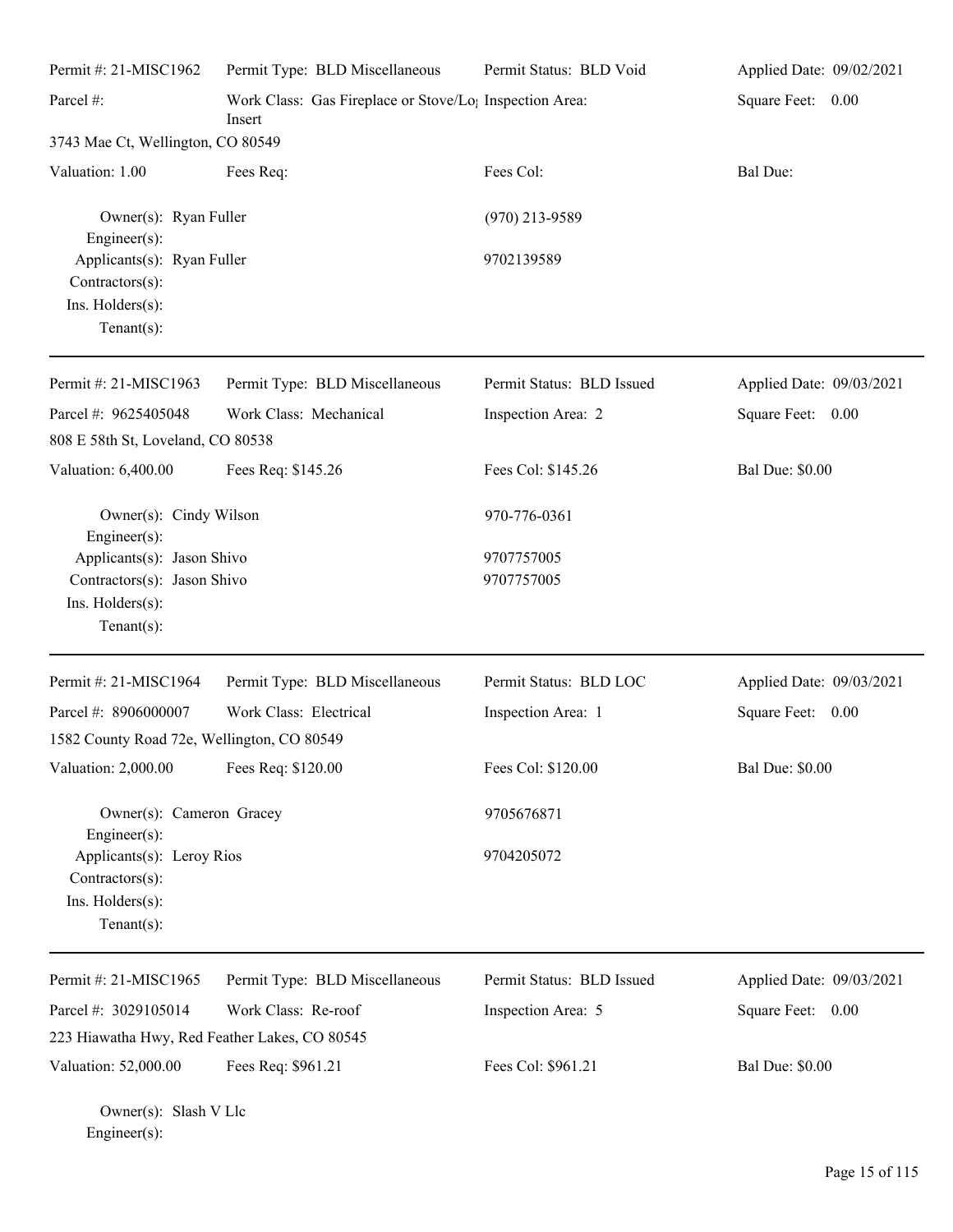| Permit #: 21-MISC1966                                                                             | Permit Type: BLD Miscellaneous | Permit Status: BLD LOC       | Applied Date: 09/03/2021 |
|---------------------------------------------------------------------------------------------------|--------------------------------|------------------------------|--------------------------|
| Parcel #: 1428214163                                                                              | Work Class: Re-roof            | Inspection Area: 4           | Square Feet: 0.00        |
| 33 Pima Rd, Lyons, CO 80540                                                                       |                                |                              |                          |
| Valuation: 4,400.00                                                                               | Fees Req: \$144.98             | Fees Col: \$144.98           | <b>Bal Due: \$0.00</b>   |
| Owner(s): Sharon Stammerjohn<br>Engineer $(s)$ :                                                  |                                | 8315358603                   |                          |
| Applicants(s): Gary Nickell<br>Contractors(s): Gary Nickell<br>Ins. Holders(s):<br>Tenant $(s)$ : |                                | 3034299287<br>3034299287     |                          |
| Permit #: 21-MISC1967                                                                             | Permit Type: BLD Miscellaneous | Permit Status: BLD Issued    | Applied Date: 09/03/2021 |
| Parcel #: 8717100102                                                                              | Work Class: Mechanical         | Inspection Area: 2           | Square Feet: 0.00        |
| 905 S Summit View Dr, Fort Collins, CO 80524                                                      |                                |                              |                          |
| Valuation: 3,085.88                                                                               | Fees Req: \$83.02              | Fees Col: \$83.02            | <b>Bal Due: \$0.00</b>   |
| Owner(s): Narda Robinson<br>Engineer(s):                                                          |                                | 970-443-3588                 |                          |
| Applicants(s): Glenn Frank<br>Contractors(s): Glenn Frank<br>Ins. Holders(s):<br>$Tenant(s)$ :    |                                | 970-484-4552<br>970-484-4552 |                          |
| Permit #: 21-MISC1968                                                                             | Permit Type: BLD Miscellaneous | Permit Status: BLD Issued    | Applied Date: 09/03/2021 |
| Parcel #: 8717100102                                                                              | Work Class: Plumbing           | Inspection Area: 2           | Square Feet: 0.00        |
| 905 S Summit View Dr, Fort Collins, CO 80524                                                      |                                |                              |                          |
| Valuation: 3,085.88                                                                               | Fees Req: \$83.02              | Fees Col: \$83.02            | <b>Bal Due: \$0.00</b>   |
| Owner(s): Narda Robinson<br>Engineer $(s)$ :                                                      |                                | 970-443-3588                 |                          |
| Applicants(s): Glenn Frank                                                                        |                                | 970-484-4552                 |                          |
| Contractors(s): Glenn Frank<br>Ins. Holders(s):<br>$Tenant(s)$ :                                  |                                | 970-484-4552                 |                          |
| Permit #: 21-MISC1969                                                                             | Permit Type: BLD Miscellaneous | Permit Status: BLD LOC       | Applied Date: 09/03/2021 |
| Parcel #: 9427210702                                                                              | Work Class: Re-roof            | Inspection Area: 3           | Square Feet: 0.00        |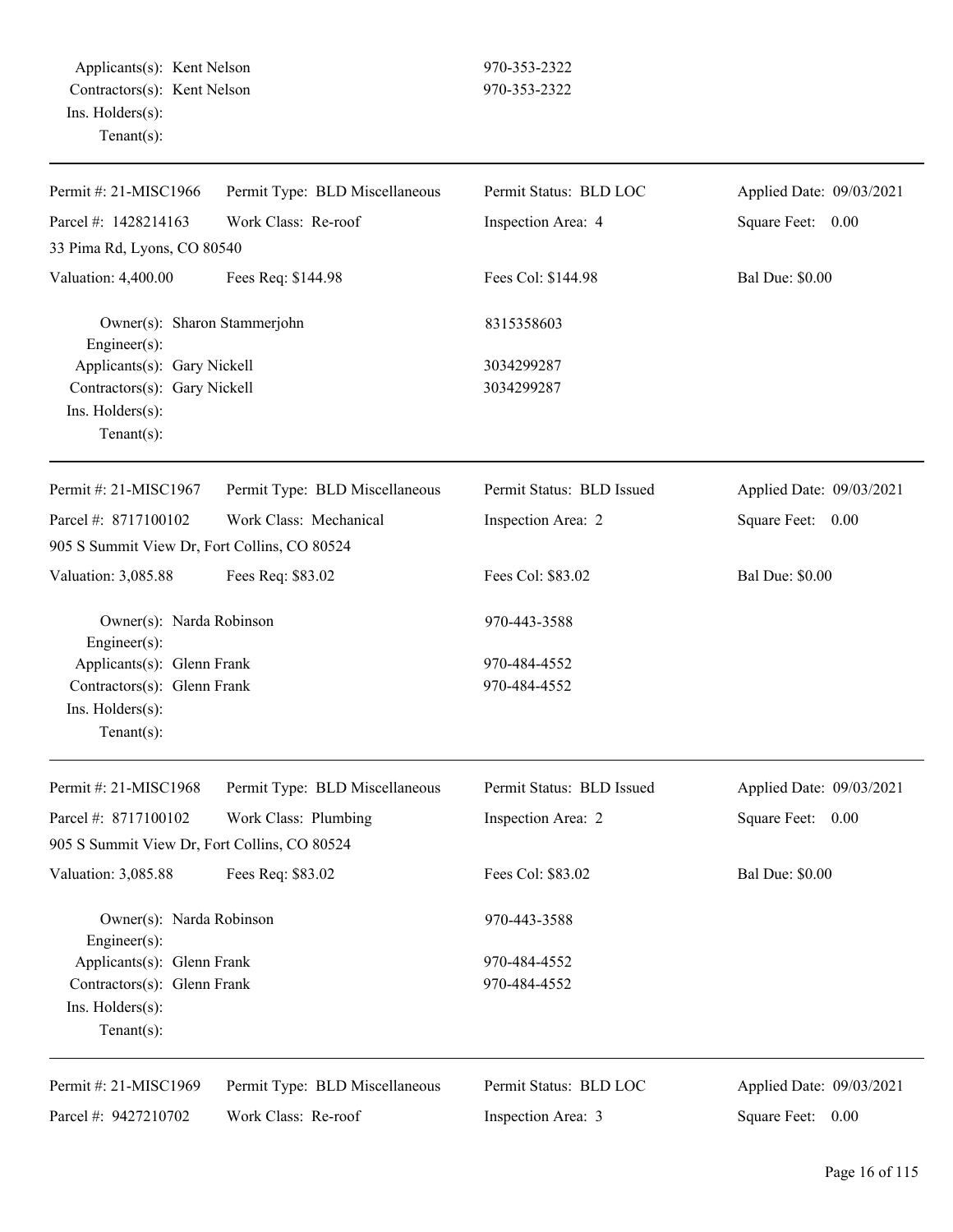| 1915 W County Road 6, Berthoud, CO 80513                                                                                             |                                |                           |                          |
|--------------------------------------------------------------------------------------------------------------------------------------|--------------------------------|---------------------------|--------------------------|
| Valuation: 17,015.00                                                                                                                 | Fees Req: \$404.28             | Fees Col: \$404.28        | <b>Bal Due: \$0.00</b>   |
| Owner(s): Kenneth Locke<br>Engineer(s):<br>Applicants(s): Ryan Burke<br>Contractors(s): Ryan Burke<br>Ins. Holders(s):<br>Tenant(s): |                                | 7203609316<br>7203609316  |                          |
| Permit #: 21-MISC1970                                                                                                                | Permit Type: BLD Miscellaneous | Permit Status: BLD Issued | Applied Date: 09/06/2021 |
| Parcel #: 0508405013                                                                                                                 | Work Class: Electrical         | Inspection Area: 4        | Square Feet: 0.00        |
| 24 Tracy Trail Rd, Loveland, CO 80537                                                                                                |                                |                           |                          |
| Valuation: 1,000.00                                                                                                                  | Fees Req: \$120.00             | Fees Col: \$120.00        | <b>Bal Due: \$0.00</b>   |
| Owner(s): Jason Tanner<br>Engineer(s):                                                                                               |                                | 970-669-6145              |                          |
| Applicants(s): David Carpenter<br>Contractors(s):<br>Ins. Holders(s):<br>Tenant(s):                                                  |                                | 3037097337                |                          |
| Permit #: 21-MISC1971                                                                                                                | Permit Type: BLD Miscellaneous | Permit Status: BLD Issued | Applied Date: 09/06/2021 |
| Parcel #: 0534305001                                                                                                                 | Work Class: Mechanical         | Inspection Area: 3        | Square Feet: 0.00        |
| 3614 Rainbow Ridge, Loveland, CO 80537                                                                                               |                                |                           |                          |
| Valuation: 4,636.48                                                                                                                  | Fees Req: \$103.77             | Fees Col: \$103.77        | <b>Bal Due: \$0.00</b>   |
| Owner(s): Joseph Jeffries<br>Engineer(s):                                                                                            |                                | 9702030351                |                          |
| Applicants(s): Morgan Lopez<br>Contractors(s): Mark Lancaster<br>Ins. Holders(s):<br>$Tenant(s)$ :                                   |                                | 9702156539<br>9705560544  |                          |
| Permit #: 21-MISC1972                                                                                                                | Permit Type: BLD Miscellaneous | Permit Status: BLD Issued | Applied Date: 09/06/2021 |
| Parcel #: 0534305001                                                                                                                 | Work Class: Plumbing           | Inspection Area: 3        | Square Feet: 0.00        |
| 3614 Rainbow Ridge, Loveland, CO 80537                                                                                               |                                |                           |                          |
| Valuation: 1,147.71                                                                                                                  | Fees Req: \$53.93              | Fees Col: \$53.93         | <b>Bal Due: \$0.00</b>   |
| Owner(s): Joseph Jeffries<br>Engineer(s):                                                                                            |                                | 9702030351                |                          |
| Applicants(s): Morgan Lopez                                                                                                          |                                | 9702156539                |                          |
| Contractors(s): Mark Lancaster<br>Ins. Holders(s):                                                                                   |                                | 9705560544                |                          |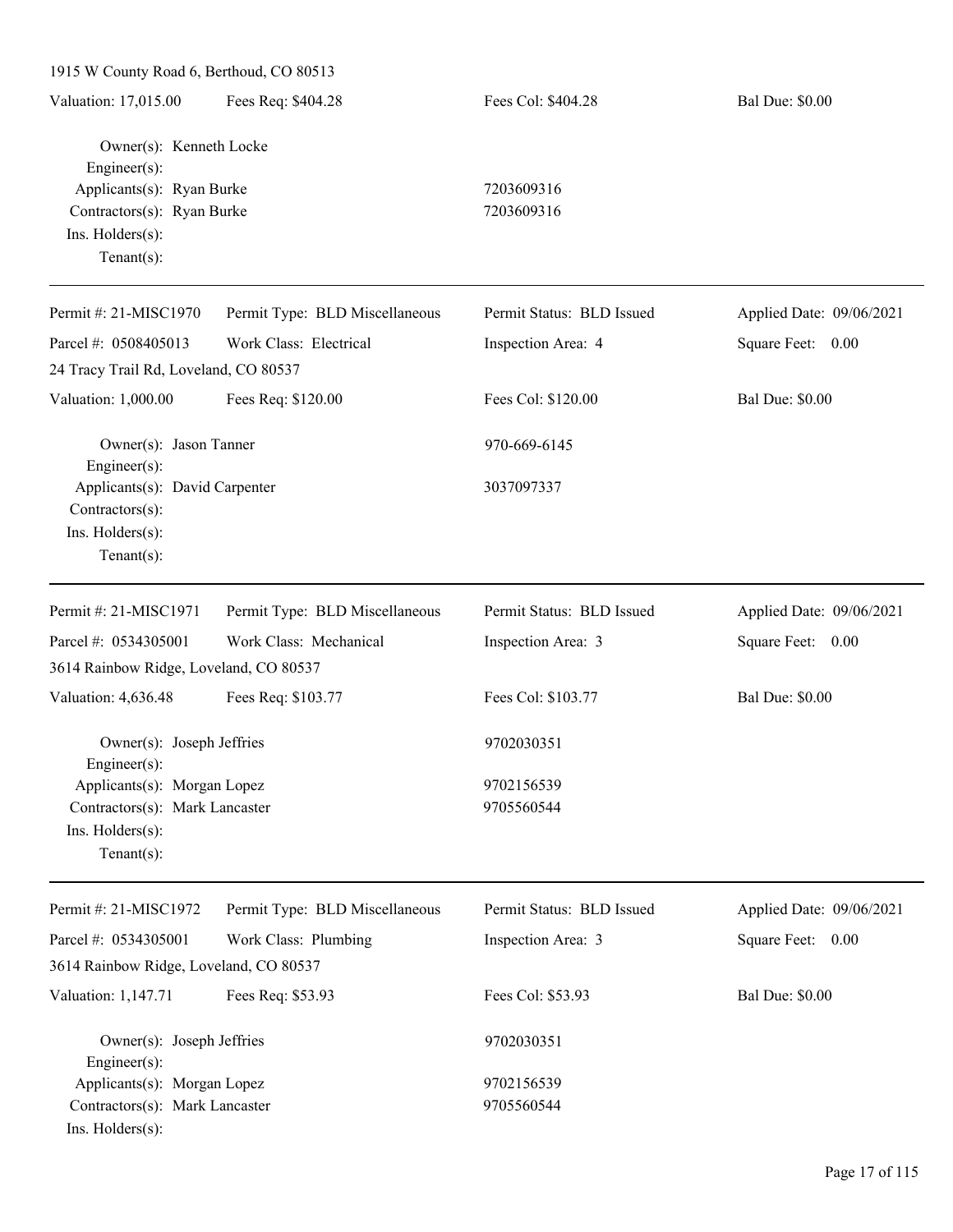| Permit #: 21-MISC1973                                     | Permit Type: BLD Miscellaneous | Permit Status: BLD Issued    | Applied Date: 09/07/2021 |
|-----------------------------------------------------------|--------------------------------|------------------------------|--------------------------|
| Parcel #: 9507300020                                      | Work Class: Plumbing           | Inspection Area: 2           | Square Feet: 0.00        |
| 2113 Glade Rd, Loveland, CO 80538                         |                                |                              |                          |
| Valuation: 1,570.84                                       | Fees Req: \$53.93              | Fees Col: \$53.93            | <b>Bal Due: \$0.00</b>   |
| Owner(s): Pam Frey<br>Engineer(s):                        |                                | 9707768211                   |                          |
| Applicants(s): Glenn Frank<br>Contractors(s): Glenn Frank |                                | 970-484-4552<br>970-484-4552 |                          |
| Ins. Holders(s):                                          |                                |                              |                          |
| $Tenant(s)$ :                                             |                                |                              |                          |
| Permit #: 21-MISC1974                                     | Permit Type: BLD Miscellaneous | Permit Status: BLD Withdrawn | Applied Date: 09/07/2021 |
| Parcel #: 8712305003                                      | Work Class: Plumbing           | Inspection Area:             | Square Feet: 0.00        |
| 421 Ridgewood Ct, Fort Collins, CO 80524                  |                                |                              |                          |
| Valuation: 1,500.00                                       | Fees Req:                      | Fees Col:                    | <b>Bal Due:</b>          |
| Owner(s): Ryan Meyer                                      |                                |                              |                          |
| Engineer(s):<br>Applicants(s): Jason Green                |                                | 7203071050                   |                          |
| Contractors(s):                                           |                                |                              |                          |
| Ins. Holders(s):                                          |                                |                              |                          |
| $Tenant(s)$ :                                             |                                |                              |                          |
| Permit #: 21-MISC1975                                     | Permit Type: BLD Miscellaneous | Permit Status: BLD Issued    | Applied Date: 09/07/2021 |
| Parcel #: 0022200003                                      | Work Class: Electrical         | Inspection Area: 5           | Square Feet: 0.00        |
| 7082 Black diamond Rd, Livermore, CO 80635                |                                |                              |                          |
| Valuation: 7,500.00                                       | Fees Req: \$192.00             | Fees Col: \$192.00           | <b>Bal Due: \$0.00</b>   |
| Owner(s): Lauren Harmon<br>Engineer(s):                   |                                | 7203415586                   |                          |
| Applicants(s): Tad Chadwick                               |                                | 9704829449                   |                          |
| Contractors(s):<br>Ins. Holders(s):                       |                                |                              |                          |
| $Tenant(s)$ :                                             |                                |                              |                          |
| Permit #: 21-MISC1976                                     | Permit Type: BLD Miscellaneous | Permit Status: BLD LOC       | Applied Date: 09/07/2021 |
| Parcel #: 3007207032                                      | Work Class: Re-roof            | Inspection Area: 5           | Square Feet: 0.00        |
| 456 Blackfoot Rd, Red Feather Lakes, CO 80545             |                                |                              |                          |
| Valuation: 12,000.00                                      | Fees Req: \$287.82             | Fees Col: \$287.82           | <b>Bal Due: \$0.00</b>   |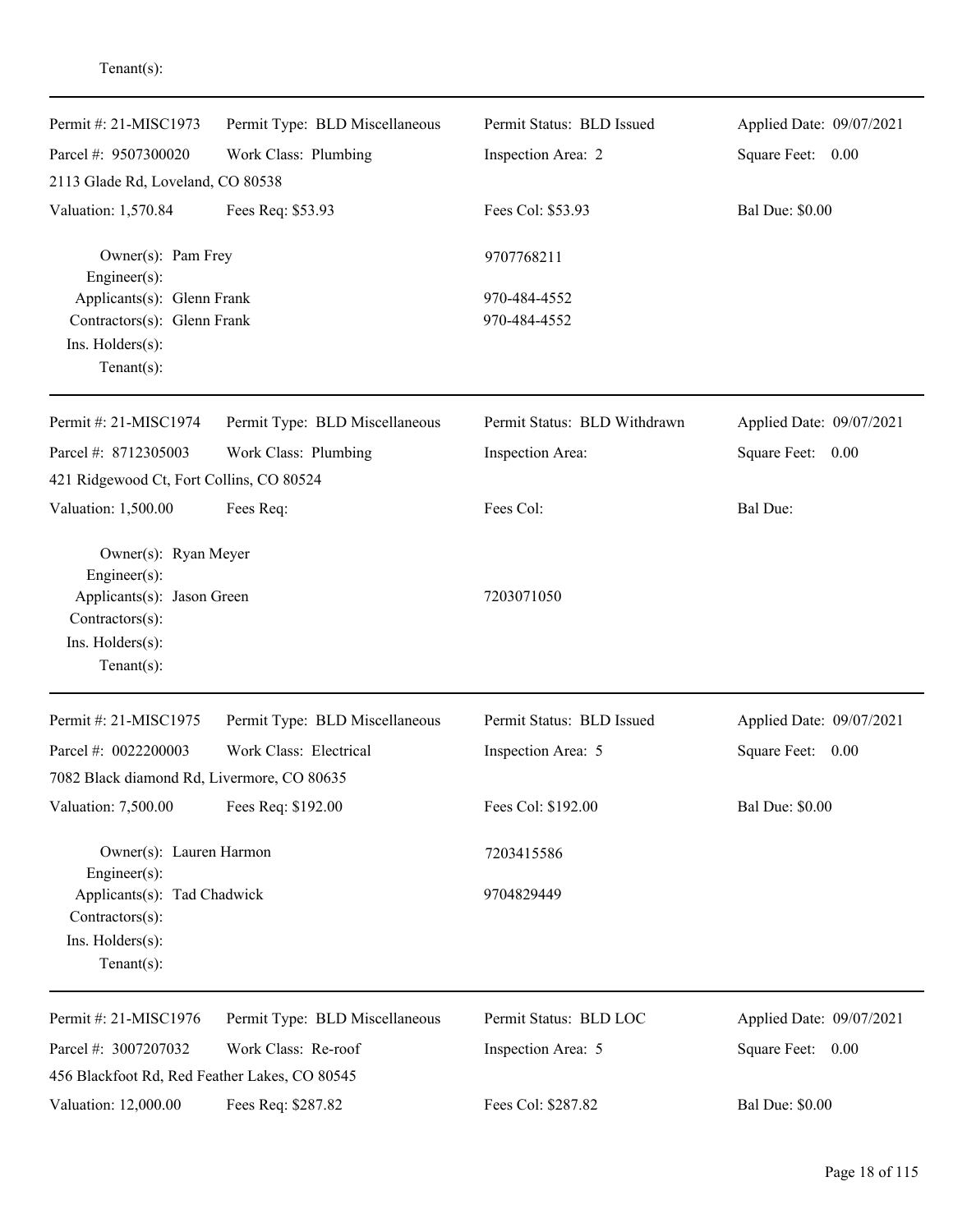| Owner(s): Brian Jackson<br>Engineer(s):                                                                                                       |                                | 307-61-1603                  |                          |  |
|-----------------------------------------------------------------------------------------------------------------------------------------------|--------------------------------|------------------------------|--------------------------|--|
| Applicants(s): Roxanne Del Vecchio<br>Contractors(s): Steven Fowler<br>Ins. Holders(s):<br>$Tenant(s)$ :                                      |                                | 3038811034<br>3038811034     |                          |  |
| Permit #: 21-MISC1977                                                                                                                         | Permit Type: BLD Miscellaneous | Permit Status: BLD LOC       | Applied Date: 09/07/2021 |  |
| Parcel #: 9704217015                                                                                                                          | Work Class: Plumbing           | Inspection Area: 1           | Square Feet: 0.00        |  |
| 1413 Expedition Ct, Fort Collins, CO 80521                                                                                                    |                                |                              |                          |  |
| Valuation: 5,227.33                                                                                                                           | Fees Req: \$124.51             | Fees Col: \$124.51           | <b>Bal Due: \$0.00</b>   |  |
| Owner(s): Eric Linnenburger<br>Engineer(s):<br>Applicants(s): Glenn Frank<br>Contractors(s): Glenn Frank<br>Ins. Holders(s):<br>$Tenant(s)$ : |                                | 970-484-4552<br>970-484-4552 |                          |  |
| Permit #: 21-MISC1978                                                                                                                         | Permit Type: BLD Miscellaneous | Permit Status: BLD Issued    | Applied Date: 09/07/2021 |  |
| Parcel #: 9705000016                                                                                                                          | Work Class: Demolition         | Inspection Area: 1           | Square Feet: 0.00        |  |
| 3316 W Vine Dr, Fort Collins, CO 80521                                                                                                        |                                |                              |                          |  |
| Valuation: 0.00                                                                                                                               | Fees Req: \$51.64              | Fees Col: \$51.64            | <b>Bal Due: \$0.00</b>   |  |
| Owner(s): Erik Fischer<br>Engineer(s):<br>Applicants(s): Erik Fischer<br>Contractors(s):<br>Ins. Holders(s):<br>Tenant $(s)$ :                |                                |                              |                          |  |
| Permit #: 21-MISC1979                                                                                                                         | Permit Type: BLD Miscellaneous | Permit Status: BLD Issued    | Applied Date: 09/07/2021 |  |
| Parcel #: 2930000040                                                                                                                          | Work Class: Electrical         | Inspection Area: 5           | Square Feet: 0.00        |  |
| 6963 Rim Rd, Red Feather Lakes, CO 80545                                                                                                      |                                |                              |                          |  |
| Valuation: 2,000.00                                                                                                                           | Fees Req: \$120.00             | Fees Col: \$120.00           | <b>Bal Due: \$0.00</b>   |  |
| Owner(s): Steven Wells<br>Engineer(s):                                                                                                        |                                | 9703109236                   |                          |  |
| Applicants(s): Larry Soucek<br>Contractors(s):<br>Ins. Holders(s):<br>$Tenant(s)$ :                                                           |                                | 9702213906                   |                          |  |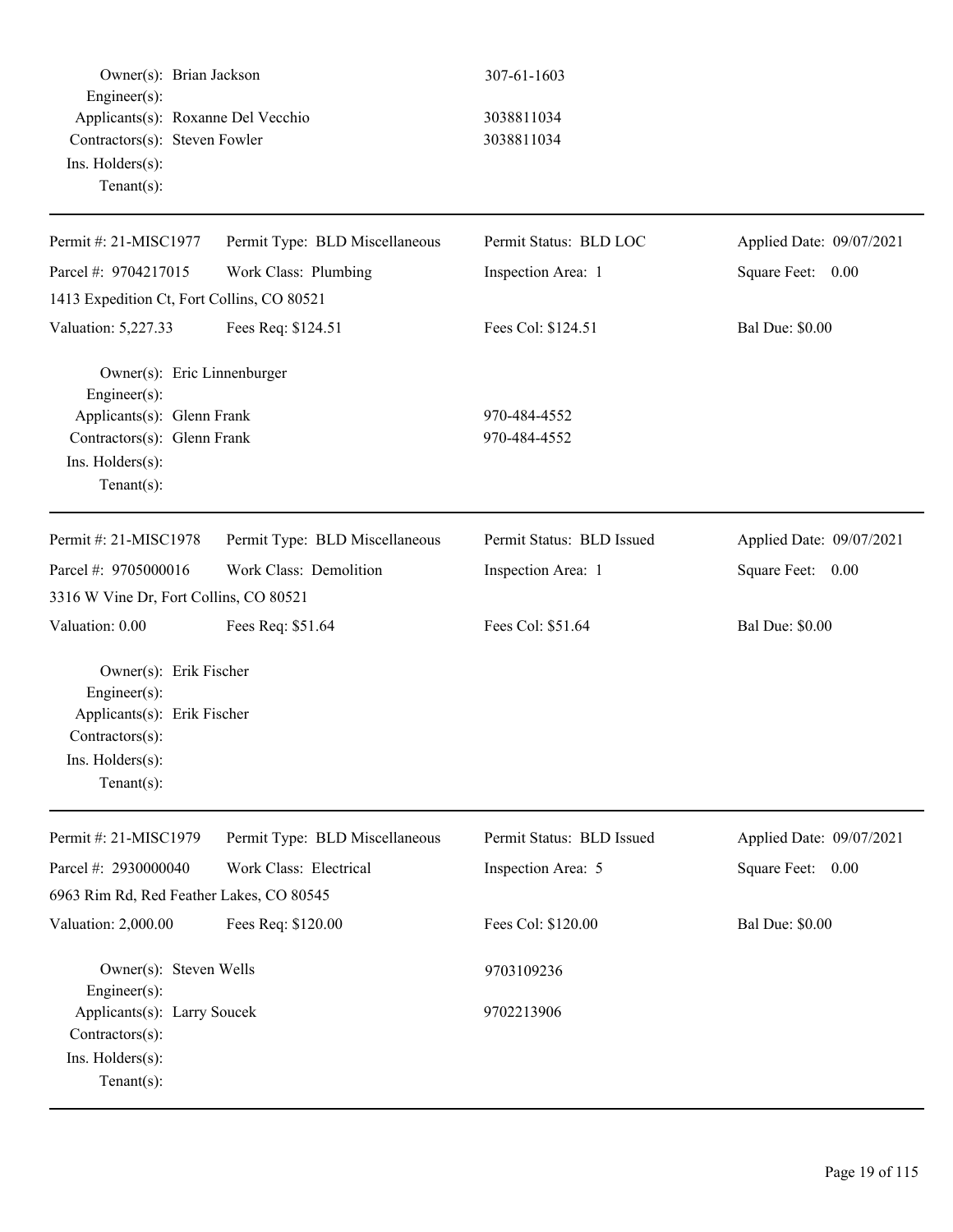| Permit #: 21-MISC1980                                                                       | Permit Type: BLD Miscellaneous | Permit Status: BLD LOC       | Applied Date: 09/07/2021 |
|---------------------------------------------------------------------------------------------|--------------------------------|------------------------------|--------------------------|
| Parcel #: 9529132002                                                                        | Work Class: Re-roof            | Inspection Area: 3           | Square Feet: 0.00        |
| 1714 Huago Ct, Loveland, CO 80537                                                           |                                |                              |                          |
| Valuation: 15,600.00                                                                        | Fees Req: \$366.48             | Fees Col: \$366.48           | <b>Bal Due: \$0.00</b>   |
| Owner(s): Gregg Brown<br>Engineer $(s)$ :                                                   |                                | 970-227-3960                 |                          |
| Applicants(s): Mark King<br>Contractors(s): Mark King<br>Ins. Holders(s):<br>Tenant $(s)$ : |                                | 9702229517<br>9702229517     |                          |
| Permit #: 21-MISC1981                                                                       | Permit Type: BLD Miscellaneous | Permit Status: BLD LOC       | Applied Date: 09/07/2021 |
| Parcel #: 8716205018                                                                        | Work Class: Mechanical         | Inspection Area: 2           | Square Feet: 0.00        |
| 802 Sherry Dr, Fort Collins, CO 80524                                                       |                                |                              |                          |
| Valuation: 13,388.00                                                                        | Fees Req: \$350.48             | Fees Col: \$350.48           | <b>Bal Due: \$0.00</b>   |
| Owner(s): Peter Croissant<br>Engineer(s):                                                   |                                | 9704934608                   |                          |
| Applicants(s): Nathan Gagliano                                                              |                                | 9703104915                   |                          |
| Contractors(s): Nathan Gagliano<br>Ins. Holders(s):<br>$Tenant(s)$ :                        |                                | 9703104915                   |                          |
| Permit #: 21-MISC1982                                                                       | Permit Type: BLD Miscellaneous | Permit Status: BLD Issued    | Applied Date: 09/07/2021 |
| Parcel #: 9832105009                                                                        | Work Class: Re-roof            | Inspection Area: 1           | Square Feet: 0.00        |
| 2630 Ferndale St, Laporte, CO 80535                                                         |                                |                              |                          |
| Valuation: 10,450.00 Fees Req: \$265.57                                                     |                                | Fees Col: \$265.57           | <b>Bal Due: \$0.00</b>   |
| Owner(s): Brian Estep<br>Engineer(s):                                                       |                                | 7194407300                   |                          |
| Applicants(s): Jon Freck<br>Contractors(s): Jon Freck<br>Ins. Holders(s):<br>Tenant $(s)$ : |                                | 970-224-1200<br>970-224-1200 |                          |
| Permit #: 21-MISC1983                                                                       | Permit Type: BLD Miscellaneous | Permit Status: BLD Issued    | Applied Date: 09/07/2021 |
| Parcel #: 8904000007                                                                        | Work Class: Electrical         | Inspection Area: 1           | Square Feet: 0.00        |
| 3930 Labrador Ln, Wellington, CO 80549                                                      |                                |                              |                          |
| Valuation: 3,000.00                                                                         | Fees Req: \$148.80             | Fees Col: \$148.80           | <b>Bal Due: \$0.00</b>   |
| Owner(s): Chad Millward<br>Engineer $(s)$ :                                                 |                                | 9707693220                   |                          |
| Applicants(s): Chad Millward                                                                |                                | 9707693220                   |                          |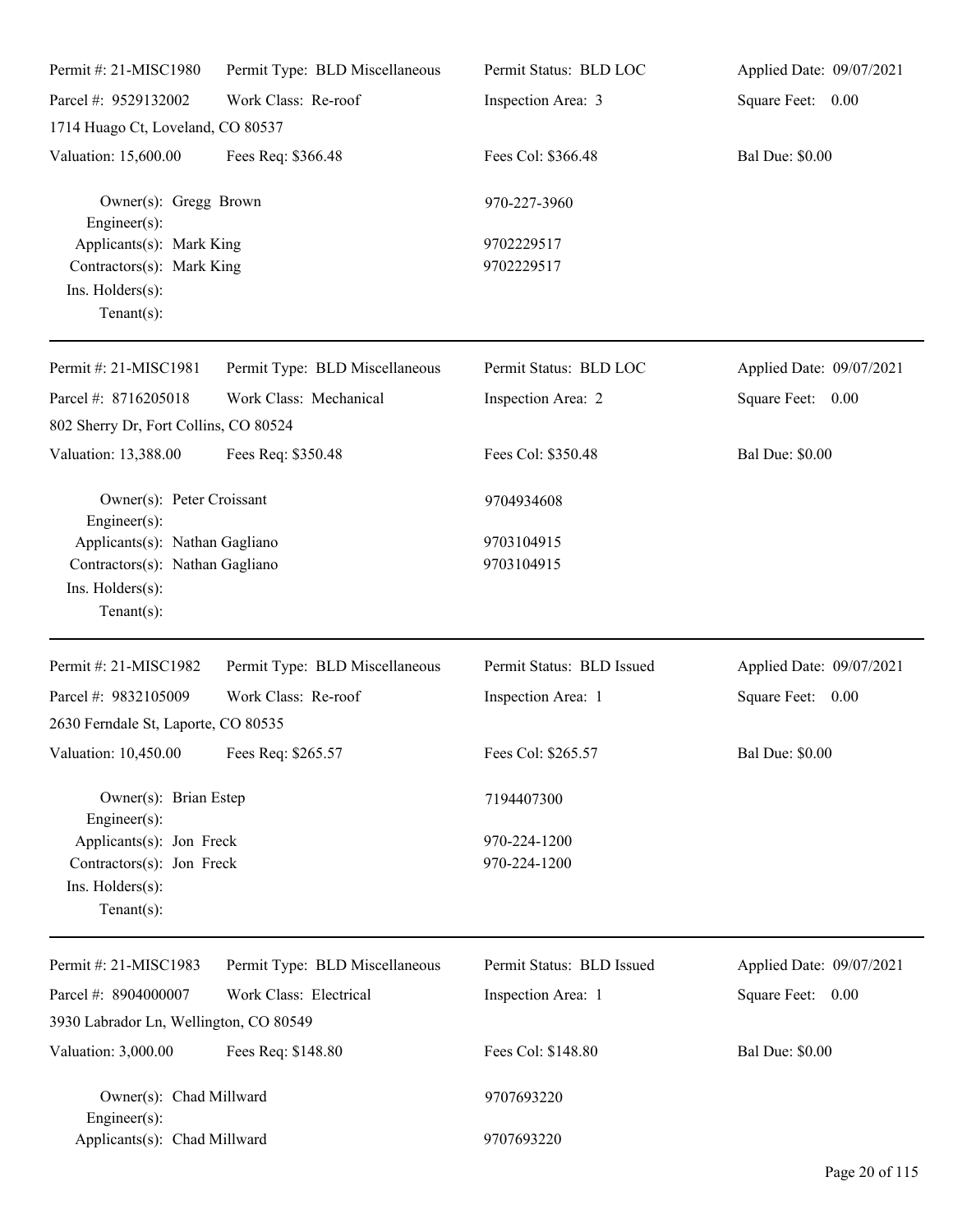Contractors(s): Ins. Holders(s): Tenant(s):

| Permit #: 21-MISC1984                                                                                | Permit Type: BLD Miscellaneous | Permit Status: BLD Issued    | Applied Date: 09/07/2021 |
|------------------------------------------------------------------------------------------------------|--------------------------------|------------------------------|--------------------------|
| Parcel #: 8614317008                                                                                 | Work Class: Re-roof            | Inspection Area: 2           | Square Feet: 0.00        |
| 5137 Augusta Ct, Fort Collins, CO 80528                                                              |                                |                              |                          |
| Valuation: 13,500.00                                                                                 | Fees Req: \$325.95             | Fees Col: \$325.95           | <b>Bal Due: \$0.00</b>   |
| Owner(s): Norman Pimentel<br>Engineer $(s)$ :                                                        |                                | 9704816067                   |                          |
| Applicants(s): Expert Exteriors<br>Contractors(s): Josh Lucero<br>Ins. Holders(s):<br>Tenant $(s)$ : |                                | 303-960-2783<br>303-960-2783 |                          |
| Permit #: 21-MISC1985                                                                                | Permit Type: BLD Miscellaneous | Permit Status: BLD LOC       | Applied Date: 09/07/2021 |
| Parcel #: 9635124013<br>421 Chestnut Dr, Loveland, CO 80538                                          | Work Class: Re-roof            | Inspection Area: 2           | Square Feet: 0.00        |
| Valuation: 6,882.11                                                                                  | Fees Req: \$187.04             | Fees Col: \$187.04           | <b>Bal Due: \$0.00</b>   |
| Owner(s): Kathryn Beadell<br>Engineer $(s)$ :                                                        |                                | 9702901798                   |                          |
| Applicants(s): Wes Hill<br>Contractors(s): Wes Hill<br>Ins. Holders(s):<br>Tenant $(s)$ :            |                                | 970-667-6777<br>970-667-6777 |                          |
| Permit #: 21-MISC1986                                                                                | Permit Type: BLD Miscellaneous | Permit Status: BLD Issued    | Applied Date: 09/07/2021 |
| Parcel #: 2627405015                                                                                 | Work Class: Electrical         | Inspection Area: 4           | Square Feet: 0.00        |
| 7767 County Road 43, Glen Haven, CO 80532                                                            |                                |                              |                          |
| Valuation: 1,600.00                                                                                  | Fees Req: \$171.00             | Fees Col: \$120.00           | Bal Due: \$51.00         |
| Owner(s): Charmon Poche<br>$Engineering(s)$ :                                                        |                                | $(337)$ 304-3046             |                          |
| Applicants(s): Brent Norris<br>Contractors(s):<br>Ins. Holders(s):<br>Tenant $(s)$ :                 |                                | 3034083162                   |                          |
| Permit #: 21-MISC1987                                                                                | Permit Type: BLD Miscellaneous | Permit Status: BLD Issued    | Applied Date: 09/07/2021 |
| Parcel #: 0835000046<br>6380 Agua Dulce Dr, Bellvue, CO 80512                                        | Work Class: Mechanical         | Inspection Area: 1           | Square Feet:<br>0.00     |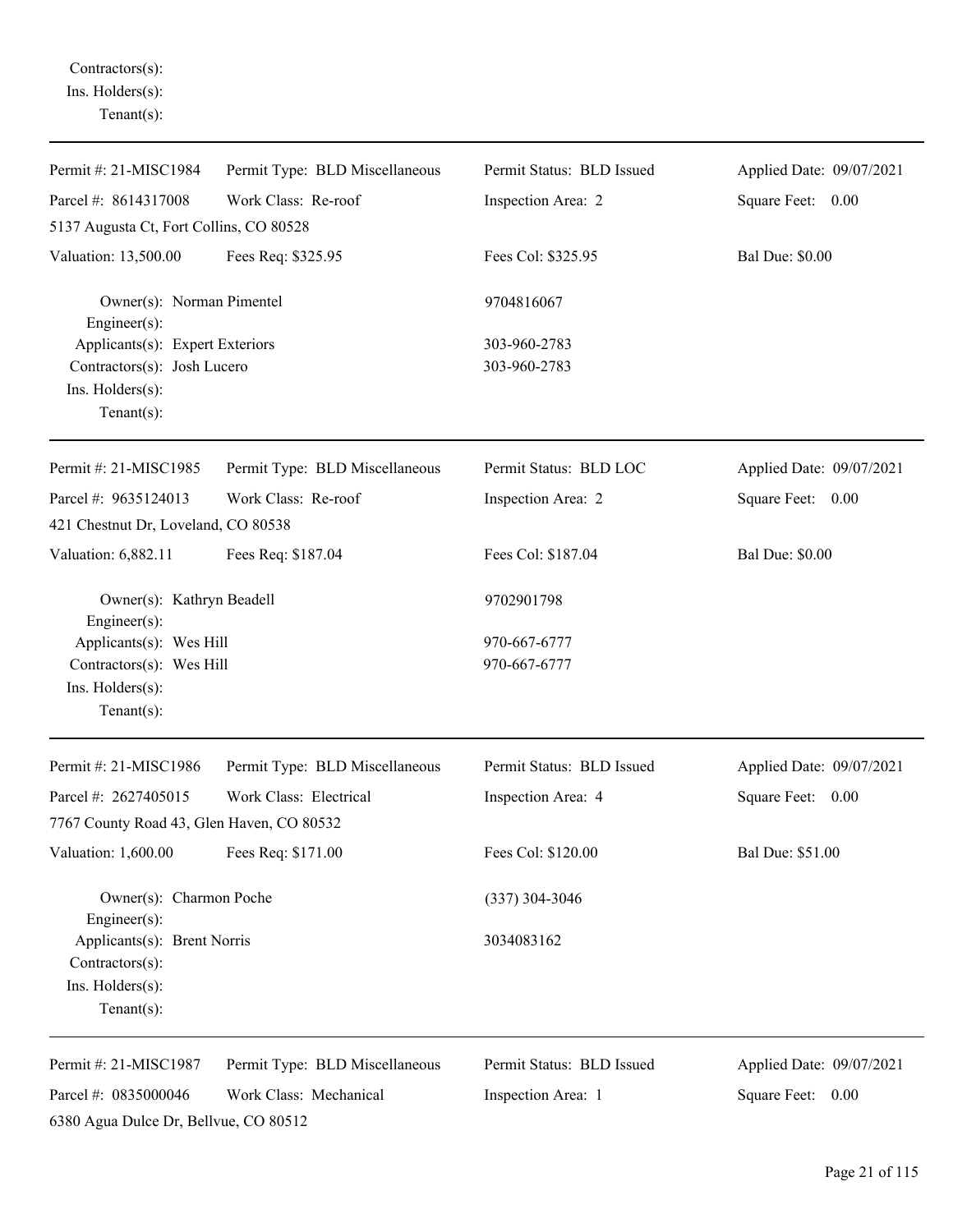| Valuation: 900.00                                                                                                                                          | Fees Req: \$53.93                                       | Fees Col: \$53.93                                        | <b>Bal Due: \$0.00</b>   |
|------------------------------------------------------------------------------------------------------------------------------------------------------------|---------------------------------------------------------|----------------------------------------------------------|--------------------------|
| Owner(s): Amanda Eichhorn<br>Engineer(s):<br>Applicants(s): Jacob Clyde Construction<br>Contractors(s): Sean Branson<br>Ins. Holders(s):<br>Tenant $(s)$ : | Jacob Eichhorn                                          | 9702140556<br>970-214-0556<br>970-214-0556<br>9702140556 |                          |
| Permit #: 21-MISC1988                                                                                                                                      | Permit Type: BLD Miscellaneous                          | Permit Status: BLD LOC                                   | Applied Date: 09/07/2021 |
| Parcel #: 9826105014<br>3500 Terry Point Dr, Fort Collins, CO 80524                                                                                        | Work Class: Re-roof                                     | Inspection Area: 1                                       | Square Feet: 0.00        |
| Valuation: 31,881.05                                                                                                                                       | Fees Req: \$656.49                                      | Fees Col: \$656.49                                       | <b>Bal Due: \$0.00</b>   |
| Owner(s): Henry Shands<br>Engineer(s):<br>Contractors(s): Sam Williams<br>Ins. Holders(s):<br>$Tenant(s)$ :                                                | Applicants(s): Lion Home Service dba Denali Roofing LLC | 9704951906<br>970-660-4417<br>9706604417                 |                          |
| Permit #: 21-MISC1989                                                                                                                                      | Permit Type: BLD Miscellaneous                          | Permit Status: BLD LOC                                   | Applied Date: 09/08/2021 |
| Parcel #: 8716200041                                                                                                                                       | Work Class: Electrical                                  | Inspection Area: 2                                       | Square Feet: 0.00        |
| 3109 E Mulberry St #2, Fort Collins, CO 80524                                                                                                              |                                                         |                                                          |                          |
| Valuation: 2,000.00                                                                                                                                        | Fees Req: \$120.00                                      | Fees Col: \$120.00                                       | <b>Bal Due: \$0.00</b>   |
| Owner(s): Alan Tucker<br>Engineer(s):<br>Applicants(s): Arnold Knoll<br>Contractors(s):<br>Ins. Holders(s):<br>Tenant $(s)$ :                              | John Baranway                                           | 3039490585<br>9706676777<br>9702132055                   |                          |
| Permit #: 21-MISC1990                                                                                                                                      | Permit Type: BLD Miscellaneous                          | Permit Status: BLD LOC                                   | Applied Date: 09/08/2021 |
| Parcel #: 9509400015                                                                                                                                       | Work Class: Electrical                                  | Inspection Area: 2                                       | Square Feet: 0.00        |
| 3105.5 W Eisenhower Blvd, Loveland, CO 80537                                                                                                               |                                                         |                                                          |                          |
| Valuation: 700.00                                                                                                                                          | Fees Req: \$120.00                                      | Fees Col: \$120.00                                       | <b>Bal Due: \$0.00</b>   |
| Owner(s): Izzy Miller<br>Engineer(s):                                                                                                                      |                                                         | 7207382714                                               |                          |
| Applicants(s): Robert Wagner<br>Contractors(s):<br>Ins. Holders(s):                                                                                        |                                                         | 9703525731                                               |                          |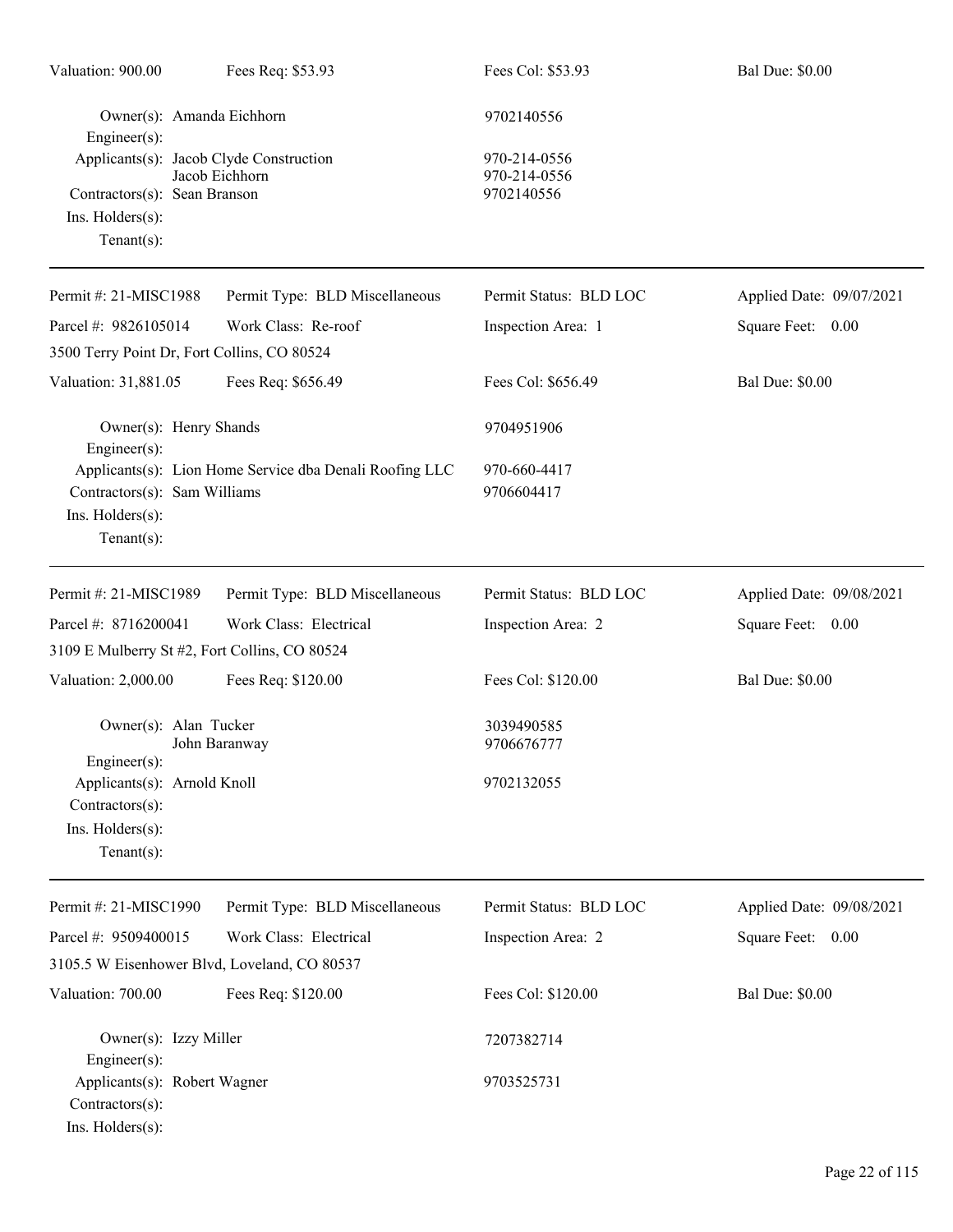| Permit #: 21-MISC1991<br>Parcel #: 9404205001                                                         | Permit Type: BLD Miscellaneous<br>Work Class: Electrical    | Permit Status: BLD LOC<br>Inspection Area: 3 | Applied Date: 09/08/2021<br>Square Feet: 0.00 |
|-------------------------------------------------------------------------------------------------------|-------------------------------------------------------------|----------------------------------------------|-----------------------------------------------|
| 4427 Rabbit Run Ln, Loveland, CO 80537                                                                |                                                             |                                              |                                               |
| Valuation: 2,000.00                                                                                   | Fees Req: \$120.00                                          | Fees Col: \$120.00                           | <b>Bal Due: \$0.00</b>                        |
| Owner(s): Ronnie Dyer<br>Engineer(s):                                                                 |                                                             | 9705938146                                   |                                               |
| Applicants(s): Ronnie Dyer<br>Contractors(s):<br>Ins. Holders(s):<br>$Tenant(s)$ :                    |                                                             | 9705938146                                   |                                               |
| Permit #: 21-MISC1992                                                                                 | Permit Type: BLD Miscellaneous                              | Permit Status: BLD Issued                    | Applied Date: 09/08/2021                      |
| Parcel #: 8922200015<br>10428 N County Road 7, Wellington, CO 80549                                   | Work Class: Electrical                                      | Inspection Area: 1                           | Square Feet: 0.00                             |
| Valuation: 1,600.00                                                                                   | Fees Req: \$120.00                                          | Fees Col: \$120.00                           | <b>Bal Due: \$0.00</b>                        |
| Engineer(s):                                                                                          | Owner(s): Poudre Valley Community Farms<br>Gilberto Alvarez | 2063804611                                   |                                               |
| Applicants(s): Dane Emde<br>Contractors(s):<br>Ins. Holders(s):<br>$Tenant(s)$ :                      |                                                             | 9702147170                                   |                                               |
| Permit #: 21-MISC1993                                                                                 | Permit Type: BLD Miscellaneous                              | Permit Status: BLD LOC                       | Applied Date: 09/08/2021                      |
| Parcel #: 9624405005                                                                                  | Work Class: Electrical                                      | Inspection Area: 2                           | Square Feet:<br>0.00                          |
| 901 Turman Dr, Fort Collins, CO 80525                                                                 |                                                             |                                              |                                               |
| Valuation: 2,500.00                                                                                   | Fees Req: \$144.00                                          | Fees Col: \$144.00                           | <b>Bal Due: \$0.00</b>                        |
| Owner(s): Joel McLane                                                                                 |                                                             | 9702174921                                   |                                               |
| Engineer(s):<br>Applicants(s): Phaaron Riall<br>Contractors(s):<br>Ins. Holders(s):<br>Tenant $(s)$ : |                                                             | 9703089969                                   |                                               |
| Permit #: 21-MISC1994                                                                                 | Permit Type: BLD Miscellaneous                              | Permit Status: BLD Issued                    | Applied Date: 09/08/2021                      |
| Parcel #: 4025207097<br>428 Tesuque Trl, Red Feather Lakes, CO 80545                                  | Work Class: Re-roof                                         | Inspection Area: 5                           | Square Feet: 0.00                             |
| Valuation: 12,559.61                                                                                  | Fees Req: \$306.14                                          | Fees Col: \$306.14                           | <b>Bal Due: \$0.00</b>                        |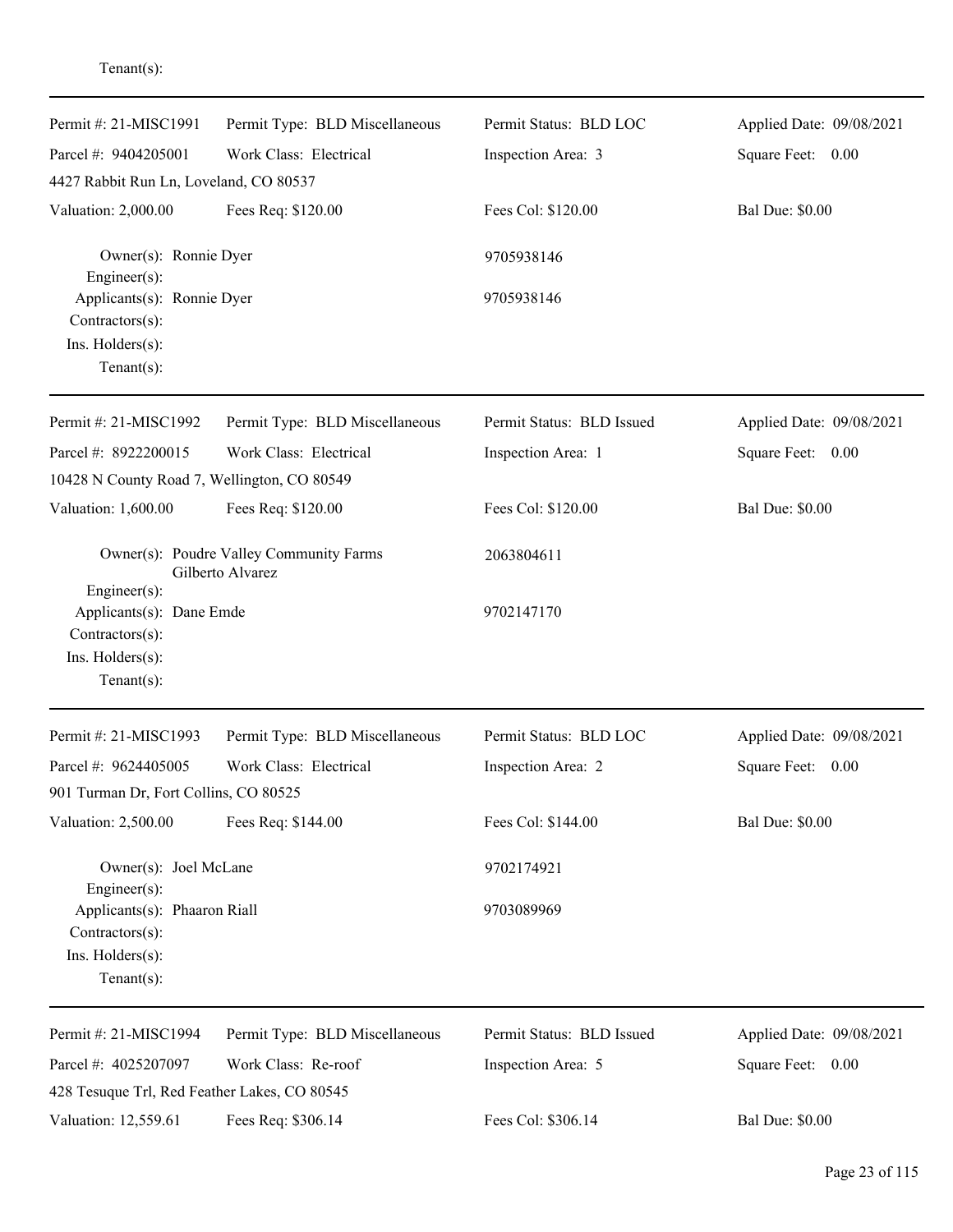Owner(s): Chris Larson 9704122112 Engineer(s): Applicants(s): Wes Hill 970-667-6777 Contractors(s): Wes Hill 970-667-6777 Ins. Holders(s): Tenant(s):

| Permit #: 21-MISC1995                      | Permit Type: BLD Miscellaneous | Permit Status: BLD Issued | Applied Date: 09/08/2021 |
|--------------------------------------------|--------------------------------|---------------------------|--------------------------|
| Parcel #: 9835300011                       | Work Class: Mechanical         | Inspection Area: 1        | Square Feet: 0.00        |
| 720 W Willox Ln, Fort Collins, CO 80524    |                                |                           |                          |
| Valuation: 1,263.00                        | Fees Req: \$53.93              | Fees Col: \$53.93         | <b>Bal Due: \$0.00</b>   |
| Owner(s): William Loehman<br>Engineer(s):  |                                | 9704814868                |                          |
| Applicants(s): Northern Colorado Air Inc   |                                | 970-223-8873              |                          |
| Contractors(s): Jeff Richard               |                                | 970-223-8873              |                          |
| Ins. Holders(s):                           |                                |                           |                          |
| Tenant $(s)$ :                             |                                |                           |                          |
| Permit #: 21-MISC1996                      | Permit Type: BLD Miscellaneous | Permit Status: BLD Issued | Applied Date: 09/08/2021 |
| Parcel #: 9430300025                       | Work Class: Mechanical         | Inspection Area: 3        | Square Feet: 0.00        |
| 1603 S County Road 23e, Berthoud, CO 80513 |                                |                           |                          |
| Valuation: 5,950.00                        | Fees Req: \$124.51             | Fees Col: \$124.51        | <b>Bal Due: \$0.00</b>   |
| Owner(s): Brendon Johnson                  |                                |                           |                          |
| Engineer(s):                               |                                |                           |                          |
| Applicants(s): Beth Cullum                 |                                | 970-484-4552              |                          |
| Contractors(s): Devin Cullum               |                                | 303-548-8128              |                          |
| Ins. Holders(s):                           |                                |                           |                          |
| Tenant $(s)$ :                             |                                |                           |                          |
| Permit #: 21-MISC1997                      | Permit Type: BLD Miscellaneous | Permit Status: BLD LOC    | Applied Date: 09/08/2021 |
| Parcel #: 9635112012                       | Work Class: Mechanical         | Inspection Area: 2        | Square Feet:<br>0.00     |
| 308 W 51st St, Loveland, CO 80538          |                                |                           |                          |
| Valuation: 8,378.00                        | Fees Req: \$186.75             | Fees Col: \$186.75        | <b>Bal Due: \$0.00</b>   |
| Owner(s): Donald Hass                      |                                |                           |                          |
| Engineer $(s)$ :                           |                                |                           |                          |
| Applicants(s): Michael Missimer            |                                | 9703109232                |                          |
| Contractors(s): Michael Missimer           |                                | 9703109232                |                          |
| Ins. Holders(s):                           |                                |                           |                          |
| $Tenant(s)$ :                              |                                |                           |                          |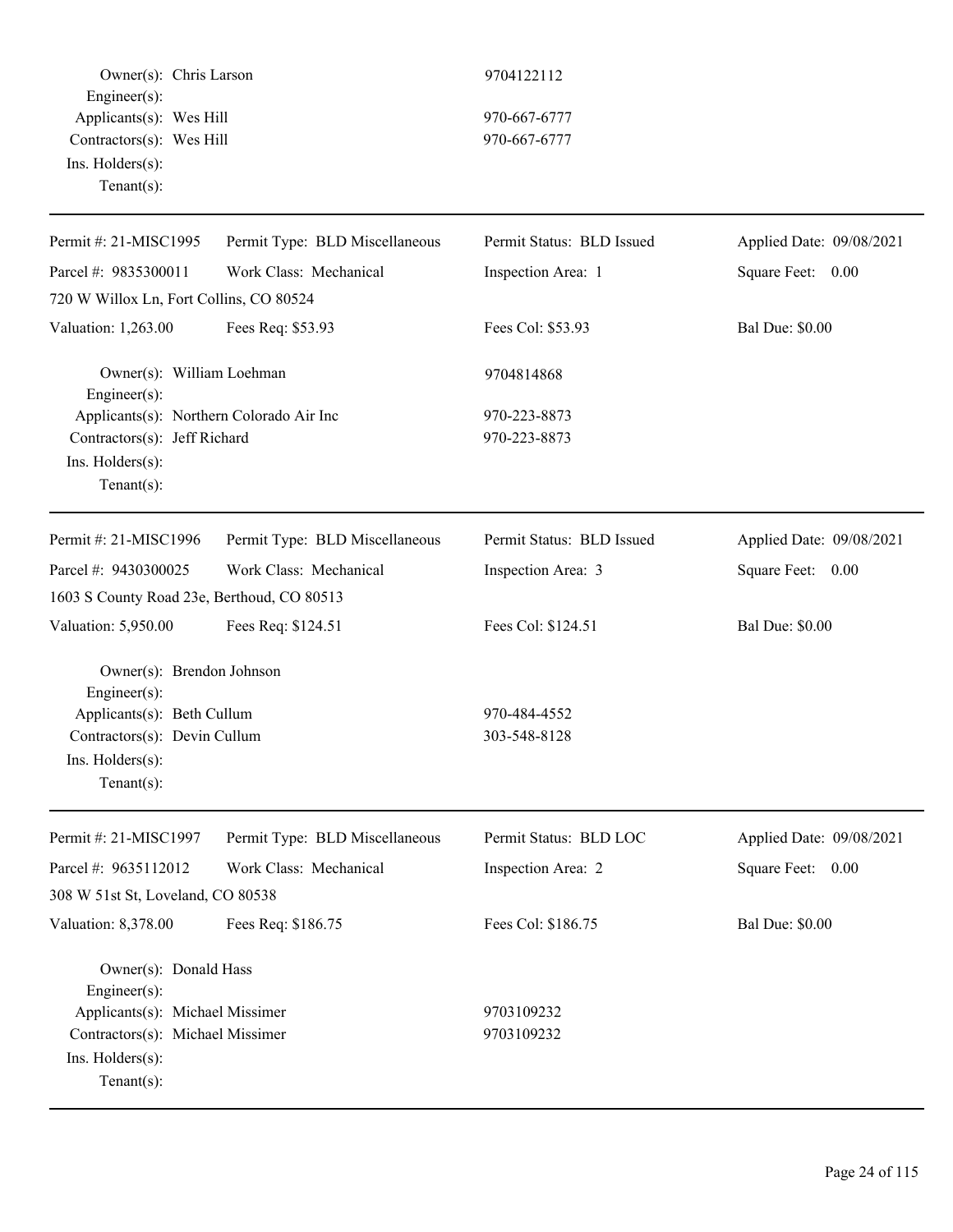| Permit #: 21-MISC1998                                                                                       | Permit Type: BLD Miscellaneous                                                  | Permit Status: BLD Issued | Applied Date: 09/08/2021 |
|-------------------------------------------------------------------------------------------------------------|---------------------------------------------------------------------------------|---------------------------|--------------------------|
| Parcel #: 9635108001                                                                                        | Work Class: Re-roof                                                             | Inspection Area: 2        | Square Feet: 0.00        |
| 5201 Beryl Ln, Loveland, CO 80538                                                                           |                                                                                 |                           |                          |
| Valuation: 14,859.31                                                                                        | Fees Req: \$347.46                                                              | Fees Col: \$347.46        | <b>Bal Due: \$0.00</b>   |
| Owner(s): Veryl Hays<br>Engineer(s):                                                                        |                                                                                 | 9702175448                |                          |
| Applicants(s): Kristopher Wagner<br>Contractors(s): Kristopher Wagner<br>Ins. Holders(s):<br>Tenant $(s)$ : |                                                                                 | 7205523321<br>7205523321  |                          |
| Permit #: 21-MISC1999                                                                                       | Permit Type: BLD Miscellaneous                                                  | Permit Status: BLD Issued | Applied Date: 09/08/2021 |
| Parcel #: 9518317003                                                                                        | Work Class: Gas Piping                                                          | Inspection Area: 3        | Square Feet: 0.00        |
| 217 Garnet Valley Ct, Loveland, CO 80537                                                                    |                                                                                 |                           |                          |
| Valuation: 1,785.00                                                                                         | Fees Req: \$53.93                                                               | Fees Col: \$53.93         | <b>Bal Due: \$0.00</b>   |
| Owner(s): Reed Smith<br>Engineer(s):                                                                        |                                                                                 | 9702130624                |                          |
| Applicants(s): The Gas Connection                                                                           |                                                                                 | 303-466-4206              |                          |
| Contractors(s): Greg Fanger                                                                                 |                                                                                 | 303-466-4206              |                          |
| Ins. Holders(s):<br>$Tenant(s)$ :                                                                           |                                                                                 |                           |                          |
| Permit #: 21-MISC2000                                                                                       | Permit Type: BLD Miscellaneous                                                  | Permit Status: BLD LOC    | Applied Date: 09/08/2021 |
| Parcel #: 9926407018                                                                                        | Work Class: Gas Fireplace or Stove/Lo <sub>1</sub> Inspection Area: 1<br>Insert |                           | Square Feet: 0.00        |
| 315 Grayhawk Rd, Fort Collins, CO 80524                                                                     |                                                                                 |                           |                          |
| Valuation: 10,000.00                                                                                        | Fees Req: \$267.50                                                              | Fees Col: \$267.50        | <b>Bal Due: \$0.00</b>   |
| Owner(s): Seth Degnan<br>Engineer(s):                                                                       |                                                                                 | 9702229086                |                          |
| Applicants(s): Seth Degnan<br>Contractors(s):<br>Ins. Holders(s):<br>$Tenant(s)$ :                          |                                                                                 | 9702229086                |                          |
| Permit #: 21-MISC2001                                                                                       | Permit Type: BLD Miscellaneous                                                  | Permit Status: BLD LOC    | Applied Date: 09/09/2021 |
| Parcel #: 8802406013                                                                                        | Work Class: Re-roof                                                             | Inspection Area: 1        | Square Feet: 0.00        |
| 5715 Dakota Ct, Wellington, CO 80549                                                                        |                                                                                 |                           |                          |
| Valuation: 12,600.00                                                                                        | Fees Req: \$306.29                                                              | Fees Col: \$306.29        | <b>Bal Due: \$0.00</b>   |
| Owner(s): Catherine Lynch<br>$Engineer(s)$ :                                                                |                                                                                 | $(970)$ 568-9648          |                          |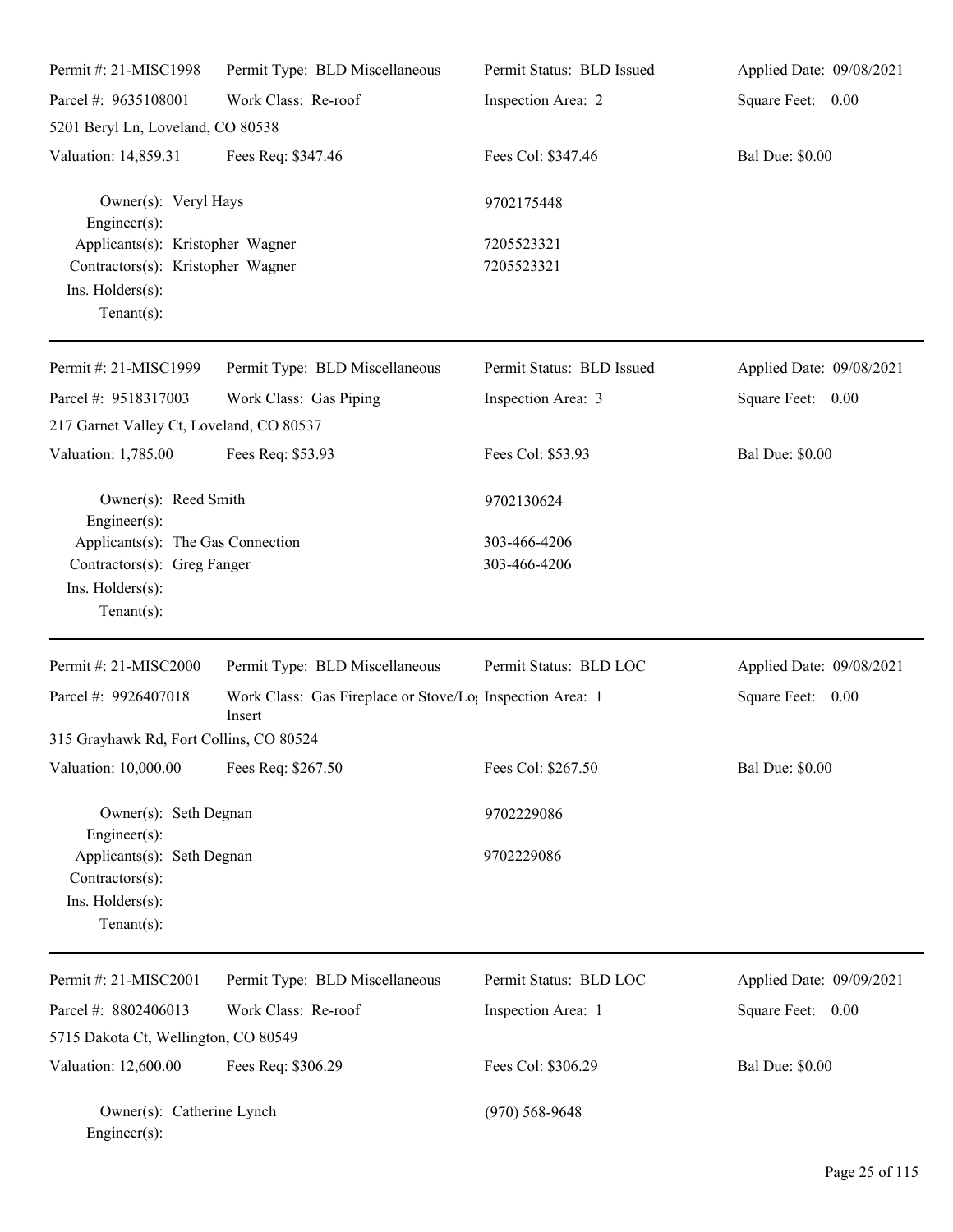| Permit #: 21-MISC2002                                                 | Permit Type: BLD Miscellaneous                                                  | Permit Status: BLD Issued | Applied Date: 09/09/2021 |
|-----------------------------------------------------------------------|---------------------------------------------------------------------------------|---------------------------|--------------------------|
| Parcel #: 9625317064                                                  | Work Class: Mechanical                                                          | Inspection Area: 2        | Square Feet: 0.00        |
| 5775 Aspen View Pl, Loveland, CO 80538                                |                                                                                 |                           |                          |
| Valuation: 9,438.00                                                   | Fees Req: \$207.50                                                              | Fees Col: \$207.50        | <b>Bal Due: \$0.00</b>   |
| Owner(s): Shane Ward<br>Engineer $(s)$ :                              |                                                                                 | 9704947632                |                          |
| Applicants(s): Mike Ducett                                            |                                                                                 | 970-484-4841              |                          |
| Contractors(s): Mike Ducett                                           |                                                                                 | 970-484-4841              |                          |
| Ins. Holders(s):<br>Tenant $(s)$ :                                    |                                                                                 |                           |                          |
| Permit #: 21-MISC2003                                                 | Permit Type: BLD Miscellaneous                                                  | Permit Status: BLD Issued | Applied Date: 09/09/2021 |
| Parcel #: 2723405100                                                  | Work Class: Gas Fireplace or Stove/Lo <sub>1</sub> Inspection Area: 6<br>Insert |                           | Square Feet: 0.00        |
| 38 Stag Horn Ct, Bellvue, CO 80512                                    |                                                                                 |                           |                          |
| Valuation: 1,060.00                                                   | Fees Req: \$53.93                                                               | Fees Col: \$53.93         | <b>Bal Due: \$0.00</b>   |
| Owner(s): Loretta Maestas<br>Engineer $(s)$ :                         |                                                                                 | 3039057136                |                          |
| Applicants(s): Randy Bosanko                                          |                                                                                 | 9703963230                |                          |
| Contractors(s): Randy Bosanko<br>Ins. Holders(s):<br>$Tenant(s)$ :    |                                                                                 | 9703963230                |                          |
| Permit #: 21-MISC2004                                                 | Permit Type: BLD Miscellaneous                                                  | Permit Status: BLD LOC    | Applied Date: 09/09/2021 |
| Parcel #: 8935000013                                                  | Work Class: Re-roof                                                             | Inspection Area: 1        | Square Feet:<br>0.00     |
| 7702 Iris Hill Ln, Wellington, CO 80549                               |                                                                                 |                           |                          |
| Valuation: 7,000.00                                                   | Fees Req: \$187.51                                                              | Fees Col: \$187.51        | <b>Bal Due: \$0.00</b>   |
| Owner(s): Robert Young<br>Engineer(s):                                |                                                                                 | 9706312359                |                          |
| Applicants(s): Kelly Addington                                        |                                                                                 | 970-635-1833              |                          |
| Contractors(s): Kelly Addington<br>Ins. Holders(s):<br>Tenant $(s)$ : |                                                                                 | 970-635-1833              |                          |
| Permit #: 21-MISC2005                                                 | Permit Type: BLD Miscellaneous                                                  | Permit Status: BLD Issued | Applied Date: 09/09/2021 |
| Parcel #: 3036000051                                                  | Work Class: Re-roof                                                             | Inspection Area: 5        | Square Feet: 0.00        |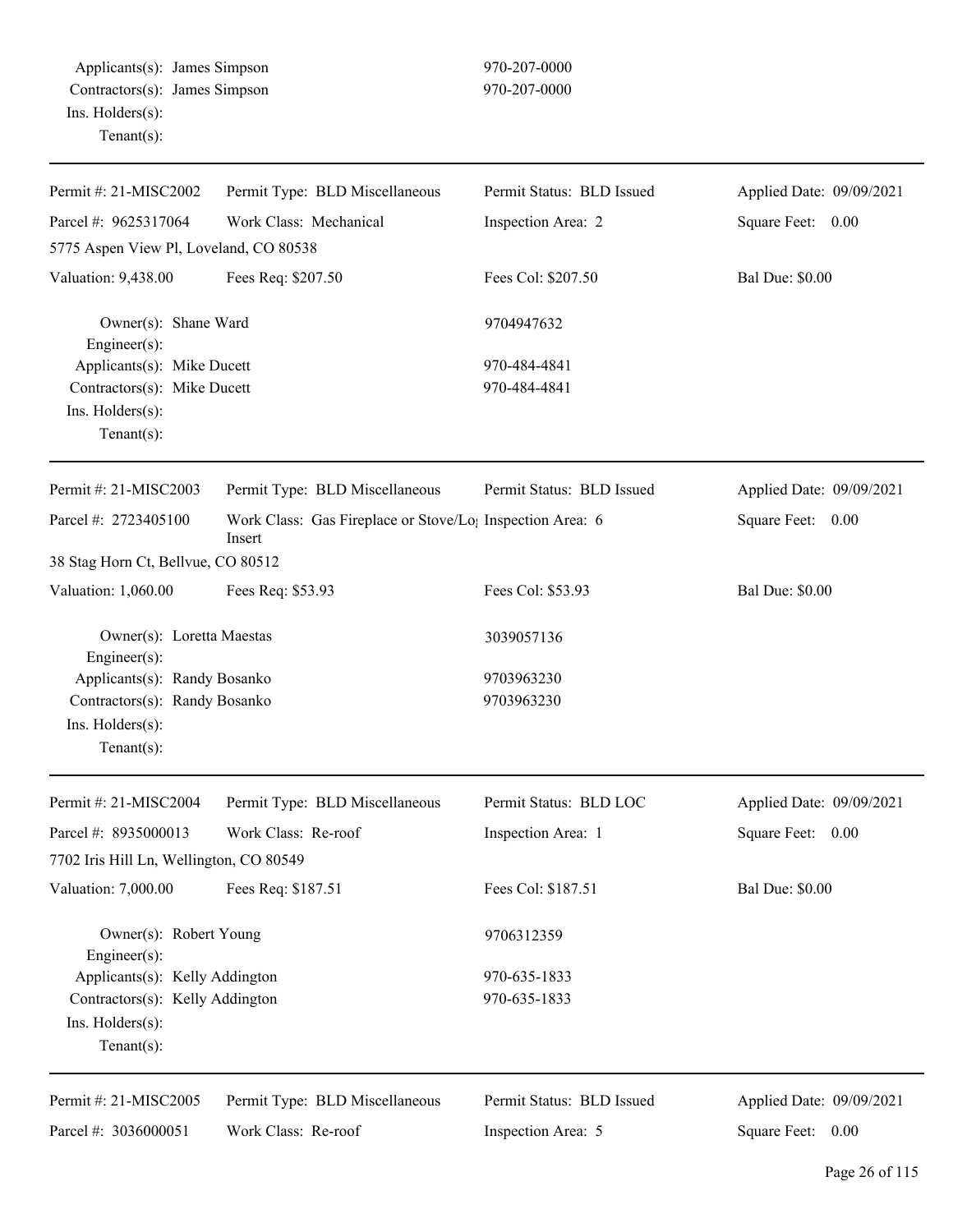| 650 Elk Valley Rd, Red Feather Lakes, CO 80545 |                                                                                 |                           |                          |
|------------------------------------------------|---------------------------------------------------------------------------------|---------------------------|--------------------------|
| Valuation: 14,693.53                           | Fees Req: \$346.78                                                              | Fees Col: \$346.78        | <b>Bal Due: \$0.00</b>   |
| Owner(s): Archie Ulm<br>Engineer(s):           |                                                                                 | 9709808341                |                          |
| Applicants(s): Wes Hill                        |                                                                                 | 970-667-6777              |                          |
| Contractors(s): Schroeder Roofing Inc          |                                                                                 | 970-667-6777              |                          |
| Wes Hill<br>Ins. Holders(s):                   |                                                                                 | 970-667-6777              |                          |
| $Tenant(s)$ :                                  |                                                                                 |                           |                          |
| Permit #: 21-MISC2006                          | Permit Type: BLD Miscellaneous                                                  | Permit Status: BLD LOC    | Applied Date: 09/09/2021 |
| Parcel #: 9830420001                           | Work Class: Re-roof                                                             | Inspection Area: 1        | Square Feet: 0.00        |
| 3508 Galway Dr, Laporte, CO 80535              |                                                                                 |                           |                          |
| Valuation: 10,000.00                           | Fees Req: \$247.68                                                              | Fees Col: \$247.68        | <b>Bal Due: \$0.00</b>   |
| Owner(s): Arlene Harrington<br>Engineer(s):    |                                                                                 | 970-484-1108              |                          |
| Applicants(s): Bridgette Gruenstein            |                                                                                 | 9706900958                |                          |
| Contractors(s): Jeffrey Wolf                   |                                                                                 | 970-493-7472              |                          |
| Ins. Holders(s):                               |                                                                                 |                           |                          |
| $Tenant(s)$ :                                  |                                                                                 |                           |                          |
| Permit #: 21-MISC2007                          | Permit Type: BLD Miscellaneous                                                  | Permit Status: BLD Issued | Applied Date: 09/09/2021 |
| Parcel #: 1509305030                           | Work Class: Gas Fireplace or Stove/Lo <sub>1</sub> Inspection Area: 4<br>Insert |                           | Square Feet: 0.00        |
| 341 Waltonia Rd, Drake, CO 80515               |                                                                                 |                           |                          |
| Valuation: 5,670.11                            | Fees Req: \$124.51                                                              | Fees Col: \$124.51        | <b>Bal Due: \$0.00</b>   |
| Owner(s): Sandra Mourning<br>Engineer $(s)$ :  |                                                                                 | 9702328732                |                          |
|                                                | Applicants(s): A Clean Sweep Dba Advanced Comfort                               | 9703527089                |                          |
| Contractors(s): Randy Bosanko                  |                                                                                 | 9703963230                |                          |
| Ins. Holders(s):                               |                                                                                 |                           |                          |
| Tenant $(s)$ :                                 |                                                                                 |                           |                          |
| Permit #: 21-MISC2008                          | Permit Type: BLD Miscellaneous                                                  | Permit Status: BLD Issued | Applied Date: 09/09/2021 |
| Parcel #: 0922000022                           | Work Class: Gas Fireplace or Stove/Lo <sub>1</sub> Inspection Area: 5<br>Insert |                           | Square Feet: 0.00        |
| 5886 Obenchain Rd, Laporte, CO 80535           |                                                                                 |                           |                          |
| Valuation: 1,070.00                            | Fees Req: \$53.93                                                               | Fees Col: \$53.93         | <b>Bal Due: \$0.00</b>   |
| Owner(s): Linda Griego                         |                                                                                 | 9704989876                |                          |
|                                                | John Tschirhart                                                                 | 9704989876                |                          |
| Engineer(s):                                   | Applicants(s): A Clean Sweep Dba Advanced Comfort                               | 9703527089                |                          |
|                                                |                                                                                 |                           |                          |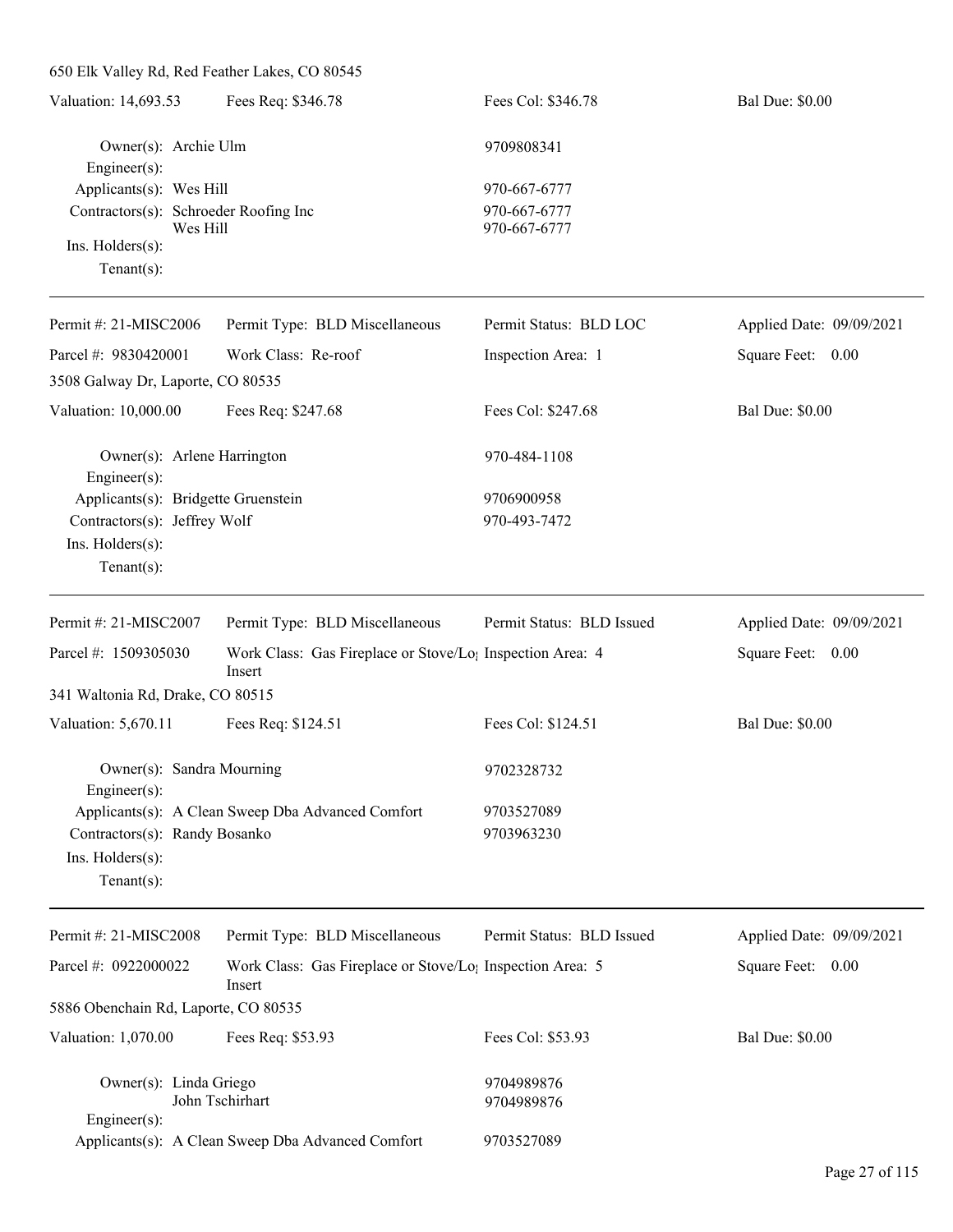## Contractors(s): Randy Bosanko 9703963230 Ins. Holders(s): Tenant(s):

| Permit #: 21-MISC2009                                                                           | Permit Type: BLD Miscellaneous                                      | Permit Status: BLD LOC       | Applied Date: 09/09/2021 |
|-------------------------------------------------------------------------------------------------|---------------------------------------------------------------------|------------------------------|--------------------------|
| Parcel #: 0721000003                                                                            | Work Class: Gas Fireplace or Stove/Lo; Inspection Area: 2<br>Insert |                              | Square Feet: 0.00        |
| 11874 Happy Hollow Rd, Loveland, CO 80538                                                       |                                                                     |                              |                          |
| Valuation: 685.00                                                                               | Fees Req: \$53.93                                                   | Fees Col: \$53.93            | <b>Bal Due: \$0.00</b>   |
| Owner(s): Chet Dykstra<br>Engineer(s):                                                          |                                                                     | 9702316338                   |                          |
| Contractors(s): Randy Bosanko<br>Ins. Holders(s):<br>Tenant $(s)$ :                             | Applicants(s): A Clean Sweep Dba Advanced Comfort                   | 9703527089<br>9703963230     |                          |
| Permit #: 21-MISC2010                                                                           | Permit Type: BLD Miscellaneous                                      | Permit Status: BLD Issued    | Applied Date: 09/09/2021 |
| Parcel #: 8717123031                                                                            | Work Class: Mechanical                                              | Inspection Area: 2           | Square Feet: 0.00        |
| 2649 E Mulberry St A31, Fort Collins, CO 80524                                                  |                                                                     |                              |                          |
| Valuation: 12,500.00                                                                            | Fees Req: \$269.74                                                  | Fees Col: \$269.74           | <b>Bal Due: \$0.00</b>   |
| Owner(s): David Medak<br>Engineer(s):                                                           |                                                                     | 7602199726                   |                          |
| Applicants(s): Glenn Frank<br>Contractors(s): Glenn Frank<br>Ins. Holders(s):<br>Tenant $(s)$ : |                                                                     | 970-484-4552<br>970-484-4552 |                          |
| Permit #: 21-MISC2011                                                                           | Permit Type: BLD Miscellaneous                                      | Permit Status: BLD LOC       | Applied Date: 09/09/2021 |
| Parcel #: 3535107005                                                                            | Work Class: Re-roof                                                 | Inspection Area: 4           | Square Feet:<br>0.00     |
| 841 Riverside Dr, Estes Park, CO 80517                                                          |                                                                     |                              |                          |
| Valuation: 25,200.00                                                                            | Fees Req: \$560.94                                                  | Fees Col: \$560.94           | <b>Bal Due: \$0.00</b>   |
| Owner(s): Charles Garfinkel<br>Engineer(s):<br>Applicants(s): Karrla Hutton                     |                                                                     | 7132493446                   |                          |
| Contractors(s): Scott Krenning<br>Ins. Holders(s):<br>Tenant $(s)$ :                            |                                                                     | 9705996196                   |                          |
| Permit #: 21-MISC2012                                                                           | Permit Type: BLD Miscellaneous                                      | Permit Status: BLD Void      | Applied Date: 09/09/2021 |
| Parcel #: 9902205704                                                                            | Work Class: Electrical                                              | Inspection Area:             | Square Feet: 0.00        |
| 915 W County Road 74, Wellington, CO 80549                                                      |                                                                     |                              |                          |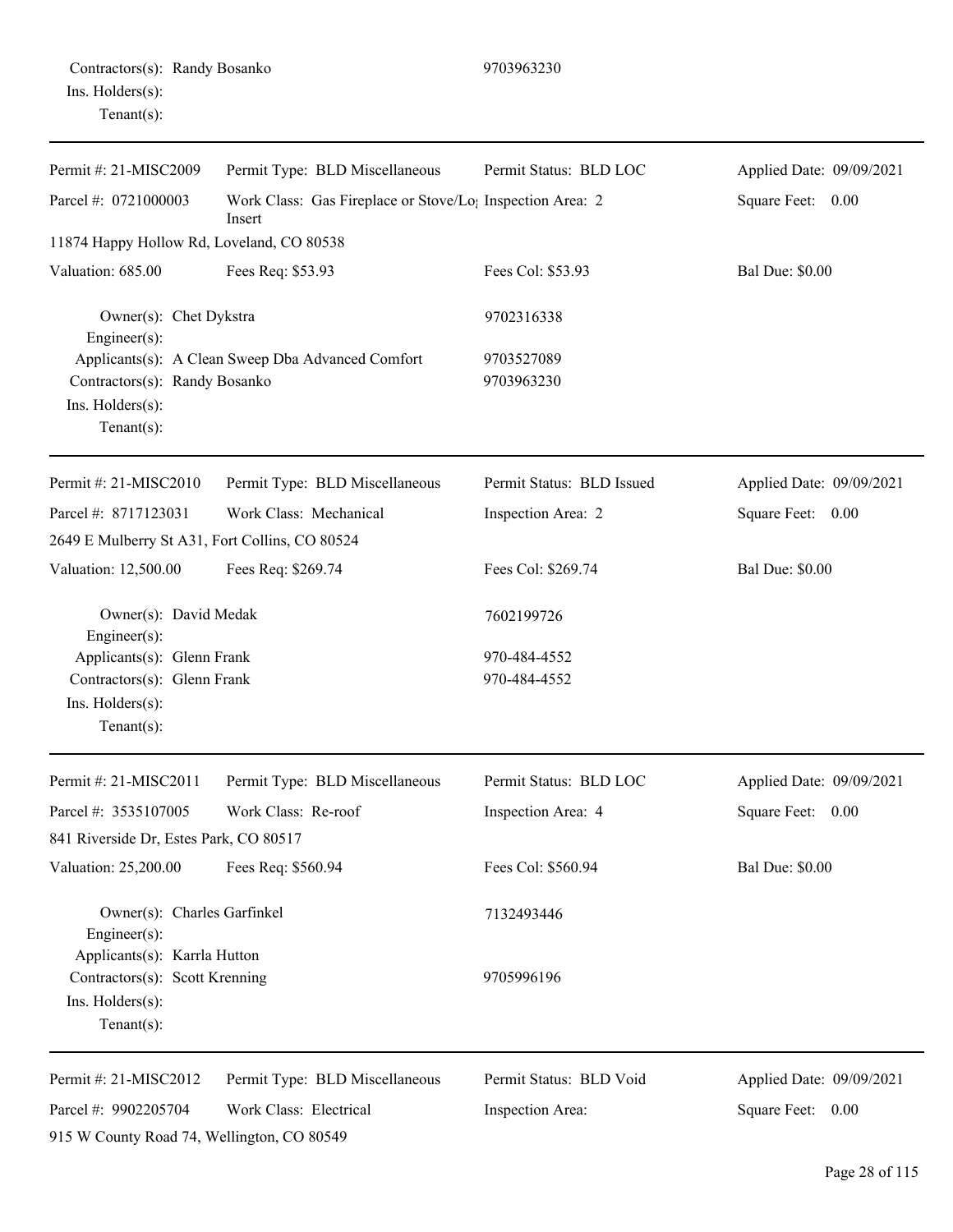| Valuation: 2,500.00                                                                                                              | Fees Req: \$146.00                        | Fees Col: \$146.00           | <b>Bal Due: \$0.00</b>   |
|----------------------------------------------------------------------------------------------------------------------------------|-------------------------------------------|------------------------------|--------------------------|
| Owner(s): Jen Dirkx<br>$Engineering(s)$ :                                                                                        |                                           | $(712) 830 - 5531$           |                          |
| Applicants(s): Derick White<br>Contractors(s):                                                                                   | Jennifer Fisher                           | 970-568-8966<br>970-498-7717 |                          |
| Ins. Holders(s):<br>$Tenant(s)$ :                                                                                                |                                           |                              |                          |
| Permit #: 21-MISC2013                                                                                                            | Permit Type: BLD Miscellaneous            | Permit Status: BLD Issued    | Applied Date: 09/09/2021 |
| Parcel #: 0106000021                                                                                                             | Work Class: Electrical                    | Inspection Area: 6           | Square Feet: 0.00        |
| 1661 Great Twins Rd, Livermore, CO 80536                                                                                         |                                           |                              |                          |
| Valuation: 11,195.18                                                                                                             | Fees Req: \$227.47                        | Fees Col: \$227.47           | <b>Bal Due: \$0.00</b>   |
| Owner(s): Ian Rousom<br>$Engineering(s)$ :<br>Applicants(s): Ian Rousom<br>Contractors(s):<br>Ins. Holders(s):<br>Tenant $(s)$ : |                                           |                              |                          |
| Permit #: 21-MISC2014                                                                                                            | Permit Type: BLD Miscellaneous            | Permit Status: BLD Issued    | Applied Date: 09/09/2021 |
| Parcel #: 3435200015                                                                                                             | Work Class: Mechanical                    | Inspection Area: 4           | Square Feet: 0.00        |
| 7310 Highway 7, Estes Park, CO 80517                                                                                             |                                           |                              |                          |
| Valuation: 3,270.00                                                                                                              | Fees Req: \$83.02                         | Fees Col: \$83.02            | <b>Bal Due: \$0.00</b>   |
| Owner(s): Eric Livo<br>Engineer $(s)$ :                                                                                          |                                           | 7209361793                   |                          |
| Contractors(s): Joel Delia<br>Ins. Holders(s):                                                                                   | Applicants(s): Protech Plumbing & Heating | 970-586-8195<br>970-586-8195 |                          |
| Tenant $(s)$ :                                                                                                                   |                                           |                              |                          |
| Permit #: 21-MISC2015                                                                                                            | Permit Type: BLD Miscellaneous            | Permit Status: BLD LOC       | Applied Date: 09/09/2021 |
| Parcel #: 8621405035                                                                                                             | Work Class: Mechanical                    | Inspection Area: 2           | Square Feet: 0.00        |
| 8109 Golden Eagle Rd, Fort Collins, CO 80528                                                                                     |                                           |                              |                          |
| Valuation: 5,585.00                                                                                                              | Fees Req: \$124.51                        | Fees Col: \$124.51           | <b>Bal Due: \$0.00</b>   |
| Owner(s): Steven Cummings<br>$Engineering(s)$ :                                                                                  |                                           |                              |                          |
| Applicants(s): Mike Ducett<br>Contractors(s): Mike Ducett<br>Ins. Holders(s):<br>Tenant $(s)$ :                                  |                                           | 970-484-4841<br>970-484-4841 |                          |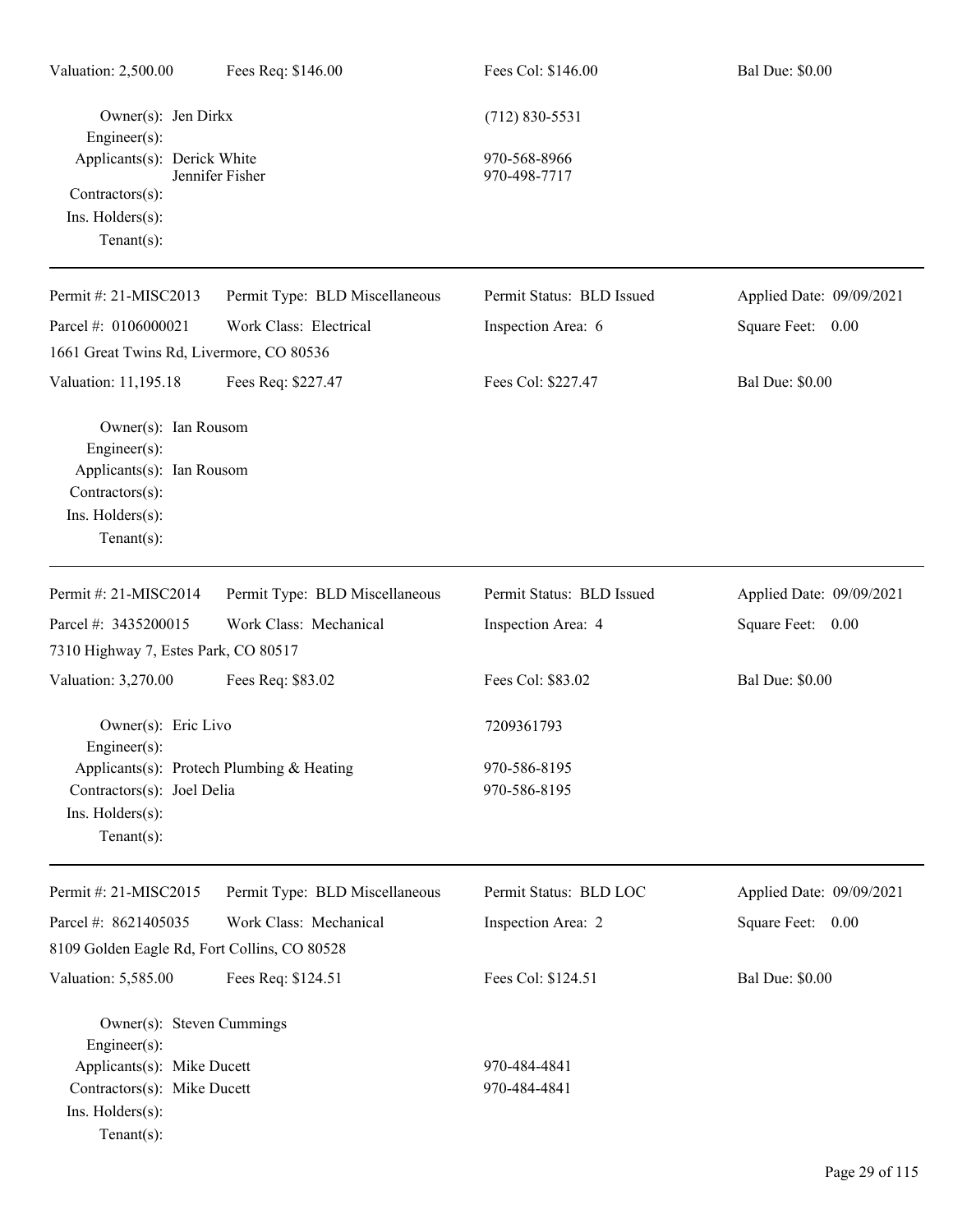| Permit #: 21-MISC2016<br>Parcel #: 3435200015<br>7310 Highway 7, Estes Park, CO 80517                         | Permit Type: BLD Miscellaneous<br>Work Class: Gas Piping | Permit Status: BLD Issued<br>Inspection Area: 4 | Applied Date: 09/09/2021<br>Square Feet: 0.00 |
|---------------------------------------------------------------------------------------------------------------|----------------------------------------------------------|-------------------------------------------------|-----------------------------------------------|
| Valuation: 3,528.00                                                                                           | Fees Req: \$194.66                                       | Fees Col: \$194.66                              | <b>Bal Due: \$0.00</b>                        |
| Owner(s): Eric Livo<br>Engineer(s):                                                                           |                                                          | 7209361793                                      |                                               |
| Applicants(s): Protech Plumbing & Heating<br>Contractors(s): Joel Delia<br>Ins. Holders(s):<br>Tenant $(s)$ : |                                                          | 970-586-8195<br>970-586-8195                    |                                               |
| Permit#: 21-MISC2017                                                                                          | Permit Type: BLD Miscellaneous                           | Permit Status: BLD Issued                       | Applied Date: 09/09/2021                      |
| Parcel #: 8702419002                                                                                          | Work Class: Mechanical                                   | Inspection Area: 1                              | Square Feet: 0.00                             |
| 5700 E County Road 48, Fort Collins, CO 80524                                                                 |                                                          |                                                 |                                               |
| Valuation: 17,500.00                                                                                          | Fees Req: \$433.47                                       | Fees Col: \$433.47                              | <b>Bal Due: \$0.00</b>                        |
| Owner(s): Francis Blake<br>Engineer(s):                                                                       |                                                          | 9704947632                                      |                                               |
| Applicants(s): Mike Ducett                                                                                    |                                                          | 970-484-4841                                    |                                               |
| Contractors(s): Mike Ducett<br>Ins. Holders(s):<br>Tenant $(s)$ :                                             |                                                          | 970-484-4841                                    |                                               |
| Permit #: 21-MISC2018                                                                                         | Permit Type: BLD Miscellaneous                           | Permit Status: BLD Issued                       | Applied Date: 09/10/2021                      |
| Parcel #: 9636405078                                                                                          | Work Class: Electrical                                   | Inspection Area: 2                              | Square Feet: 0.00                             |
| 4708 Holly Ct, Loveland, CO 80538                                                                             |                                                          |                                                 |                                               |
| Valuation: 1,800.00                                                                                           | Fees Req: \$120.00                                       | Fees Col: \$120.00                              | <b>Bal Due: \$0.00</b>                        |
| Owner(s): Ward Westfall                                                                                       |                                                          | 9702228044                                      |                                               |
| Engineer $(s)$ :<br>Applicants(s): Jason DeHerrera<br>Contractors(s):<br>Ins. Holders(s):                     |                                                          | 9705816585                                      |                                               |
| $Tenant(s)$ :                                                                                                 |                                                          |                                                 |                                               |
| Permit #: 21-MISC2019                                                                                         | Permit Type: BLD Miscellaneous                           | Permit Status: BLD LOC                          | Applied Date: 09/10/2021                      |
| Parcel #: 9819206003                                                                                          | Work Class: Re-roof                                      | Inspection Area: 1                              | 0.00<br>Square Feet:                          |
| 4913 Pueblo Dr, Laporte, CO 80535                                                                             |                                                          |                                                 |                                               |
| Valuation: 13,709.60                                                                                          | Fees Req: \$326.80                                       | Fees Col: \$326.80                              | <b>Bal Due: \$0.00</b>                        |
| Owner(s): Bob Behrends                                                                                        | <b>Sherry Cooper</b>                                     | 970-395-0406                                    |                                               |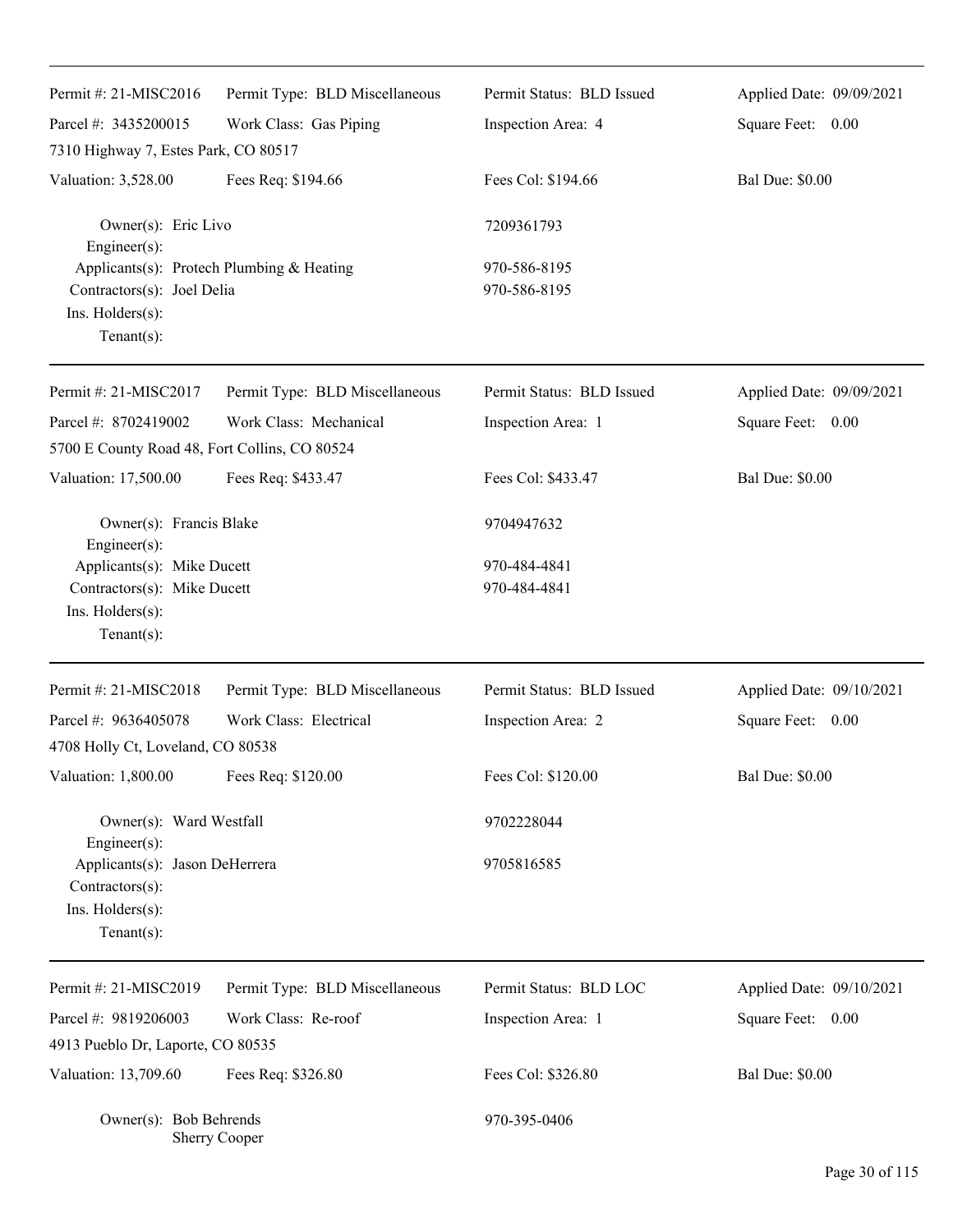Engineer(s): Applicants(s): Bob Behrends Roofing LLC 970-395-0406 Bob Behrends 970-395-0406 Contractors(s): Ins. Holders(s): Tenant(s):

| Permit #: 21-MISC2020                                                                    | Permit Type: BLD Miscellaneous | Permit Status: BLD Issued | Applied Date: 09/10/2021 |
|------------------------------------------------------------------------------------------|--------------------------------|---------------------------|--------------------------|
| Parcel #: 8034000028                                                                     | Work Class: Re-roof            | Inspection Area: 1        | Square Feet: 0.00        |
| 14112 N County Road 7, Wellington, CO 80549                                              |                                |                           |                          |
| Valuation: 20,000.00                                                                     | Fees Req: \$448.36             | Fees Col: \$448.36        | <b>Bal Due: \$0.00</b>   |
| Owner(s): William Folmer<br>Engineer $(s)$ :                                             |                                | 6029207940                |                          |
| Applicants(s): James Simpson<br>$Contractors(s)$ :<br>Ins. Holders(s):<br>Tenant $(s)$ : |                                | 970-207-0000              |                          |
| Permit #: 21-MISC2021                                                                    | Permit Type: BLD Miscellaneous | Permit Status: BLD Issued | Applied Date: 09/10/2021 |
| Parcel #: 2913407013                                                                     | Work Class: Re-roof            | Inspection Area: 5        | Square Feet: 0.00        |
| 1005 Mount Simon Dr, Livermore, CO 80536                                                 |                                |                           |                          |
| Valuation: 13,500.00                                                                     | Fees Req: \$325.95             | Fees Col: \$325.95        | <b>Bal Due: \$0.00</b>   |
| Owner(s): Monika Finlayson<br>$Engineering(s)$ :                                         |                                | 8018311448                |                          |
| Applicants(s): Jimmy Archer                                                              |                                | 9706126000                |                          |
| Contractors(s): Jimmy Archer                                                             |                                | 9706126000                |                          |
| Ins. Holders(s):                                                                         |                                |                           |                          |
| $Tenant(s)$ :                                                                            |                                |                           |                          |
| Permit #: 21-MISC2022                                                                    | Permit Type: BLD Miscellaneous | Permit Status: BLD LOC    | Applied Date: 09/10/2021 |
| Parcel #: 9531405002                                                                     | Work Class: Re-roof            | Inspection Area: 3        | Square Feet: 0.00        |
| 5714 Bluff Ln, Loveland, CO 80537                                                        |                                |                           |                          |
| Valuation: 11,825.00                                                                     | Fees Req: \$287.12             | Fees Col: \$287.12        | <b>Bal Due: \$0.00</b>   |
| Owner(s): Debbie Wiens<br>Engineer(s):                                                   |                                | 9703084775                |                          |
| Applicants(s): Jeremiah Broz                                                             |                                | 9706910845                |                          |
| Contractors(s): Jeremiah Broz                                                            |                                | 9706910845                |                          |
| Ins. Holders(s):                                                                         |                                |                           |                          |
| Tenant $(s)$ :                                                                           |                                |                           |                          |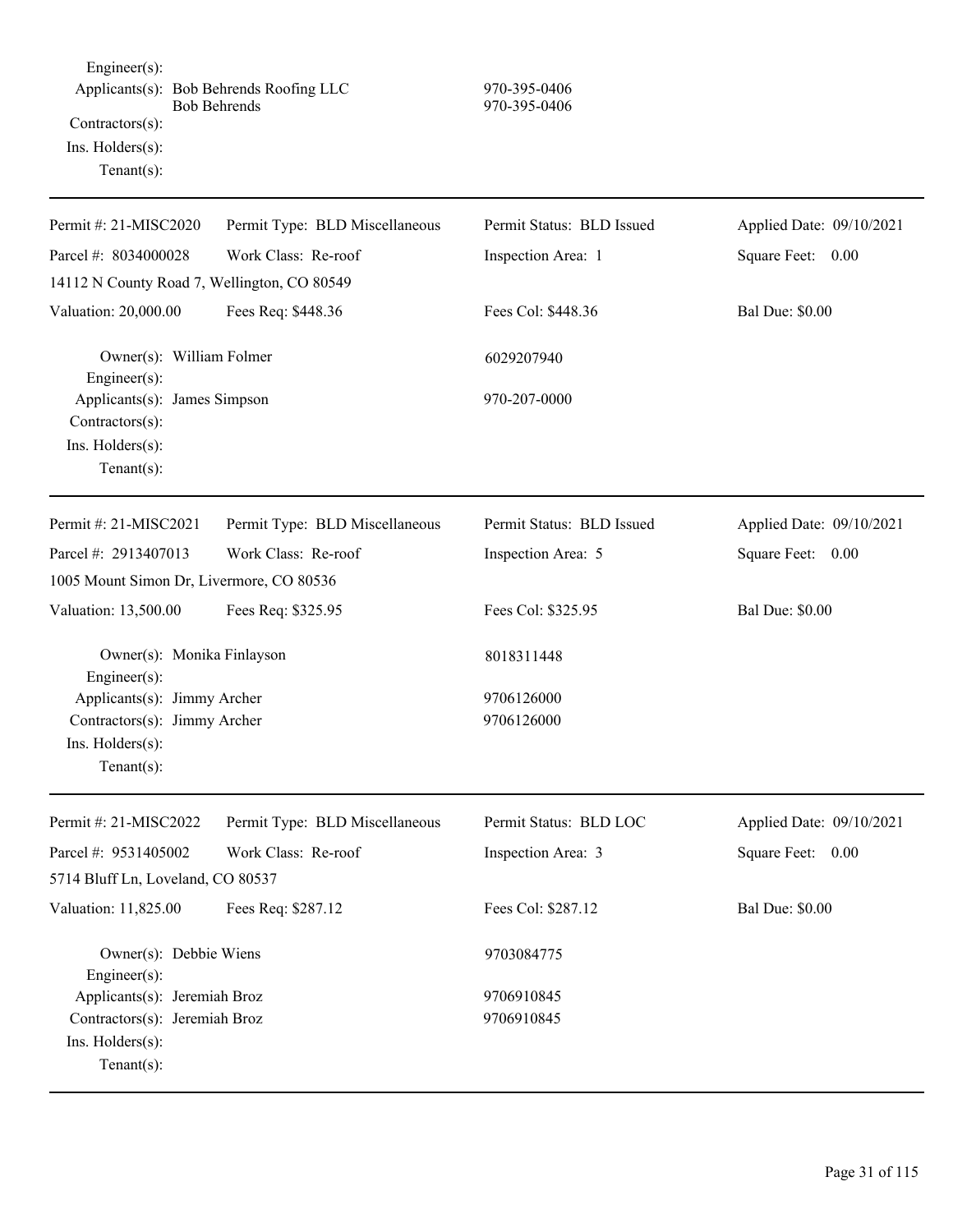| Permit #: 21-MISC2023                                                                 | Permit Type: BLD Miscellaneous                                                  | Permit Status: BLD LOC    | Applied Date: 09/10/2021 |
|---------------------------------------------------------------------------------------|---------------------------------------------------------------------------------|---------------------------|--------------------------|
| Parcel #: 9731305016                                                                  | Work Class: Electrical                                                          | Inspection Area: 2        | Square Feet: 0.00        |
| 4324 Kano Dr, Fort Collins, CO 80526                                                  |                                                                                 |                           |                          |
| Valuation: 100.00                                                                     | Fees Req: \$60.00                                                               | Fees Col: \$60.00         | <b>Bal Due: \$0.00</b>   |
| Owner(s): Lorraine Turner<br>Engineer $(s)$ :                                         |                                                                                 | 7207533345                |                          |
| Applicants(s): Max Leetzow                                                            | <b>Salvation Army</b>                                                           | 3039440998<br>3038669297  |                          |
| Contractors(s):<br>Ins. Holders(s):                                                   |                                                                                 |                           |                          |
| Tenant $(s)$ :                                                                        |                                                                                 |                           |                          |
| Permit #: 21-MISC2024                                                                 | Permit Type: BLD Miscellaneous                                                  | Permit Status: BLD Issued | Applied Date: 09/10/2021 |
| Parcel #: 9415000009                                                                  | Work Class: Re-roof                                                             | Inspection Area: 3        | Square Feet: 0.00        |
| 1020 Meadowlark Dr, Berthoud, CO 80513                                                |                                                                                 |                           |                          |
| Valuation: 5,000.00                                                                   | Fees Req: \$147.36                                                              | Fees Col: \$147.36        | <b>Bal Due: \$0.00</b>   |
| Owner(s): Ralph Walsh<br>$Engineering(s)$ :                                           |                                                                                 | 9703918672                |                          |
| Applicants(s): Amanda Vangeli                                                         |                                                                                 | 8173801500                |                          |
| Contractors(s): Meagan Bartek                                                         |                                                                                 | 8173801500                |                          |
| Ins. Holders(s):<br>Tenant $(s)$ :                                                    |                                                                                 |                           |                          |
| Permit #: 21-MISC2025                                                                 | Permit Type: BLD Miscellaneous                                                  | Permit Status: BLD LOC    | Applied Date: 09/10/2021 |
| Parcel #: 8927000019                                                                  | Work Class: Re-roof                                                             | Inspection Area: 1        | Square Feet:<br>0.00     |
| 4318 E County Road 64, Wellington, CO 80549                                           |                                                                                 |                           |                          |
| Valuation: 7,856.00                                                                   | Fees Req: \$206.97                                                              | Fees Col: \$206.97        | <b>Bal Due: \$0.00</b>   |
| Owner(s): Lyle Hilderman<br>Engineer(s):                                              |                                                                                 | 9705683316                |                          |
| Applicants(s): Matthew Lucas<br>Contractors(s):<br>Ins. Holders(s):<br>Tenant $(s)$ : |                                                                                 | 9709882341                |                          |
| Permit #: 21-MISC2026                                                                 | Permit Type: BLD Miscellaneous                                                  | Permit Status: BLD Issued | Applied Date: 09/10/2021 |
| Parcel #: 9704307013                                                                  | Work Class: Gas Fireplace or Stove/Lo <sub>1</sub> Inspection Area: 1<br>Insert |                           | Square Feet: 0.00        |
| 908 Mallard Dr, Fort Collins, CO 80521                                                |                                                                                 |                           |                          |
| Valuation: 6,230.00                                                                   | Fees Req: \$145.26                                                              | Fees Col: \$145.26        | <b>Bal Due: \$0.00</b>   |

Owner(s): Jean Peila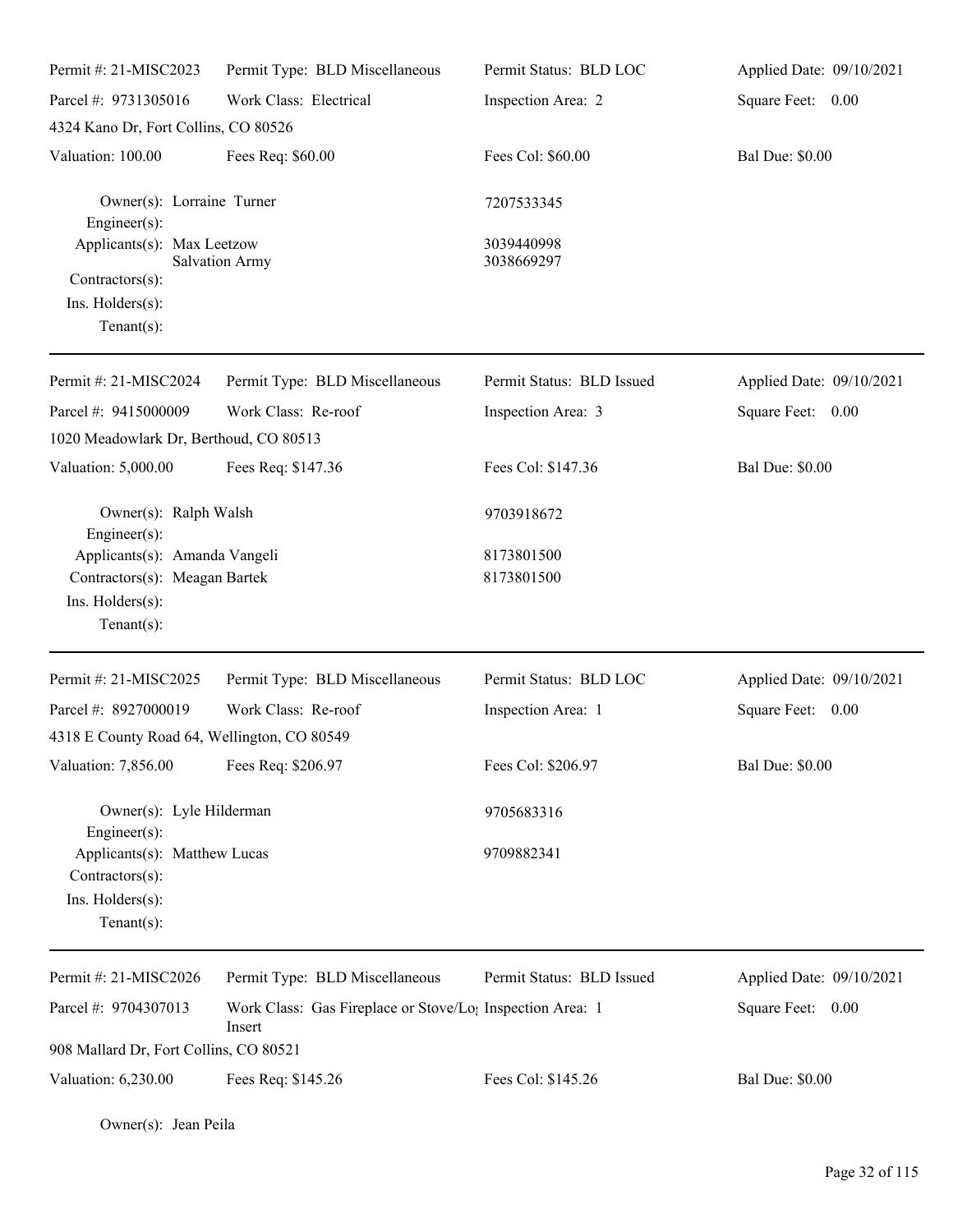Engineer(s): Applicants(s): Jean Peila Contractors(s): Ins. Holders(s): Tenant(s):

| Permit #: 21-MISC2027                                                                    | Permit Type: BLD Miscellaneous | Permit Status: BLD LOC    | Applied Date: 09/10/2021 |
|------------------------------------------------------------------------------------------|--------------------------------|---------------------------|--------------------------|
| Parcel #: 8622139021                                                                     | Work Class: Re-roof            | Inspection Area: 2        | Square Feet: 0.00        |
| 7824 Hathaway Ln, Fort Collins, CO 80528                                                 |                                |                           |                          |
| Valuation: 17,073.87                                                                     | Fees Req: \$404.50             | Fees Col: \$404.50        | <b>Bal Due: \$0.00</b>   |
| Owner(s): John Lebsack<br>Engineer(s):                                                   |                                | 9702229444                |                          |
| Applicants(s): Wes Hill                                                                  |                                | 970-667-6777              |                          |
| Contractors(s): Wes Hill                                                                 |                                | 970-667-6777              |                          |
| Ins. Holders(s):<br>Tenant $(s)$ :                                                       |                                |                           |                          |
| Permit #: 21-MISC2028                                                                    | Permit Type: BLD Miscellaneous | Permit Status: BLD LOC    | Applied Date: 09/10/2021 |
| Parcel #: 9829407005                                                                     | Work Class: Electrical         | Inspection Area: 1        | Square Feet: 0.00        |
| 3301 Sunrise Dr, Laporte, CO 80535                                                       |                                |                           |                          |
| Valuation: 2,800.00                                                                      | Fees Req: \$146.88             | Fees Col: \$146.88        | <b>Bal Due: \$0.00</b>   |
| Owner(s): Tony Valadez<br>Engineer(s):                                                   |                                | 970-443-7285              |                          |
| Applicants(s): Jonathan McCarthy                                                         |                                | 970-278-9105              |                          |
| Contractors(s):                                                                          |                                |                           |                          |
| Ins. Holders(s):<br>Tenant $(s)$ :                                                       |                                |                           |                          |
| Permit #: 21-MISC2029                                                                    | Permit Type: BLD Miscellaneous | Permit Status: BLD Issued | Applied Date: 09/13/2021 |
| Parcel #: 9624206109                                                                     | Work Class: Gas Piping         | Inspection Area: 2        | Square Feet: 0.00        |
| 124 Colland Dr, Fort Collins, CO 80525                                                   |                                |                           |                          |
| Valuation: 1,000.00                                                                      | Fees Req: \$53.93              | Fees Col: \$53.93         | <b>Bal Due: \$0.00</b>   |
| Owner(s): Sherry Burgmeier<br>Engineer(s):                                               | William Burgmeier              | 9702153111<br>9706678500  |                          |
| Applicants(s): Robert Armstrong<br>Contractors(s):<br>Ins. Holders(s):<br>Tenant $(s)$ : |                                | 7209997692                |                          |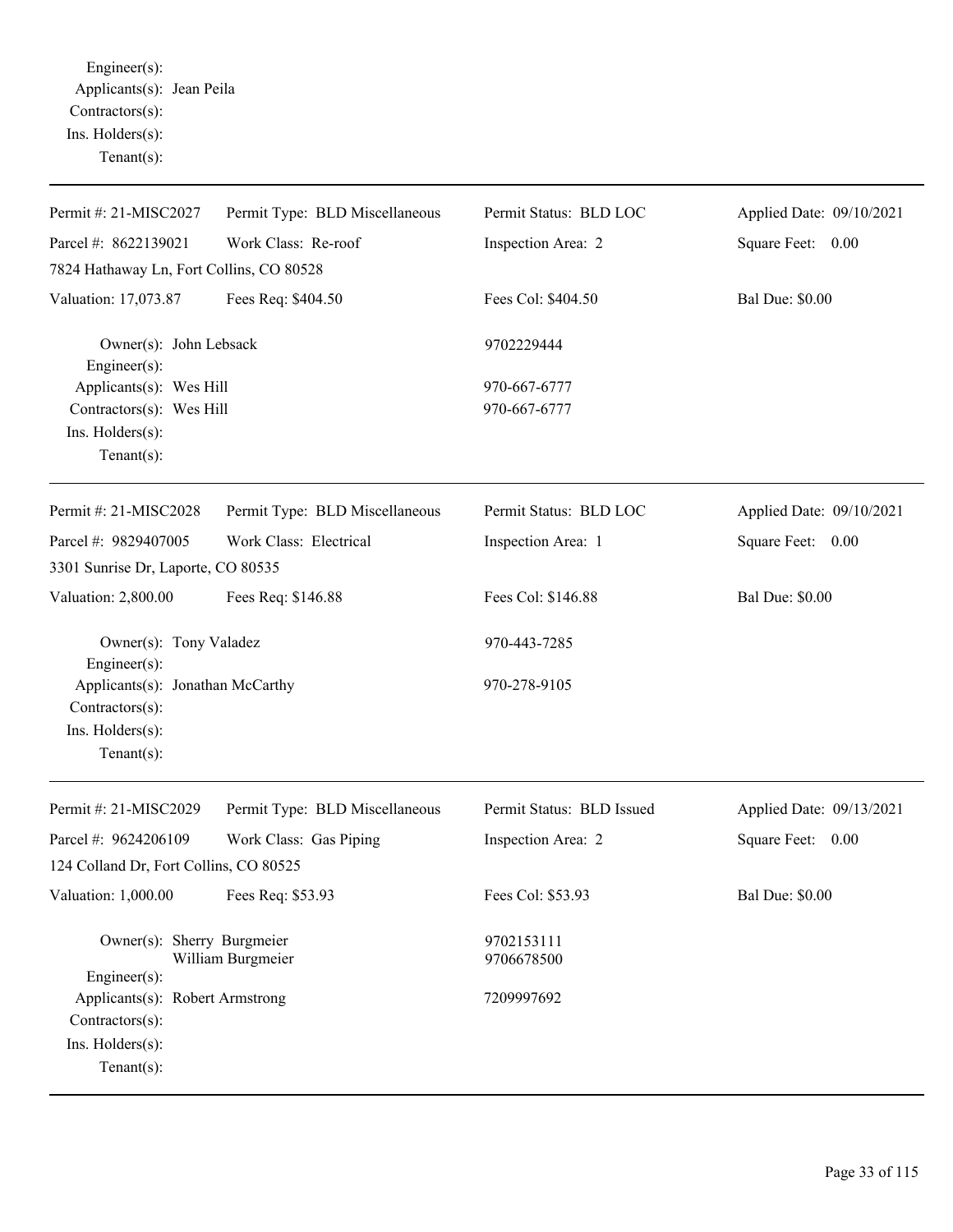| Permit #: 21-MISC2030                                                                                         | Permit Type: BLD Miscellaneous     | Permit Status: BLD Issued    | Applied Date: 09/13/2021 |
|---------------------------------------------------------------------------------------------------------------|------------------------------------|------------------------------|--------------------------|
| Parcel #: 9608000017                                                                                          | Work Class: Re-roof                | Inspection Area: 2           | Square Feet: 0.00        |
| 6360 Gindler Ranch Rd, Fort Collins, CO 80526                                                                 |                                    |                              |                          |
| Valuation: 21,000.00                                                                                          | Fees Req: \$468.40                 | Fees Col: \$468.40           | <b>Bal Due: \$0.00</b>   |
| $Owner(s)$ :<br>$Engineering(s)$ :                                                                            | <b>MGP</b> Family Trust            | 9702820841                   |                          |
| Applicants(s): Stonescape Steel Roofing<br>Contractors(s): Erika Girard<br>Ins. Holders(s):<br>Tenant $(s)$ : |                                    | 9402317725<br>2142073999     |                          |
| Permit #: 21-MISC2031                                                                                         | Permit Type: BLD Miscellaneous     | Permit Status: BLD LOC       | Applied Date: 09/13/2021 |
| Parcel #: 8533008002<br>5028 Lynnwood Ct, Loveland, CO 80537                                                  | Work Class: Electrical             | Inspection Area: 3           | Square Feet: 0.00        |
| Valuation: 5,000.00                                                                                           | Fees Req: \$168.00                 | Fees Col: \$168.00           | <b>Bal Due: \$0.00</b>   |
| $Engineering(s)$ :<br>Applicants(s): Scott Plough<br>Contractors(s):<br>Ins. Holders(s):<br>$Tenant(s)$ :     | Owner(s): * Blomquist Family Trust |                              |                          |
| Permit #: 21-MISC2032                                                                                         | Permit Type: BLD Miscellaneous     | Permit Status: BLD Void      | Applied Date: 09/13/2021 |
| Parcel #: 8734100015                                                                                          | Work Class: Mechanical             | Inspection Area:             | Square Feet: 0.00        |
| 4709 E County Road 40, Fort Collins, CO 80525                                                                 |                                    |                              |                          |
| Valuation: 10,275.00 Fees Req: \$228.24                                                                       |                                    | Fees Col: \$228.24           | <b>Bal Due: \$0.00</b>   |
| Owner(s): Jacqueline Trent<br>$Engineering(s)$ :                                                              |                                    | 9704127070                   |                          |
| Applicants(s): Mike Ducett<br>Contractors(s): Mike Ducett<br>Ins. Holders(s):<br>Tenant $(s)$ :               |                                    | 970-484-4841<br>970-484-4841 |                          |
| Permit #: 21-MISC2033                                                                                         | Permit Type: BLD Miscellaneous     | Permit Status: BLD LOC       | Applied Date: 09/13/2021 |
| Parcel #: 2623209020                                                                                          | Work Class: Electrical             | Inspection Area: 4           | Square Feet: 0.00        |
| 111 Sheep Ln, Glen Haven, CO 80532                                                                            |                                    |                              |                          |
| Valuation: 500.00                                                                                             | Fees Req: \$60.00                  | Fees Col: \$60.00            | <b>Bal Due: \$0.00</b>   |
| Owner(s): Thelma Richard<br>Engineer $(s)$ :                                                                  |                                    | 9705391134                   |                          |
| Applicants(s): Brent Eggers                                                                                   |                                    | 9706691883                   |                          |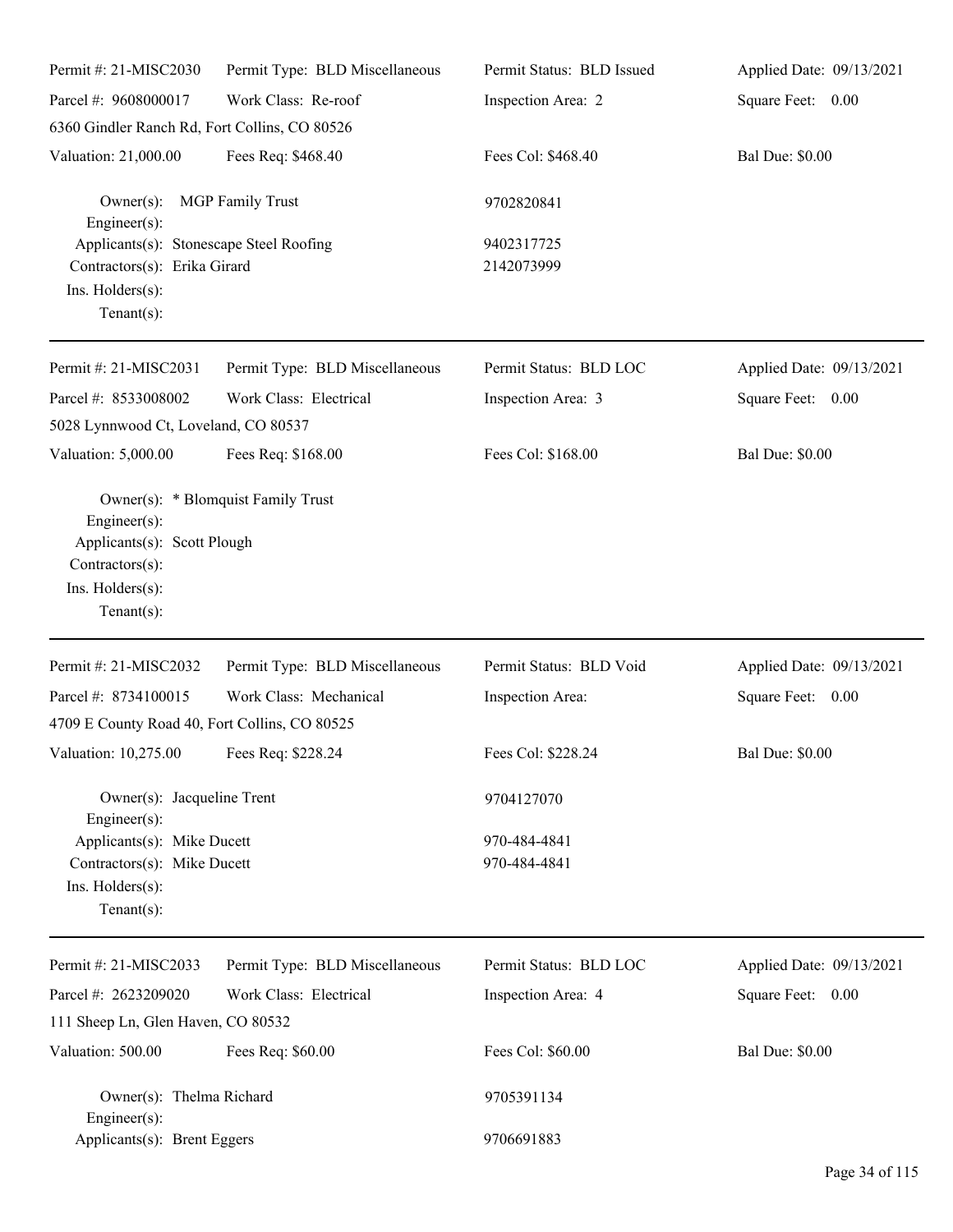Contractors(s): Ins. Holders(s): Tenant(s):

| Permit #: 21-MISC2034                                                                                                                             | Permit Type: BLD Miscellaneous | Permit Status: BLD LOC     | Applied Date: 09/13/2021 |
|---------------------------------------------------------------------------------------------------------------------------------------------------|--------------------------------|----------------------------|--------------------------|
| Parcel #: 8816000002                                                                                                                              | Work Class: Re-roof            | Inspection Area: 1         | Square Feet: 0.00        |
| 5117 NW Frontage Rd, Fort Collins, CO 80524                                                                                                       |                                |                            |                          |
| Valuation: 5,550.00                                                                                                                               | Fees Req: \$165.63             | Fees Col: \$165.63         | <b>Bal Due: \$0.00</b>   |
| Owner(s): Mark Reifenrath<br>Engineer $(s)$ :                                                                                                     |                                | 9703020877                 |                          |
| Applicants(s): Premier Roofing LLC<br>Contractors(s): Luke Mickelson<br>Ins. Holders(s):<br>$Tenant(s)$ :                                         |                                | 970-484-7663<br>9704847663 |                          |
| Permit #: 21-MISC2035                                                                                                                             | Permit Type: BLD Miscellaneous | Permit Status: BLD Issued  | Applied Date: 09/13/2021 |
| Parcel #: 8515000017<br>5542 E Highway 34, Loveland, CO 80537                                                                                     | Work Class: Re-roof            | Inspection Area: 3         | Square Feet: 0.00        |
| Valuation: 24,000.00                                                                                                                              | Fees Req: \$528.60             | Fees Col: \$528.60         | <b>Bal Due: \$0.00</b>   |
| Owner(s): Ashley Sommars<br>Engineer $(s)$ :<br>Applicants(s): Jessica Judd<br>Contractors(s): Jessica Judd<br>Ins. Holders(s):<br>Tenant $(s)$ : |                                | 9705814848                 |                          |
|                                                                                                                                                   |                                | 3177101727<br>3177101727   |                          |
| Permit #: 21-MISC2036                                                                                                                             | Permit Type: BLD Miscellaneous | Permit Status: BLD LOC     | Applied Date: 09/13/2021 |
| Parcel #: 8816000008                                                                                                                              | Work Class: Re-roof            | Inspection Area: 1         | Square Feet: 0.00        |
| 5137 NW Frontage Rd, Fort Collins, CO 80524                                                                                                       |                                |                            |                          |
| Valuation: 4,000.00                                                                                                                               | Fees Req: \$127.29             | Fees Col: \$127.29         | <b>Bal Due: \$0.00</b>   |
| Owner(s): Mark Reifenrath<br>Engineer $(s)$ :                                                                                                     |                                | 9703020877                 |                          |
| Applicants(s): Premier Roofing LLC                                                                                                                |                                | 970-484-7663               |                          |
| Contractors(s): Luke Mickelson<br>Ins. Holders(s):<br>Tenant $(s)$ :                                                                              |                                | 9704847663                 |                          |
| Permit #: 21-MISC2037                                                                                                                             | Permit Type: BLD Miscellaneous | Permit Status: BLD Issued  | Applied Date: 09/13/2021 |
| Parcel #: 8821000001<br>3901 E County Road 56, Fort Collins, CO 80524                                                                             | Work Class: Electrical         | Inspection Area: 1         | Square Feet: 0.00        |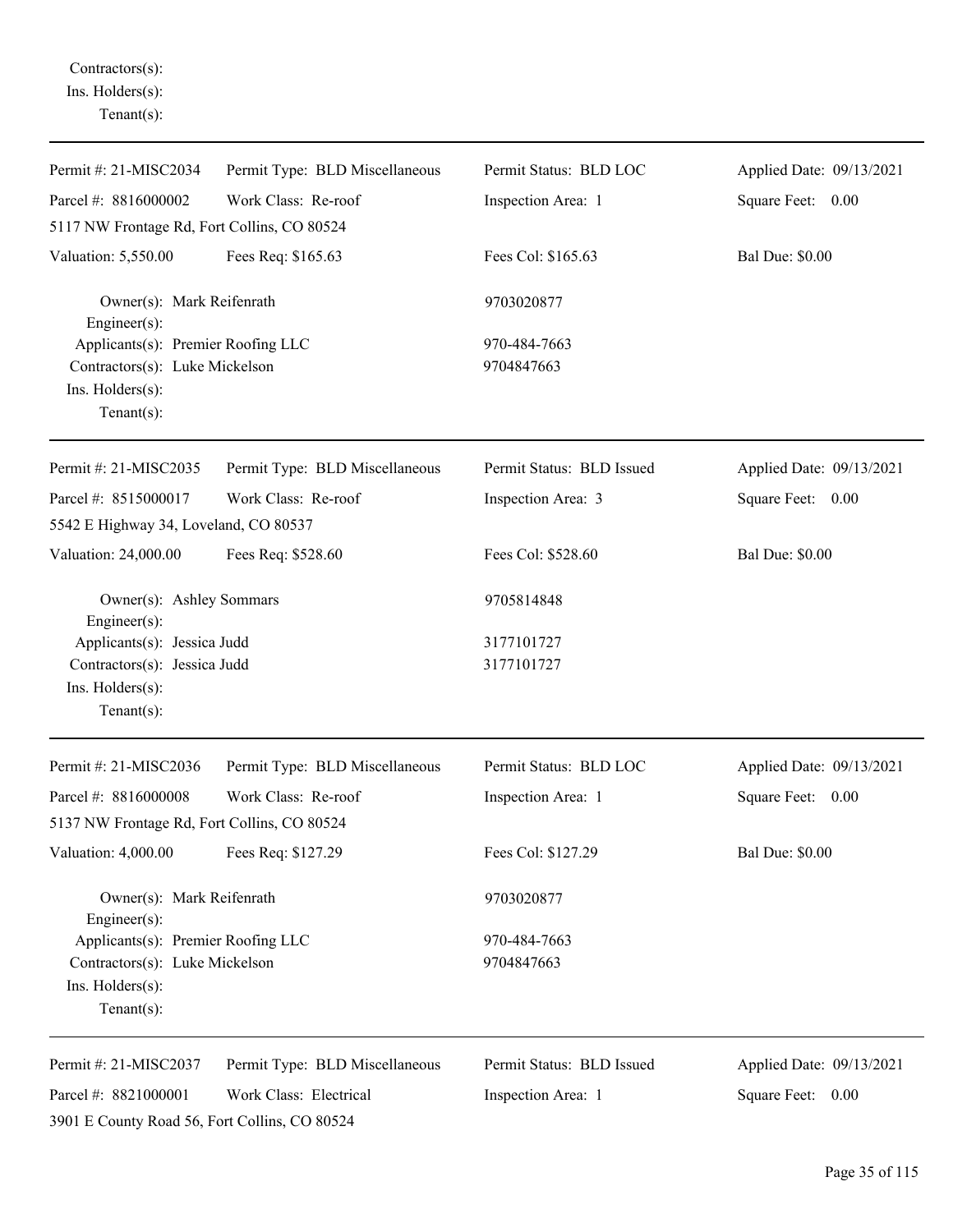| Valuation: 4,150.00                                                                                                             | Fees Req: \$159.84                                               | Fees Col: \$159.84        | <b>Bal Due: \$0.00</b>   |
|---------------------------------------------------------------------------------------------------------------------------------|------------------------------------------------------------------|---------------------------|--------------------------|
| Owner(s): Darlene Blehm<br>Engineer(s):<br>Applicants(s): Daniel Harber<br>Contractors(s):<br>Ins. Holders(s):<br>$Tenant(s)$ : |                                                                  | 9708173159                |                          |
| Permit #: 21-MISC2038                                                                                                           | Permit Type: BLD Miscellaneous                                   | Permit Status: BLD LOC    | Applied Date: 09/13/2021 |
| Parcel #: 1425105010                                                                                                            | Work Class: Electrical                                           | Inspection Area: 4        | Square Feet: 0.00        |
| 200 Lonestar Dr, Lyons, CO 80540                                                                                                |                                                                  |                           |                          |
| Valuation: 500.00                                                                                                               | Fees Req: \$120.00                                               | Fees Col: \$120.00        | <b>Bal Due: \$0.00</b>   |
| Owner(s): Chris McMillan<br>Engineer(s):<br>Applicants(s): Justin King<br>Contractors(s):<br>Ins. Holders(s):<br>Tenant $(s)$ : |                                                                  | 7202317652                |                          |
| Permit #: 21-MISC2039                                                                                                           | Permit Type: BLD Miscellaneous                                   | Permit Status: BLD Issued | Applied Date: 09/13/2021 |
| Parcel #: 3404200022                                                                                                            | Work Class: Demolition                                           | Inspection Area: 4        | Square Feet: 0.00        |
| 353 Association Dr, Estes Park, CO 80511                                                                                        |                                                                  |                           |                          |
| Valuation: 3,000.00                                                                                                             | Fees Req: \$51.64                                                | Fees Col: \$51.64         | <b>Bal Due: \$0.00</b>   |
| Engineer(s):<br>Applicants(s): Byron Francis<br>Contractors(s): Byron Francis<br>Ins. Holders(s):<br>Tenant $(s)$ :             | Owner(s): YMCA Of The Rockies/Estes Park Center Assoc 9704812663 | 9702273622<br>9702273622  |                          |
| Permit #: 21-MISC2040                                                                                                           | Permit Type: BLD Miscellaneous                                   | Permit Status: BLD Issued | Applied Date: 09/13/2021 |
| Parcel #: 3404200022                                                                                                            | Work Class: Demolition                                           | Inspection Area: 4        | Square Feet: 0.00        |
| 363 Association Dr, Estes Park, CO 80511                                                                                        |                                                                  |                           |                          |
| Valuation: 3,000.00                                                                                                             | Fees Req: \$51.64                                                | Fees Col: \$51.64         | <b>Bal Due: \$0.00</b>   |
| Engineer(s):<br>Applicants(s): Byron Francis<br>Contractors(s): Byron Francis<br>Ins. Holders(s):<br>Tenant $(s)$ :             | Owner(s): YMCA Of The Rockies/Estes Park Center Assoc 9704812663 | 9702273622<br>9702273622  |                          |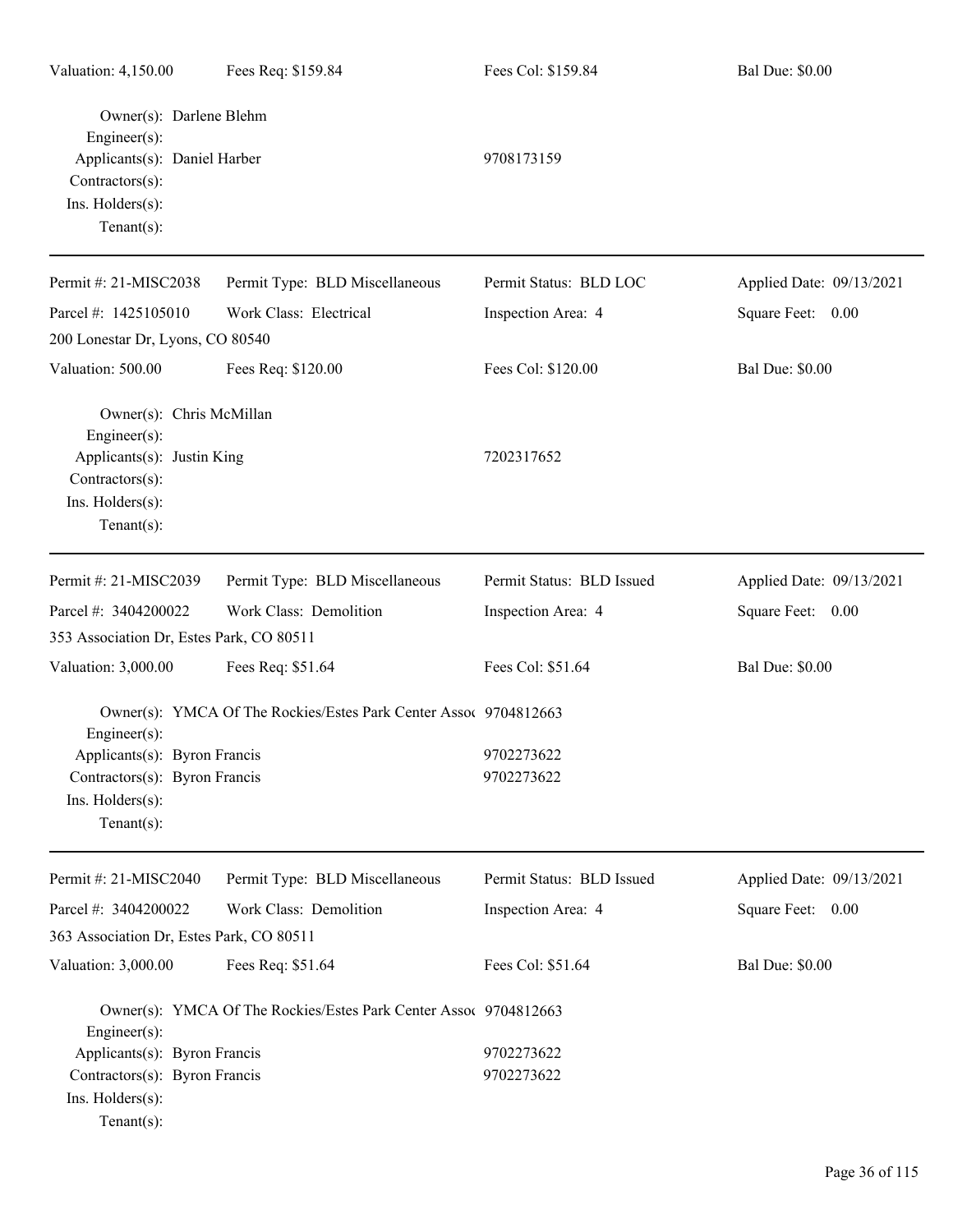| Permit #: 21-MISC2041                                                                                     | Permit Type: BLD Miscellaneous | Permit Status: BLD LOC       | Applied Date: 09/13/2021 |
|-----------------------------------------------------------------------------------------------------------|--------------------------------|------------------------------|--------------------------|
| Parcel #: 9731110018                                                                                      | Work Class: Re-roof            | Inspection Area: 2           | Square Feet: 0.00        |
| 3712 Soderburg Dr, Fort Collins, CO 80526                                                                 |                                |                              |                          |
| Valuation: 12,793.73                                                                                      | Fees Req: \$307.07             | Fees Col: \$307.07           | <b>Bal Due: \$0.00</b>   |
| Owner(s): Ramon Ajero<br>Engineer(s):                                                                     |                                | 9704813968                   |                          |
| Applicants(s): Courtney Stoffel<br>Contractors(s): Courtney Stoffel<br>Ins. Holders(s):<br>$Tenant(s)$ :  |                                | 970-888-1699<br>970-888-1699 |                          |
| Permit #: 21-MISC2042                                                                                     | Permit Type: BLD Miscellaneous | Permit Status: BLD LOC       | Applied Date: 09/14/2021 |
| Parcel #: 8707405023                                                                                      | Work Class: Re-roof            | Inspection Area: 2           | Square Feet: 0.00        |
| 305 Airpark Dr, Fort Collins, CO 80524                                                                    |                                |                              |                          |
| Valuation: 67,708.00                                                                                      | Fees Req: \$1,141.93           | Fees Col: \$1,141.93         | <b>Bal Due: \$0.00</b>   |
| Owner(s): Jesse St John<br>Engineer(s):                                                                   |                                | 3038293059                   |                          |
| Applicants(s): Brad Da Vault                                                                              |                                | 970-568-3793                 |                          |
| Contractors(s): Brad Da Vault<br>Ins. Holders(s):<br>$Tenant(s)$ :                                        |                                | 970-568-3793                 |                          |
| Permit #: 21-MISC2043                                                                                     | Permit Type: BLD Miscellaneous | Permit Status: BLD LOC       | Applied Date: 09/14/2021 |
| Parcel #: 8622317007                                                                                      | Work Class: Plumbing           | Inspection Area: 2           | Square Feet: 0.00        |
| 8109 Taylor Ct, Fort Collins, CO 80528                                                                    |                                |                              |                          |
| Valuation: 800.00                                                                                         | Fees Req: \$53.93              | Fees Col: \$53.93            | <b>Bal Due: \$0.00</b>   |
| Owner(s): William East<br>Engineer(s):                                                                    |                                | 4026130026                   |                          |
| Applicants(s): Affinity Remodeling Inc<br>Contractors(s): Gary York<br>Ins. Holders(s):<br>Tenant $(s)$ : |                                | 970-663-0133<br>970-663-0133 |                          |
| Permit #: 21-MISC2044                                                                                     | Permit Type: BLD Miscellaneous | Permit Status: BLD LOC       | Applied Date: 09/14/2021 |
| Parcel #: 9636200044                                                                                      | Work Class: Mechanical         | Inspection Area: 2           | 0.00<br>Square Feet:     |
| 420 E 57th St 16, Loveland, CO 80538                                                                      |                                |                              |                          |
| Valuation: 2,550.00                                                                                       | Fees Req: \$62.27              | Fees Col: \$62.27            | <b>Bal Due: \$0.00</b>   |
| Owner(s): Gaytan Garcia                                                                                   |                                |                              |                          |

Engineer(s):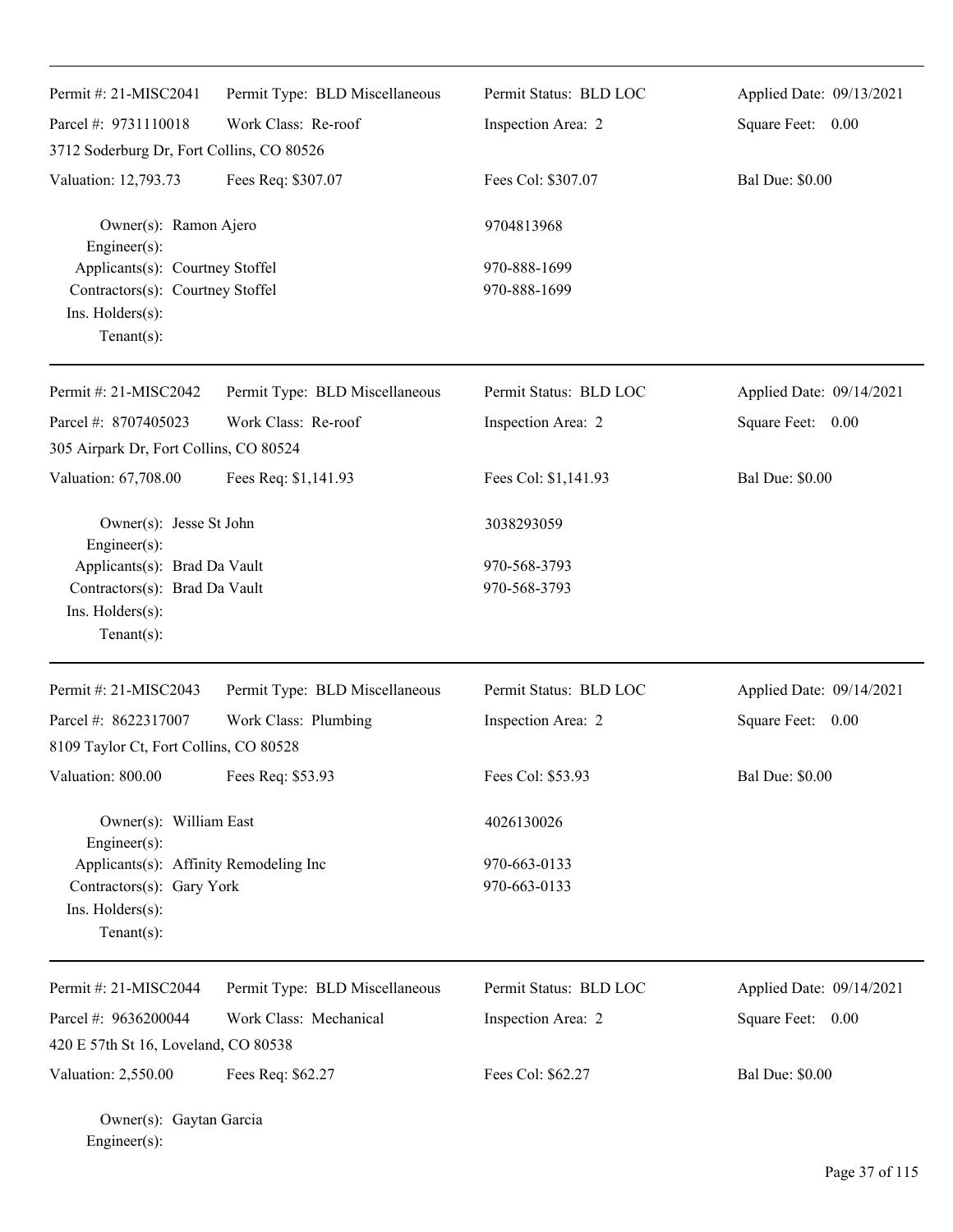| Permit #: 21-MISC2045                                                                                            | Permit Type: BLD Miscellaneous            | Permit Status: BLD Issued    | Applied Date: 09/14/2021 |  |
|------------------------------------------------------------------------------------------------------------------|-------------------------------------------|------------------------------|--------------------------|--|
| Parcel #: 9536311013<br>Work Class: Gas Fireplace or Stove/Lo <sub>1</sub> Inspection Area: 3<br>Insert          |                                           |                              | Square Feet: 0.00        |  |
| 641 Valley View Rd, Loveland, CO 80537                                                                           |                                           |                              |                          |  |
| Valuation: 8,500.00                                                                                              | Fees Req: \$186.75                        | Fees Col: \$186.75           | <b>Bal Due: \$0.00</b>   |  |
| Owner(s): Anne Rudolph<br>Engineer(s):                                                                           |                                           | 9706690072                   |                          |  |
| Applicants(s): Catherina Reynolds<br>Contractors(s): Jeffrey Reynolds<br>Ins. Holders(s):<br>$Tenant(s)$ :       |                                           | 9702137962<br>970-213-7962   |                          |  |
| Permit #: 21-MISC2046                                                                                            | Permit Type: BLD Miscellaneous            | Permit Status: BLD Issued    | Applied Date: 09/14/2021 |  |
| Parcel #: 8614408005<br>7542 Vardon Way, Fort Collins, CO 80528                                                  | Work Class: Boiler                        | Inspection Area: 2           | Square Feet: 0.00        |  |
| Valuation: 15,200.00                                                                                             | Fees Req: \$331.97                        | Fees Col: \$331.97           | <b>Bal Due: \$0.00</b>   |  |
| Owner(s): Garland Miller<br>Engineer(s):<br>Contractors(s): Paul Kisselbach<br>Ins. Holders(s):<br>$Tenant(s)$ : | Applicants(s): Pauls Plumbing And Heating | 9706696555<br>9702277718     |                          |  |
| Permit #: 21-MISC2047                                                                                            | Permit Type: BLD Miscellaneous            | Permit Status: BLD Issued    | Applied Date: 09/14/2021 |  |
| Parcel #: 9836309019<br>1727 Valley View Ln, Fort Collins, CO 80524                                              | Work Class: Mechanical                    | Inspection Area: 1           | Square Feet:<br>0.00     |  |
| Valuation: 9,240.00                                                                                              | Fees Req: \$267.50                        | Fees Col: \$267.50           | <b>Bal Due: \$0.00</b>   |  |
| Owner(s): Erin McMichael<br>Engineer(s):                                                                         |                                           | 9708892822                   |                          |  |
| Applicants(s): John Buttenback<br>Contractors(s): John Buttenback<br>Ins. Holders(s):<br>Tenant $(s)$ :          |                                           | 303-466-4209<br>303-466-4209 |                          |  |
| Permit #: 21-MISC2048                                                                                            | Permit Type: BLD Miscellaneous            | Permit Status: BLD LOC       | Applied Date: 09/14/2021 |  |
| Parcel #: 9507210002                                                                                             | Work Class: Plumbing                      | Inspection Area: 2           | Square Feet: 0.00        |  |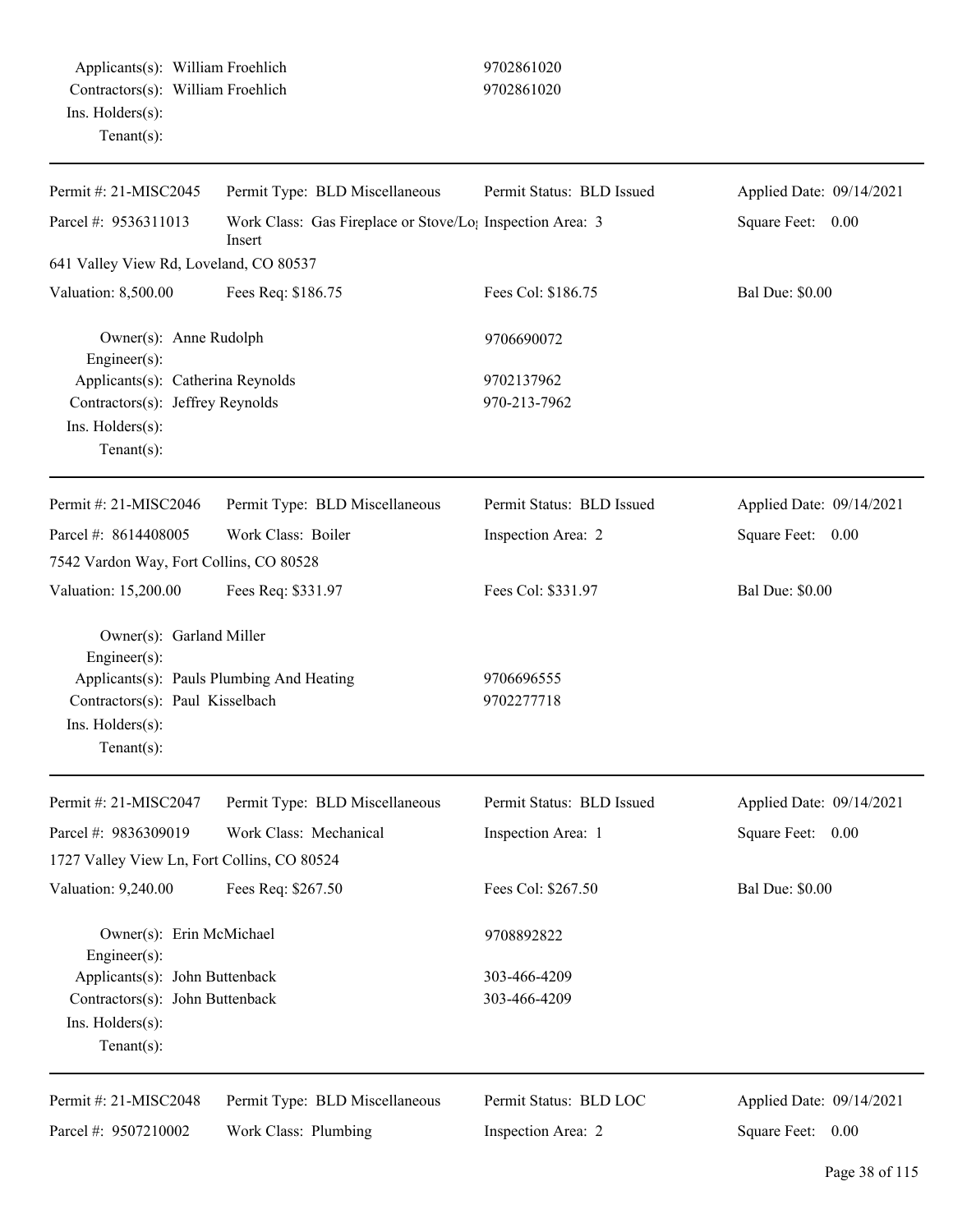| Valuation: 2,200.00          | Fees Req: \$62.27 | Fees Col: \$62.27 | <b>Bal Due: \$0.00</b> |
|------------------------------|-------------------|-------------------|------------------------|
| Owner(s): Larry Whaley Jr    |                   | 303-435-1966      |                        |
| Engineer $(s)$ :             |                   |                   |                        |
| Applicants(s): Larry Whaley  |                   | 9705564877        |                        |
| Contractors(s): Larry Whaley |                   | 9705564877        |                        |
| $Ins.$ Holders $(s)$ :       |                   |                   |                        |
| $Tenant(s)$ :                |                   |                   |                        |

| Permit #: $21-MISC2049$                                                                                       | Permit Type: BLD Miscellaneous | Permit Status: BLD LOC       | Applied Date: 09/14/2021 |
|---------------------------------------------------------------------------------------------------------------|--------------------------------|------------------------------|--------------------------|
| Parcel #: $9829146701$                                                                                        | Work Class: Re-roof            | Inspection Area: 1           | Square Feet: 0.00        |
| 3500 Sabre Dr, Laporte, CO 80535                                                                              |                                |                              |                          |
| Valuation: 9,475.59                                                                                           | Fees Req: \$245.59             | Fees Col: \$245.59           | <b>Bal Due: \$0.00</b>   |
| Owner(s): Doreen Lilley<br>Engineer $(s)$ :<br>Applicants(s): Elite Roofing<br>Contractors(s): Randy Brothers |                                | 9703728060                   |                          |
|                                                                                                               |                                | 303-296-0361<br>303-296-0361 |                          |
|                                                                                                               |                                |                              |                          |
| $Ins.$ Holders $(s)$ :                                                                                        |                                |                              |                          |
| Tenant $(s)$ :                                                                                                |                                |                              |                          |
| Permit #: 21-MISC2050                                                                                         | Permit Type: BLD Miscellaneous | Permit Status: BLD LOC       | Applied Date: 09/14/2021 |
| Parcel #: 9635113002                                                                                          | Work Class: Re-roof            | Inspection Area: 2           | Square Feet:<br>$0.00\,$ |
| 304 W 50th St, Loveland, CO 80538                                                                             |                                |                              |                          |
| Valuation: 10,947.00                                                                                          | Fees Req: \$267.56             | Fees Col: \$267.56           | <b>Bal Due: \$0.00</b>   |

Owner(s): Amy Burch 9702326757 Engineer(s): Applicants(s): Gold Roofing Inc 9708898905 Contractors(s): William Goldsberry Jr 970-593-3080 Ins. Holders(s):

Tenant(s):

| Permit #: $21-MISC2051$              | Permit Type: BLD Miscellaneous | Permit Status: BLD LOC | Applied Date: 09/14/2021 |
|--------------------------------------|--------------------------------|------------------------|--------------------------|
| Parcel #: $9507210002$               | Work Class: Gas Piping         | Inspection Area: 2     | Square Feet: 0.00        |
| 6217 Buckhorn Dr, Loveland, CO 80538 |                                |                        |                          |
| Valuation: 400.00                    | Fees Req: \$113.93             | Fees Col: \$113.93     | <b>Bal Due: \$0.00</b>   |
| Owner(s): Larry Whaley Jr            |                                | 303-435-1966           |                          |
| $Engineering(s)$ :                   |                                |                        |                          |
| Applicants(s): Larry Whaley          |                                | 9705564877             |                          |
| $Contractors(s)$ :                   |                                |                        |                          |
| $Ins.$ Holders $(s)$ :               |                                |                        |                          |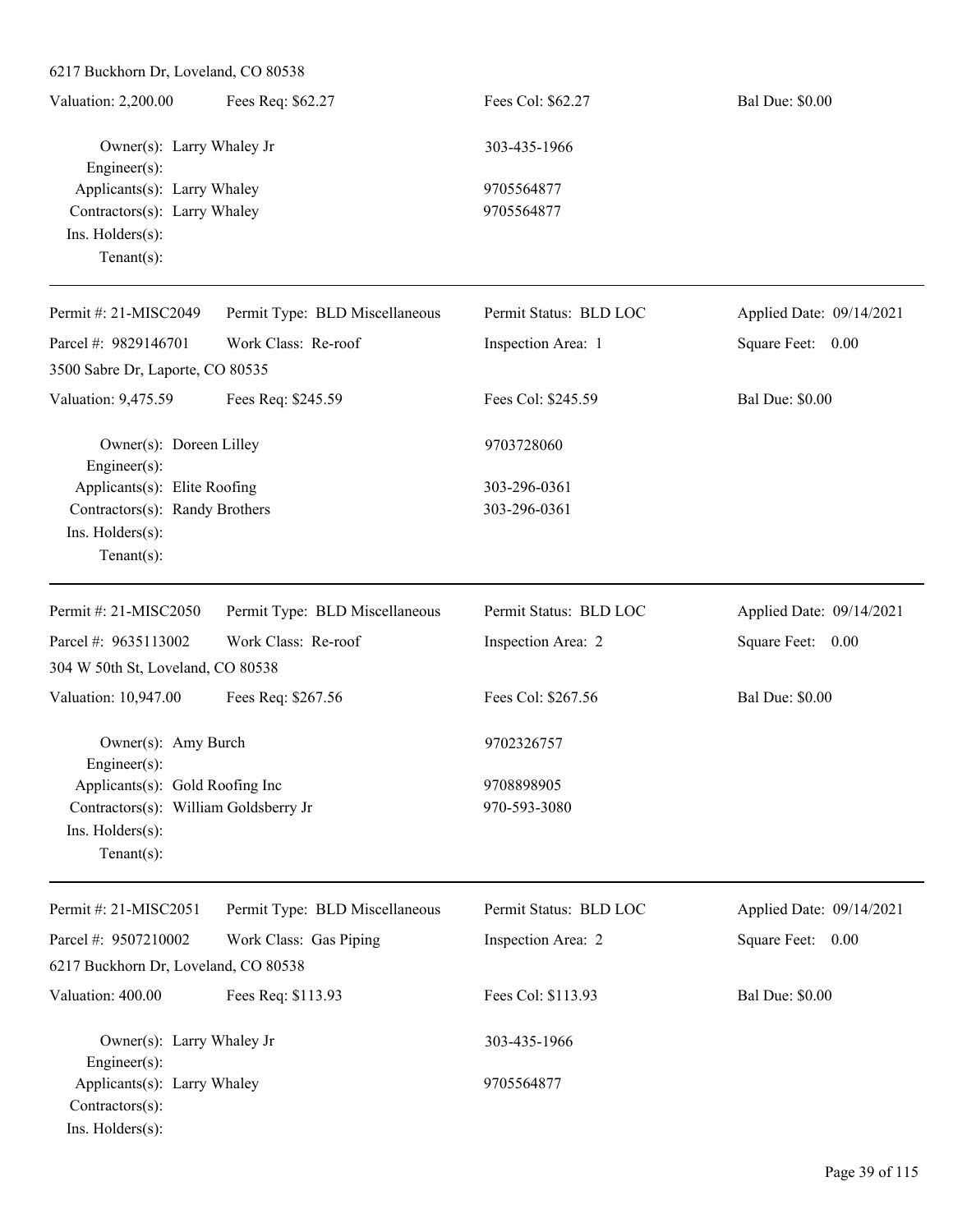| Permit #: 21-MISC2052                                                                              | Permit Type: BLD Miscellaneous                             | Permit Status: BLD Issued    | Applied Date: 09/14/2021 |
|----------------------------------------------------------------------------------------------------|------------------------------------------------------------|------------------------------|--------------------------|
| Parcel #: 9532107002                                                                               | Work Class: Re-roof                                        | Inspection Area: 3           | Square Feet: 0.00        |
| 2910 Ruth Ct, Loveland, CO 80537                                                                   |                                                            |                              |                          |
| Valuation: 23,178.25                                                                               | Fees Req: \$525.31                                         | Fees Col: \$525.31           | <b>Bal Due: \$0.00</b>   |
| Owner(s): David Young<br>$Engineering(s)$ :                                                        |                                                            | 8325342042                   |                          |
| Applicants(s): Schroeder Roofing Inc<br>Contractors(s): Wes Hill<br>Ins. Holders(s):<br>Tenant(s): |                                                            | 970-667-6777<br>970-667-6777 |                          |
| Permit #: 21-MISC2053                                                                              | Permit Type: BLD Miscellaneous                             | Permit Status: BLD LOC       | Applied Date: 09/14/2021 |
| Parcel #: 9507210002                                                                               | Work Class: Mechanical                                     | Inspection Area: 2           | Square Feet: 0.00        |
| 6217 Buckhorn Dr, Loveland, CO 80538                                                               |                                                            |                              |                          |
| Valuation: 800.00                                                                                  | Fees Req: \$53.93                                          | Fees Col: \$53.93            | <b>Bal Due: \$0.00</b>   |
| Owner(s): Larry Whaley<br>Engineer(s):                                                             |                                                            | 9705564877                   |                          |
| Applicants(s): Larry Whaley<br>Contractors(s):<br>Ins. Holders(s):<br>Tenant $(s)$ :               |                                                            | 9705564877                   |                          |
| Permit #: 21-MISC2054                                                                              | Permit Type: BLD Miscellaneous                             | Permit Status: BLD LOC       | Applied Date: 09/14/2021 |
| Parcel #: 9733426005                                                                               | Work Class: Mechanical                                     | Inspection Area: 2           | Square Feet: 0.00        |
| 4405 Idledale Dr, Fort Collins, CO 80526                                                           |                                                            |                              |                          |
| Valuation: 9,700.00                                                                                | Fees Req: \$267.50                                         | Fees Col: \$267.50           | <b>Bal Due: \$0.00</b>   |
| Owner(s): Patrick Mangan<br>Engineer(s):                                                           |                                                            | 9702184829                   |                          |
| Contractors(s): Jim Birdwell<br>Ins. Holders(s):<br>$Tenant(s)$ :                                  | Applicants(s): American Air Heating & Air Conditioning Inc | 970-686-6086<br>970-686-6086 |                          |
| Permit #: 21-MISC2055                                                                              | Permit Type: BLD Miscellaneous                             | Permit Status: BLD LOC       | Applied Date: 09/14/2021 |
| Parcel #: 3933300010                                                                               | Work Class: Electrical                                     | Inspection Area: 1           | Square Feet: 0.00        |
| 421 Rustic Rd, Bellvue, CO 80512                                                                   |                                                            |                              |                          |
| Valuation: 3,500.00                                                                                | Fees Req: \$153.60                                         | Fees Col: \$153.60           | <b>Bal Due: \$0.00</b>   |

Tenant(s):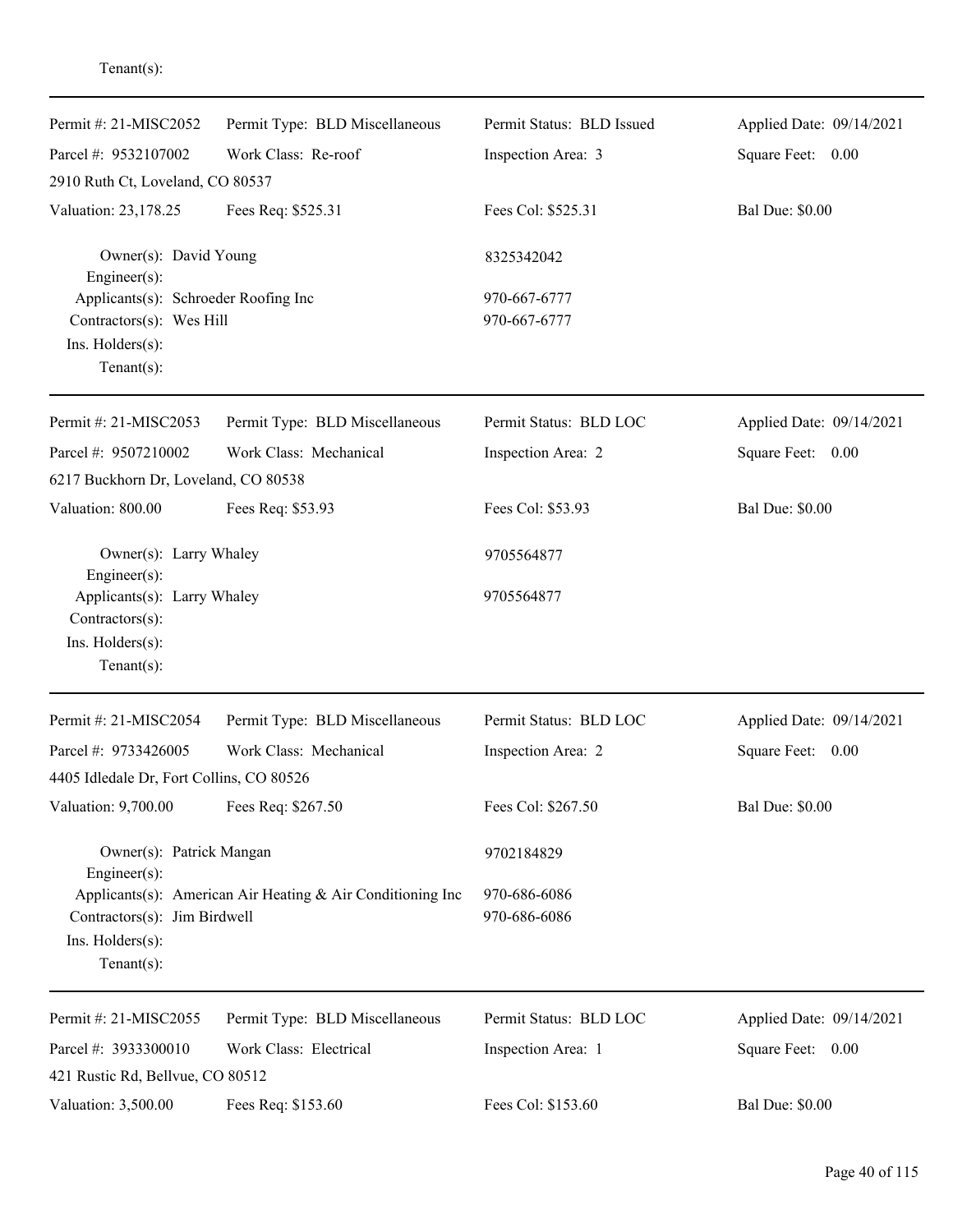| Owner(s): D Dixon                                                                                                                                           |                                | 2516220214                |                          |
|-------------------------------------------------------------------------------------------------------------------------------------------------------------|--------------------------------|---------------------------|--------------------------|
| Engineer(s):<br>Applicants(s): Patrick Conway<br>Contractors(s):<br>$Ins.$ Holders $(s)$ :<br>Tenant $(s)$ :                                                | Patrick Conway                 | 9705663803<br>9705663803  |                          |
| Permit #: 21-MISC2056                                                                                                                                       | Permit Type: BLD Miscellaneous | Permit Status: BLD LOC    | Applied Date: 09/15/2021 |
| Parcel #: 2534109106                                                                                                                                        | Work Class: Re-roof            | Inspection Area: 4        | Square Feet: 0.00        |
| 697 Alpine Dr, Estes Park, CO 80517                                                                                                                         |                                |                           |                          |
| Valuation: 6,500.00                                                                                                                                         | Fees Req: \$185.49             | Fees Col: \$185.49        | <b>Bal Due: \$0.00</b>   |
| Owner(s): Virgil Brant<br>Engineer(s):                                                                                                                      |                                | 9135583834                |                          |
| Applicants(s): Andrew Ubben<br>Contractors(s): Andrew Ubben<br>Ins. Holders(s):<br>Tenant $(s)$ :                                                           |                                | 3038080687<br>3038080687  |                          |
| Permit #: 21-MISC2057                                                                                                                                       | Permit Type: BLD Miscellaneous | Permit Status: BLD LOC    | Applied Date: 09/15/2021 |
| Parcel #: 9930000045                                                                                                                                        | Work Class: Re-roof            | Inspection Area: 1        | Square Feet: 0.00        |
| 9481 Arapaho Valley Rd, Laporte, CO 80535                                                                                                                   |                                |                           |                          |
| Valuation: 7,172.42                                                                                                                                         | Fees Req: \$204.26             | Fees Col: \$204.26        | <b>Bal Due: \$0.00</b>   |
| Owner(s): Thomas Mellos<br>Engineer(s):<br>Applicants(s): Tornado Roofing & Gutters<br>Contractors(s): Adrian Trevizo<br>Ins. Holders(s):<br>Tenant $(s)$ : |                                | 9705811453<br>9705811453  |                          |
| Permit #: 21-MISC2058                                                                                                                                       | Permit Type: BLD Miscellaneous | Permit Status: BLD Issued | Applied Date: 09/15/2021 |
| Parcel #: 2532200007                                                                                                                                        | Work Class: Gas Piping         | Inspection Area: 4        | Square Feet: 0.00        |
| 890 Fish Creek Rd, Estes Park, CO 80517                                                                                                                     |                                |                           |                          |
| Valuation: 2,400.00                                                                                                                                         | Fees Req: \$62.27              | Fees Col: \$62.27         | <b>Bal Due: \$0.00</b>   |
| Owner(s): Dana Cramer<br>$Engineering(s)$ :                                                                                                                 |                                | 3196213685                |                          |
| Applicants(s): Dana Cramer<br>Contractors(s):<br>Ins. Holders(s):<br>Tenant $(s)$ :                                                                         |                                | 3196213685                |                          |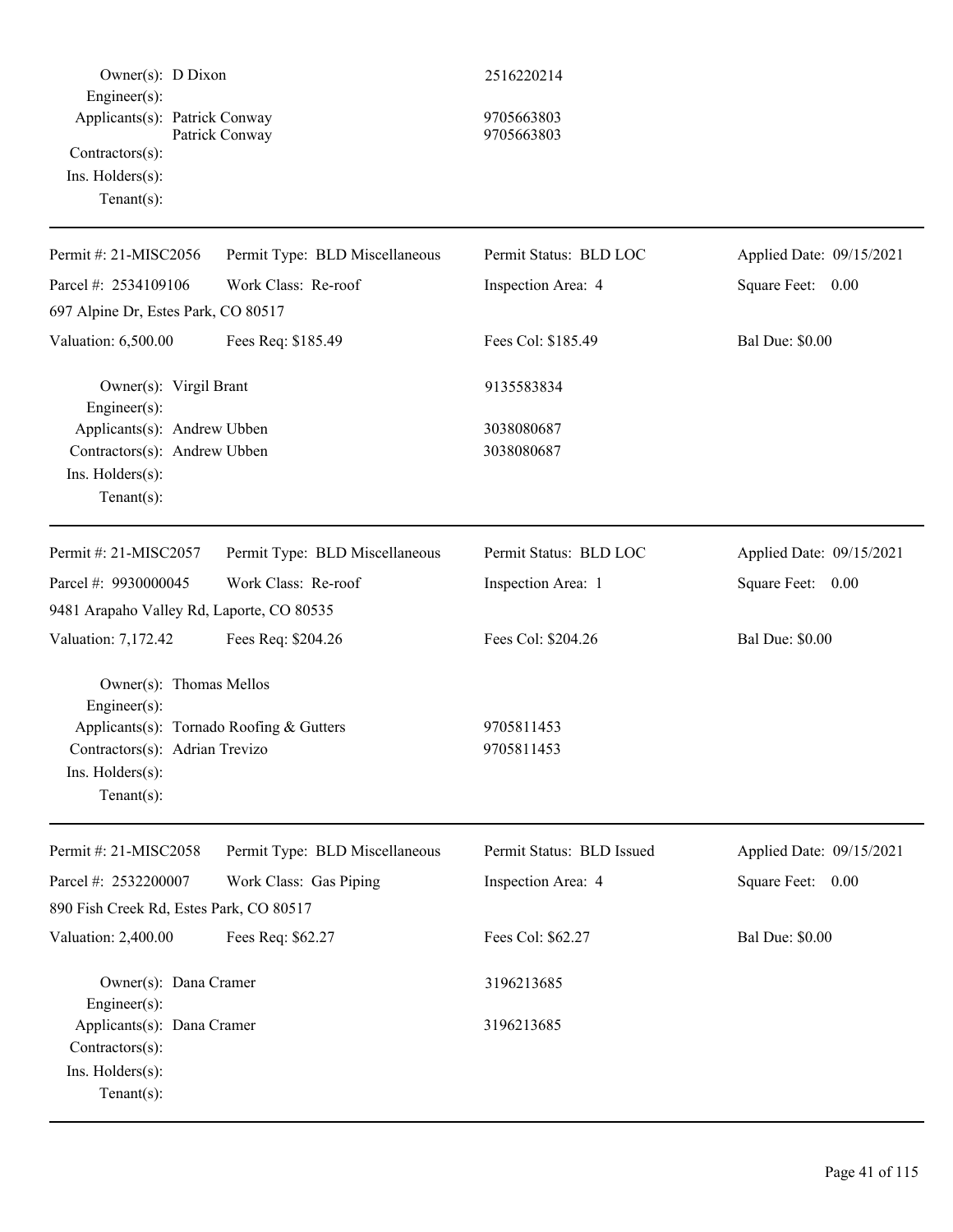| Permit #: 21-MISC2059                                                                     | Permit Type: BLD Miscellaneous                 | Permit Status: BLD Issued      | Applied Date: 09/15/2021 |
|-------------------------------------------------------------------------------------------|------------------------------------------------|--------------------------------|--------------------------|
| Parcel #: 8707405058                                                                      | Work Class: Re-roof                            | Inspection Area: 2             | Square Feet: 0.00        |
| 208 Commerce Dr 4, Fort Collins, CO 80524                                                 |                                                |                                |                          |
| Valuation: 182,545.00                                                                     | Fees Req: \$2,392.81                           | Fees Col: \$2,392.81           | <b>Bal Due: \$0.00</b>   |
| Engineer(s):                                                                              | Owner(s): Millennium Acquisitions LLC          |                                |                          |
| Contractors(s): Kent Nelson<br>Ins. Holders(s):<br>$Tenant(s)$ :                          | Applicants(s): Front Range Roofing Systems LLC | 970-353-2322<br>970-353-2322   |                          |
| Permit #: 21-MISC2060                                                                     | Permit Type: BLD Miscellaneous                 | Permit Status: BLD LOC         | Applied Date: 09/15/2021 |
| Parcel #: 9434306001<br>2333 S Highway 287, Berthoud, CO 80513                            | Work Class: Re-roof                            | Inspection Area: 3             | Square Feet: 0.00        |
| Valuation: 5,500.00                                                                       | Fees Req: \$165.44                             | Fees Col: \$165.44             | <b>Bal Due: \$0.00</b>   |
| Owner(s): Lawrence Mallory<br>Engineer(s):                                                |                                                | 3037101644                     |                          |
| Applicants(s): Affordable Roofing                                                         |                                                | 970-207-0000                   |                          |
| Contractors(s): James Simpson<br>Ins. Holders(s):<br>Tenant $(s)$ :                       |                                                | 970-207-0000                   |                          |
| Permit #: 21-MISC2061                                                                     | Permit Type: BLD Miscellaneous                 | Permit Status: BLD Void        | Applied Date: 09/15/2021 |
| Parcel #: 8709425001                                                                      | Work Class: Electrical                         | Inspection Area: 2             | Square Feet: 0.00        |
| 3802 Harvester Ct, Fort Collins, CO 80524                                                 |                                                |                                |                          |
| Valuation: 10,400.00 Fees Req: \$219.84                                                   |                                                | Fees Col: \$219.84             | <b>Bal Due: \$0.00</b>   |
| Owner(s): Melissa Foster<br>Engineer(s):                                                  |                                                | $(719) 641 - 9267$             |                          |
| Applicants(s): Patrick Lattanzio<br>Contractors(s):<br>Ins. Holders(s):<br>Tenant $(s)$ : | William Clark                                  | 7405031635<br>$(951)$ 233-5344 |                          |
| Permit #: 21-MISC2062                                                                     | Permit Type: BLD Miscellaneous                 | Permit Status: BLD Issued      | Applied Date: 09/15/2021 |
| Parcel #: 0234100001                                                                      | Work Class: Electrical                         | Inspection Area: 6             | Square Feet: 0.00        |
| 1215 Red Bluff Rd, Livermore, CO 80536                                                    |                                                |                                |                          |
| Valuation: 8,000.00                                                                       | Fees Req: \$196.80                             | Fees Col: \$196.80             | <b>Bal Due: \$0.00</b>   |
| Owner(s): Kevin Kreuzer<br>Engineer(s):                                                   |                                                | 3036678613                     |                          |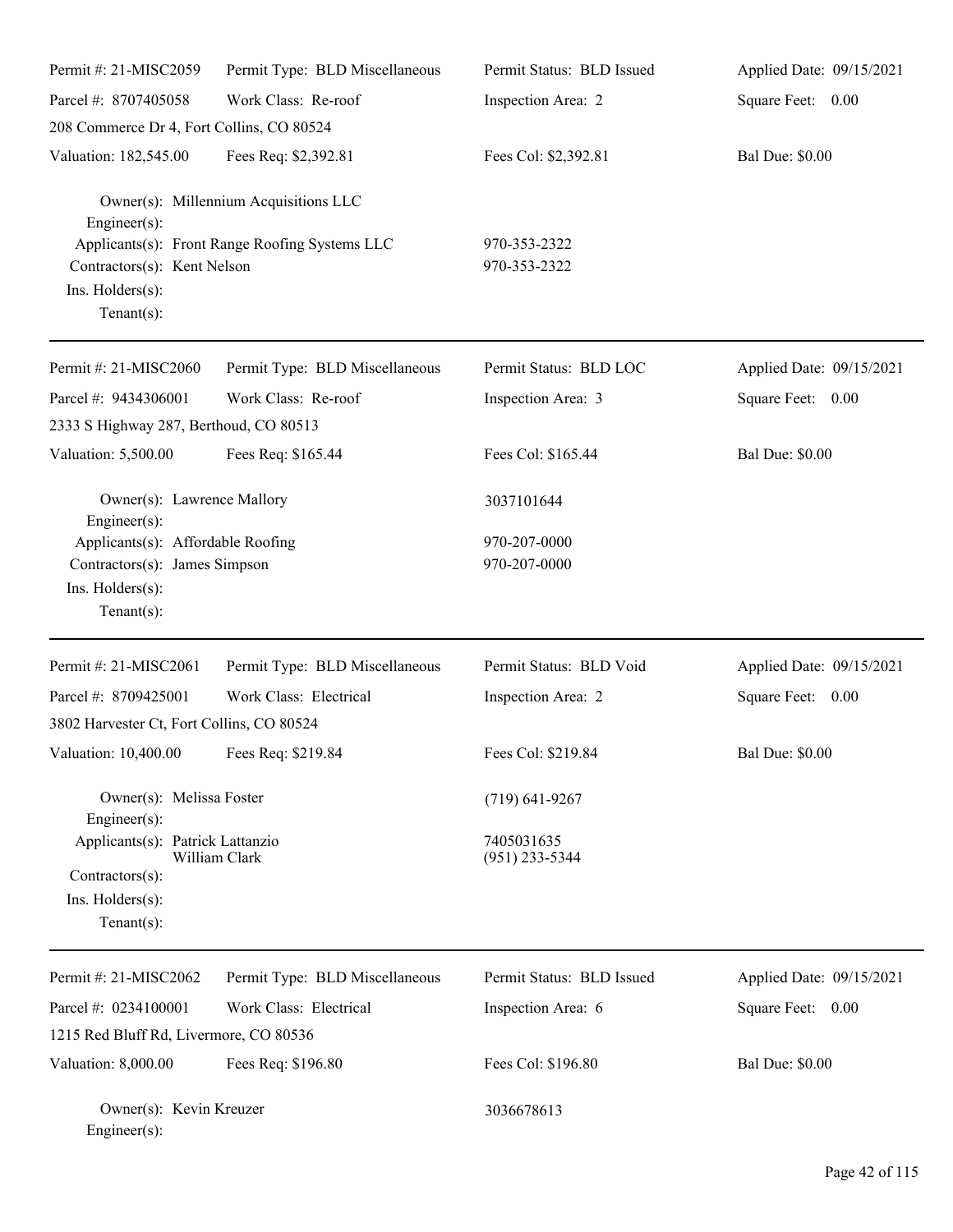| Permit #: 21-MISC2063                                                                                    | Permit Type: BLD Miscellaneous | Permit Status: BLD Issued | Applied Date: 09/15/2021 |
|----------------------------------------------------------------------------------------------------------|--------------------------------|---------------------------|--------------------------|
| Parcel #: 9733112001                                                                                     | Work Class: Mechanical         | Inspection Area: 2        | Square Feet: 0.00        |
| 2516 Powell Pl, Fort Collins, CO 80526                                                                   |                                |                           |                          |
| Valuation: 14,731.00                                                                                     | Fees Req: \$371.23             | Fees Col: \$371.23        | <b>Bal Due: \$0.00</b>   |
| Owner(s): Curtis Seaman<br>Engineer(s):                                                                  |                                | 9704947632                |                          |
| Applicants(s): Mike Ducett<br>Contractors(s):<br>Ins. Holders(s):                                        |                                | 970-484-4841              |                          |
| $Tenant(s)$ :                                                                                            |                                |                           |                          |
| Permit #: 21-MISC2064                                                                                    | Permit Type: BLD Miscellaneous | Permit Status: BLD Issued | Applied Date: 09/15/2021 |
| Parcel #: 9402100012                                                                                     | Work Class: Mechanical         | Inspection Area: 3        | Square Feet: 0.00        |
| 202 Hankins Ln, Loveland, CO 80537                                                                       |                                |                           |                          |
| Valuation: 18,639.00                                                                                     | Fees Req: \$454.21             | Fees Col: \$454.21        | <b>Bal Due: \$0.00</b>   |
| Owner(s): Nancy Walther<br>Engineer(s):                                                                  |                                | 772-323-4384              |                          |
| Applicants(s): Michael Missimer<br>Contractors(s): Michael Missimer<br>Ins. Holders(s):<br>$Tenant(s)$ : |                                | 9703109232<br>9703109232  |                          |
| Permit #: 21-MISC2065                                                                                    | Permit Type: BLD Miscellaneous | Permit Status: BLD Issued | Applied Date: 09/15/2021 |
| Parcel #: 1434106037                                                                                     | Work Class: Re-roof            | Inspection Area: 4        | Square Feet: 0.00        |
| 2000 Rowell Dr, Lyons, CO 80540                                                                          |                                |                           |                          |
| Valuation: 21,000.00                                                                                     | Fees Req: \$468.40             | Fees Col: \$468.40        | <b>Bal Due: \$0.00</b>   |
| Owner(s): * Saidel Family Trust<br>Engineer(s):                                                          |                                |                           |                          |
| Applicants(s): Scott Brasington                                                                          |                                | 720-684-5500              |                          |
| Contractors(s): Scott Brasington                                                                         |                                | 720-684-5500              |                          |
| Ins. Holders(s):<br>Tenant(s):                                                                           |                                |                           |                          |
| Permit #: 21-MISC2066                                                                                    | Permit Type: BLD Miscellaneous | Permit Status: BLD LOC    | Applied Date: 09/15/2021 |
| Parcel #: 9832408003                                                                                     | Work Class: Mechanical         | Inspection Area: 1        | Square Feet: 0.00        |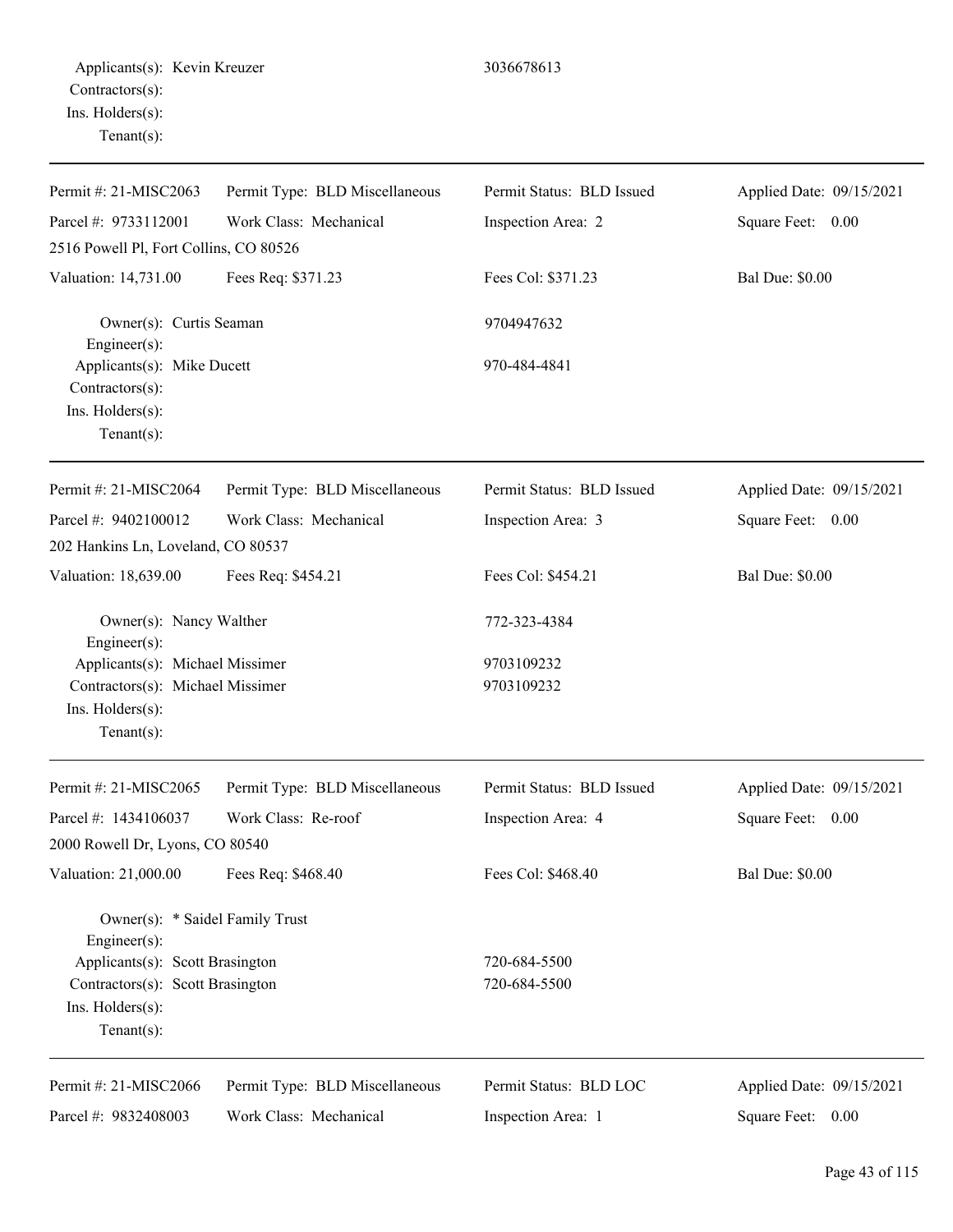3508 Arapahoe Dr, Fort Collins, CO 80521

| Valuation: 8,006.00            | Fees Req: \$186.75 | Fees Col: \$186.75 | <b>Bal Due: \$0.00</b> |
|--------------------------------|--------------------|--------------------|------------------------|
| Owner(s): Alex Martin          |                    | 9706992379         |                        |
| Engineer $(s)$ :               |                    |                    |                        |
| Applicants(s): Cassie Garofolo |                    | 9702155870         |                        |
| Contractors(s): Tim Swan       |                    | 970-215-5870       |                        |
| Ins. $H$ olders $(s)$ :        |                    |                    |                        |
| Tenant $(s)$ :                 |                    |                    |                        |
|                                |                    |                    |                        |

| Permit #: 21-MISC2067                      | Permit Type: BLD Miscellaneous | Permit Status: BLD LOC | Applied Date: 09/15/2021 |
|--------------------------------------------|--------------------------------|------------------------|--------------------------|
| Parcel #: 0635405014                       | Work Class: Re-roof            | Inspection Area: 2     | Square Feet: 0.00        |
| 4408 Arkins Dr, Loveland, CO 80538         |                                |                        |                          |
| Valuation: 4,000.00                        | Fees Req: \$127.29             | Fees Col: \$127.29     | <b>Bal Due: \$0.00</b>   |
| Owner(s): Timothy Watt<br>Engineer $(s)$ : |                                | $(970) 846 - 9932$     |                          |
| Applicants(s): Ryan Murphy                 |                                | 9706462021             |                          |
| Contractors(s): Ryan Murphy                |                                | 9706462021             |                          |
| Ins. Holders(s):                           |                                |                        |                          |
| Tenant $(s)$ :                             |                                |                        |                          |
| Permit #: $21-MISC2068$                    | Permit Type: BLD Miscellaneous | Permit Status: BLD LOC | Applied Date: 09/15/2021 |
| Parcel #: 9428205041                       | Work Class: Re-roof            | Inspection Area: 3     | Square Feet: 0.00        |
| 2716 Lake Hollow Rd, Berthoud, CO 80513    |                                |                        |                          |
| Valuation: 11,823.00                       | Fees Req: \$287.11             | Fees Col: \$287.11     | <b>Bal Due: \$0.00</b>   |
| Owner(s): Ken Enneking<br>Engineer $(s)$ : |                                | 3036415491             |                          |
| Applicants(s): John Sokoll                 |                                | 9707448411             |                          |
| Contractors(s): John Sokoll                |                                | 9707448411             |                          |
| Ins. Holders(s):                           |                                |                        |                          |
| Tenant $(s)$ :                             |                                |                        |                          |
| Permit #: 21-MISC2069                      | Permit Type: BLD Miscellaneous | Permit Status: BLD LOC | Applied Date: 09/15/2021 |

| Parcel #: $1414300002$                 | Work Class: Electrical | Inspection Area: 4 | Square Feet:<br>0.00   |
|----------------------------------------|------------------------|--------------------|------------------------|
| 188 Pinwheel Ranch Rd, Lyons, CO 80540 |                        |                    |                        |
| Valuation: 4,500.00                    | Fees Req: \$163.20     | Fees Col: \$163.20 | <b>Bal Due: \$0.00</b> |
| Owner(s): Christopher Nowak            |                        | 3037177159         |                        |
| $Engineering(s)$ :                     |                        |                    |                        |
| Applicants(s): Cameron Tietz           |                        | 970-685-2809       |                        |
| $Contractors(s)$ :                     |                        |                    |                        |
| $Ins.$ Holders $(s)$ :                 |                        |                    |                        |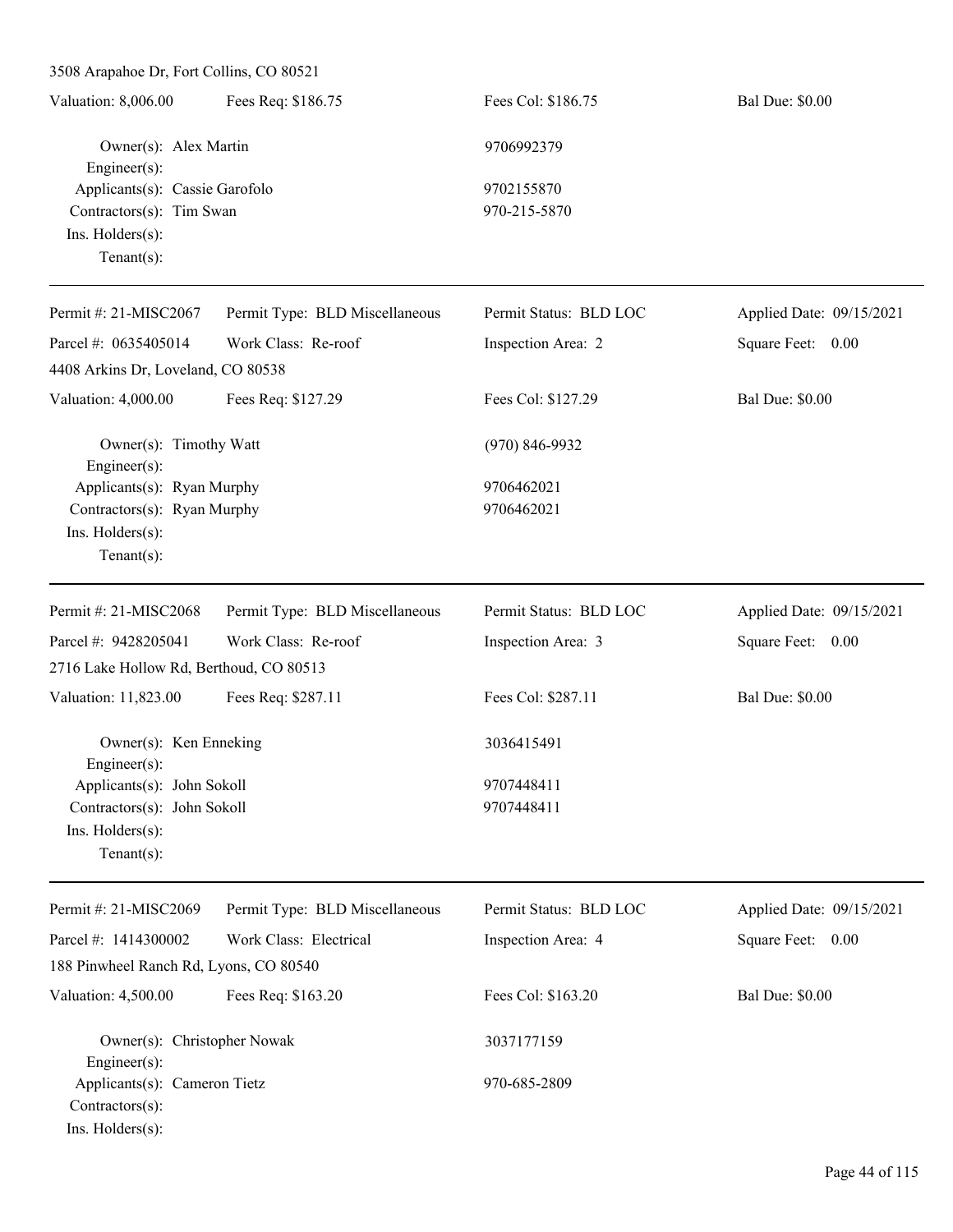| Permit #: 21-MISC2070                                                                                                | Permit Type: BLD Miscellaneous                                                  | Permit Status: BLD LOC       | Applied Date: 09/15/2021 |
|----------------------------------------------------------------------------------------------------------------------|---------------------------------------------------------------------------------|------------------------------|--------------------------|
| Parcel #: 8622317059                                                                                                 | Work Class: Re-roof                                                             | Inspection Area: 2           | Square Feet: 0.00        |
| 8112 Mummy Range Dr, Fort Collins, CO 80528                                                                          |                                                                                 |                              |                          |
| Valuation: 3,000.00                                                                                                  | Fees Req: \$107.24                                                              | Fees Col: \$107.24           | <b>Bal Due: \$0.00</b>   |
| Owner(s): James MacDowell<br>Engineer(s):                                                                            |                                                                                 | 7206759381                   |                          |
| Contractors(s): Jon Freck<br>Ins. Holders(s):<br>Tenant $(s)$ :                                                      | Applicants(s): Rocky Mountain Roofers & Gutters LLC                             | 970-224-1200<br>970-224-1200 |                          |
| Permit #: 21-MISC2071                                                                                                | Permit Type: BLD Miscellaneous                                                  | Permit Status: BLD Issued    | Applied Date: 09/16/2021 |
| Parcel #: 0034000986                                                                                                 | Work Class: Gas Piping                                                          | Inspection Area: 5           | Square Feet: 0.00        |
| 311 W County Road 74e, Livermore, CO 80536                                                                           |                                                                                 |                              |                          |
| Valuation: 2,500.00                                                                                                  | Fees Req: \$122.27                                                              | Fees Col: \$122.27           | <b>Bal Due: \$0.00</b>   |
| Owner(s): Jim Mueller<br>Engineer(s):                                                                                |                                                                                 | 970-744-1171                 |                          |
| Applicants(s): Douglas Medina<br>Contractors(s):<br>Ins. Holders(s):<br>$Tenant(s)$ :                                |                                                                                 | 970-658-6759                 |                          |
| Permit #: 21-MISC2072                                                                                                | Permit Type: BLD Miscellaneous                                                  | Permit Status: BLD LOC       | Applied Date: 09/16/2021 |
| Parcel #: 3525263702                                                                                                 | Work Class: Re-roof                                                             | Inspection Area: 4           | Square Feet:<br>0.00     |
| 334 Rockridge Rd, Estes Park, CO 80517                                                                               |                                                                                 |                              |                          |
| Valuation: 14,732.00                                                                                                 | Fees Req: \$346.94                                                              | Fees Col: \$346.94           | <b>Bal Due: \$0.00</b>   |
| $Engineering(s)$ :<br>Applicants(s): Bryce Howard<br>Contractors(s): Dan Banjo<br>Ins. Holders(s):<br>Tenant $(s)$ : | Owner(s): * Lee Joseph J Residuary Trust                                        | 303-443-4646                 |                          |
| Permit #: 21-MISC2073                                                                                                | Permit Type: BLD Miscellaneous                                                  | Permit Status: BLD Issued    | Applied Date: 09/16/2021 |
| Parcel #: 9733417060                                                                                                 | Work Class: Gas Fireplace or Stove/Lo <sub>1</sub> Inspection Area: 2<br>Insert |                              | Square Feet: 0.00        |
| 2309 Lathrop Ct, Fort Collins, CO 80526                                                                              |                                                                                 |                              |                          |
| Valuation: 5,300.00                                                                                                  | Fees Req: \$124.51                                                              | Fees Col: \$124.51           | <b>Bal Due: \$0.00</b>   |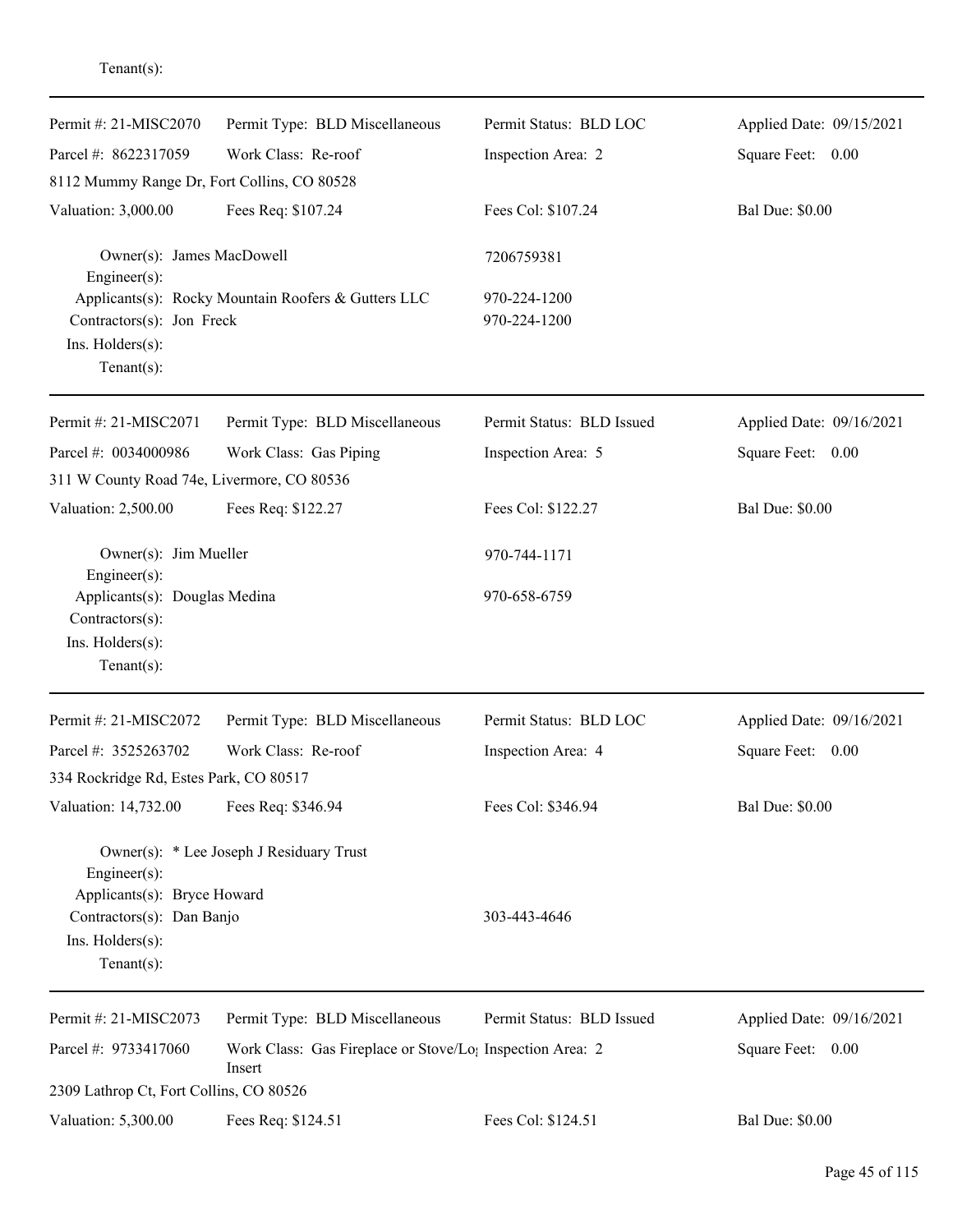| Owner(s): Gregory Ebel<br>Engineer(s):<br>Applicants(s): Catherina Reynolds<br>Contractors(s): Jeffrey Reynolds<br>Ins. Holders(s):<br>Tenant $(s)$ : | Jennifer Ebel                  | 5188525295<br>6175015184<br>9702137962<br>970-213-7962 |                          |
|-------------------------------------------------------------------------------------------------------------------------------------------------------|--------------------------------|--------------------------------------------------------|--------------------------|
| Permit#: 21-MISC2074                                                                                                                                  | Permit Type: BLD Miscellaneous | Permit Status: BLD Void                                | Applied Date: 09/16/2021 |
| Parcel #: 9902205704                                                                                                                                  | Work Class: Electrical         | Inspection Area: 1                                     | Square Feet: 0.00        |
| 915 W County Road 74, Wellington, CO 80549                                                                                                            |                                |                                                        |                          |
| Valuation: 300.00                                                                                                                                     | Fees Req: \$120.00             | Fees Col: \$120.00                                     | <b>Bal Due: \$0.00</b>   |
| Owner(s): Jennifer Dirkx<br>Engineer(s):<br>Applicants(s): Derick White<br>Contractors(s):<br>Ins. Holders(s):<br>Tenant $(s)$ :                      |                                | 970-568-8966                                           |                          |
| Permit #: 21-MISC2075                                                                                                                                 | Permit Type: BLD Miscellaneous | Permit Status: BLD LOC                                 | Applied Date: 09/16/2021 |
| Parcel #: 8715000005                                                                                                                                  | Work Class: Electrical         | Inspection Area: 2                                     | Square Feet: 0.00        |
| 4390 Quest Dr, Fort Collins, CO 80524                                                                                                                 |                                |                                                        |                          |
| Valuation: 2,400.00                                                                                                                                   | Fees Req: \$143.04             | Fees Col: \$143.04                                     | <b>Bal Due: \$0.00</b>   |
| Owner(s): Sharon Ward<br>Engineer(s):<br>Applicants(s): Christian Rodriguez<br>$Contractors(s)$ :<br>$Ins.$ Holders $(s)$ :<br>$Tenant(s)$ :          |                                | 9702183806                                             |                          |
| Permit #: 21-MISC2076                                                                                                                                 | Permit Type: BLD Miscellaneous | Permit Status: BLD LOC                                 | Applied Date: 09/16/2021 |
| Parcel #: 9524105015                                                                                                                                  | Work Class: Re-roof            | Inspection Area: 3                                     | Square Feet: 0.00        |
| 872 E 1st St, Loveland, CO 80537                                                                                                                      |                                |                                                        |                          |
| Valuation: 1,478.69                                                                                                                                   | Fees Req: \$67.86              | Fees Col: \$67.86                                      | <b>Bal Due: \$0.00</b>   |
| Owner(s): Charlton Wilson<br>Engineer(s):                                                                                                             |                                | 9704120078                                             |                          |
| Applicants(s): Bob Behrends Roofing LLC                                                                                                               |                                | 970-395-0406                                           |                          |
| Contractors(s): Bob Behrends Roofing LLC<br>Ins. Holders(s):<br>Tenant $(s)$ :                                                                        | <b>Bob Behrends</b>            | 970-395-0406<br>970-395-0406                           |                          |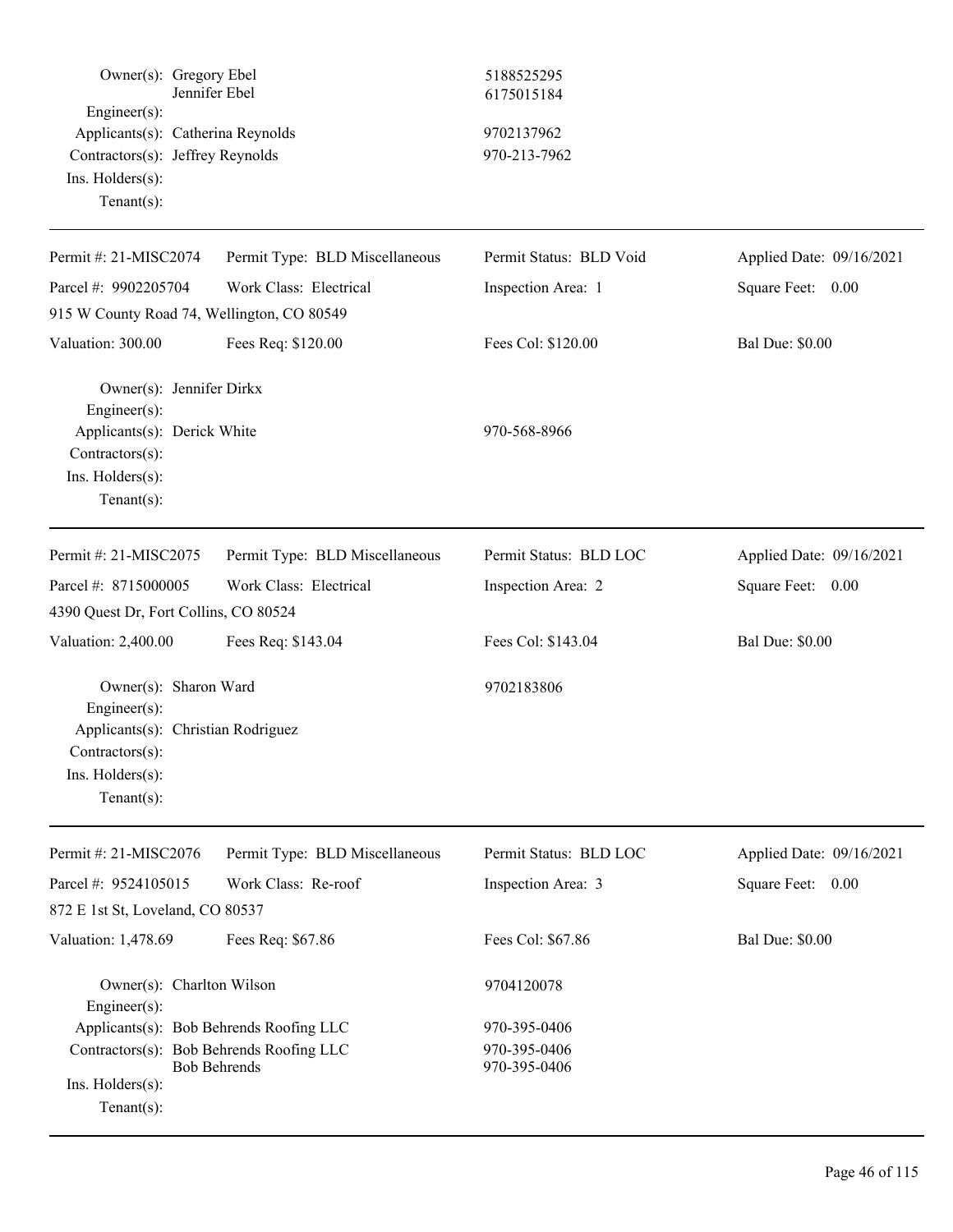| Permit #: 21-MISC2077                                                                                                                        | Permit Type: BLD Miscellaneous                       | Permit Status: BLD LOC    | Applied Date: 09/16/2021 |
|----------------------------------------------------------------------------------------------------------------------------------------------|------------------------------------------------------|---------------------------|--------------------------|
| Parcel #: 4012405085                                                                                                                         | Work Class: Electrical                               | Inspection Area: 5        | Square Feet: 0.00        |
| 576 Huron Rd, Red Feather Lakes, CO 80545                                                                                                    |                                                      |                           |                          |
| Valuation: 1,600.00                                                                                                                          | Fees Req: \$120.00                                   | Fees Col: \$120.00        | <b>Bal Due: \$0.00</b>   |
| Owner(s): Anthony Dolberg<br>Engineer $(s)$ :                                                                                                |                                                      | 9704493308                |                          |
| Applicants(s): Kyle Raybon<br>Contractors(s):<br>Ins. Holders(s):<br>Tenant $(s)$ :                                                          |                                                      | 9705903839                |                          |
| Permit #: 21-MISC2078                                                                                                                        | Permit Type: BLD Miscellaneous                       | Permit Status: BLD Void   | Applied Date: 09/16/2021 |
| Parcel #:                                                                                                                                    | Work Class: Gas Piping                               | Inspection Area:          | Square Feet: 0.00        |
| 2989 Pawnee Creek Dr, Loveland, CO 80538                                                                                                     |                                                      |                           |                          |
| Valuation: 1,000.00                                                                                                                          | Fees Req: \$53.93                                    | Fees Col: \$0.00          | Bal Due: \$53.93         |
| Owner(s): Joseph Watterson<br>$Engineering(s)$ :<br>Applicants(s): Joseph Watterson<br>Contractors(s):<br>Ins. Holders(s):<br>Tenant $(s)$ : |                                                      | $(303)$ 913-2414          |                          |
| Permit #: 21-MISC2079                                                                                                                        | Permit Type: BLD Miscellaneous                       | Permit Status: BLD Issued | Applied Date: 09/16/2021 |
| Parcel #: 9931000005                                                                                                                         | Work Class: Mechanical                               | Inspection Area: 1        | Square Feet: 0.00        |
| 7895 Kremers Ln, Laporte, CO 80535                                                                                                           |                                                      |                           |                          |
| Valuation: 9,500.00 Fees Req: \$207.50                                                                                                       |                                                      | Fees Col: \$207.50        | <b>Bal Due: \$0.00</b>   |
| Owner(s): Elizabeth Durnin<br>Engineer $(s)$ :                                                                                               |                                                      | 9708460171                |                          |
| Applicants(s): Andrew Rauch                                                                                                                  |                                                      | 9702843200                |                          |
| Contractors(s): Andrew Rauch                                                                                                                 |                                                      | 9702843200                |                          |
| Ins. Holders(s):<br>Tenant $(s)$ :                                                                                                           |                                                      |                           |                          |
|                                                                                                                                              |                                                      |                           |                          |
| Permit #: 21-MISC2080                                                                                                                        | Permit Type: BLD Miscellaneous                       | Permit Status: BLD Issued | Applied Date: 09/16/2021 |
| Parcel #: 9424000020                                                                                                                         | Work Class: Electrical                               | Inspection Area: 3        | Square Feet: 0.00        |
| 222 Springhill Ln, Berthoud, CO 80513                                                                                                        |                                                      |                           |                          |
| Valuation: 6,000.00                                                                                                                          | Fees Req: \$177.60                                   | Fees Col: \$177.60        | <b>Bal Due: \$0.00</b>   |
| $Engineer(s)$ :                                                                                                                              | Owner(s): 222 Springhill Lane LLC<br>Emmett Culligan | 3035075275                |                          |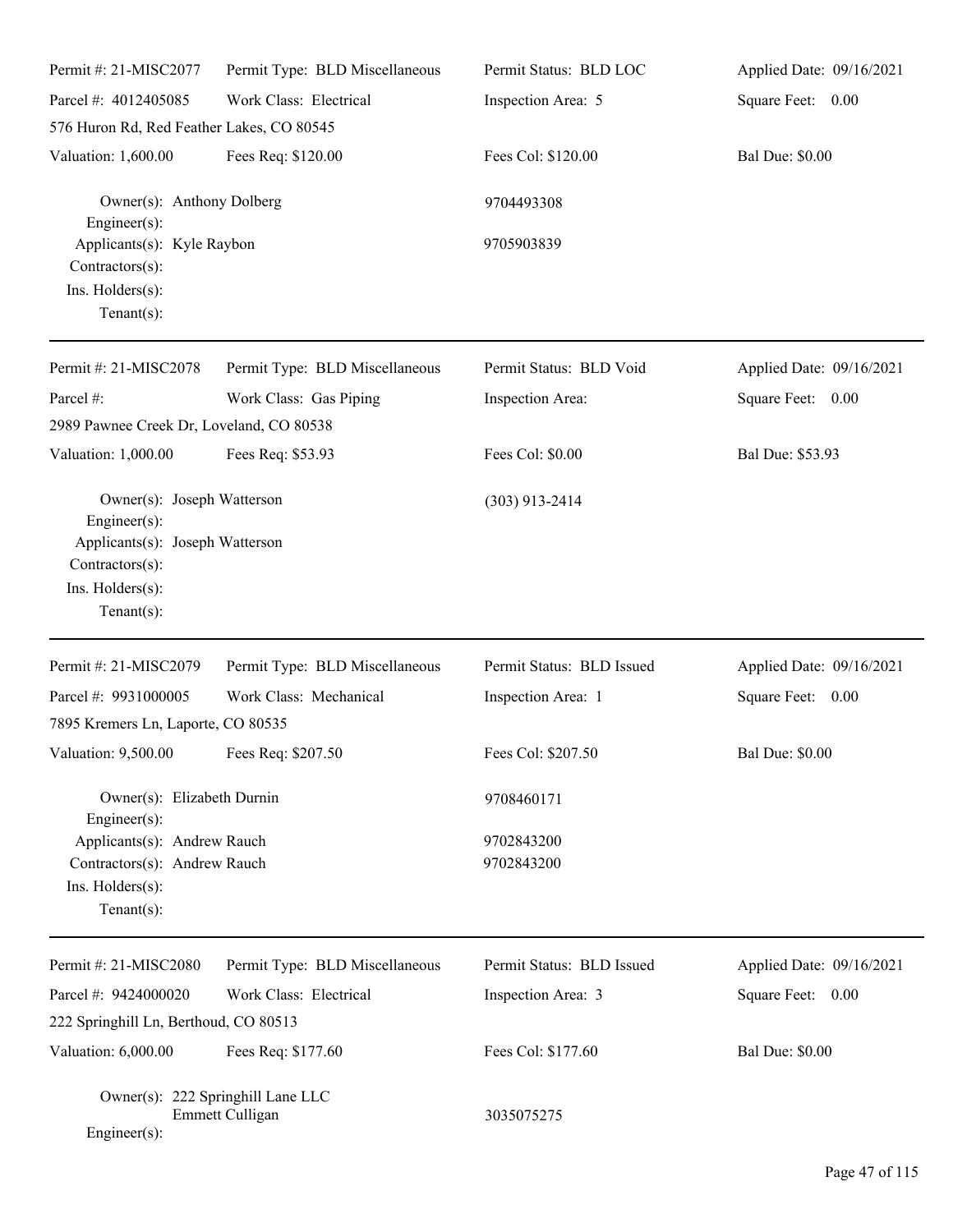| Permit #: 21-MISC2081                                                                                    | Permit Type: BLD Miscellaneous | Permit Status: BLD Issued | Applied Date: 09/16/2021 |
|----------------------------------------------------------------------------------------------------------|--------------------------------|---------------------------|--------------------------|
| Parcel #: 0625000018                                                                                     | Work Class: Electrical         | Inspection Area: 2        | Square Feet: 0.00        |
| 7201 Hiding Elk Ln, Loveland, CO 80538                                                                   |                                |                           |                          |
| Valuation: 6,000.00                                                                                      | Fees Req: \$177.60             | Fees Col: \$177.60        | <b>Bal Due: \$0.00</b>   |
| Owner(s): Gary Lee<br>Engineer(s):                                                                       |                                | 303-944-6503              |                          |
| Applicants(s): Brent Eggers<br>Contractors(s):<br>Ins. Holders(s):<br>Tenant $(s)$ :                     |                                | 9706691883                |                          |
| Permit #: 21-MISC2082                                                                                    | Permit Type: BLD Miscellaneous | Permit Status: BLD Issued | Applied Date: 09/16/2021 |
| Parcel #: 8529007702                                                                                     | Work Class: Re-roof            | Inspection Area: 3        | Square Feet: 0.00        |
| 3800 Saulcy Ct, Loveland, CO 80537                                                                       |                                |                           |                          |
| Valuation: 5,000.00                                                                                      | Fees Req: \$147.36             | Fees Col: \$147.36        | <b>Bal Due: \$0.00</b>   |
| Owner(s): John Heise                                                                                     |                                | 9702151970                |                          |
| $Engineering(s)$ :<br>Applicants(s): John Heise<br>Contractors(s):<br>Ins. Holders(s):<br>Tenant $(s)$ : |                                | 9702151970                |                          |
|                                                                                                          |                                |                           |                          |
| Permit #: 21-MISC2083                                                                                    | Permit Type: BLD Miscellaneous | Permit Status: BLD LOC    | Applied Date: 09/16/2021 |
| Parcel #: 9420105021<br>108 Bothun Rd, Berthoud, CO 80513                                                | Work Class: Re-roof            | Inspection Area: 3        | Square Feet: 0.00        |
| Valuation: 10,400.00                                                                                     | Fees Req: \$265.37             | Fees Col: \$265.37        | <b>Bal Due: \$0.00</b>   |
| Owner(s): William Megenhardt<br>Engineer $(s)$ :                                                         |                                | 9704123498                |                          |
| Applicants(s): Keith Jacob                                                                               |                                | 7198223752                |                          |
| Contractors(s): Keith Jacob<br>Ins. Holders(s):<br>Tenant $(s)$ :                                        |                                | 7198223752                |                          |
| Permit #: 21-MISC2084                                                                                    | Permit Type: BLD Miscellaneous | Permit Status: BLD Void   | Applied Date: 09/17/2021 |
| Parcel #: 1620105007                                                                                     | Work Class: Electrical         | Inspection Area: 4        | Square Feet: 0.00        |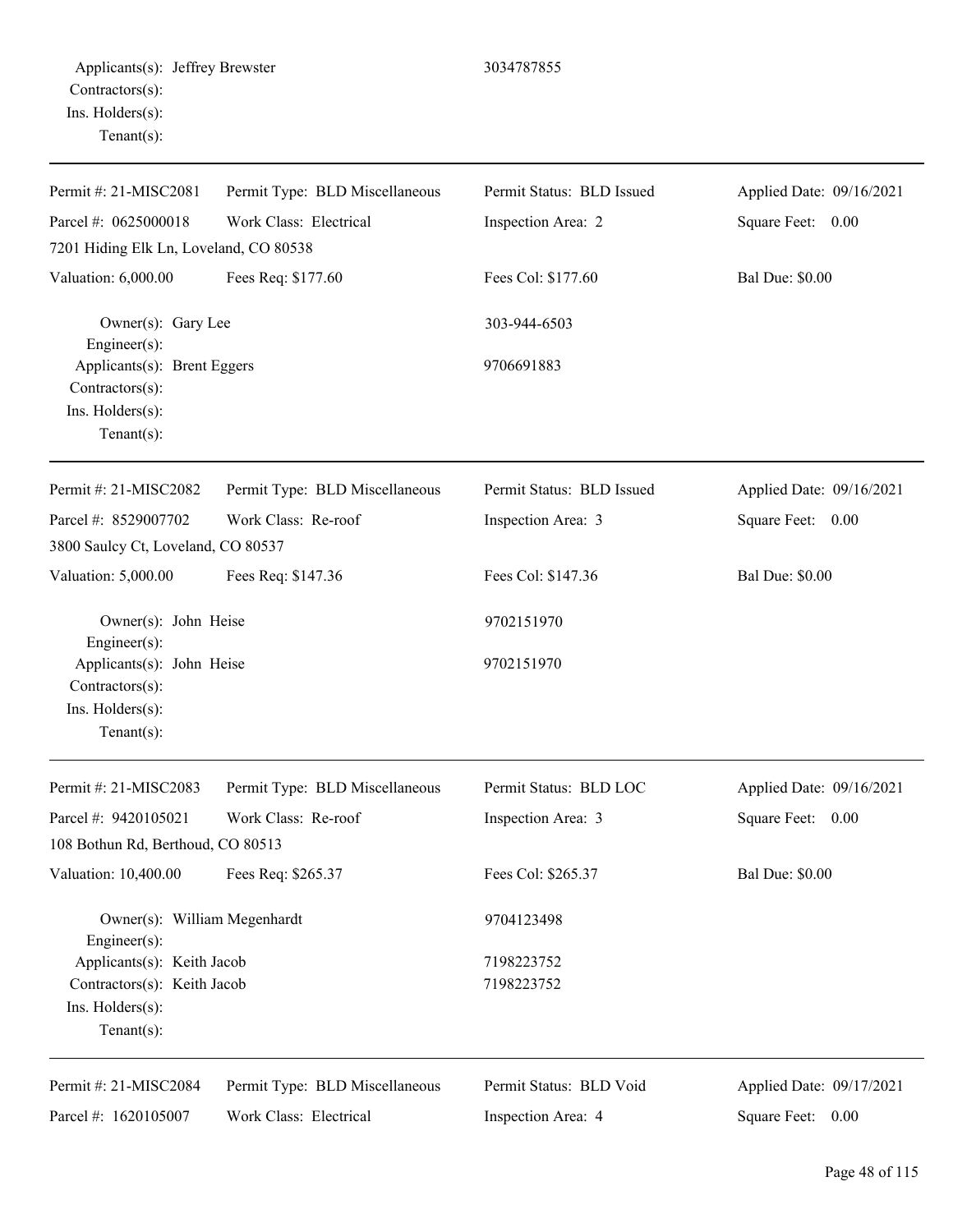| 160 N Aspen Dr, Drake, CO 80515                                                                      |                                                                                 |                            |                          |
|------------------------------------------------------------------------------------------------------|---------------------------------------------------------------------------------|----------------------------|--------------------------|
| Valuation: 18,000.00                                                                                 | Fees Req: \$292.80                                                              | Fees Col: \$292.80         | <b>Bal Due: \$0.00</b>   |
| Owner(s): Daniel Lee<br>Engineer(s):                                                                 |                                                                                 | 3038879806                 |                          |
| Applicants(s): Cameron Tietz<br>Justin Baker<br>Contractors(s):<br>Ins. Holders(s):<br>$Tenant(s)$ : |                                                                                 | 970-685-2809<br>9709003040 |                          |
| Permit #: 21-MISC2085                                                                                | Permit Type: BLD Miscellaneous                                                  | Permit Status: BLD LOC     | Applied Date: 09/17/2021 |
| Parcel #: 1509305024                                                                                 | Work Class: Gas Fireplace or Stove/Lo <sub>1</sub> Inspection Area: 4<br>Insert |                            | Square Feet: 0.00        |
| 336 Waltonia Rd, Drake, CO 80515                                                                     |                                                                                 |                            |                          |
| Valuation: 6,307.70                                                                                  | Fees Req: \$145.26                                                              | Fees Col: \$145.26         | <b>Bal Due: \$0.00</b>   |
| Owner(s): Mona Bakke<br>Engineer(s):                                                                 |                                                                                 | 3076317348                 |                          |
| Contractors(s): Randy Bosanko<br>Ins. Holders(s):<br>Tenant $(s)$ :                                  | Applicants(s): A Clean Sweep Dba Advanced Comfort                               | 9703527089<br>9703963230   |                          |
| Permit #: 21-MISC2086                                                                                | Permit Type: BLD Miscellaneous                                                  | Permit Status: BLD LOC     | Applied Date: 09/17/2021 |
| Parcel #: 9732200014                                                                                 | Work Class: Re-roof                                                             | Inspection Area: 2         | Square Feet: 0.00        |
| 3705 Sky Ridge Ln, Fort Collins, CO 80526<br>Valuation: 11,000.00                                    | Fees Req: \$267.75                                                              | Fees Col: \$267.75         | <b>Bal Due: \$0.00</b>   |
| Owner(s): Kay Moriarty<br>Engineer(s):                                                               |                                                                                 | 9702237752                 |                          |
| Applicants(s): Julie Stock<br>Contractors(s): Joshua Vicars<br>Ins. Holders(s):<br>Tenant $(s)$ :    |                                                                                 | 7197830309<br>970-663-3400 |                          |
| Permit #: 21-MISC2087                                                                                | Permit Type: BLD Miscellaneous                                                  | Permit Status: BLD LOC     | Applied Date: 09/17/2021 |
| Parcel #: 3527400033                                                                                 | Work Class: Re-roof                                                             | Inspection Area: 4         | Square Feet: 0.00        |
| 2061 Upper High Dr, Estes Park, CO 80517                                                             |                                                                                 |                            |                          |
| Valuation: 10,000.00                                                                                 | Fees Req: \$247.68                                                              | Fees Col: \$247.68         | <b>Bal Due: \$0.00</b>   |

Owner(s): Kimberly Pflug 3039094792

Applicants(s): Jessica Judd 3177101727 Contractors(s): Jessica Judd 3177101727

Engineer(s):

Page 49 of 115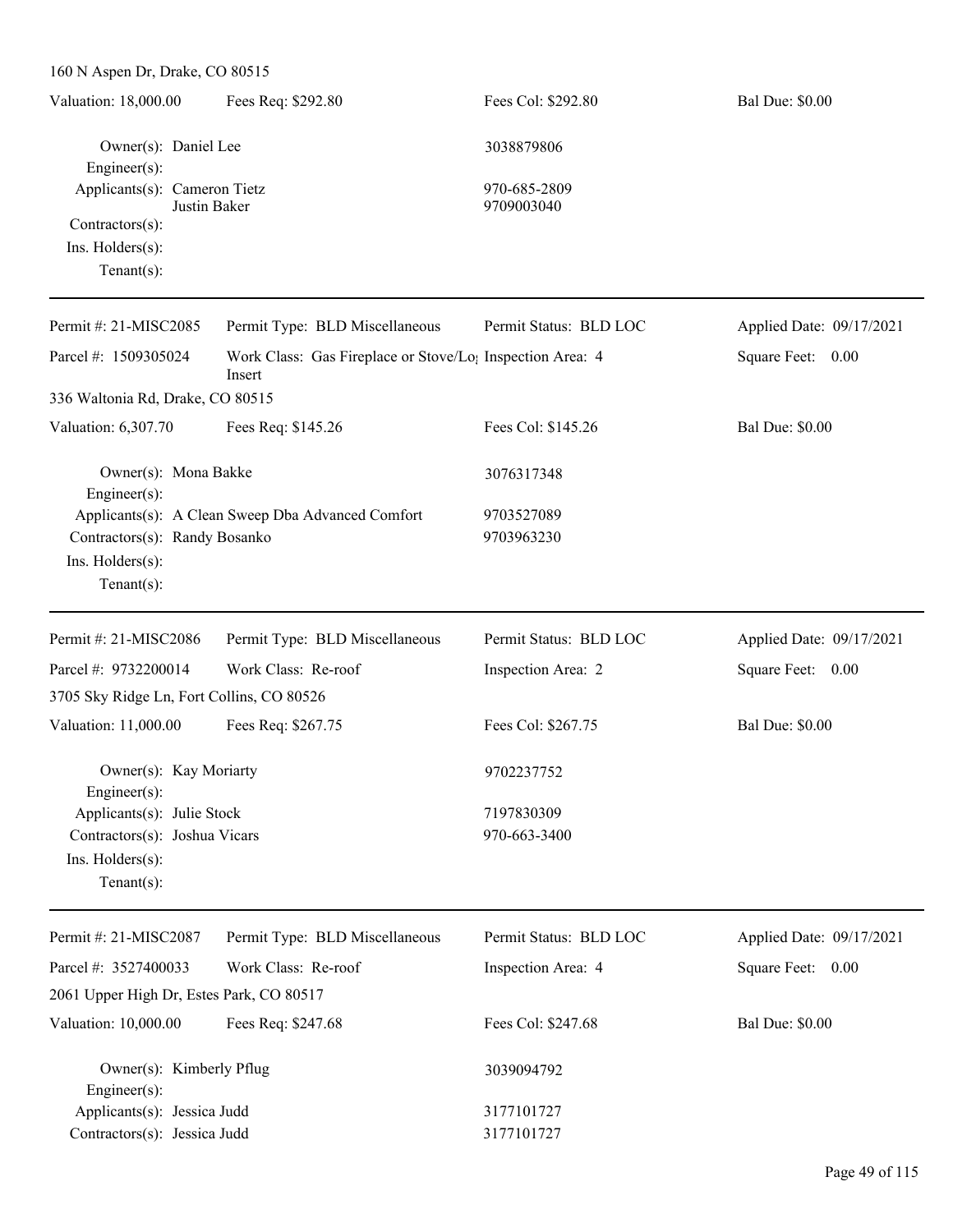Ins. Holders(s): Tenant(s):

| Permit #: 21-MISC2088                                                                | Permit Type: BLD Miscellaneous                                                  | Permit Status: BLD Issued | Applied Date: 09/17/2021    |
|--------------------------------------------------------------------------------------|---------------------------------------------------------------------------------|---------------------------|-----------------------------|
| Parcel #: 9434205001                                                                 | Work Class: Gas Fireplace or Stove/Lo <sub>1</sub> Inspection Area: 3<br>Insert |                           | Square Feet: 0.00           |
| 1608 Caballero St, Longmont, CO 80504                                                |                                                                                 |                           |                             |
| Valuation: 2,000.00                                                                  | Fees Req: \$53.93                                                               | Fees Col: \$53.93         | <b>Bal Due: \$0.00</b>      |
| Owner(s): Michael Bartholet<br>$Engineering(s)$ :                                    |                                                                                 | 3036840944                |                             |
| Applicants(s): Michael Bartholet                                                     | Michael Bartholet                                                               | 3036840944<br>3036840944  |                             |
| $Contractors(s)$ :                                                                   |                                                                                 |                           |                             |
| Ins. Holders(s):                                                                     |                                                                                 |                           |                             |
| Tenant $(s)$ :                                                                       |                                                                                 |                           |                             |
| Permit #: 21-MISC2089                                                                | Permit Type: BLD Miscellaneous                                                  | Permit Status: BLD LOC    | Applied Date: 09/17/2021    |
| Parcel #: 9402100002                                                                 | Work Class: Electrical                                                          | Inspection Area: 3        | Square Feet: 0.00           |
| 218 42nd St SW 2, Loveland, CO 80537                                                 |                                                                                 |                           |                             |
| Valuation: 1,500.00                                                                  | Fees Req: \$120.00                                                              | Fees Col: \$120.00        | <b>Bal Due: \$0.00</b>      |
| Owner(s): Kristen Deakin<br>$Engineering(s)$ :                                       |                                                                                 | 9704041767                |                             |
| Applicants(s): Barry Kadlub<br>Contractors(s):<br>Ins. Holders(s):<br>Tenant $(s)$ : |                                                                                 | $(970)$ 310-7090          |                             |
|                                                                                      |                                                                                 |                           |                             |
| Permit #: 21-MISC2090                                                                | Permit Type: BLD Miscellaneous                                                  | Permit Status: BLD Issued | Applied Date: 09/17/2021    |
| Parcel #: 9436307702                                                                 | Work Class: Mechanical                                                          | Inspection Area: 3        | <b>Square Feet:</b><br>0.00 |
| 2400 Brehm Rd, Berthoud, CO 80513                                                    |                                                                                 |                           |                             |
| Valuation: 27,846.00                                                                 | Fees Req: \$640.93                                                              | Fees Col: \$640.93        | <b>Bal Due: \$0.00</b>      |
| Owner(s): Ryan Flynn<br>Engineer(s):                                                 |                                                                                 | 3038875936                |                             |
| Applicants(s): Meiers Mechanical                                                     |                                                                                 | 720-366-1512              |                             |
| Contractors(s): Eric Meiers                                                          |                                                                                 | 720-366-1512              |                             |
| Ins. Holders(s):<br>Tenant $(s)$ :                                                   |                                                                                 |                           |                             |
| Permit #: 21-MISC2091                                                                | Permit Type: BLD Miscellaneous                                                  | Permit Status: BLD Void   | Applied Date: 09/17/2021    |
| Parcel #: 8733406003                                                                 | Work Class: Re-roof                                                             | Inspection Area: 2        | Square Feet: 0.00           |
| 3633 Chinook Ln, Fort Collins, CO 80525                                              |                                                                                 |                           |                             |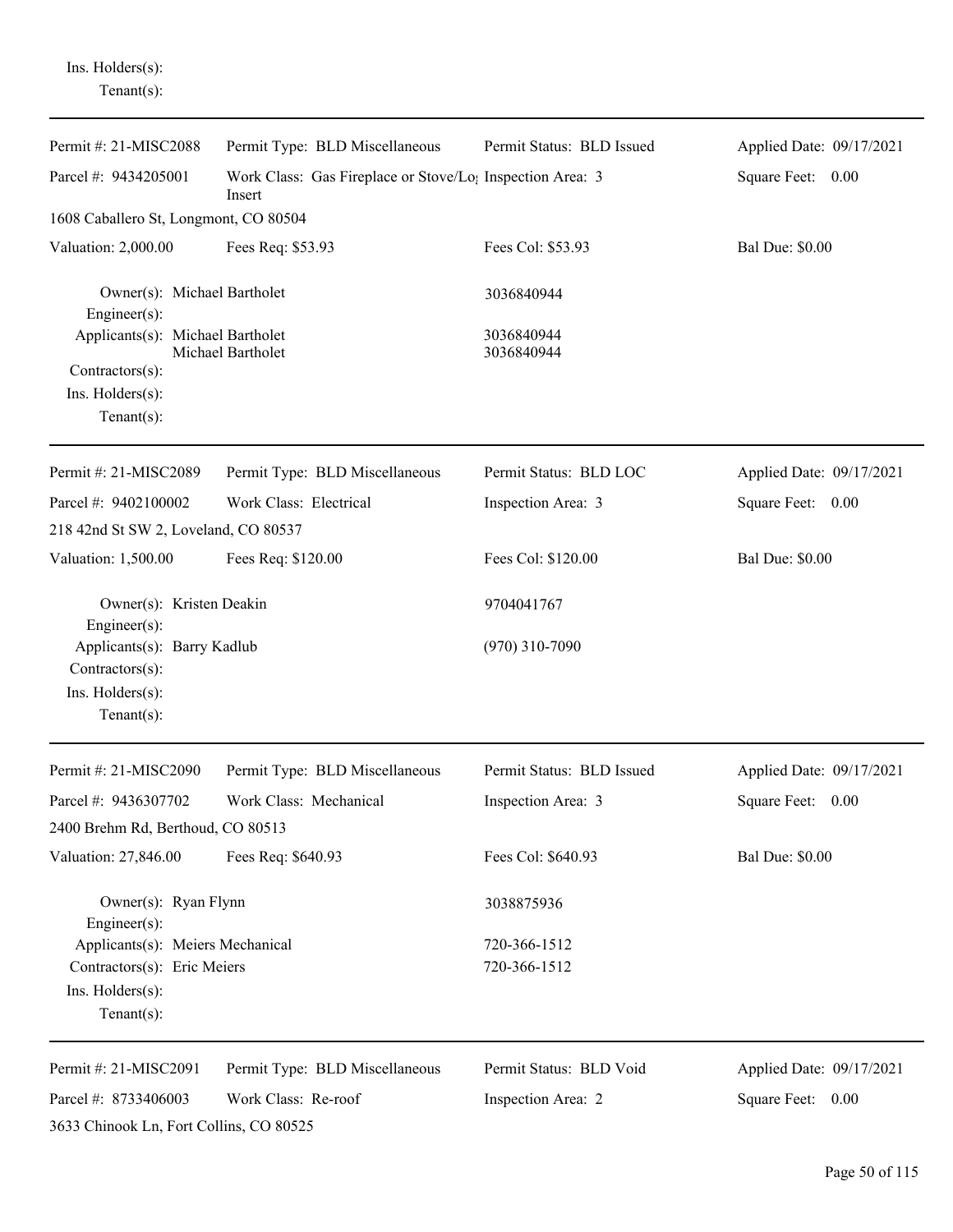| Valuation: 14,613.97                                                                          | Fees Req: \$346.49                               | Fees Col: \$346.49           | <b>Bal Due: \$0.00</b>   |
|-----------------------------------------------------------------------------------------------|--------------------------------------------------|------------------------------|--------------------------|
| Owner(s): Wayne Hochstetler<br>$Engineering(s)$ :                                             |                                                  | 9704819974                   |                          |
| Applicants(s): Wes Hill<br>Contractors(s): Wes Hill<br>Ins. Holders(s):<br>Tenant $(s)$ :     |                                                  | 970-667-6777<br>970-667-6777 |                          |
| Permit #: 21-MISC2092                                                                         | Permit Type: BLD Miscellaneous                   | Permit Status: BLD LOC       | Applied Date: 09/17/2021 |
| Parcel #: 2926106040                                                                          | Work Class: Electrical                           | Inspection Area: 5           | Square Feet: 0.00        |
|                                                                                               | 121 White Slide Mountain Ct, Livermore, CO 80536 |                              |                          |
| Valuation: 10,000.00                                                                          | Fees Req: \$216.00                               | Fees Col: \$216.00           | <b>Bal Due: \$0.00</b>   |
| Owner(s): Joshua Flemming<br>$Engineering(s)$ :                                               |                                                  | 2025805927                   |                          |
| Applicants(s): Barry Kadlub<br>Contractors(s):<br>Ins. Holders(s):<br>Tenant $(s)$ :          |                                                  | 9703107090                   |                          |
| Permit #: 21-MISC2093                                                                         | Permit Type: BLD Miscellaneous                   | Permit Status: BLD Issued    | Applied Date: 09/17/2021 |
| Parcel #: 9420405009                                                                          | Work Class: Gas Piping                           | Inspection Area: 3           | Square Feet: 0.00        |
| 3309 Sundown Dr, Berthoud, CO 80513                                                           |                                                  |                              |                          |
| Valuation: 1,250.00                                                                           | Fees Req: \$53.93                                | Fees Col: \$53.93            | <b>Bal Due: \$0.00</b>   |
| Owner(s): Daniel Canterbury<br>$Enginer(s)$ :                                                 |                                                  | 3037753817                   |                          |
| Applicants(s): Karrissa Scribner                                                              |                                                  | 9706696555                   |                          |
| Contractors(s): Paul Kisselbach<br>Ins. Holders(s):<br>Tenant $(s)$ :                         |                                                  | 9702277718                   |                          |
| Permit #: 21-MISC2094                                                                         | Permit Type: BLD Miscellaneous                   | Permit Status: BLD Issued    | Applied Date: 09/17/2021 |
| Parcel #: 3426000017                                                                          | Work Class: Re-roof                              | Inspection Area: 4           | Square Feet: 0.00        |
| 541 Levings Way, Estes Park, CO 80517                                                         |                                                  |                              |                          |
| Valuation: 17,085.00                                                                          | Fees Req: \$404.55                               | Fees Col: \$404.55           | <b>Bal Due: \$0.00</b>   |
| Owner(s): Diane Roehl<br>$Engineering(s)$ :                                                   |                                                  | 9705779836                   |                          |
| Applicants(s): William Goldsberry Jr<br>Contractors(s):<br>Ins. Holders(s):<br>Tenant $(s)$ : |                                                  | 970-593-3080                 |                          |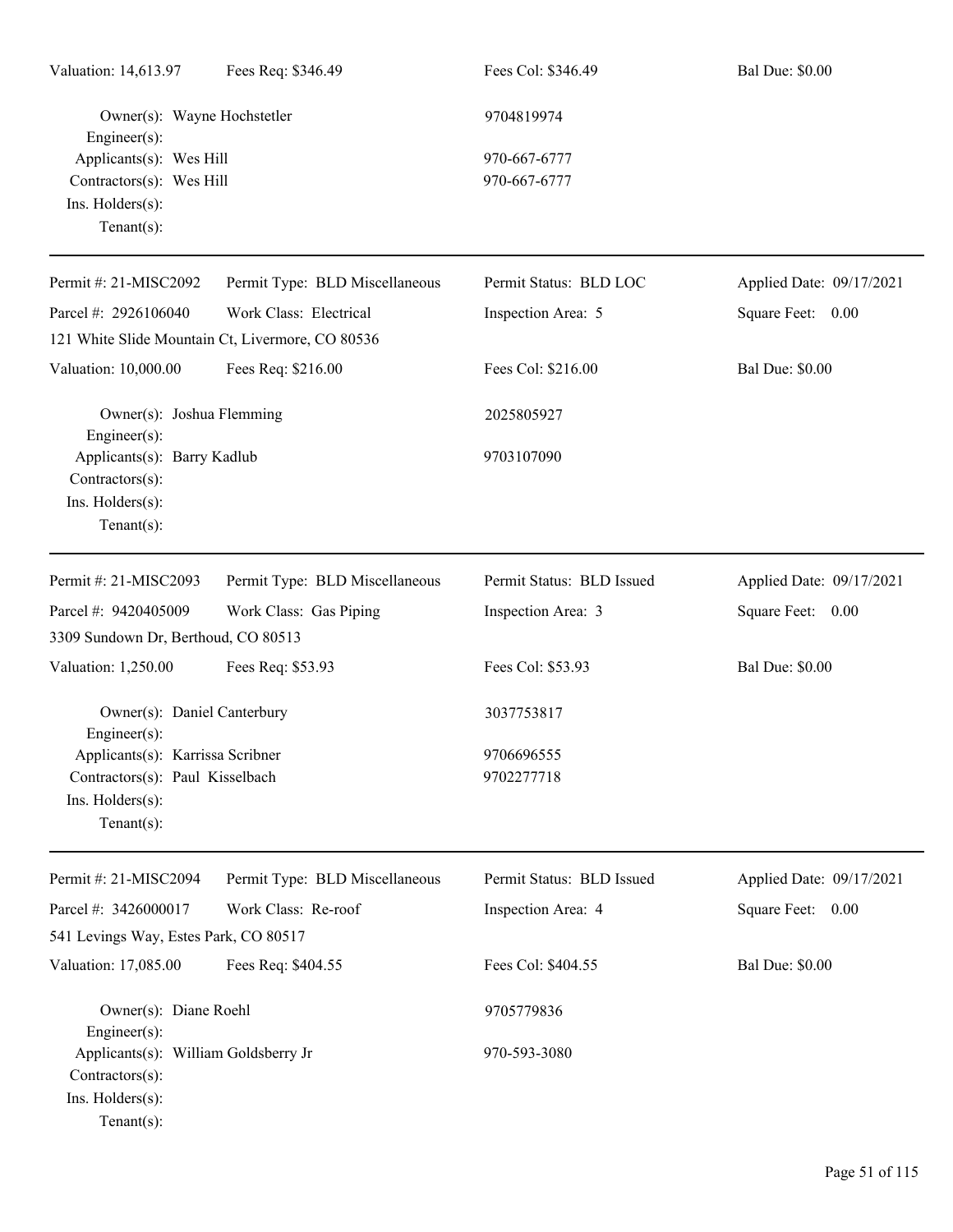| Permit #: 21-MISC2095                                                                                             | Permit Type: BLD Miscellaneous | Permit Status: BLD Void   | Applied Date: 09/17/2021 |
|-------------------------------------------------------------------------------------------------------------------|--------------------------------|---------------------------|--------------------------|
| Parcel #: 1626211001                                                                                              | Work Class: Re-roof            | Inspection Area: 4        | Square Feet: 0.00        |
| 123 Chipmunk Pl, Drake, CO 80515                                                                                  |                                |                           |                          |
| Valuation: 6,000.00                                                                                               | Fees Req: \$167.43             | Fees Col: \$167.43        | <b>Bal Due: \$0.00</b>   |
| Owner(s): William Ellzey<br>Engineer(s):                                                                          |                                | 9705861142                |                          |
| Applicants(s): Robert Martin<br>Contractors(s): Robert Martin<br>Ins. Holders(s):<br>Tenant $(s)$ :               |                                | 9705411101<br>9705411101  |                          |
| Permit #: 21-MISC2096                                                                                             | Permit Type: BLD Miscellaneous | Permit Status: BLD LOC    | Applied Date: 09/18/2021 |
| Parcel #: 9136200001                                                                                              | Work Class: Plumbing           | Inspection Area: 1        | Square Feet: 0.00        |
| 20562 Rawhide Flats Rd, Wellington, CO 80549                                                                      |                                |                           |                          |
| Valuation: 3,299.00                                                                                               | Fees Req: \$83.02              | Fees Col: \$83.02         | <b>Bal Due: \$0.00</b>   |
| Owner(s): Steve Geissler<br>Engineer(s):                                                                          |                                | 9704817118                |                          |
| Applicants(s): Steve Geissler<br>Contractors(s):<br>Ins. Holders(s):<br>$Tenant(s)$ :                             |                                | 9704947632                |                          |
| Permit #: 21-MISC2097                                                                                             | Permit Type: BLD Miscellaneous | Permit Status: BLD LOC    | Applied Date: 09/19/2021 |
| Parcel #: 8823205040                                                                                              | Work Class: Gas Piping         | Inspection Area: 1        | Square Feet: 0.00        |
| 4219 Taliesin Way, Fort Collins, CO 80524                                                                         |                                |                           |                          |
| Valuation: 600.00                                                                                                 | Fees Req: \$53.93              | Fees Col: \$53.93         | <b>Bal Due: \$0.00</b>   |
| Owner(s): Tammy Hearn                                                                                             |                                | 3617395005                |                          |
| Engineer(s):<br>Applicants(s): Francisco Manzano-Alcaraz<br>Contractors(s):<br>Ins. Holders(s):<br>Tenant $(s)$ : |                                | 9705907071                |                          |
| Permit #: 21-MISC2098                                                                                             | Permit Type: BLD Miscellaneous | Permit Status: BLD Issued | Applied Date: 09/20/2021 |
| Parcel #: 2913308030                                                                                              | Work Class: Re-roof            | Inspection Area: 5        | Square Feet: 0.00        |
| 331 La Plata Dr, Livermore, CO 80536                                                                              |                                |                           |                          |
| Valuation: 7,592.07                                                                                               | Fees Req: \$205.93             | Fees Col: \$205.93        | <b>Bal Due: \$0.00</b>   |
| Owner(s): Daniel Marks<br>Engineer(s):                                                                            |                                | 3032042789                |                          |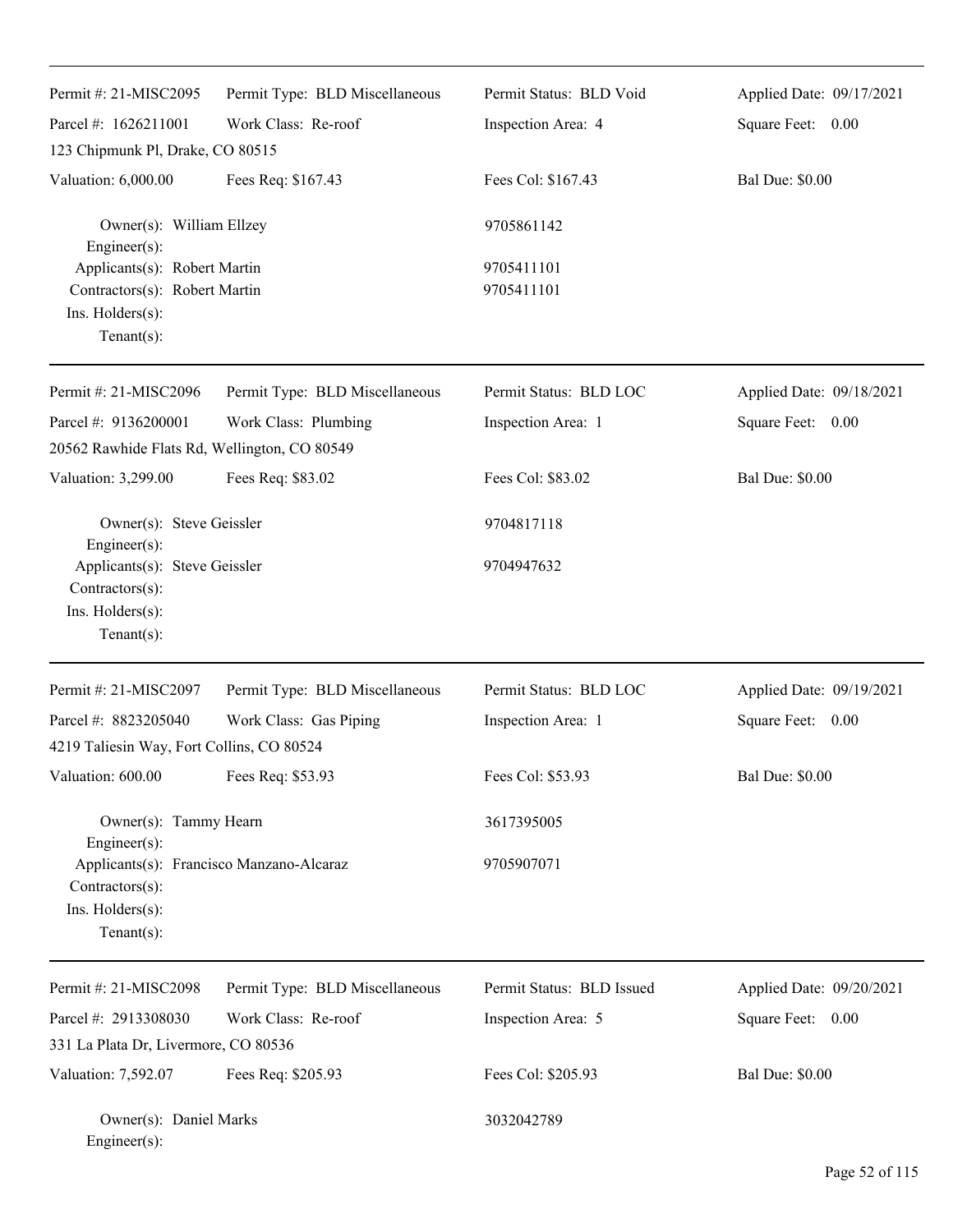Applicants(s): Kevin Gottino 303-657-3009 Contractors(s): Kevin Gottino 303-657-3009 Ins. Holders(s): Tenant(s):

| Permit #: 21-MISC2099                                                                              | Permit Type: BLD Miscellaneous | Permit Status: BLD Issued | Applied Date: 09/20/2021 |
|----------------------------------------------------------------------------------------------------|--------------------------------|---------------------------|--------------------------|
| Parcel #: 9417106002                                                                               | Work Class: Electrical         | Inspection Area: 3        | Square Feet: 0.00        |
| 3221 Landmark Dr, Berthoud, CO 80513                                                               |                                |                           |                          |
| Valuation: 14,000.00                                                                               | Fees Req: \$254.40             | Fees Col: \$254.40        | <b>Bal Due: \$0.00</b>   |
| Owner(s): Justin Alexander                                                                         | Richard Nelen                  | 9703303375                |                          |
| Engineer(s):<br>Applicants(s): Matt Beers<br>Contractors(s):<br>Ins. Holders(s):<br>Tenant $(s)$ : |                                | 9704507250                |                          |
| Permit #: 21-MISC2100                                                                              | Permit Type: BLD Miscellaneous | Permit Status: BLD LOC    | Applied Date: 09/20/2021 |
| Parcel #: 3535207041                                                                               | Work Class: Re-roof            | Inspection Area: 4        | Square Feet: 0.00        |
| 1335 Upper Broadview, Estes Park, CO 80517                                                         |                                |                           |                          |
| Valuation: 16,011.00                                                                               | Fees Req: \$384.19             | Fees Col: \$384.19        | <b>Bal Due: \$0.00</b>   |
| Owner(s): Laurie Heaton<br>$Engineering(s)$ :                                                      |                                | 9702270403                |                          |
| Applicants(s): William Goldsberry Jr<br>Contractors(s):<br>Ins. Holders(s):<br>Tenant $(s)$ :      |                                | 970-593-3080              |                          |
| Permit #: 21-MISC2101                                                                              | Permit Type: BLD Miscellaneous | Permit Status: BLD Issued | Applied Date: 09/20/2021 |
| Parcel #: 9606228051                                                                               | Work Class: Mechanical         | Inspection Area: 2        | Square Feet:<br>0.00     |
| 5040 Holiday Dr, Fort Collins, CO 80526                                                            |                                |                           |                          |
| Valuation: 8,171.00                                                                                | Fees Req: \$186.75             | Fees Col: \$186.75        | <b>Bal Due: \$0.00</b>   |
| Owner(s): Jason Watson<br>$Engineering(s)$ :                                                       |                                | 9704207490                |                          |
| Applicants(s): Cassie Garofolo<br>Contractors(s):<br>Ins. Holders(s):<br>Tenant $(s)$ :            |                                | 9702155870                |                          |
| Permit #: 21-MISC2102                                                                              | Permit Type: BLD Miscellaneous | Permit Status: BLD Issued | Applied Date: 09/20/2021 |
| Parcel #: 0233000018                                                                               | Work Class: Gas Piping         | Inspection Area: 6        | Square Feet: 0.00        |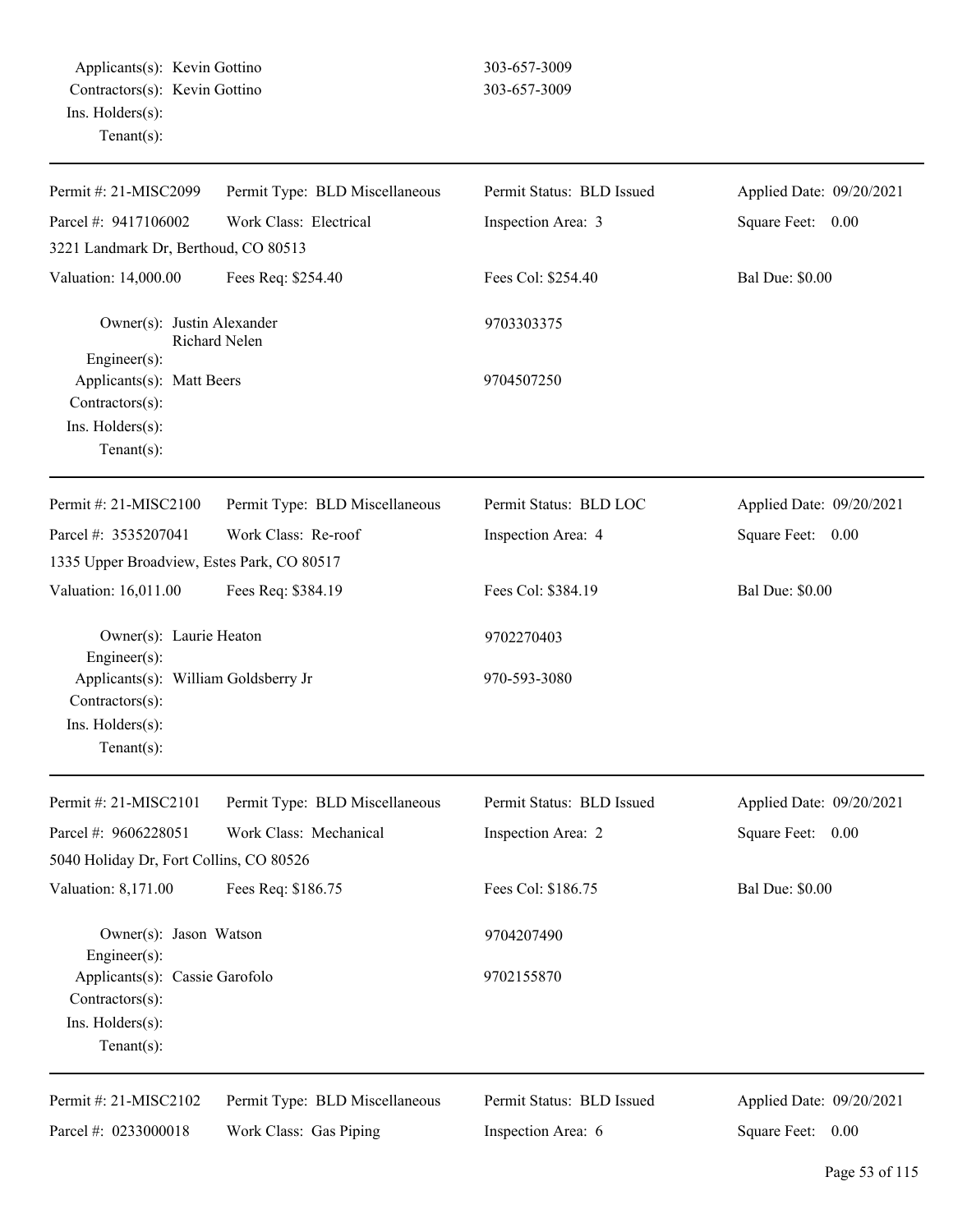| 65 Lawson Blvd, Livermore, CO 80536                                                                   |                                                                                 |                           |                          |
|-------------------------------------------------------------------------------------------------------|---------------------------------------------------------------------------------|---------------------------|--------------------------|
| Valuation: 11,000.00                                                                                  | Fees Req: \$288.24                                                              | Fees Col: \$288.24        | <b>Bal Due: \$0.00</b>   |
| Owner(s): Eric Nichols<br>Engineer(s):                                                                |                                                                                 | 9702279777                |                          |
| Applicants(s): Chelsea Myers<br>Paul Pomeroy<br>Contractors(s):<br>Ins. Holders(s):<br>Tenant $(s)$ : |                                                                                 | 3072200164                |                          |
| Permit #: 21-MISC2103                                                                                 | Permit Type: BLD Miscellaneous                                                  | Permit Status: BLD LOC    | Applied Date: 09/20/2021 |
| Parcel #: 3028200046                                                                                  | Work Class: Re-roof                                                             | Inspection Area: 5        | Square Feet: 0.00        |
| 199 Grand Dr, Red Feather Lakes, CO 80545                                                             |                                                                                 |                           |                          |
| Valuation: 6,000.00                                                                                   | Fees Req: \$167.43                                                              | Fees Col: \$167.43        | <b>Bal Due: \$0.00</b>   |
| Owner(s): Ron Owen<br>Engineer $(s)$ :                                                                |                                                                                 | 9708170594                |                          |
| Applicants(s): Jon Johnson                                                                            |                                                                                 | 9703976079                |                          |
| Contractors(s): Jon Johnson                                                                           |                                                                                 | 9703976079                |                          |
| Ins. Holders(s):                                                                                      |                                                                                 |                           |                          |
| $Tenant(s)$ :                                                                                         |                                                                                 |                           |                          |
| Permit #: 21-MISC2104                                                                                 | Permit Type: BLD Miscellaneous                                                  | Permit Status: BLD LOC    | Applied Date: 09/20/2021 |
| Parcel #: 1627105017                                                                                  | Work Class: Gas Fireplace or Stove/Lo <sub>1</sub> Inspection Area: 4<br>Insert |                           | Square Feet: 0.00        |
| 1 Skyline Dr, Drake, CO 80515                                                                         |                                                                                 |                           |                          |
| Valuation: 1,650.00                                                                                   | Fees Req: \$53.93                                                               | Fees Col: \$53.93         | <b>Bal Due: \$0.00</b>   |
| Owner(s): John Lodico<br>Engineer $(s)$ :                                                             |                                                                                 | 3033327958                |                          |
| Applicants(s): John Lodico<br>John Lodico                                                             |                                                                                 | 3033327958<br>3033327958  |                          |
| $Contractors(s)$ :<br>Ins. Holders(s):<br>Tenant $(s)$ :                                              |                                                                                 |                           |                          |
| Permit #: 21-MISC2105                                                                                 | Permit Type: BLD Miscellaneous                                                  | Permit Status: BLD Issued | Applied Date: 09/20/2021 |
| Parcel #: 8716208032                                                                                  | Work Class: Mechanical                                                          | Inspection Area: 2        | Square Feet: 0.00        |
| 808 Greenbriar Dr, Fort Collins, CO 80524                                                             |                                                                                 |                           |                          |
| Valuation: 21,000.00                                                                                  |                                                                                 |                           |                          |
|                                                                                                       | Fees Req: \$495.71                                                              | Fees Col: \$495.71        | <b>Bal Due: \$0.00</b>   |
| Owner(s): Carl Martino<br>Engineer(s):                                                                |                                                                                 | 9702315080                |                          |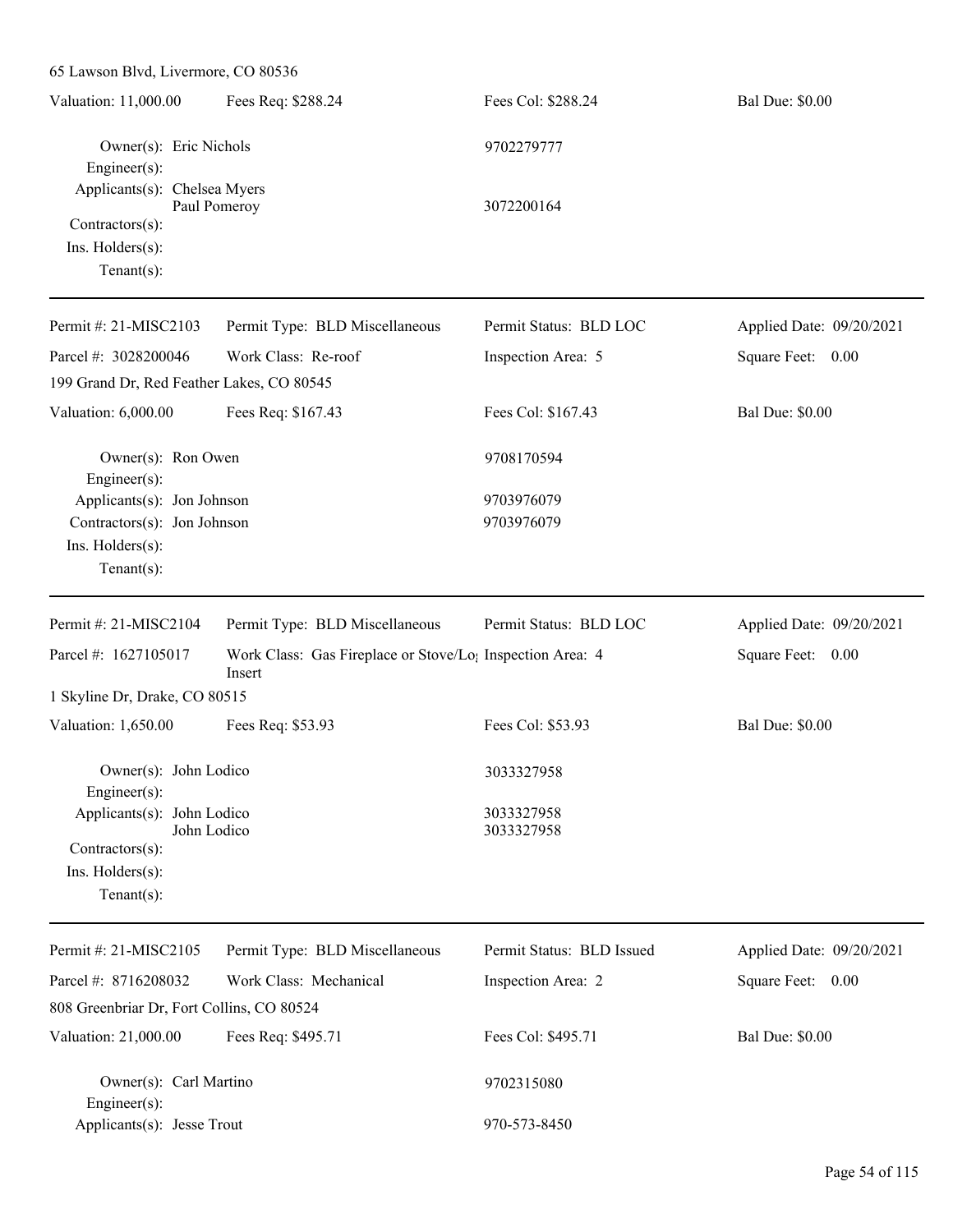| Permit #: 21-MISC2106                                                                             | Permit Type: BLD Miscellaneous | Permit Status: BLD Issued | Applied Date: 09/20/2021 |
|---------------------------------------------------------------------------------------------------|--------------------------------|---------------------------|--------------------------|
| Parcel #: 1620105007                                                                              | Work Class: Electrical         | Inspection Area: 4        | Square Feet: 0.00        |
| 160 N Aspen Dr, Drake, CO 80515                                                                   |                                |                           |                          |
| Valuation: 4,000.00                                                                               | Fees Req: \$158.40             | Fees Col: \$158.40        | <b>Bal Due: \$0.00</b>   |
| Owner(s): Daniel Lee<br>Engineer $(s)$ :                                                          |                                | 3038879806                |                          |
| Applicants(s): Cameron Tietz<br>Contractors(s):<br>Ins. Holders(s):<br>Tenant $(s)$ :             |                                | 970-685-2809              |                          |
| Permit #: 21-MISC2107                                                                             | Permit Type: BLD Miscellaneous | Permit Status: BLD LOC    | Applied Date: 09/21/2021 |
| Parcel #: 0514000023                                                                              | Work Class: Re-roof            | Inspection Area: 3        | Square Feet: 0.00        |
| 1000 Rock Ridge Ln, Loveland, CO 80537                                                            |                                |                           |                          |
| Valuation: 28,000.00                                                                              | Fees Req: \$595.08             | Fees Col: \$595.08        | <b>Bal Due: \$0.00</b>   |
| Owner(s): William Begin<br>Engineer(s):                                                           |                                | 3034199372                |                          |
| Applicants(s): Gary Nickell<br>Contractors(s): Gary Nickell<br>Ins. Holders(s):<br>Tenant $(s)$ : |                                | 3034299287<br>3034299287  |                          |
| Permit #: 21-MISC2108                                                                             | Permit Type: BLD Miscellaneous | Permit Status: BLD Issued | Applied Date: 09/21/2021 |
| Parcel #: 9704129015                                                                              | Work Class: Mechanical         | Inspection Area: 1        | Square Feet: 0.00        |
| 1306 Lawrence Dr, Fort Collins, CO 80521                                                          |                                |                           |                          |
| Valuation: 2,190.00                                                                               | Fees Req: \$62.27              | Fees Col: \$62.27         | <b>Bal Due: \$0.00</b>   |
| Owner(s): Julia Houx<br>Engineer(s):                                                              |                                | 9702141473                |                          |
| Applicants(s): Northern Colorado Air Inc                                                          |                                | 970-223-8873              |                          |
| Contractors(s): Jeff Richard<br>Ins. Holders(s):<br>Tenant $(s)$ :                                |                                | 970-223-8873              |                          |
| Permit #: 21-MISC2109                                                                             | Permit Type: BLD Miscellaneous | Permit Status: BLD Issued | Applied Date: 09/21/2021 |
| Parcel #: 8602000019<br>5320 S County Road 3f, Fort Collins, CO 80528                             | Work Class: Mechanical         | Inspection Area: 2        | Square Feet: 0.00        |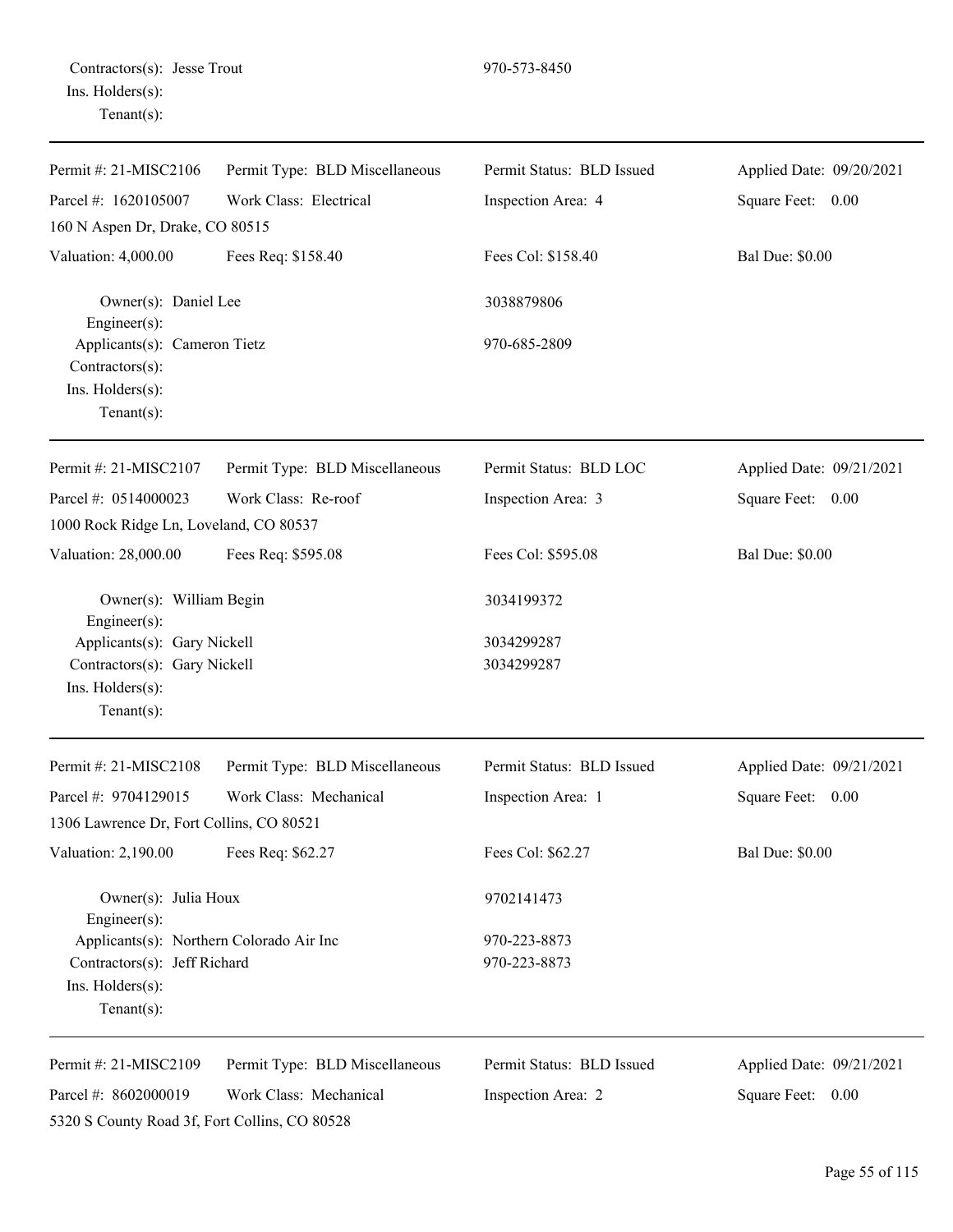| Valuation: 1,516.00                                                                                            | Fees Req: \$53.93                | Fees Col: \$53.93            | <b>Bal Due: \$0.00</b>   |
|----------------------------------------------------------------------------------------------------------------|----------------------------------|------------------------------|--------------------------|
| Owner(s): Jim Munoz<br>Engineer(s):                                                                            |                                  | 9705810007                   |                          |
| Applicants(s): Northern Colorado Air Inc<br>Contractors(s): Jeff Richard<br>Ins. Holders(s):<br>Tenant $(s)$ : |                                  | 970-223-8873<br>970-223-8873 |                          |
| Permit#: 21-MISC2110                                                                                           | Permit Type: BLD Miscellaneous   | Permit Status: BLD LOC       | Applied Date: 09/21/2021 |
| Parcel #: 1436205036<br>871 Lake Dr, Lyons, CO 80540                                                           | Work Class: Re-roof              | Inspection Area: 4           | Square Feet: 0.00        |
| Valuation: 13,500.00                                                                                           | Fees Req: \$325.95               | Fees Col: \$325.95           | <b>Bal Due: \$0.00</b>   |
| Engineer(s):                                                                                                   | Owner(s): * Rubens/Chapman Trust | 3035075214                   |                          |
| Applicants(s): Cassidy Hoffmann<br>Contractors(s):<br>Ins. Holders(s):<br>Tenant $(s)$ :                       |                                  | 7207371269                   |                          |
| Permit #: 21-MISC2111                                                                                          | Permit Type: BLD Miscellaneous   | Permit Status: BLD Issued    | Applied Date: 09/21/2021 |
| Parcel #: 9624206096                                                                                           | Work Class: Electrical           | Inspection Area: 2           | Square Feet: 0.00        |
| 317 Jewel Ct, Fort Collins, CO 80525                                                                           |                                  |                              |                          |
| Valuation: 400.00                                                                                              | Fees Req: \$120.00               | Fees Col: \$120.00           | <b>Bal Due: \$0.00</b>   |
| Owner(s): Christopher Lull<br>$Engineering(s)$ :                                                               |                                  | 9704209949                   |                          |
| Applicants(s): Christopher Lull<br>Contractors(s):<br>Ins. Holders(s):<br>Tenant $(s)$ :                       |                                  | 9704209949                   |                          |
| Permit #: 21-MISC2112                                                                                          | Permit Type: BLD Miscellaneous   | Permit Status: BLD LOC       | Applied Date: 09/21/2021 |
| Parcel #: 9624405015                                                                                           | Work Class: Mechanical           | Inspection Area: 2           | Square Feet:<br>0.00     |
| 8235 Turman Ct, Fort Collins, CO 80525                                                                         |                                  |                              |                          |
| Valuation: 23,216.00                                                                                           | Fees Req: \$497.94               | Fees Col: \$497.94           | <b>Bal Due: \$0.00</b>   |
| Owner(s): Lisa Yunker<br>John Yunker<br>$Engineering(s)$ :                                                     |                                  | 9702145631<br>9704947632     |                          |
| Applicants(s): Mike Ducett                                                                                     |                                  | 970-484-4841                 |                          |
| Contractors(s): Mike Ducett<br>Ins. Holders(s):<br>Tenant $(s)$ :                                              |                                  | 970-484-4841                 |                          |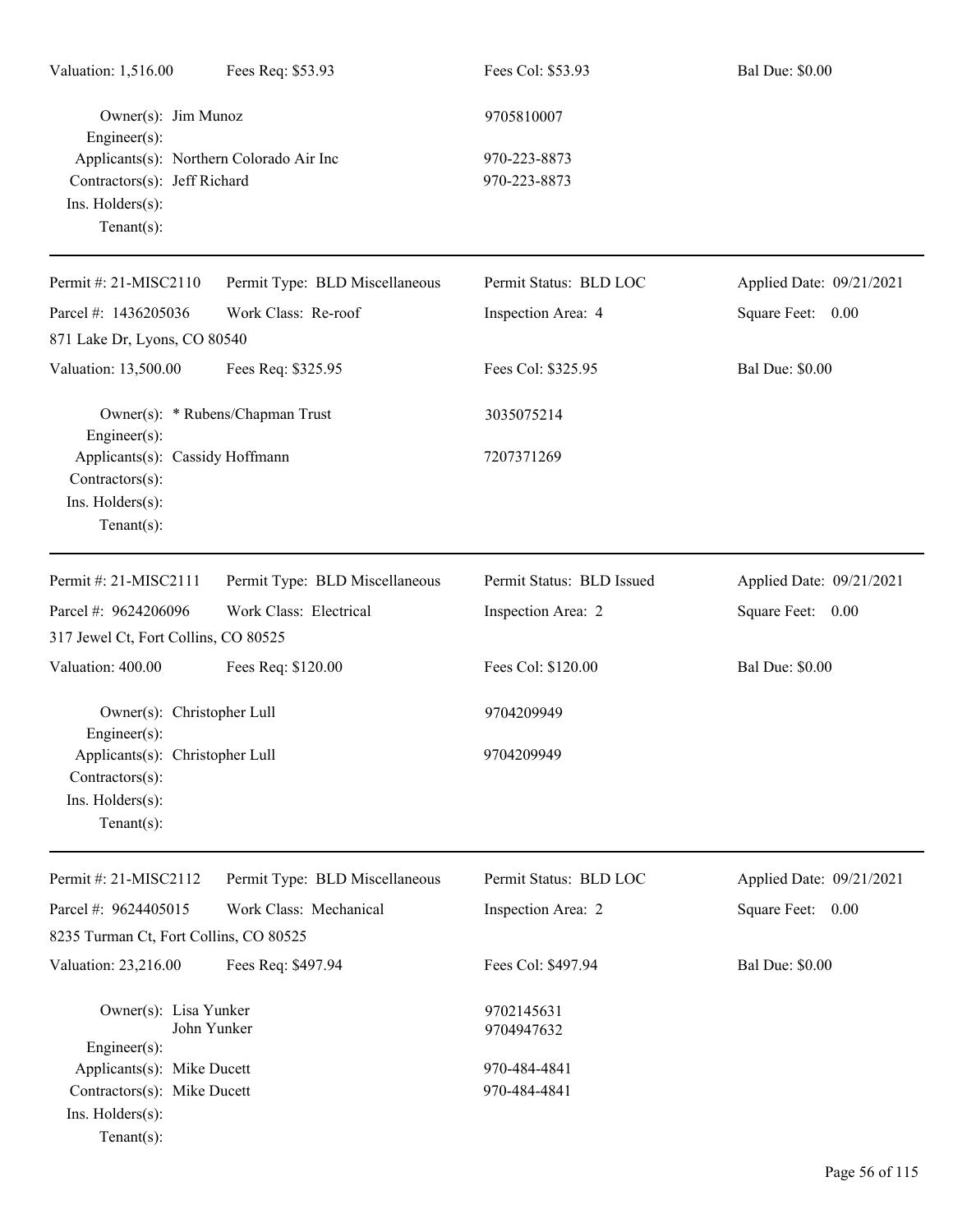| Permit #: $21-MISC2113$                                                                 | Permit Type: BLD Miscellaneous | Permit Status: BLD LOC  | Applied Date: 09/21/2021 |
|-----------------------------------------------------------------------------------------|--------------------------------|-------------------------|--------------------------|
| Parcel #: 9506200028                                                                    | Work Class: Electrical         | Inspection Area: 2      | Square Feet: 0.00        |
| 3620 Glade Rd, Loveland, CO 80538                                                       |                                |                         |                          |
| Valuation: 5,300.00                                                                     | Fees Req: \$170.88             | Fees Col: \$170.88      | <b>Bal Due: \$0.00</b>   |
| Owner(s): Jon Quedenfeld<br>Engineer(s):                                                |                                | 7192527965              |                          |
| Applicants(s): Derick White<br>Contractors(s):<br>Ins. Holders(s):<br>Tenant $(s)$ :    |                                | 970-568-8966            |                          |
| Permit #: 21-MISC2114                                                                   | Permit Type: BLD Miscellaneous | Permit Status: BLD Void | Applied Date: 09/22/2021 |
| Parcel #: 8831309027                                                                    | Work Class: Mechanical         | Inspection Area: 1      | Square Feet: 0.00        |
| 2605 Greenmont Dr, Fort Collins, CO 80524                                               |                                |                         |                          |
| Valuation: 9,302.65                                                                     | Fees Req: \$207.50             | Fees Col: \$207.50      | <b>Bal Due: \$0.00</b>   |
| Owner(s): Heidi Royalty<br>Engineer(s):                                                 |                                | 3098262591              |                          |
| Applicants(s): Poudre Valley Air                                                        |                                | 970-493-2050            |                          |
| Contractors(s): Robert Weisser<br>Ins. Holders(s):<br>$Tenant(s)$ :                     |                                | 970-493-2050            |                          |
| Permit #: 21-MISC2115                                                                   | Permit Type: BLD Miscellaneous | Permit Status: BLD LOC  | Applied Date: 09/22/2021 |
| Parcel #: 9415000012                                                                    | Work Class: Electrical         | Inspection Area: 3      | Square Feet: 0.00        |
| 929 N Berthoud Pkwy, Berthoud, CO 80513                                                 |                                |                         |                          |
| Valuation: 4,900.00                                                                     | Fees Req: \$167.04             | Fees Col: \$167.04      | <b>Bal Due: \$0.00</b>   |
| Owner(s): Karen Spinuzzi<br>Engineer(s):                                                |                                | 720-884-6586            |                          |
| Applicants(s): Joshua Peterson<br>Contractors(s):<br>Ins. Holders(s):<br>Tenant $(s)$ : |                                | 9705991872              |                          |
| Permit #: 21-MISC2116                                                                   | Permit Type: BLD Miscellaneous | Permit Status: BLD LOC  | Applied Date: 09/22/2021 |
| Parcel #: 9702105002                                                                    | Work Class: Re-roof            | Inspection Area: 1      | Square Feet: 0.00        |
| 336 Westwood Dr, Fort Collins, CO 80524                                                 |                                |                         |                          |
| Valuation: 6,600.00                                                                     | Fees Req: \$185.90             | Fees Col: \$185.90      | <b>Bal Due: \$0.00</b>   |
| Owner(s): John Gillenwater<br>Engineer(s):                                              |                                | 501-247-5820            |                          |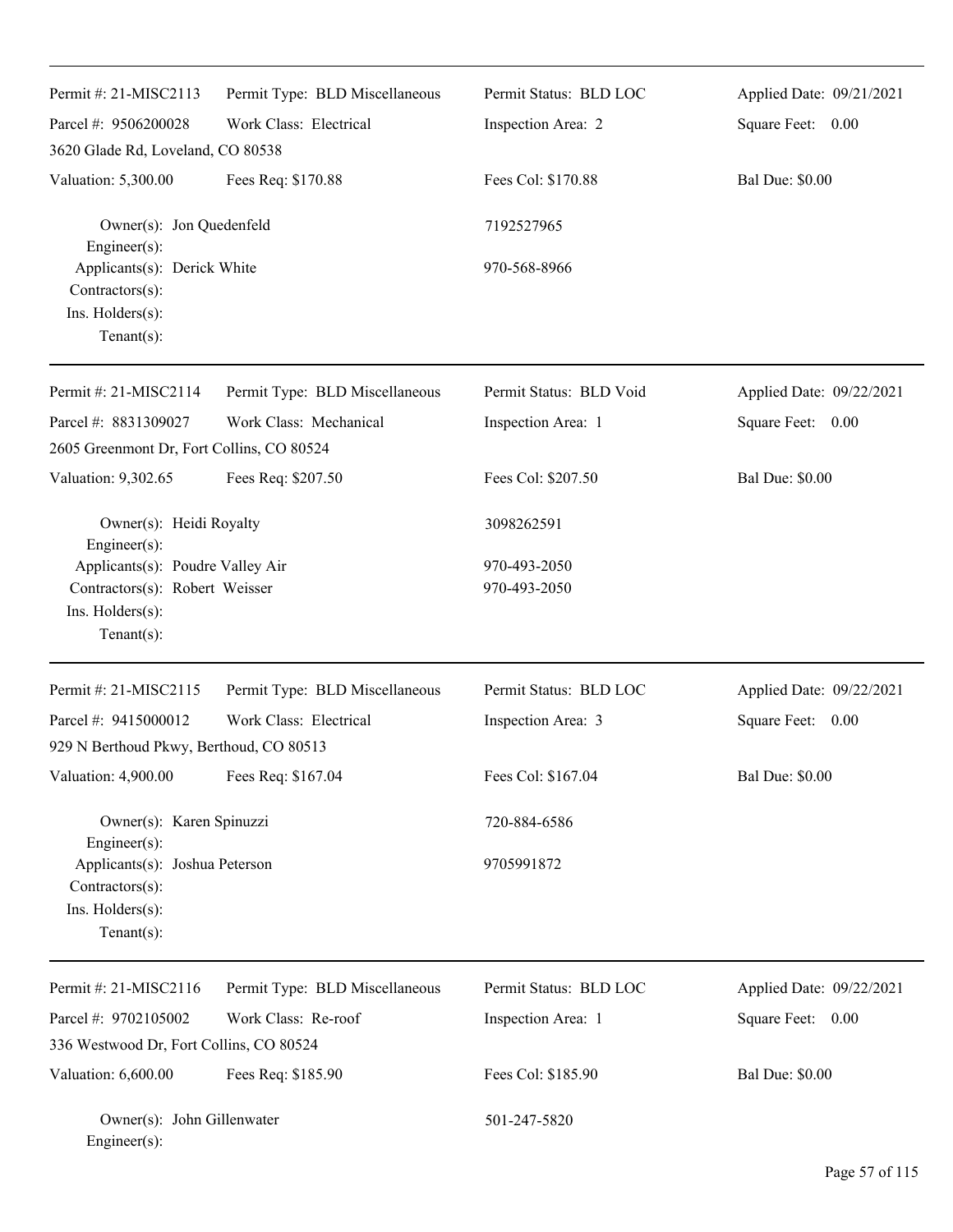| Permit #: 21-MISC2117                                                                                                                             | Permit Type: BLD Miscellaneous                                                  | Permit Status: BLD Issued    | Applied Date: 09/22/2021 |
|---------------------------------------------------------------------------------------------------------------------------------------------------|---------------------------------------------------------------------------------|------------------------------|--------------------------|
| Parcel #: 2723405092                                                                                                                              | Work Class: Gas Fireplace or Stove/Lo <sub>l</sub> Inspection Area: 6<br>Insert |                              | Square Feet: 0.00        |
| 1435 Crystal Mountain Rd, Bellvue, CO 80512                                                                                                       |                                                                                 |                              |                          |
| Valuation: 7,411.92                                                                                                                               | Fees Req: \$166.00                                                              | Fees Col: \$166.00           | <b>Bal Due: \$0.00</b>   |
| Owner(s): Richard Bastian<br>Engineer(s):                                                                                                         |                                                                                 | 9703089171                   |                          |
| Applicants(s): Randy Bosanko                                                                                                                      |                                                                                 | 9703963230                   |                          |
| Contractors(s): Randy Bosanko<br>Ins. Holders(s):<br>Tenant $(s)$ :                                                                               |                                                                                 | 9703963230                   |                          |
| Permit #: $21-MISC2118$                                                                                                                           | Permit Type: BLD Miscellaneous                                                  | Permit Status: BLD Issued    | Applied Date: 09/22/2021 |
| Parcel #: 4001406013                                                                                                                              | Work Class: Boiler                                                              | Inspection Area: 5           | Square Feet: 0.00        |
| 747 Okmulgee Cir, Red Feather Lakes, CO 80545                                                                                                     |                                                                                 |                              |                          |
| Valuation: 12,534.02                                                                                                                              | Fees Req: \$269.74                                                              | Fees Col: \$269.74           | <b>Bal Due: \$0.00</b>   |
| Owner(s): * Jes Revocable Trust<br>Engineer(s):<br>Applicants(s): Glenn Frank<br>Contractors(s): Glenn Frank<br>Ins. Holders(s):<br>$Tenant(s)$ : |                                                                                 | 970-484-4552<br>970-484-4552 |                          |
| Permit #: 21-MISC2119                                                                                                                             | Permit Type: BLD Miscellaneous                                                  | Permit Status: BLD Issued    | Applied Date: 09/22/2021 |
| Parcel #: 8021000004                                                                                                                              | Work Class: Re-roof                                                             | Inspection Area: 1           | Square Feet:<br>0.00     |
| 15721 N County Road 7, Wellington, CO 80549                                                                                                       |                                                                                 |                              |                          |
| Valuation: 19,673.71                                                                                                                              | Fees Req: \$447.02                                                              | Fees Col: \$447.02           | <b>Bal Due: \$0.00</b>   |
| Owner(s): Chad Zadina<br>Engineer(s):                                                                                                             |                                                                                 |                              |                          |
| Applicants(s): Kristopher Wagner<br>Contractors(s): Kristopher Wagner<br>Ins. Holders(s):<br>Tenant $(s)$ :                                       |                                                                                 | 7205523321<br>7205523321     |                          |
| Permit #: 21-MISC2120                                                                                                                             | Permit Type: BLD Miscellaneous                                                  | Permit Status: BLD Void      | Applied Date: 09/22/2021 |
| Parcel #:                                                                                                                                         | Work Class: Electrical                                                          | Inspection Area:             | Square Feet: 0.00        |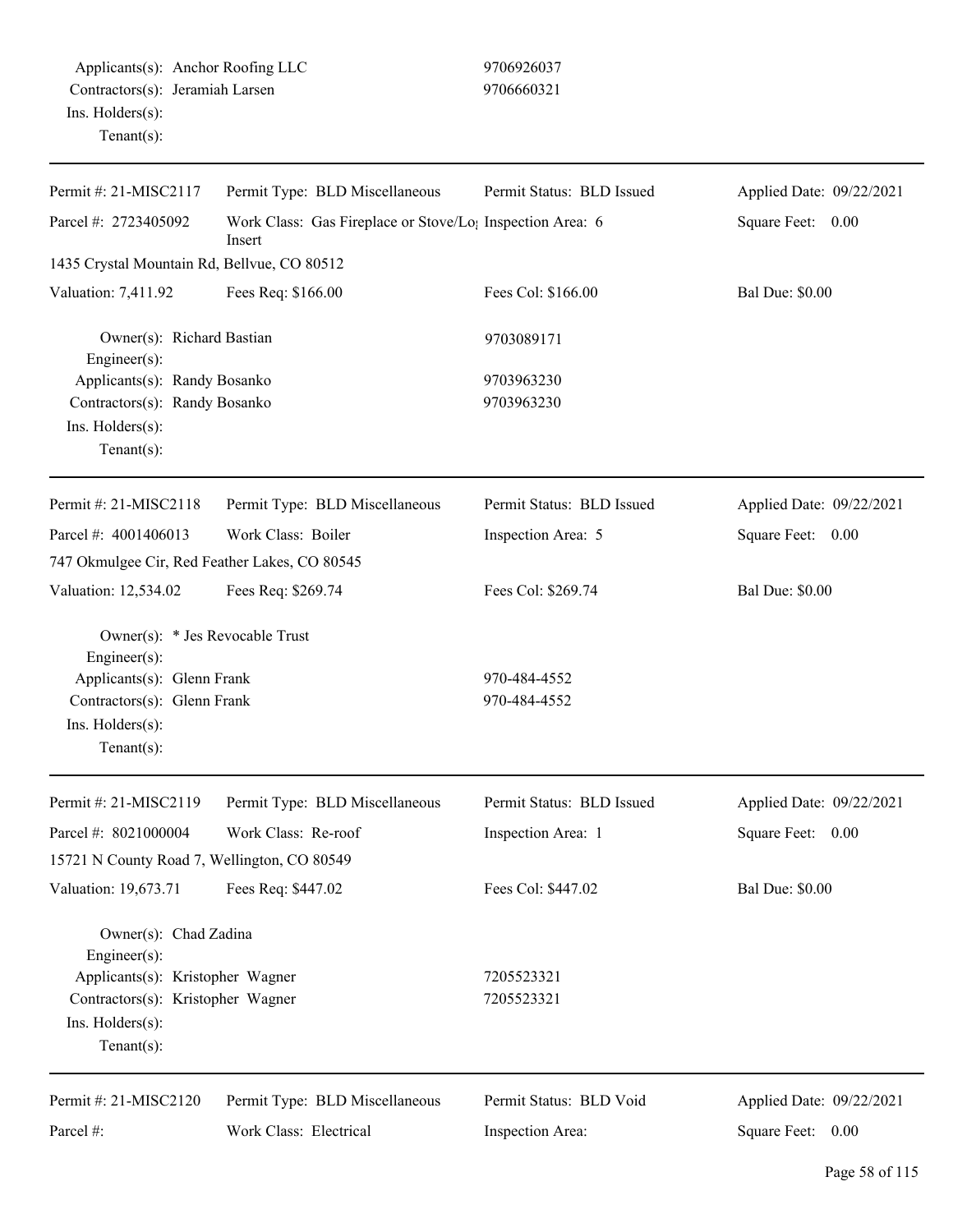| $125$ Tyler St, Fort Collins, CO 80521                                                          |                                           |                              |                          |
|-------------------------------------------------------------------------------------------------|-------------------------------------------|------------------------------|--------------------------|
| Valuation: 2,500.00                                                                             | Fees Req: \$144.00                        | Fees Col: \$144.00           | <b>Bal Due: \$0.00</b>   |
| Owner(s): Ian Leinwand<br>Engineer(s):                                                          |                                           | $(970)$ 310-4905             |                          |
| Applicants(s): Barry Kadlub<br>Contractors(s):<br>Ins. Holders(s):<br>Tenant $(s)$ :            |                                           | 9703107090                   |                          |
| Permit #: 21-MISC2121                                                                           | Permit Type: BLD Miscellaneous            | Permit Status: BLD LOC       | Applied Date: 09/22/2021 |
| Parcel #: 0422206006                                                                            | Work Class: Re-roof                       | Inspection Area: 3           | Square Feet: 0.00        |
| 312 Mccolm St, Berthoud, CO 80513                                                               |                                           |                              |                          |
| Valuation: 5,000.00                                                                             | Fees Req: \$147.36                        | Fees Col: \$147.36           | <b>Bal Due: \$0.00</b>   |
| Owner(s): Kevin Quillen<br>Engineer(s):                                                         |                                           | 7209381908                   |                          |
| Applicants(s): Kevin Quillen<br>Contractors(s):<br>Ins. Holders(s):<br>Tenant $(s)$ :           |                                           | 7209381908                   |                          |
| Permit #: 21-MISC2122                                                                           | Permit Type: BLD Miscellaneous            | Permit Status: BLD Issued    | Applied Date: 09/22/2021 |
| Parcel #: 9829333010<br>2912 Killarney Dr, Laporte, CO 80535                                    | Work Class: Mechanical                    | Inspection Area: 1           | Square Feet: 0.00        |
| Valuation: 5,170.00                                                                             | Fees Req: \$124.51                        | Fees Col: \$124.51           | <b>Bal Due: \$0.00</b>   |
| Owner(s): Karen Snyder<br>$Engineering(s)$ :                                                    |                                           | 9704947632                   |                          |
| Applicants(s): Mike Ducett<br>Contractors(s): Mike Ducett<br>Ins. Holders(s):<br>Tenant $(s)$ : |                                           | 970-484-4841<br>970-484-4841 |                          |
| Permit #: 21-MISC2123                                                                           | Permit Type: BLD Miscellaneous            | Permit Status: BLD Issued    | Applied Date: 09/22/2021 |
| Parcel #: 8709000031                                                                            | Work Class: Mechanical                    | Inspection Area: 2           | Square Feet: 0.00        |
| 3842 Redman Dr, Fort Collins, CO 80524                                                          |                                           |                              |                          |
| Valuation: 28,500.00                                                                            | Fees Req: \$661.68                        | Fees Col: \$661.68           | <b>Bal Due: \$0.00</b>   |
| $Engineering(s)$ :                                                                              | Owner(s): Super Vacuum Manufacturing inc. | 9702977086                   |                          |
| Applicants(s): Jim Birdwell                                                                     |                                           | 970-686-6086                 |                          |

Contractors(s):

Ins. Holders(s):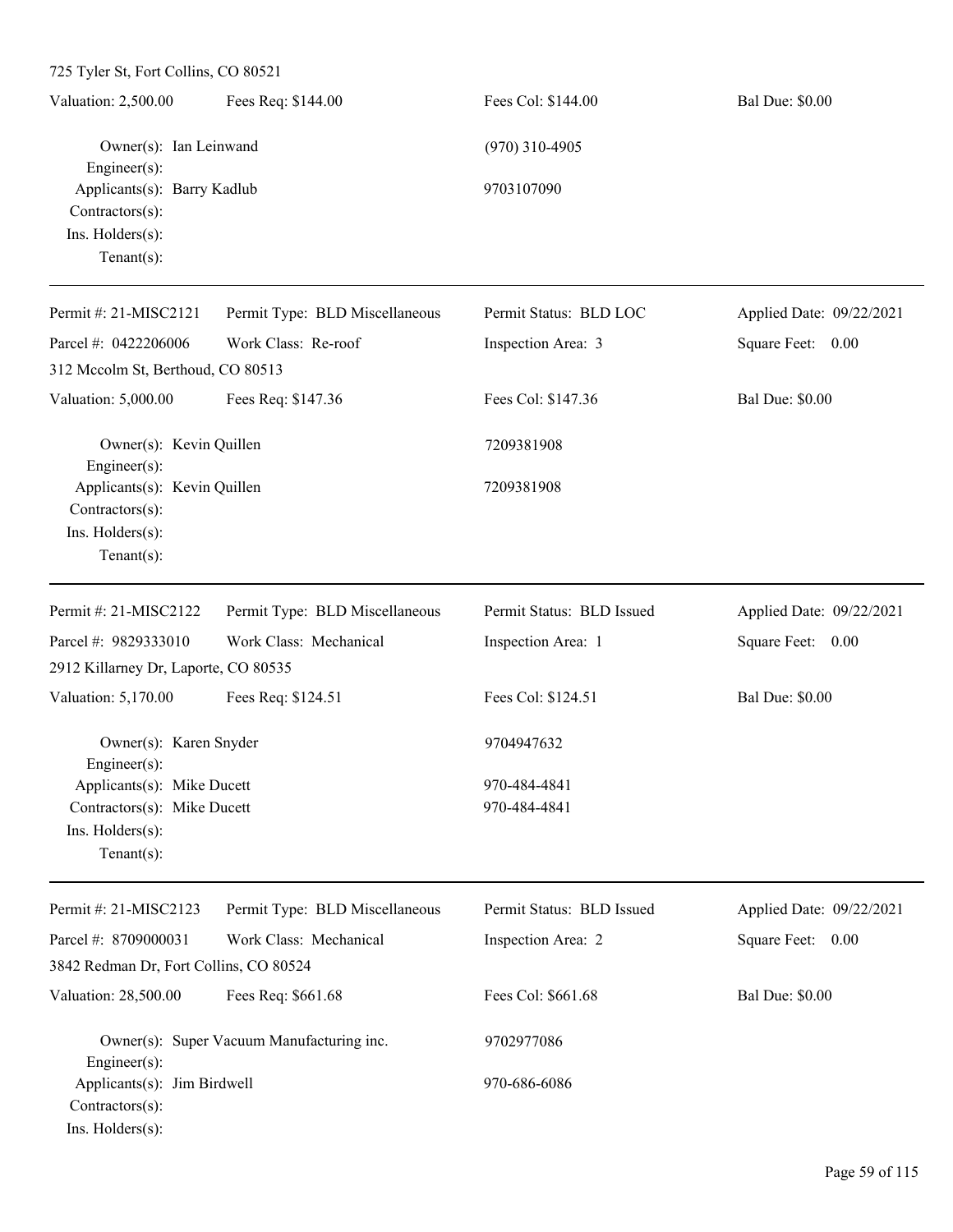| Permit #: 21-MISC2124                                                                                         | Permit Type: BLD Miscellaneous                                                  | Permit Status: BLD LOC    | Applied Date: 09/22/2021 |
|---------------------------------------------------------------------------------------------------------------|---------------------------------------------------------------------------------|---------------------------|--------------------------|
| Parcel #: 9704300025                                                                                          | Work Class: Electrical                                                          | Inspection Area: 1        | Square Feet: 0.00        |
| 1121 Emery Dr, Fort Collins, CO 80521                                                                         |                                                                                 |                           |                          |
| Valuation: 1,800.00                                                                                           | Fees Req: \$120.00                                                              | Fees Col: \$120.00        | <b>Bal Due: \$0.00</b>   |
| Owner(s): Judy Muenchow<br>Engineer(s):                                                                       |                                                                                 | 9702171879                |                          |
| Applicants(s): Greg Bigelow<br>Contractors(s):                                                                |                                                                                 | 9708891954                |                          |
| Ins. Holders(s):<br>Tenant $(s)$ :                                                                            |                                                                                 |                           |                          |
| Permit #: 21-MISC2125                                                                                         | Permit Type: BLD Miscellaneous                                                  | Permit Status: BLD Issued | Applied Date: 09/23/2021 |
| Parcel #: 9704123010                                                                                          | Work Class: Gas Fireplace or Stove/Lo <sub>1</sub> Inspection Area: 1<br>Insert |                           | Square Feet: 0.00        |
| 2460 Stonecrest Dr, Fort Collins, CO 80521                                                                    |                                                                                 |                           |                          |
| Valuation: 3,500.00                                                                                           | Fees Req: \$83.02                                                               | Fees Col: \$83.02         | <b>Bal Due: \$0.00</b>   |
| Owner(s): Virginia Smith<br>Engineer(s):                                                                      |                                                                                 | 9704811446                |                          |
| Applicants(s): Fireplace Warehouse Etc<br>Contractors(s): Mark Humphrey<br>Ins. Holders(s):<br>Tenant $(s)$ : |                                                                                 | 3032963823<br>7194828599  |                          |
| Permit #: 21-MISC2126                                                                                         | Permit Type: BLD Miscellaneous                                                  | Permit Status: BLD LOC    | Applied Date: 09/23/2021 |
| Parcel #: 8823205040<br>4219 Taliesin Way, Fort Collins, CO 80524                                             | Work Class: Electrical                                                          | Inspection Area: 1        | Square Feet:<br>0.00     |
| Valuation: 5,000.00                                                                                           | Fees Req: \$168.00                                                              | Fees Col: \$168.00        | <b>Bal Due: \$0.00</b>   |
| Owner(s): Tammy Hearn                                                                                         |                                                                                 | 3617395005                |                          |
| Engineer $(s)$ :<br>Applicants(s): Daniel Torres<br>Contractors(s):<br>Ins. Holders(s):<br>$Tenant(s)$ :      |                                                                                 | 7203414940                |                          |
| Permit #: 21-MISC2127                                                                                         | Permit Type: BLD Miscellaneous                                                  | Permit Status: BLD Void   | Applied Date: 09/23/2021 |
| Parcel #: 2627305003<br>164 North Fork Rd, Glen Haven, CO 80532                                               | Work Class: Electrical                                                          | Inspection Area:          | Square Feet: 0.00        |
| Valuation: 10,000.00                                                                                          | Fees Req: \$216.00                                                              | Fees Col: \$216.00        | <b>Bal Due: \$0.00</b>   |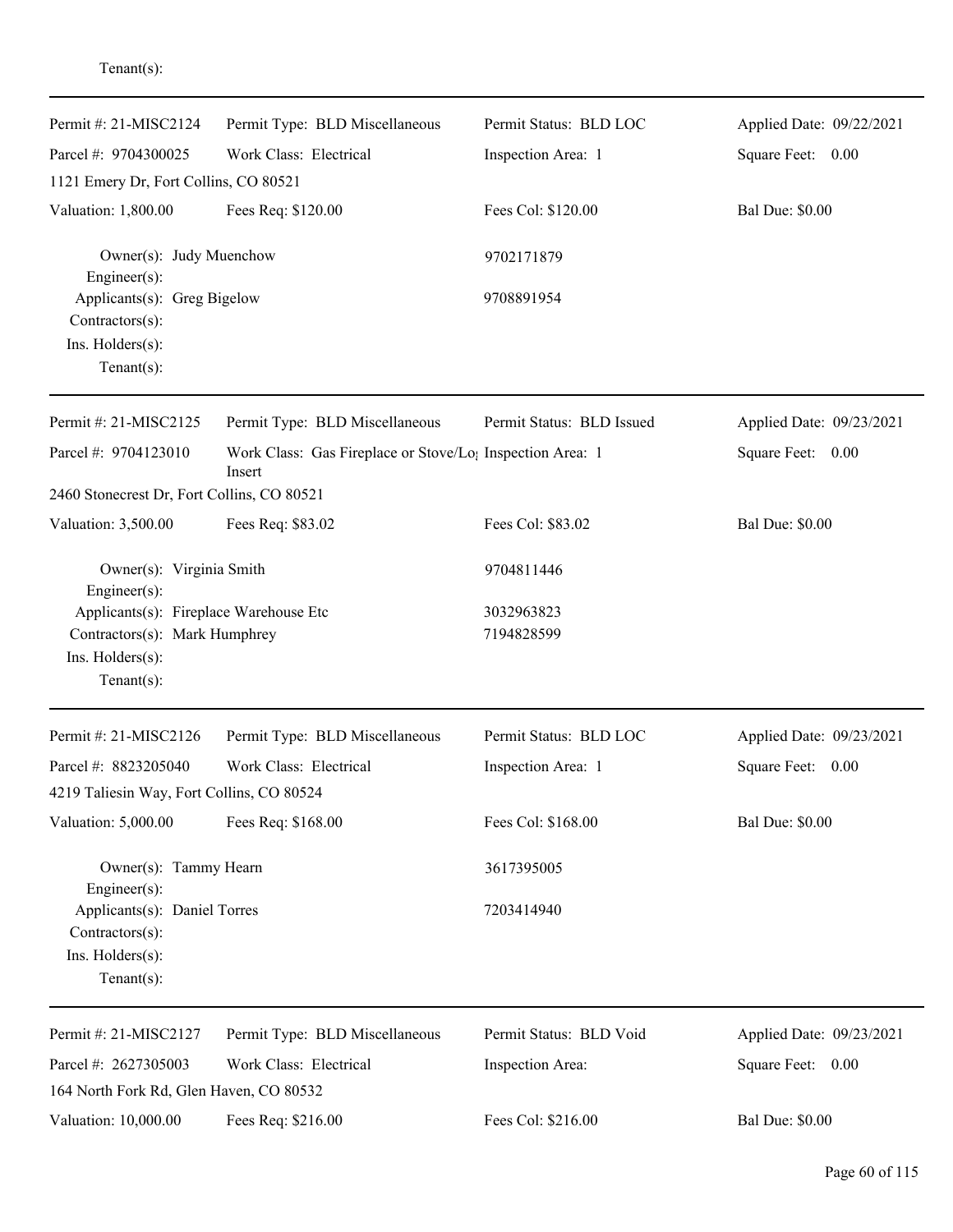| Owner(s): David Harrington                                                                                 |                                | $(303)$ 513-0974             |                          |
|------------------------------------------------------------------------------------------------------------|--------------------------------|------------------------------|--------------------------|
| $Engineering(s)$ :<br>Applicants(s): Brent Eggers<br>Contractors(s):<br>Ins. Holders(s):<br>Tenant $(s)$ : |                                | 9706691883                   |                          |
| Permit #: 21-MISC2128                                                                                      | Permit Type: BLD Miscellaneous | Permit Status: BLD Issued    | Applied Date: 09/23/2021 |
| Parcel #: 9710206015                                                                                       | Work Class: Plumbing           | Inspection Area: 2           | Square Feet: 0.00        |
| 524 N Frey Ave, Fort Collins, CO 80521                                                                     |                                |                              |                          |
| Valuation: 1,200.00                                                                                        | Fees Req: \$53.93              | Fees Col: \$53.93            | <b>Bal Due: \$0.00</b>   |
| Owner(s): Asad Aziz<br>Engineer(s):                                                                        |                                | 9703105249                   |                          |
| Applicants(s): Jamie Kruger<br>Contractors(s): Jamie Kruger<br>Ins. Holders(s):<br>Tenant $(s)$ :          |                                | 9703085369<br>9703085369     |                          |
| Permit #: 21-MISC2129                                                                                      | Permit Type: BLD Miscellaneous | Permit Status: BLD Void      | Applied Date: 09/23/2021 |
| Parcel #:<br>680 Elm Rd, Estes Park, CO 80517                                                              | Work Class: Electrical         | Inspection Area:             | Square Feet: 0.00        |
| Valuation: 20,844.70                                                                                       | Fees Req:                      | Fees Col:                    | Bal Due:                 |
| Owner(s): Shannon Mclaughlin<br>Engineer(s):                                                               |                                | 9706692464                   |                          |
| Applicants(s): Shannon Mclaughlin<br>Contractors(s):<br>Ins. Holders(s):<br>Tenant $(s)$ :                 |                                | 9706692464                   |                          |
| Permit #: $21-MISC2130$                                                                                    | Permit Type: BLD Miscellaneous | Permit Status: BLD LOC       | Applied Date: 09/23/2021 |
| Parcel #: 9730407036                                                                                       | Work Class: Re-roof            | Inspection Area: 2           | Square Feet: 0.00        |
| 3412 Minuteman Dr, Fort Collins, CO 80526                                                                  |                                |                              |                          |
| Valuation: 14,939.63                                                                                       | Fees Req: \$347.77             | Fees Col: \$347.77           | <b>Bal Due: \$0.00</b>   |
| Owner(s): Richard Turley<br>Mihran Joyce<br>$Engineering(s)$ :                                             |                                | 9702276509                   |                          |
| Applicants(s): Courtney Stoffel                                                                            |                                | 970-888-1699                 |                          |
| Contractors(s): Courtney Stoffel<br>Ins. Holders(s):<br>Tenant $(s)$ :                                     | Courtney Stoffel               | 970-888-1699<br>970-888-1699 |                          |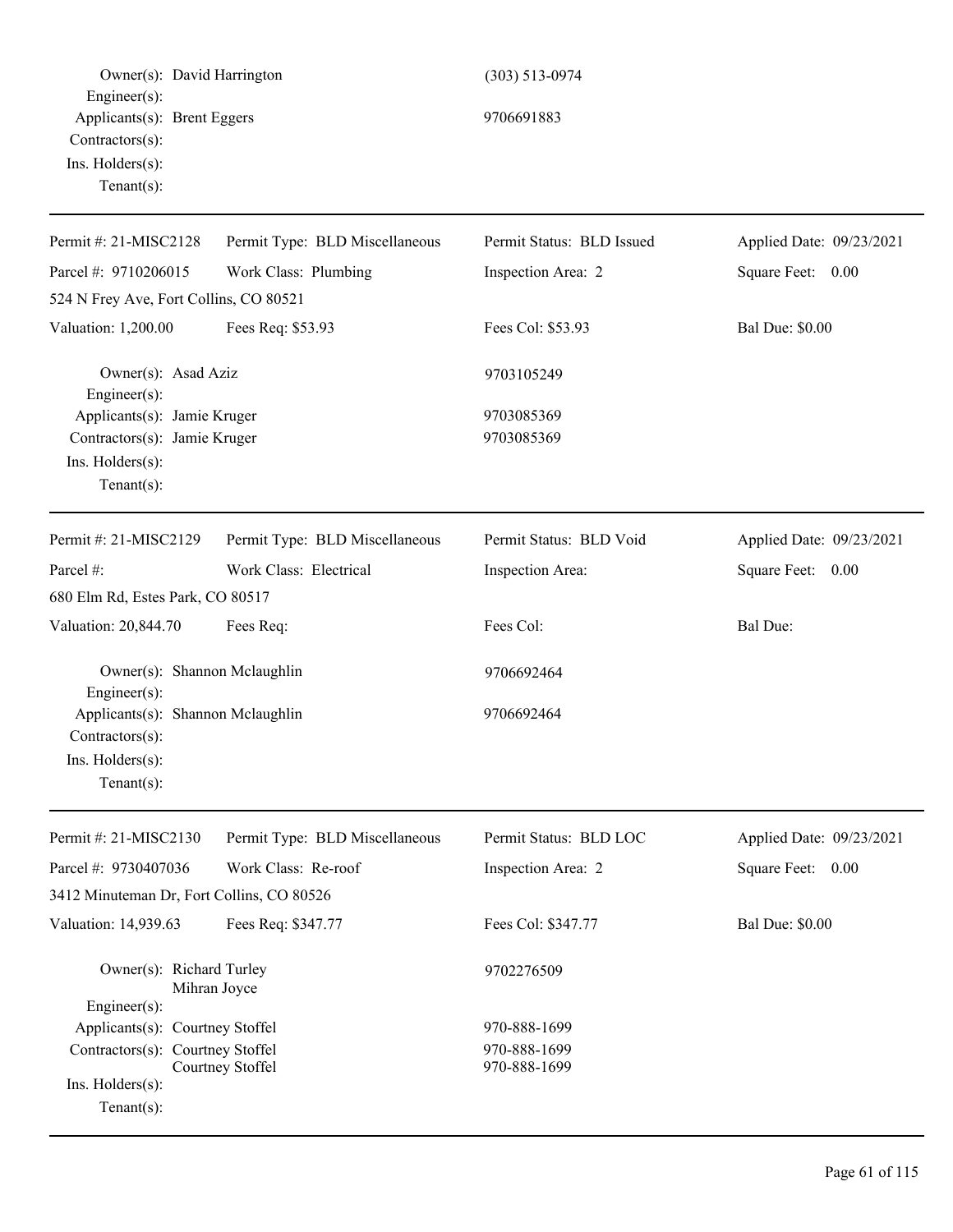| Permit #: 21-MISC2131                                                                                     | Permit Type: BLD Miscellaneous                                                  | Permit Status: BLD Issued | Applied Date: 09/23/2021 |
|-----------------------------------------------------------------------------------------------------------|---------------------------------------------------------------------------------|---------------------------|--------------------------|
| Parcel #: 9731305044                                                                                      | Work Class: Gas Fireplace or Stove/Lo; Inspection Area: 2<br>Insert             |                           | Square Feet: 0.00        |
| 4333 Kano Dr, Fort Collins, CO 80526                                                                      |                                                                                 |                           |                          |
| Valuation: 2,226.61                                                                                       | Fees Req: \$62.27                                                               | Fees Col: \$62.27         | <b>Bal Due: \$0.00</b>   |
| Owner(s): Kano LLC<br>Engineer(s):<br>Contractors(s): Randy Bosanko<br>Ins. Holders(s):<br>Tenant $(s)$ : | Applicants(s): A Clean Sweep Dba Advanced Comfort                               | 9703527089<br>9703963230  |                          |
| Permit #: 21-MISC2132                                                                                     | Permit Type: BLD Miscellaneous                                                  | Permit Status: BLD Issued | Applied Date: 09/23/2021 |
| Parcel #: 9825213103                                                                                      | Work Class: Mechanical                                                          | Inspection Area: 1        | Square Feet: 0.00        |
| 419 E Douglas Rd, Fort Collins, CO 80524                                                                  |                                                                                 |                           |                          |
| Valuation: 8,700.00                                                                                       | Fees Req: \$186.75                                                              | Fees Col: \$186.75        | <b>Bal Due: \$0.00</b>   |
| Owner(s): Gery Lockman<br>Engineer(s):                                                                    |                                                                                 | 9704947632                |                          |
| Applicants(s): Mike Ducett                                                                                |                                                                                 | 970-484-4841              |                          |
| Contractors(s): Mike Ducett                                                                               |                                                                                 | 970-484-4841              |                          |
| Ins. Holders(s):<br>$Tenant(s)$ :                                                                         |                                                                                 |                           |                          |
| Permit #: 21-MISC2133                                                                                     | Permit Type: BLD Miscellaneous                                                  | Permit Status: BLD LOC    | Applied Date: 09/23/2021 |
| Parcel #: 8710000014                                                                                      | Work Class: Mechanical                                                          | Inspection Area: 2        | Square Feet:<br>0.00     |
| 4412 E Mulberry St 309, Fort Collins, CO 80524                                                            |                                                                                 |                           |                          |
| Valuation: 6,745.00                                                                                       | Fees Req: \$145.26                                                              | Fees Col: \$145.26        | <b>Bal Due: \$0.00</b>   |
| Owner(s): Maude Cooper<br>Engineer(s):                                                                    |                                                                                 | 9704947632                |                          |
| Applicants(s): Mike Ducett                                                                                |                                                                                 | 970-484-4841              |                          |
| Contractors(s): Mike Ducett                                                                               |                                                                                 | 970-484-4841              |                          |
| Ins. Holders(s):                                                                                          |                                                                                 |                           |                          |
| Tenant $(s)$ :                                                                                            |                                                                                 |                           |                          |
| Permit #: 21-MISC2134                                                                                     | Permit Type: BLD Miscellaneous                                                  | Permit Status: BLD Issued | Applied Date: 09/23/2021 |
| Parcel #: 9624105021                                                                                      | Work Class: Gas Fireplace or Stove/Lo <sub>1</sub> Inspection Area: 2<br>Insert |                           | Square Feet: 0.00        |
| 7816 Emerald Ave, Fort Collins, CO 80525                                                                  |                                                                                 |                           |                          |
| Valuation: 9,547.09                                                                                       | Fees Req: \$207.50                                                              | Fees Col: \$207.50        | <b>Bal Due: \$0.00</b>   |
| Owner(s): Gregory Artim                                                                                   |                                                                                 | 9788703473                |                          |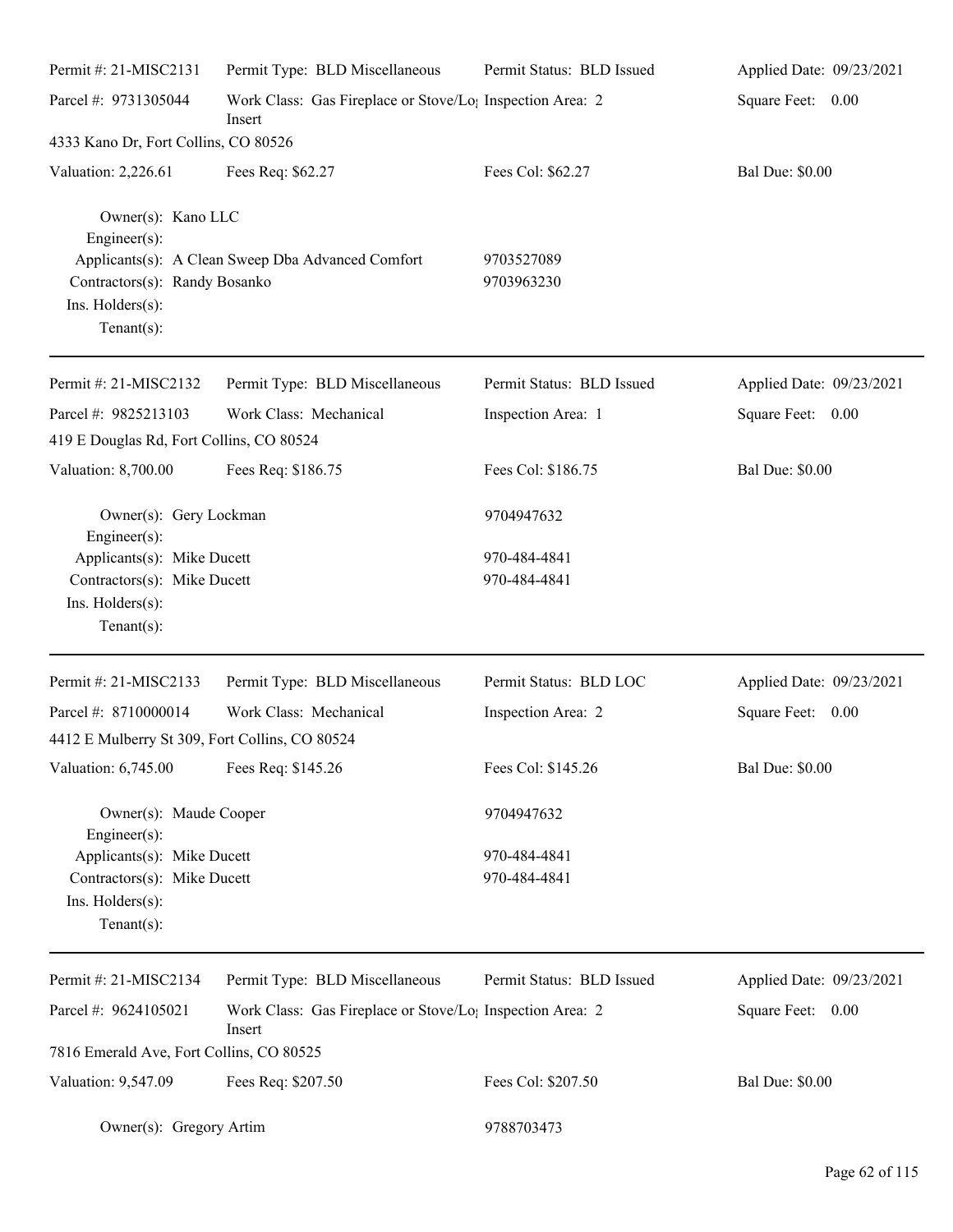Engineer(s): Applicants(s): A Clean Sweep Dba Advanced Comfort 9703527089 Contractors(s): Randy Bosanko 9703963230 Ins. Holders(s): Tenant(s): Permit #: 21-MISC2135 Parcel #: 3409205014 Permit Type: BLD Miscellaneous Work Class: Re-roof Permit Status: BLD LOC Inspection Area: 4 Applied Date: 09/24/2021 Square Feet: 0.00 2729 Cumulus Dr, Estes Park, CO 80517 Valuation: 8,000.00 Fees Req: \$207.57 Fees Col: \$207.57 Bal Due: \$0.00 Owner(s): \* Vantassel David Henry/Debra Sue Trust 9704807320 Engineer(s): Applicants(s): 970 Services LLC Roofing 9702187053 Contractors(s): Adam Trainor 9705152264 Ins. Holders(s): Tenant(s): Permit #: 21-MISC2136 Parcel #: 3019405039 Permit Type: BLD Miscellaneous Work Class: Electrical Permit Status: BLD Issued Inspection Area: 5 Applied Date: 09/24/2021 Square Feet: 0.00 1625 Tesuque Trl, Red Feather Lakes, CO 80545 Valuation: 6,000.00 Fees Req: \$177.60 Fees Col: \$177.60 Bal Due: \$0.00 Owner(s): Johnnie Rodriguez 3032171584 Engineer(s): Applicants(s): Terry Enke 9704845085 Contractors(s): Ins. Holders(s): Tenant(s): Permit #: 21-MISC2137 Parcel #: 9535424001 Permit Type: BLD Miscellaneous Work Class: Re-roof Permit Status: BLD Issued Inspection Area: 3 Applied Date: 09/24/2021 Square Feet: 0.00 255 42nd St SW A, Loveland, CO 80537 Valuation: 113,000.00 Fees Req: \$1,690.54 Fees Col: \$1,690.54 Bal Due: \$0.00 Owner(s): Flywheel Campion LLC 7203522611 Engineer(s): Applicants(s): Jessica Judd 3177101727 Contractors(s): Jessica Judd 3177101727 Ins. Holders(s): Tenant(s): Permit #: 21-MISC2138 Permit Type: BLD Miscellaneous Permit Status: BLD Issued Applied Date: 09/24/2021 Square Feet: 0.00

Inspection Area: 3

Parcel #: 8521305015

Work Class: Electrical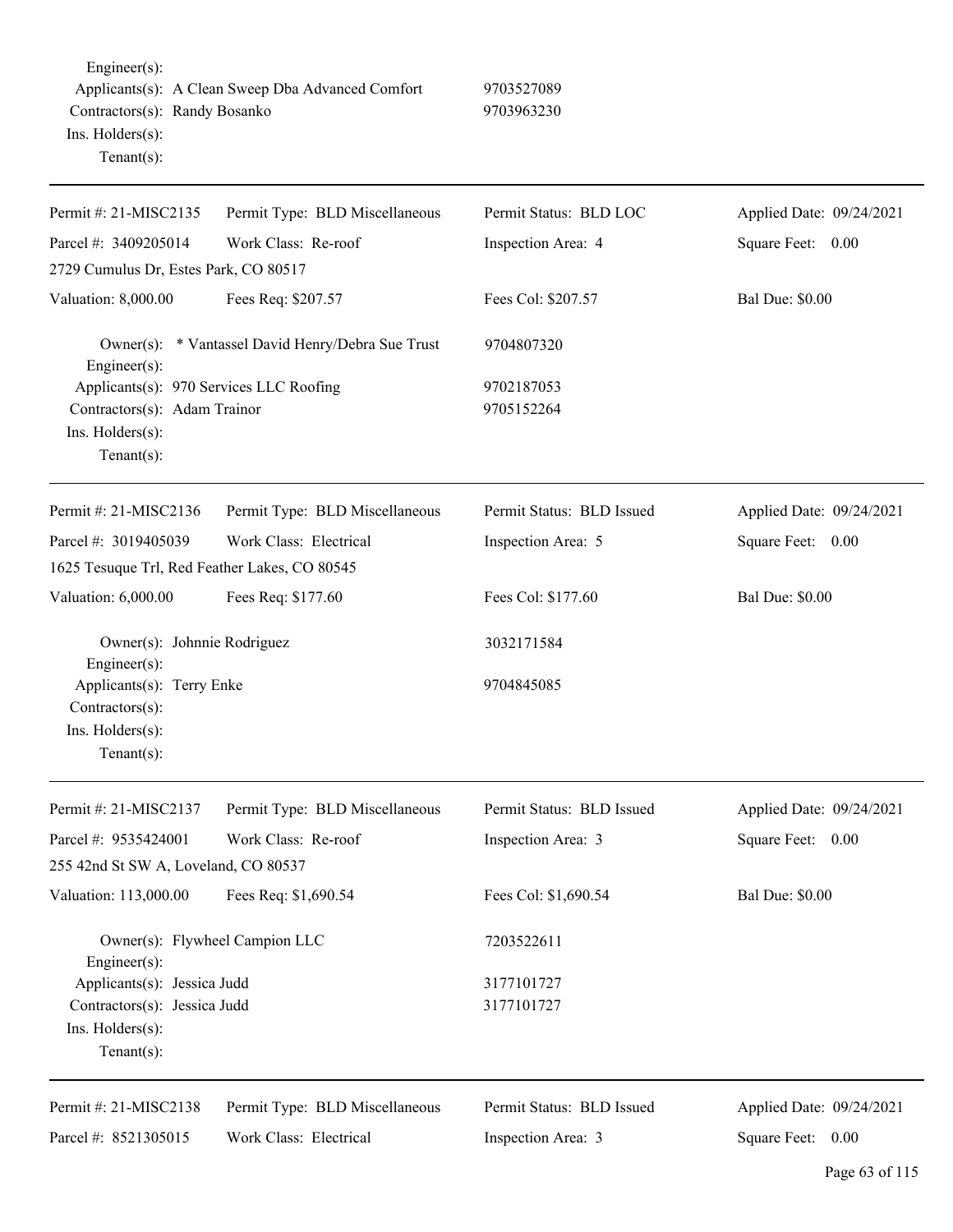| Valuation: 1,600.00                                                                                                               | Fees Req: \$120.00             | Fees Col: \$120.00        | <b>Bal Due: \$0.00</b>   |
|-----------------------------------------------------------------------------------------------------------------------------------|--------------------------------|---------------------------|--------------------------|
| Owner(s): Grant Drenkow<br>Engineer(s):                                                                                           |                                | 9702787279                |                          |
| Applicants(s): Brent Eggers<br>Contractors(s):<br>Ins. Holders(s):<br>Tenant $(s)$ :                                              |                                | 9706691883                |                          |
| Permit #: 21-MISC2139                                                                                                             | Permit Type: BLD Miscellaneous | Permit Status: BLD Issued | Applied Date: 09/24/2021 |
| Parcel #: 9805000008                                                                                                              | Work Class: Plumbing           | Inspection Area: 1        | Square Feet: 0.00        |
| 7691 N County Road 21, Fort Collins, CO 80524                                                                                     |                                |                           |                          |
| Valuation: 2,500.00                                                                                                               | Fees Req: \$62.27              | Fees Col: \$62.27         | <b>Bal Due: \$0.00</b>   |
| Owner(s): Richard Nelen<br>Engineer $(s)$ :<br>Applicants(s): Mark Burns<br>Contractors(s):<br>Ins. Holders(s):<br>Tenant $(s)$ : |                                |                           |                          |
| Permit #: 21-MISC2140                                                                                                             | Permit Type: BLD Miscellaneous | Permit Status: BLD Void   | Applied Date: 09/24/2021 |
| Parcel #: 9836310012                                                                                                              | Work Class: Electrical         | Inspection Area:          | Square Feet: 0.00        |
| 2118 Sandstone Dr, Fort Collins, CO 80524                                                                                         |                                |                           |                          |
| Valuation: 500.00                                                                                                                 | Fees Req: \$120.00             | Fees Col: \$120.00        | <b>Bal Due: \$0.00</b>   |
| Owner(s): Jessica West-Walker<br>Engineer(s):                                                                                     |                                | 9702275465                |                          |
| Applicants(s): Jessica West-Walker<br>Contractors(s):<br>Ins. Holders(s):<br>Tenant(s):                                           |                                | 9702275465                |                          |
| Permit #: 21-MISC2141                                                                                                             | Permit Type: BLD Miscellaneous | Permit Status: BLD LOC    | Applied Date: 09/24/2021 |
| Parcel #: 9508407016                                                                                                              | Work Class: Mechanical         | Inspection Area: 2        | Square Feet: 0.00        |
| 4217 Fire Rock Rd, Loveland, CO 80538                                                                                             |                                |                           |                          |
| Valuation: 14,000.00                                                                                                              | Fees Req: \$290.48             | Fees Col: \$290.48        | <b>Bal Due: \$0.00</b>   |
| Owner(s): Michael Roccanti<br>Engineer(s):                                                                                        |                                | 4133748863                |                          |
| Applicants(s): Ace Hi Plumbing                                                                                                    |                                | 970-667-0300              |                          |
| Contractors(s): Richard Dowling<br>Ins. Holders(s):                                                                               |                                | 970-667-0300              |                          |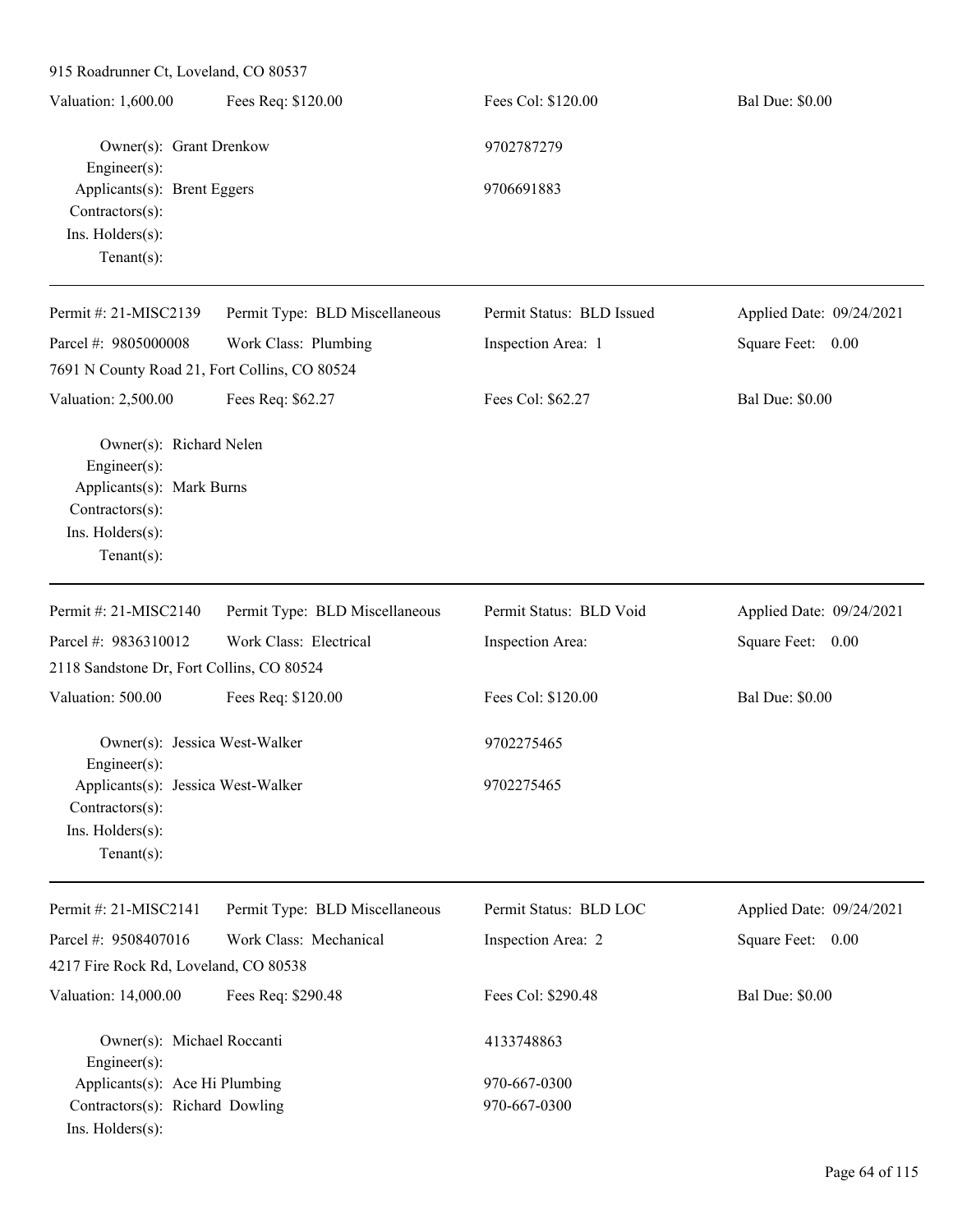| Permit #: 21-MISC2142                                                                                | Permit Type: BLD Miscellaneous | Permit Status: BLD Issued | Applied Date: 09/24/2021 |
|------------------------------------------------------------------------------------------------------|--------------------------------|---------------------------|--------------------------|
| Parcel #: 8718200047                                                                                 | Work Class: Re-roof            | Inspection Area: 2        | Square Feet:<br>0.00     |
| 1301 E Mulberry St, Fort Collins, CO 80524                                                           |                                |                           |                          |
| Valuation: 63,500.00                                                                                 | Fees Req: \$1,095.62           | Fees Col: \$1,095.62      | <b>Bal Due: \$0.00</b>   |
| Owner(s): Eugene Judd<br>Engineer(s):                                                                |                                | 9702170709                |                          |
| Applicants(s): Jessica Judd                                                                          |                                | 3177101727                |                          |
| Contractors(s): Jessica Judd                                                                         |                                | 3177101727                |                          |
| Ins. Holders(s):                                                                                     |                                |                           |                          |
| Tenant $(s)$ :                                                                                       |                                |                           |                          |
| Permit #: $21-MISC2143$                                                                              | Permit Type: BLD Miscellaneous | Permit Status: BLD LOC    | Applied Date: 09/24/2021 |
| Parcel #: 9517100027                                                                                 | Work Class: Electrical         | Inspection Area: 3        | Square Feet: 0.00        |
| 1212 Butte Rd 10, Loveland, CO 80537                                                                 |                                |                           |                          |
| Valuation: 1,200.00                                                                                  | Fees Req: \$120.00             | Fees Col: \$120.00        | <b>Bal Due: \$0.00</b>   |
| Owner(s): Michael Bappe                                                                              |                                | 9706673113                |                          |
| Engineer(s):<br>Applicants(s): Phaaron Riall<br>Contractors(s):<br>Ins. Holders(s):<br>$Tenant(s)$ : |                                | 9703089969                |                          |
| Permit #: 21-MISC2144                                                                                | Permit Type: BLD Miscellaneous | Permit Status: BLD LOC    | Applied Date: 09/24/2021 |
| Parcel #: 9517100027                                                                                 | Work Class: Electrical         | Inspection Area: 3        | Square Feet:<br>0.00     |
| 1212 Butte Rd 11, Loveland, CO 80537                                                                 |                                |                           |                          |
| Valuation: 1,200.00                                                                                  | Fees Req: \$120.00             | Fees Col: \$120.00        | <b>Bal Due: \$0.00</b>   |
| Owner(s): Michael Bappe<br>Engineer(s):                                                              |                                | 9706673113                |                          |
| Applicants(s): Phaaron Riall<br>Contractors(s):                                                      |                                | 9703089969                |                          |
| Ins. Holders(s):                                                                                     |                                |                           |                          |
| Tenant $(s)$ :                                                                                       |                                |                           |                          |
| Permit #: 21-MISC2145                                                                                | Permit Type: BLD Miscellaneous | Permit Status: BLD LOC    | Applied Date: 09/24/2021 |
| Parcel #: 9519105013                                                                                 | Work Class: Mechanical         | Inspection Area: 3        | Square Feet: 0.00        |
| 5542 Bitterbush Way, Loveland, CO 80537                                                              |                                |                           |                          |
| Valuation: 4,900.00                                                                                  | Fees Req: \$103.77             | Fees Col: \$103.77        | <b>Bal Due: \$0.00</b>   |
|                                                                                                      |                                |                           |                          |

Tenant(s):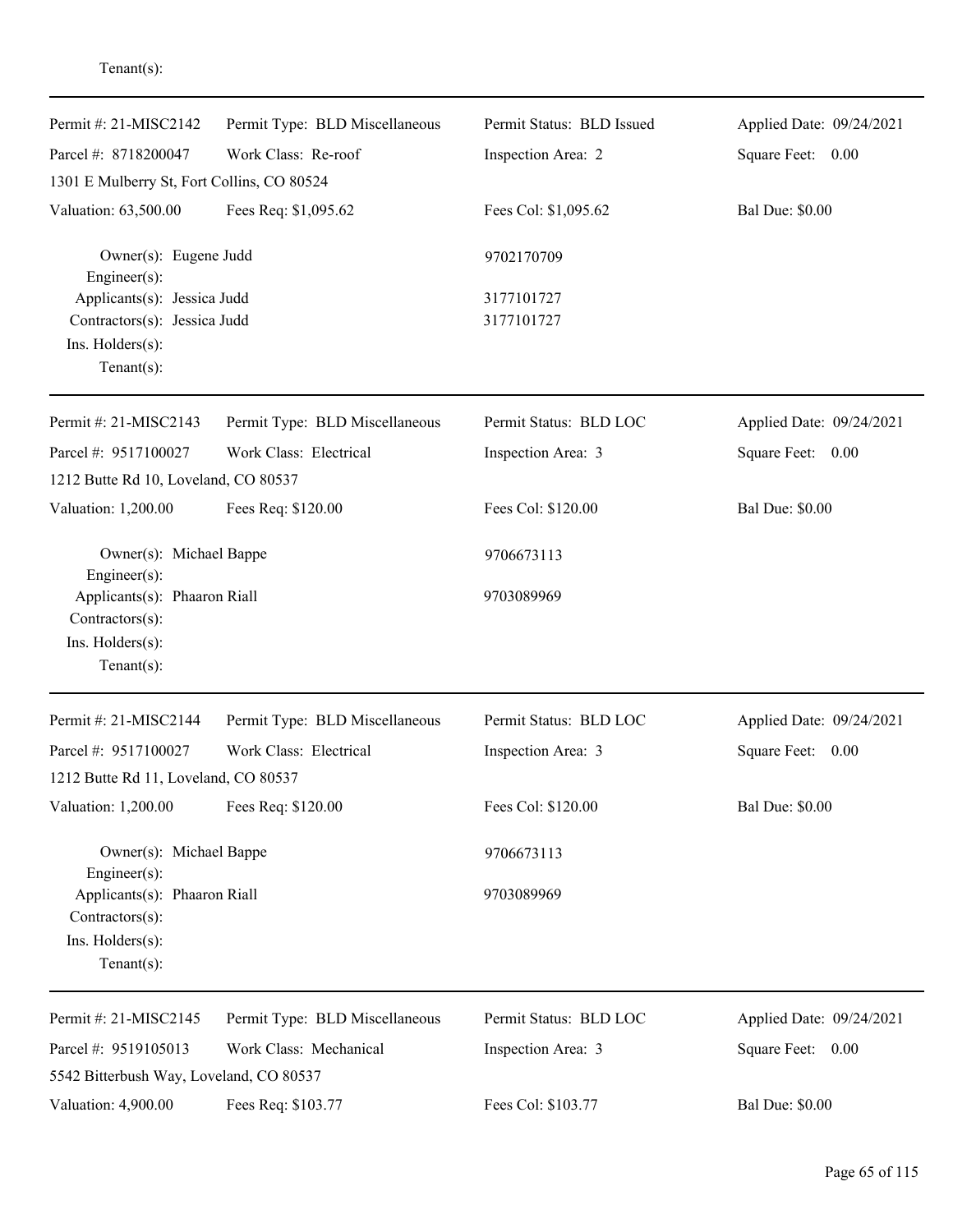| Owner(s): Christopher Rutt<br>$Engineering(s)$ :                                        |                                                            | $(970)$ 962-4001          |                          |
|-----------------------------------------------------------------------------------------|------------------------------------------------------------|---------------------------|--------------------------|
| Contractors(s):<br>Ins. Holders(s):<br>Tenant $(s)$ :                                   | Applicants(s): American Air Heating & Air Conditioning Inc | 970-686-6086              |                          |
| Permit #: 21-MISC2146                                                                   | Permit Type: BLD Miscellaneous                             | Permit Status: BLD Issued | Applied Date: 09/24/2021 |
| Parcel #: 1626319011                                                                    | Work Class: Electrical                                     | Inspection Area: 4        | Square Feet: 0.00        |
| 374 Snow Top Dr, Drake, CO 80515                                                        |                                                            |                           |                          |
| Valuation: 1,800.00                                                                     | Fees Req: \$60.00                                          | Fees Col: \$60.00         | <b>Bal Due: \$0.00</b>   |
| Owner(s): Allison Morgan<br>Engineer(s):                                                |                                                            | 7207993995                |                          |
| Applicants(s): Allison Morgan<br>Contractors(s):<br>Ins. Holders(s):<br>Tenant $(s)$ :  |                                                            | 7207993995                |                          |
| Permit #: 21-MISC2147                                                                   | Permit Type: BLD Miscellaneous                             | Permit Status: BLD Issued | Applied Date: 09/24/2021 |
| Parcel #: 3032105028                                                                    | Work Class: Re-roof                                        | Inspection Area: 5        | Square Feet: 0.00        |
|                                                                                         | 24090 W County Road 74e, Red Feather Lakes, CO 80545       |                           |                          |
| Valuation: 7,000.00                                                                     | Fees Req: \$187.51                                         | Fees Col: \$187.51        | <b>Bal Due: \$0.00</b>   |
| Owner(s): Daniel Alarcon<br>Engineer(s):                                                |                                                            | 9708813892                |                          |
| Applicants(s): Daniel Alarcon<br>Contractors(s):<br>Ins. Holders(s):<br>Tenant $(s)$ :  |                                                            | 9708813892                |                          |
| Permit #: 21-MISC2148                                                                   | Permit Type: BLD Miscellaneous                             | Permit Status: BLD Issued | Applied Date: 09/24/2021 |
| Parcel #: 0501300045<br>3110 Wildes Rd, Loveland, CO 80538                              | Work Class: Electrical                                     | Inspection Area: 2        | Square Feet: 0.00        |
| Valuation: 2,000.00                                                                     | Fees Req: \$120.00                                         | Fees Col: \$120.00        | <b>Bal Due: \$0.00</b>   |
| Owner(s): Leonard Kellogg<br>Engineer(s):                                               |                                                            | 9705931964                |                          |
| Applicants(s): Leonard Kellogg<br>Contractors(s):<br>Ins. Holders(s):<br>Tenant $(s)$ : |                                                            | 9705931964                |                          |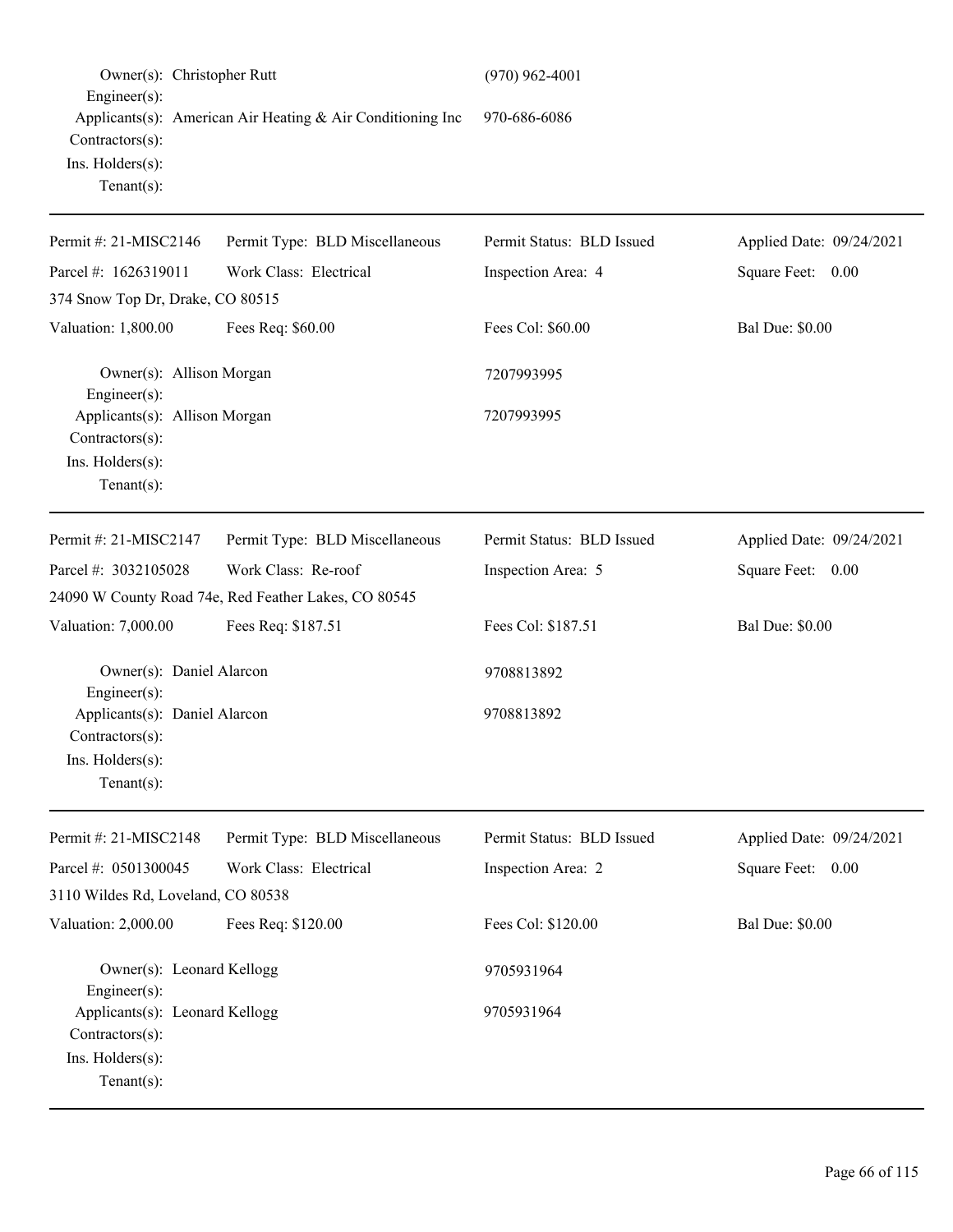| Permit #: 21-MISC2149                                                                    | Permit Type: BLD Miscellaneous                     | Permit Status: BLD LOC     | Applied Date: 09/24/2021 |
|------------------------------------------------------------------------------------------|----------------------------------------------------|----------------------------|--------------------------|
| Parcel #: 9733100031                                                                     | Work Class: Electrical                             | Inspection Area: 2         | Square Feet: 0.00        |
| 3717 S Taft Hill Rd 126, Fort Collins, CO 80526                                          |                                                    |                            |                          |
| Valuation: 100.00                                                                        | Fees Req: \$120.00                                 | Fees Col: \$120.00         | <b>Bal Due: \$0.00</b>   |
| Owner(s): Moises Contreras<br>Engineer $(s)$ :                                           |                                                    | 9709809305                 |                          |
| Applicants(s): Moises Contreras<br>Contractors(s):<br>Ins. Holders(s):<br>Tenant $(s)$ : |                                                    | 9709809305                 |                          |
| Permit #: 21-MISC2150                                                                    | Permit Type: BLD Miscellaneous                     | Permit Status: BLD LOC     | Applied Date: 09/27/2021 |
| Parcel #: 9429307004<br>3931 Arleigh Dr, Berthoud, CO 80513                              | Work Class: Mechanical                             | Inspection Area: 3         | Square Feet: 0.00        |
| Valuation: 26,800.00                                                                     | Fees Req: \$560.18                                 | Fees Col: \$560.18         | <b>Bal Due: \$0.00</b>   |
| Owner(s): Douglas Marxhausen<br>$Engineering(s)$ :                                       |                                                    | 3038190700                 |                          |
| Contractors(s): Jason Shivo<br>Ins. Holders(s):<br>Tenant $(s)$ :                        | Applicants(s): One Hour Heating & Air Conditioning | 970-663-4002<br>9707757005 |                          |
| Permit #: 21-MISC2151                                                                    | Permit Type: BLD Miscellaneous                     | Permit Status: BLD LOC     | Applied Date: 09/27/2021 |
| Parcel #: 9836310012                                                                     | Work Class: Gas Piping                             | Inspection Area: 1         | Square Feet: 0.00        |
| 2118 Sandstone Dr, Fort Collins, CO 80524                                                |                                                    |                            |                          |
| Valuation: 550.00 Fees Req: \$53.93                                                      |                                                    | Fees Col: \$53.93          | <b>Bal Due: \$0.00</b>   |
| Owner(s): Jessica West-Walker<br>$Engineering(s)$ :                                      |                                                    | 9702275465                 |                          |
| Applicants(s): Brian Moline<br>Contractors(s):<br>Ins. Holders(s):<br>Tenant $(s)$ :     |                                                    | 9709882840                 |                          |
| Permit #: 21-MISC2152                                                                    | Permit Type: BLD Miscellaneous                     | Permit Status: BLD LOC     | Applied Date: 09/27/2021 |
| Parcel #: 9823116064                                                                     | Work Class: Mechanical                             | Inspection Area: 1         | Square Feet: 0.00        |
| 4352 Eagle Lake S S, Fort Collins, CO 80524                                              |                                                    |                            |                          |
| Valuation: 11,077.00                                                                     | Fees Req: \$248.99                                 | Fees Col: \$248.99         | <b>Bal Due: \$0.00</b>   |
| Owner(s): Bob Downey<br>Engineer $(s)$ :                                                 |                                                    | 970-484-1110               |                          |
| Applicants(s): Mike Ducett                                                               |                                                    | 970-484-4841               |                          |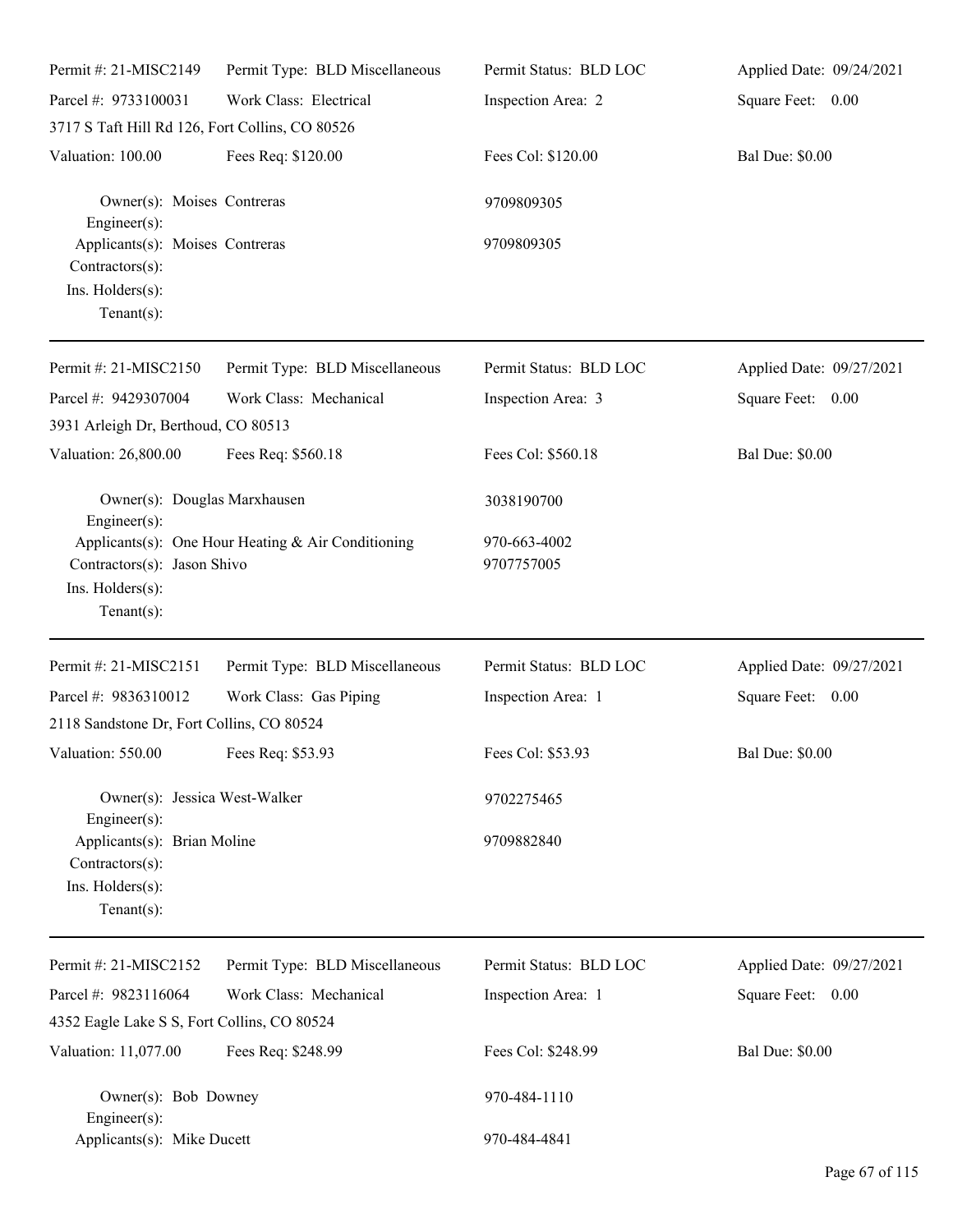| Contractors(s): Mike Ducett |  |
|-----------------------------|--|
| Ins. Holders(s):            |  |
| $Tenant(s)$ :               |  |

| Parcel #: 9823419084<br>Work Class: Re-roof<br>Inspection Area: 1<br>Square Feet: 0.00<br>421 Deerfield Cir, Fort Collins, CO 80524<br><b>Bal Due: \$0.00</b><br>Valuation: 27,483.11<br>Fees Req: \$593.03<br>Fees Col: \$593.03<br>Owner(s): Karen Tips<br>9704725519<br>Engineer $(s)$ :<br>Applicants(s): Troy Jennings<br>9704818712<br>Contractors(s): Troy Jennings<br>9704818712<br>Ins. Holders(s):<br>Tenant $(s)$ :<br>Permit #: 21-MISC2154<br>Permit Type: BLD Miscellaneous<br>Permit Status: BLD LOC<br>Applied Date: 09/27/2021<br>Work Class: Mechanical<br>Inspection Area: 2<br>Square Feet: 0.00<br>3912 Raptor Ct, Fort Collins, CO 80528<br><b>Bal Due: \$0.00</b><br>Fees Req: \$103.77<br>Fees Col: \$103.77<br>Valuation: 4,463.00<br>Owner(s): Ken Correia<br>9702185152<br>$Engineering(s)$ :<br>Applicants(s): Tim Swan<br>970-215-5870<br>Contractors(s): Tim Swan<br>970-215-5870<br>Ins. Holders(s):<br>Tenant $(s)$ :<br>Permit Status: BLD LOC<br>Permit #: 21-MISC2155<br>Permit Type: BLD Miscellaneous<br>Applied Date: 09/27/2021<br>Work Class: Re-roof<br>Square Feet: 0.00<br>Inspection Area: 1<br>7875 Iris Hill Ln, Wellington, CO 80549<br><b>Bal Due: \$0.00</b><br>Valuation: 18,000.00<br>Fees Req: \$408.21<br>Fees Col: \$408.21<br>Owner(s): Joseph Lynn<br>9704209550<br>$Engineering(s)$ :<br>Applicants(s): Tim Highfield<br>9703883407<br>Contractors(s): Tim Highfield<br>9703883407<br>Ins. Holders(s):<br>Tenant $(s)$ :<br>Permit #: 21-MISC2156<br>Permit Type: BLD Miscellaneous<br>Permit Status: BLD Issued<br>Applied Date: 09/27/2021<br>Work Class: Mechanical<br>Parcel #: 9829206036<br>Inspection Area: 1<br>Square Feet: 0.00 | Permit #: 21-MISC2153 | Permit Type: BLD Miscellaneous | Permit Status: BLD LOC | Applied Date: 09/27/2021 |
|----------------------------------------------------------------------------------------------------------------------------------------------------------------------------------------------------------------------------------------------------------------------------------------------------------------------------------------------------------------------------------------------------------------------------------------------------------------------------------------------------------------------------------------------------------------------------------------------------------------------------------------------------------------------------------------------------------------------------------------------------------------------------------------------------------------------------------------------------------------------------------------------------------------------------------------------------------------------------------------------------------------------------------------------------------------------------------------------------------------------------------------------------------------------------------------------------------------------------------------------------------------------------------------------------------------------------------------------------------------------------------------------------------------------------------------------------------------------------------------------------------------------------------------------------------------------------------------------------------------------------------------------------------------------------------------------------|-----------------------|--------------------------------|------------------------|--------------------------|
|                                                                                                                                                                                                                                                                                                                                                                                                                                                                                                                                                                                                                                                                                                                                                                                                                                                                                                                                                                                                                                                                                                                                                                                                                                                                                                                                                                                                                                                                                                                                                                                                                                                                                                    |                       |                                |                        |                          |
|                                                                                                                                                                                                                                                                                                                                                                                                                                                                                                                                                                                                                                                                                                                                                                                                                                                                                                                                                                                                                                                                                                                                                                                                                                                                                                                                                                                                                                                                                                                                                                                                                                                                                                    |                       |                                |                        |                          |
|                                                                                                                                                                                                                                                                                                                                                                                                                                                                                                                                                                                                                                                                                                                                                                                                                                                                                                                                                                                                                                                                                                                                                                                                                                                                                                                                                                                                                                                                                                                                                                                                                                                                                                    |                       |                                |                        |                          |
|                                                                                                                                                                                                                                                                                                                                                                                                                                                                                                                                                                                                                                                                                                                                                                                                                                                                                                                                                                                                                                                                                                                                                                                                                                                                                                                                                                                                                                                                                                                                                                                                                                                                                                    |                       |                                |                        |                          |
|                                                                                                                                                                                                                                                                                                                                                                                                                                                                                                                                                                                                                                                                                                                                                                                                                                                                                                                                                                                                                                                                                                                                                                                                                                                                                                                                                                                                                                                                                                                                                                                                                                                                                                    |                       |                                |                        |                          |
|                                                                                                                                                                                                                                                                                                                                                                                                                                                                                                                                                                                                                                                                                                                                                                                                                                                                                                                                                                                                                                                                                                                                                                                                                                                                                                                                                                                                                                                                                                                                                                                                                                                                                                    |                       |                                |                        |                          |
|                                                                                                                                                                                                                                                                                                                                                                                                                                                                                                                                                                                                                                                                                                                                                                                                                                                                                                                                                                                                                                                                                                                                                                                                                                                                                                                                                                                                                                                                                                                                                                                                                                                                                                    |                       |                                |                        |                          |
|                                                                                                                                                                                                                                                                                                                                                                                                                                                                                                                                                                                                                                                                                                                                                                                                                                                                                                                                                                                                                                                                                                                                                                                                                                                                                                                                                                                                                                                                                                                                                                                                                                                                                                    |                       |                                |                        |                          |
|                                                                                                                                                                                                                                                                                                                                                                                                                                                                                                                                                                                                                                                                                                                                                                                                                                                                                                                                                                                                                                                                                                                                                                                                                                                                                                                                                                                                                                                                                                                                                                                                                                                                                                    |                       |                                |                        |                          |
|                                                                                                                                                                                                                                                                                                                                                                                                                                                                                                                                                                                                                                                                                                                                                                                                                                                                                                                                                                                                                                                                                                                                                                                                                                                                                                                                                                                                                                                                                                                                                                                                                                                                                                    | Parcel #: 8621405006  |                                |                        |                          |
|                                                                                                                                                                                                                                                                                                                                                                                                                                                                                                                                                                                                                                                                                                                                                                                                                                                                                                                                                                                                                                                                                                                                                                                                                                                                                                                                                                                                                                                                                                                                                                                                                                                                                                    |                       |                                |                        |                          |
|                                                                                                                                                                                                                                                                                                                                                                                                                                                                                                                                                                                                                                                                                                                                                                                                                                                                                                                                                                                                                                                                                                                                                                                                                                                                                                                                                                                                                                                                                                                                                                                                                                                                                                    |                       |                                |                        |                          |
|                                                                                                                                                                                                                                                                                                                                                                                                                                                                                                                                                                                                                                                                                                                                                                                                                                                                                                                                                                                                                                                                                                                                                                                                                                                                                                                                                                                                                                                                                                                                                                                                                                                                                                    |                       |                                |                        |                          |
|                                                                                                                                                                                                                                                                                                                                                                                                                                                                                                                                                                                                                                                                                                                                                                                                                                                                                                                                                                                                                                                                                                                                                                                                                                                                                                                                                                                                                                                                                                                                                                                                                                                                                                    |                       |                                |                        |                          |
|                                                                                                                                                                                                                                                                                                                                                                                                                                                                                                                                                                                                                                                                                                                                                                                                                                                                                                                                                                                                                                                                                                                                                                                                                                                                                                                                                                                                                                                                                                                                                                                                                                                                                                    |                       |                                |                        |                          |
|                                                                                                                                                                                                                                                                                                                                                                                                                                                                                                                                                                                                                                                                                                                                                                                                                                                                                                                                                                                                                                                                                                                                                                                                                                                                                                                                                                                                                                                                                                                                                                                                                                                                                                    |                       |                                |                        |                          |
|                                                                                                                                                                                                                                                                                                                                                                                                                                                                                                                                                                                                                                                                                                                                                                                                                                                                                                                                                                                                                                                                                                                                                                                                                                                                                                                                                                                                                                                                                                                                                                                                                                                                                                    |                       |                                |                        |                          |
|                                                                                                                                                                                                                                                                                                                                                                                                                                                                                                                                                                                                                                                                                                                                                                                                                                                                                                                                                                                                                                                                                                                                                                                                                                                                                                                                                                                                                                                                                                                                                                                                                                                                                                    |                       |                                |                        |                          |
|                                                                                                                                                                                                                                                                                                                                                                                                                                                                                                                                                                                                                                                                                                                                                                                                                                                                                                                                                                                                                                                                                                                                                                                                                                                                                                                                                                                                                                                                                                                                                                                                                                                                                                    | Parcel #: 8935305001  |                                |                        |                          |
|                                                                                                                                                                                                                                                                                                                                                                                                                                                                                                                                                                                                                                                                                                                                                                                                                                                                                                                                                                                                                                                                                                                                                                                                                                                                                                                                                                                                                                                                                                                                                                                                                                                                                                    |                       |                                |                        |                          |
|                                                                                                                                                                                                                                                                                                                                                                                                                                                                                                                                                                                                                                                                                                                                                                                                                                                                                                                                                                                                                                                                                                                                                                                                                                                                                                                                                                                                                                                                                                                                                                                                                                                                                                    |                       |                                |                        |                          |
|                                                                                                                                                                                                                                                                                                                                                                                                                                                                                                                                                                                                                                                                                                                                                                                                                                                                                                                                                                                                                                                                                                                                                                                                                                                                                                                                                                                                                                                                                                                                                                                                                                                                                                    |                       |                                |                        |                          |
|                                                                                                                                                                                                                                                                                                                                                                                                                                                                                                                                                                                                                                                                                                                                                                                                                                                                                                                                                                                                                                                                                                                                                                                                                                                                                                                                                                                                                                                                                                                                                                                                                                                                                                    |                       |                                |                        |                          |
|                                                                                                                                                                                                                                                                                                                                                                                                                                                                                                                                                                                                                                                                                                                                                                                                                                                                                                                                                                                                                                                                                                                                                                                                                                                                                                                                                                                                                                                                                                                                                                                                                                                                                                    |                       |                                |                        |                          |
|                                                                                                                                                                                                                                                                                                                                                                                                                                                                                                                                                                                                                                                                                                                                                                                                                                                                                                                                                                                                                                                                                                                                                                                                                                                                                                                                                                                                                                                                                                                                                                                                                                                                                                    |                       |                                |                        |                          |
|                                                                                                                                                                                                                                                                                                                                                                                                                                                                                                                                                                                                                                                                                                                                                                                                                                                                                                                                                                                                                                                                                                                                                                                                                                                                                                                                                                                                                                                                                                                                                                                                                                                                                                    |                       |                                |                        |                          |
|                                                                                                                                                                                                                                                                                                                                                                                                                                                                                                                                                                                                                                                                                                                                                                                                                                                                                                                                                                                                                                                                                                                                                                                                                                                                                                                                                                                                                                                                                                                                                                                                                                                                                                    |                       |                                |                        |                          |
|                                                                                                                                                                                                                                                                                                                                                                                                                                                                                                                                                                                                                                                                                                                                                                                                                                                                                                                                                                                                                                                                                                                                                                                                                                                                                                                                                                                                                                                                                                                                                                                                                                                                                                    |                       |                                |                        |                          |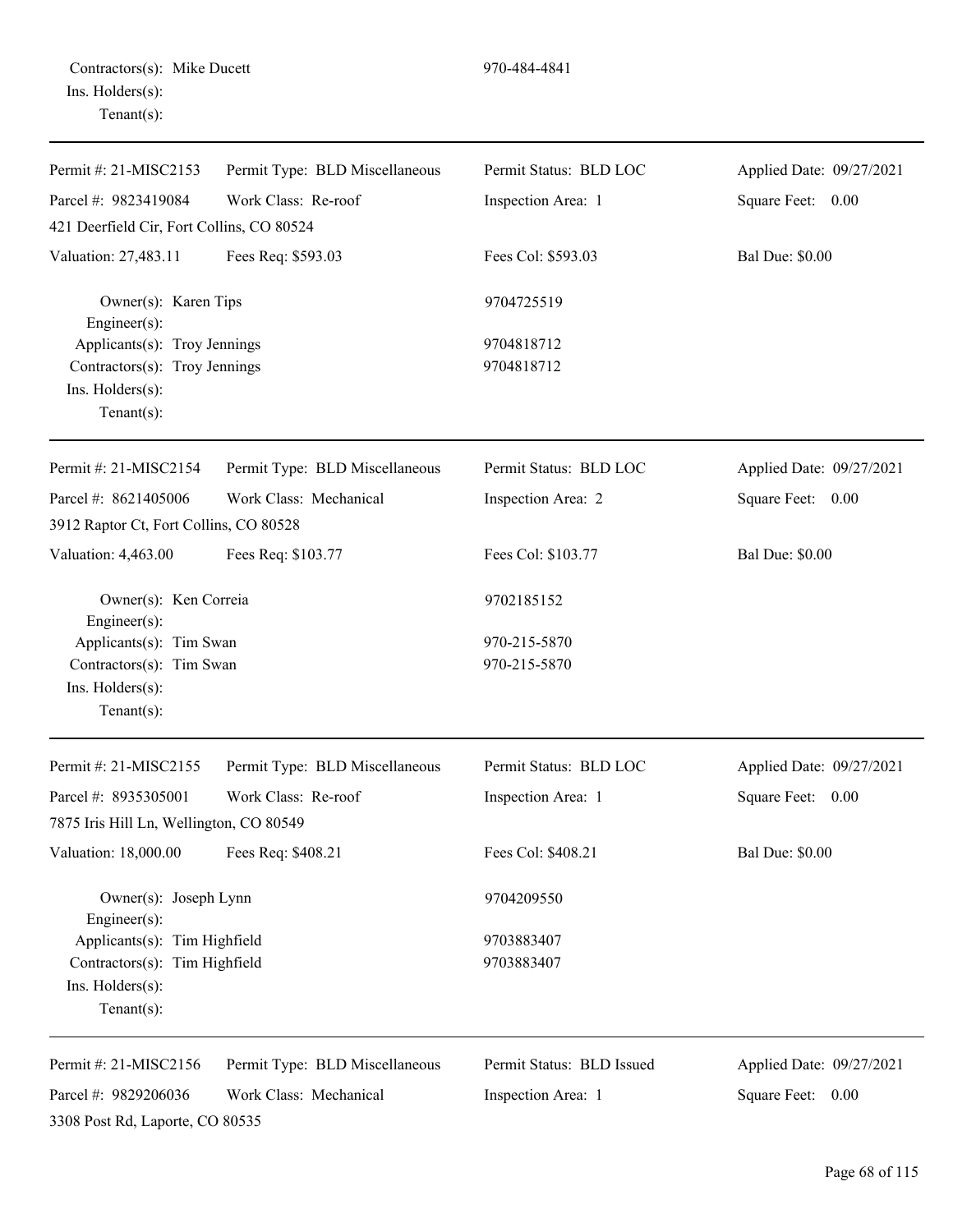| Valuation: 7,722.00                                                                                      | Fees Req: \$226.00             | Fees Col: \$226.00        | <b>Bal Due: \$0.00</b>   |
|----------------------------------------------------------------------------------------------------------|--------------------------------|---------------------------|--------------------------|
| Owner(s): Ramon Perez<br>Engineer(s):<br>Applicants(s): Dwayne Shawver<br>Contractors(s): Dwayne Shawver |                                | 9705679950                |                          |
|                                                                                                          |                                | 970-532-0123              |                          |
|                                                                                                          |                                | 970-532-0123              |                          |
| Ins. Holders(s):<br>Tenant $(s)$ :                                                                       |                                |                           |                          |
| Permit #: 21-MISC2157                                                                                    | Permit Type: BLD Miscellaneous | Permit Status: BLD LOC    | Applied Date: 09/27/2021 |
| Parcel #: 9625300010                                                                                     | Work Class: Mechanical         | Inspection Area: 2        | Square Feet: 0.00        |
| 6020 Meadow Haven Ct #51, Loveland, CO 80538                                                             |                                |                           |                          |
| Valuation: 10,800.00                                                                                     | Fees Req: \$228.24             | Fees Col: \$228.24        | <b>Bal Due: \$0.00</b>   |
| Owner(s): Ryan Carlson<br>Engineer(s):                                                                   |                                | 9705569069                |                          |
| Applicants(s): Jason Shivo                                                                               |                                | 9707757005                |                          |
| Contractors(s): Jason Shivo                                                                              |                                | 9707757005                |                          |
| Ins. Holders(s):                                                                                         |                                |                           |                          |
| Tenant $(s)$ :                                                                                           |                                |                           |                          |
| Permit #: 21-MISC2158                                                                                    | Permit Type: BLD Miscellaneous | Permit Status: BLD Issued | Applied Date: 09/27/2021 |
| Parcel #: 9613309009                                                                                     | Work Class: Re-roof            | Inspection Area: 2        | Square Feet: 0.00        |
| 101 Victoria Dr, Fort Collins, CO 80525                                                                  |                                |                           |                          |
| Valuation: 1,500.00                                                                                      | Fees Req: \$67.96              | Fees Col: \$67.96         | <b>Bal Due: \$0.00</b>   |
| Owner(s): Louis Costy                                                                                    |                                | 9706228804                |                          |
| Engineer(s):<br>Applicants(s): Louis Costy                                                               |                                | 9706228804                |                          |
| Contractors(s):                                                                                          |                                |                           |                          |
| Ins. Holders(s):                                                                                         |                                |                           |                          |
| $Tenant(s)$ :                                                                                            |                                |                           |                          |
| Permit #: 21-MISC2159                                                                                    | Permit Type: BLD Miscellaneous | Permit Status: BLD LOC    | Applied Date: 09/27/2021 |
| Parcel #: 9829326018                                                                                     | Work Class: Re-roof            | Inspection Area: 1        | Square Feet: 0.00        |
| 3298 Mcconnell Dr, Laporte, CO 80535                                                                     |                                |                           |                          |
| Valuation: 8,067.78                                                                                      | Fees Req: \$223.90             | Fees Col: \$223.90        | <b>Bal Due: \$0.00</b>   |
|                                                                                                          |                                |                           |                          |
| Owner(s): Kayla LLC<br>Engineer(s):                                                                      |                                |                           |                          |
| Applicants(s): Daniel Paull                                                                              |                                | 3038810200                |                          |
| Contractors(s): Daniel Paull                                                                             |                                | 3038810200                |                          |
| Ins. Holders(s):                                                                                         |                                |                           |                          |
| $Tenant(s)$ :                                                                                            |                                |                           |                          |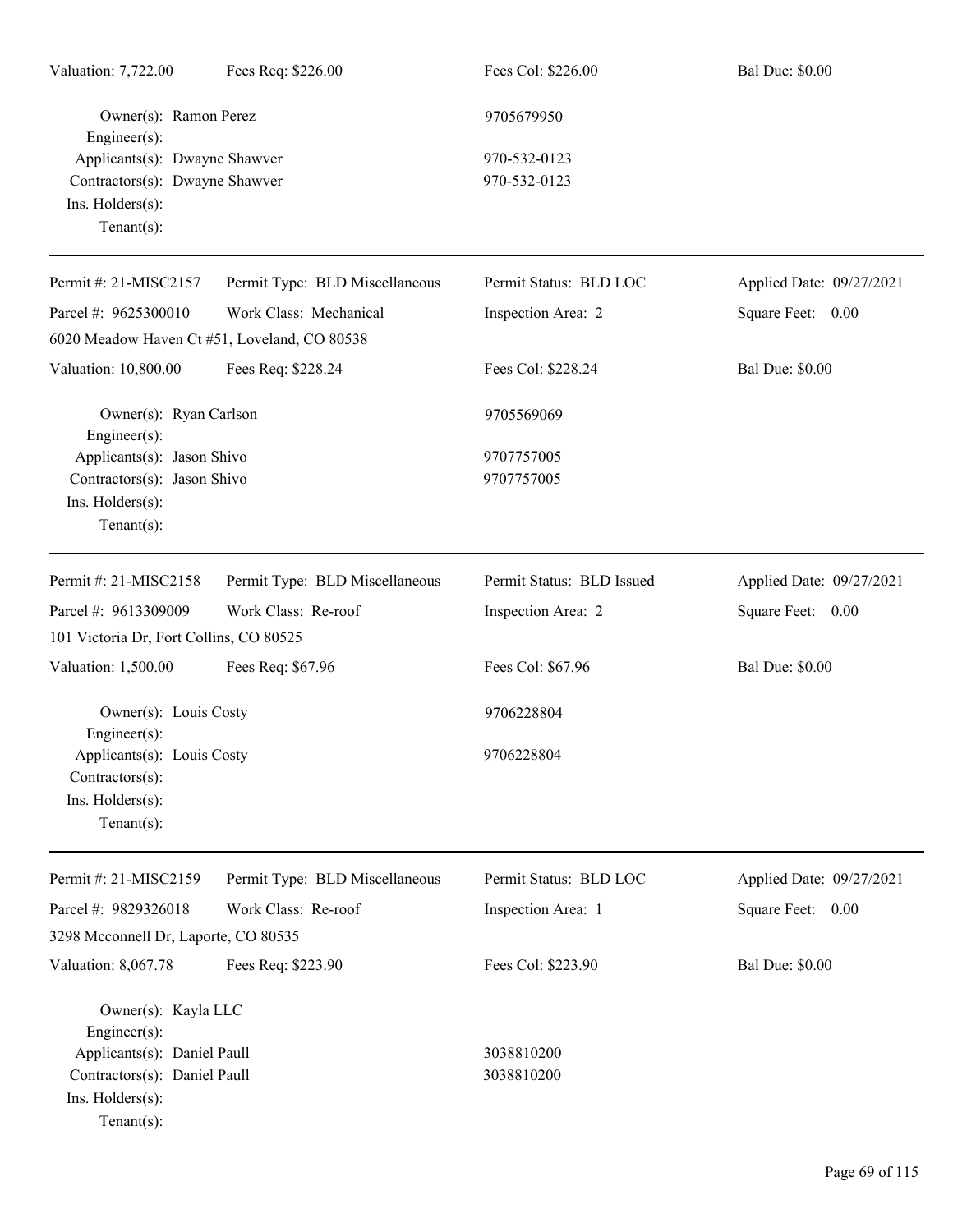| Permit #: 21-MISC2160                                                                                                                        | Permit Type: BLD Miscellaneous | Permit Status: BLD LOC       | Applied Date: 09/27/2021 |
|----------------------------------------------------------------------------------------------------------------------------------------------|--------------------------------|------------------------------|--------------------------|
| Parcel #: 9733105022                                                                                                                         | Work Class: Mechanical         | Inspection Area: 2           | Square Feet: 0.00        |
| 3904 Windom St, Fort Collins, CO 80526                                                                                                       |                                |                              |                          |
| Valuation: 2,591.00                                                                                                                          | Fees Req: \$62.27              | Fees Col: \$62.27            | <b>Bal Due: \$0.00</b>   |
| Owner(s): Gilbert Garcia<br>Engineer(s):<br>Applicants(s): Tim Swan<br>Contractors(s): Tim Swan<br>Ins. Holders(s):<br>Tenant $(s)$ :        |                                | 9702315351                   |                          |
|                                                                                                                                              |                                | 970-215-5870<br>970-215-5870 |                          |
| Permit #: 21-MISC2161                                                                                                                        | Permit Type: BLD Miscellaneous | Permit Status: BLD Issued    | Applied Date: 09/27/2021 |
| Parcel #: 9829412041                                                                                                                         | Work Class: Mechanical         | Inspection Area: 1           | Square Feet: 0.00        |
| 2816 Tharp Dr, Laporte, CO 80535                                                                                                             |                                |                              |                          |
| Valuation: 7,634.00                                                                                                                          | Fees Req: \$166.00             | Fees Col: \$166.00           | <b>Bal Due: \$0.00</b>   |
| Owner(s): Benjamin Harris<br>Engineer(s):<br>Applicants(s): Cassie Garofolo<br>Contractors(s): Tim Swan<br>Ins. Holders(s):<br>$Tenant(s)$ : |                                | 9702155870<br>970-215-5870   |                          |
| Permit #: 21-MISC2162                                                                                                                        | Permit Type: BLD Miscellaneous | Permit Status: BLD Issued    | Applied Date: 09/27/2021 |
| Parcel #: 9704208033                                                                                                                         | Work Class: Electrical         | Inspection Area: 1           | Square Feet: 0.00        |
| 2929 Swing Station Way, Fort Collins, CO 80521                                                                                               |                                |                              |                          |
| Valuation: 2,300.00                                                                                                                          | Fees Req: \$142.08             | Fees Col: \$142.08           | <b>Bal Due: \$0.00</b>   |
| Owner(s): Dave Ruegsegger<br>Engineer(s):<br>Applicants(s): Royce Glader<br>Contractors(s):<br>Ins. Holders(s):<br>Tenant $(s)$ :            |                                | 9702668100                   |                          |
| Permit#: 21-MISC2163                                                                                                                         | Permit Type: BLD Miscellaneous | Permit Status: BLD Void      | Applied Date: 09/27/2021 |
| Parcel #: 8015000030                                                                                                                         | Work Class: Electrical         | Inspection Area: 1           | Square Feet:<br>0.00     |
| 4391 E County Road 82, Wellington, CO 80549                                                                                                  |                                |                              |                          |
| Valuation: 1,500.00                                                                                                                          | Fees Req: \$120.00             | Fees Col: \$120.00           | <b>Bal Due: \$0.00</b>   |
| Owner(s): Paul Ciccone<br>Engineer(s):                                                                                                       |                                | 7707108053                   |                          |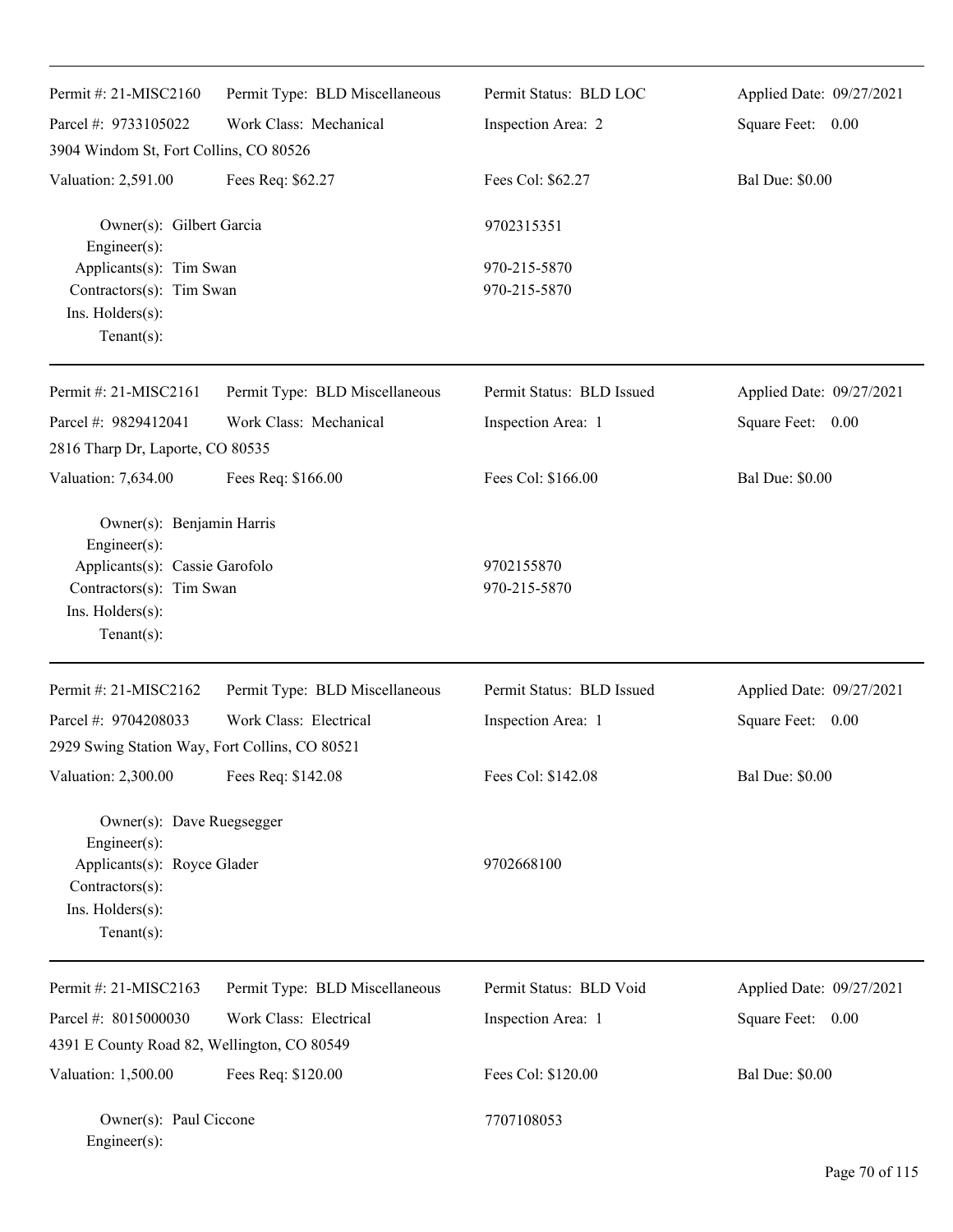| Permit #: 21-MISC2164                                                               | Permit Type: BLD Miscellaneous                    | Permit Status: BLD LOC    | Applied Date: 09/27/2021 |
|-------------------------------------------------------------------------------------|---------------------------------------------------|---------------------------|--------------------------|
| Parcel #: 9505205007                                                                | Work Class: Electrical                            | Inspection Area: 2        | Square Feet: 0.00        |
| 4033 Backbone Dr, Loveland, CO 80538                                                |                                                   |                           |                          |
| Valuation: 6,365.00                                                                 | Fees Req: \$181.10                                | Fees Col: \$181.10        | <b>Bal Due: \$0.00</b>   |
| $Owner(s)$ :<br>Engineer(s):                                                        | Klein Andrew J 2007 Revocable Trust               | 8188227551                |                          |
| Applicants(s):<br>Contractors(s):<br>Ins. Holders(s):<br>$Tenant(s)$ :              | Klein Andrew J 2007 Revocable Trust               | 8188227551                |                          |
| Permit #: 21-MISC2165                                                               | Permit Type: BLD Miscellaneous                    | Permit Status: BLD Void   | Applied Date: 09/28/2021 |
| Parcel #: 9835400046                                                                | Work Class: Electrical                            | Inspection Area:          | Square Feet: 0.00        |
|                                                                                     | 2025 N College Ave #1-351, Fort Collins, CO 80524 |                           |                          |
| Valuation: 300.00                                                                   | Fees Req: \$120.00                                | Fees Col: \$120.00        | <b>Bal Due: \$0.00</b>   |
| Owner(s): Dave Ruegsegger<br>Engineer(s):                                           |                                                   |                           |                          |
| Applicants(s): Royce Glader<br>Contractors(s):<br>Ins. Holders(s):<br>$Tenant(s)$ : |                                                   | 9702668100                |                          |
|                                                                                     |                                                   |                           |                          |
| Permit #: 21-MISC2166                                                               | Permit Type: BLD Miscellaneous                    | Permit Status: BLD Issued | Applied Date: 09/28/2021 |
| Parcel #: 9434207001                                                                | Work Class: Mechanical                            | Inspection Area: 3        | Square Feet:<br>0.00     |
| 1980 Chaparro Cir, Berthoud, CO 80513                                               |                                                   |                           |                          |
| Valuation: 8,624.00                                                                 | Fees Req: \$246.75                                | Fees Col: \$246.75        | <b>Bal Due: \$0.00</b>   |
| Owner(s): William Vansice<br>Engineer $(s)$ :                                       |                                                   |                           |                          |
| Applicants(s): Gary Hooley Heating & Air                                            |                                                   | 970-493-3272              |                          |
| Contractors(s): Dennis Shortridge                                                   |                                                   | 970-493-3272              |                          |

Ins. Holders(s): Tenant(s):

Permit #: 21-MISC2167 Parcel #: 3535106013 Permit Type: BLD Miscellaneous Work Class: Re-roof Permit Status: BLD Issued Inspection Area: 4

Applied Date: 09/28/2021 Square Feet: 0.00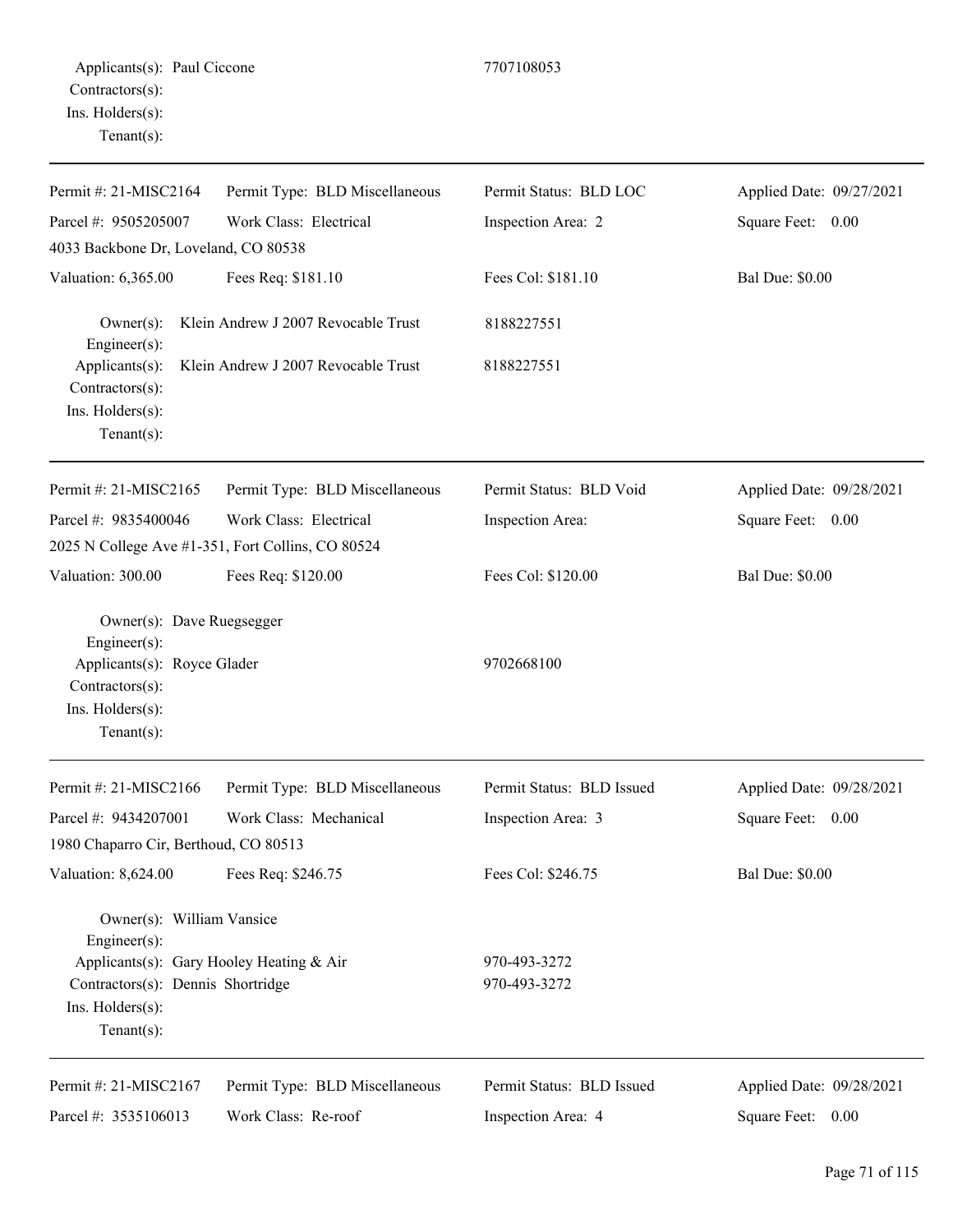| 1200 Meadow Ln, Estes Park, CO 80517                                                                                                     |                                                                                                                                                                 |                                                                                                                                                        |
|------------------------------------------------------------------------------------------------------------------------------------------|-----------------------------------------------------------------------------------------------------------------------------------------------------------------|--------------------------------------------------------------------------------------------------------------------------------------------------------|
| Fees Req: \$406.76                                                                                                                       | Fees Col: \$406.76                                                                                                                                              | <b>Bal Due: \$0.00</b>                                                                                                                                 |
| Owner(s): * Yeager Family Ventures LLC<br>$Engineering(s)$ :<br>Applicants(s): Gold Roofing Inc<br>Contractors(s): William Goldsberry Jr |                                                                                                                                                                 |                                                                                                                                                        |
|                                                                                                                                          |                                                                                                                                                                 |                                                                                                                                                        |
|                                                                                                                                          |                                                                                                                                                                 |                                                                                                                                                        |
|                                                                                                                                          |                                                                                                                                                                 |                                                                                                                                                        |
|                                                                                                                                          |                                                                                                                                                                 |                                                                                                                                                        |
| Permit Type: BLD Miscellaneous                                                                                                           | Permit Status: BLD LOC                                                                                                                                          | Applied Date: 09/28/2021                                                                                                                               |
| Work Class: Electrical                                                                                                                   | Inspection Area: 1                                                                                                                                              | Square Feet: 0.00                                                                                                                                      |
|                                                                                                                                          |                                                                                                                                                                 |                                                                                                                                                        |
| Fees Req: \$120.00                                                                                                                       | Fees Col: \$120.00                                                                                                                                              | <b>Bal Due: \$0.00</b>                                                                                                                                 |
| Owner(s): Kelly Holcomb                                                                                                                  |                                                                                                                                                                 |                                                                                                                                                        |
| $Engineering(s)$ :<br>Applicants(s): Tyler Heggie<br>Contractors(s):                                                                     |                                                                                                                                                                 |                                                                                                                                                        |
|                                                                                                                                          |                                                                                                                                                                 |                                                                                                                                                        |
| Permit Type: BLD Miscellaneous                                                                                                           | Permit Status: BLD Issued                                                                                                                                       | Applied Date: 09/28/2021                                                                                                                               |
| Work Class: Re-roof                                                                                                                      |                                                                                                                                                                 | Square Feet: 0.00                                                                                                                                      |
|                                                                                                                                          |                                                                                                                                                                 |                                                                                                                                                        |
| Fees Req: \$54.72                                                                                                                        | Fees Col: \$54.72                                                                                                                                               | <b>Bal Due: \$0.00</b>                                                                                                                                 |
| Owner(s): Brian Rainbolt<br>$Engineering(s)$ :                                                                                           |                                                                                                                                                                 |                                                                                                                                                        |
| Applicants(s): Wes Hill                                                                                                                  |                                                                                                                                                                 |                                                                                                                                                        |
|                                                                                                                                          | 970-667-6777                                                                                                                                                    |                                                                                                                                                        |
|                                                                                                                                          |                                                                                                                                                                 |                                                                                                                                                        |
| Permit Type: BLD Miscellaneous                                                                                                           | Permit Status: BLD Issued                                                                                                                                       | Applied Date: 09/28/2021                                                                                                                               |
| Work Class: Re-roof                                                                                                                      | Inspection Area: 4                                                                                                                                              | Square Feet: 0.00                                                                                                                                      |
|                                                                                                                                          |                                                                                                                                                                 |                                                                                                                                                        |
| Fees Req: \$507.83                                                                                                                       | Fees Col: \$507.83                                                                                                                                              | <b>Bal Due: \$0.00</b>                                                                                                                                 |
| Owner(s): Eric Snyder                                                                                                                    |                                                                                                                                                                 |                                                                                                                                                        |
| $Engineering(s)$ :<br>Applicants(s): William Goldsberry Jr<br>Contractors(s):<br>Ins. Holders(s):                                        |                                                                                                                                                                 |                                                                                                                                                        |
|                                                                                                                                          | 2482 Westview Rd, Fort Collins, CO 80524<br>2301 S County Road 3e, Fort Collins, CO 80525<br>Contractors(s): Wes Hill<br>501 Pole Hill Rd, Estes Park, CO 80517 | 8028558887<br>9708898905<br>970-593-3080<br>9704889605<br>9706316045<br>Inspection Area: 2<br>9702196938<br>970-667-6777<br>9705868118<br>970-593-3080 |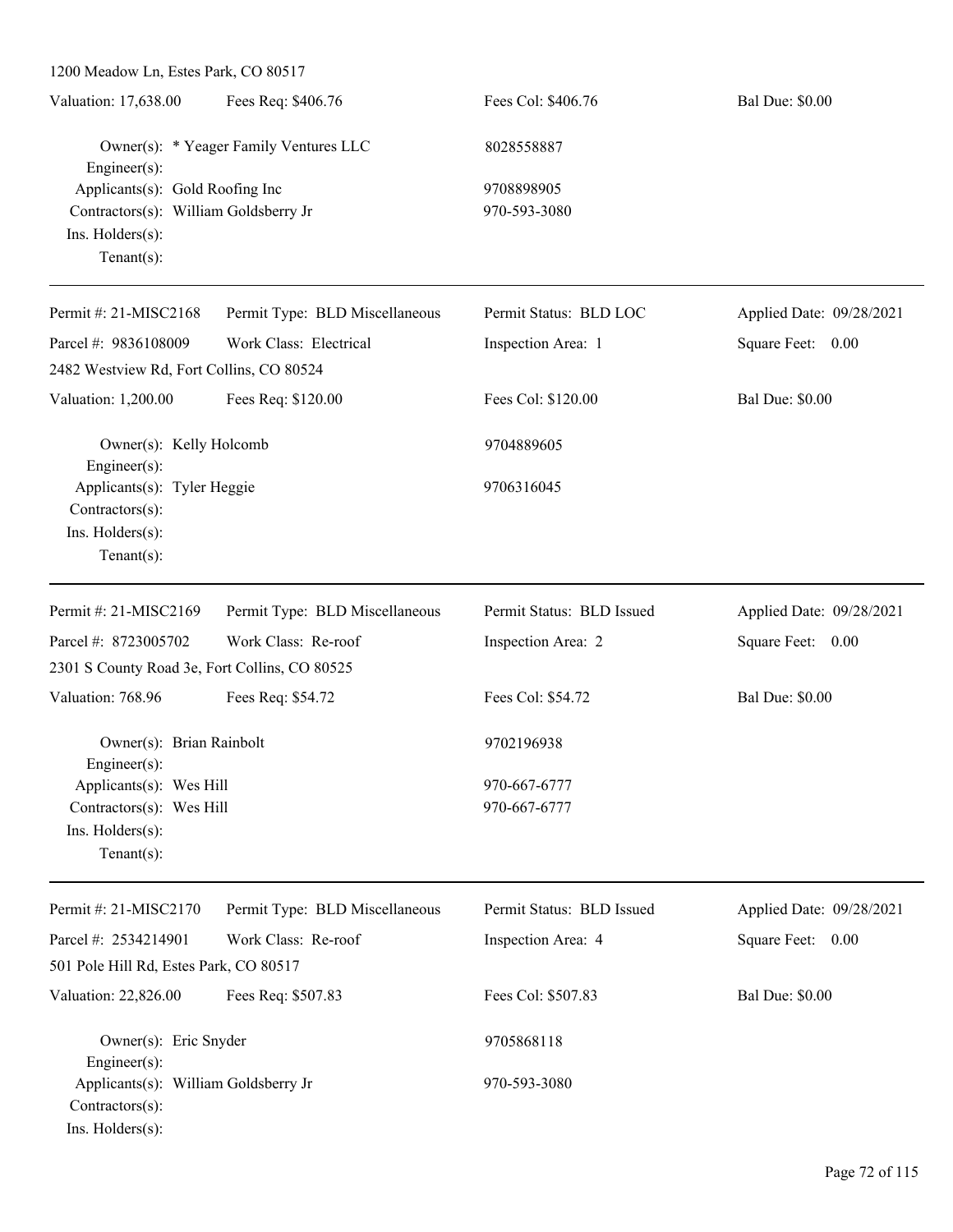| Permit #: 21-MISC2171                                                                | Permit Type: BLD Miscellaneous            | Permit Status: BLD Issued | Applied Date: 09/28/2021 |
|--------------------------------------------------------------------------------------|-------------------------------------------|---------------------------|--------------------------|
| Parcel #: 9829306006                                                                 | Work Class: Re-roof                       | Inspection Area: 1        | Square Feet: 0.00        |
| 4008 Cork Dr, Laporte, CO 80535                                                      |                                           |                           |                          |
| Valuation: 10,000.00                                                                 | Fees Req: \$247.68                        | Fees Col: \$247.68        | <b>Bal Due: \$0.00</b>   |
| Owner(s): James Nelson<br>$Engineering(s)$ :                                         |                                           | 7078453129                |                          |
|                                                                                      | Applicants(s): Drennen Custom Contracting | 970-482-9100              |                          |
| Contractors(s): Arnold Drennen<br>Ins. Holders(s):<br>Tenant $(s)$ :                 |                                           | 970-482-9100              |                          |
| Permit #: 21-MISC2172                                                                | Permit Type: BLD Miscellaneous            | Permit Status: BLD LOC    | Applied Date: 09/28/2021 |
| Parcel #: 8033000017                                                                 | Work Class: Re-roof                       | Inspection Area: 1        | Square Feet: 0.00        |
| 14210 N County Road 9, Wellington, CO 80549                                          |                                           |                           |                          |
| Valuation: 3,200.00                                                                  | Fees Req: \$124.11                        | Fees Col: \$124.11        | <b>Bal Due: \$0.00</b>   |
| Owner(s): Nicole Miller<br>Engineer(s):                                              |                                           | 9706900841                |                          |
| Applicants(s): Nicole Miller<br>Contractors(s):<br>Ins. Holders(s):<br>$Tenant(s)$ : | Daniel Miller                             | 9706900841<br>9704023502  |                          |
| Permit #: 21-MISC2173                                                                | Permit Type: BLD Miscellaneous            | Permit Status: BLD Issued | Applied Date: 09/28/2021 |
| Parcel #: 8710405036                                                                 | Work Class: Mechanical                    | Inspection Area: 2        | Square Feet:<br>0.00     |
| 4820 Springer Dr, Fort Collins, CO 80524                                             |                                           |                           |                          |
| Valuation: 3,733.00                                                                  | Fees Req: \$83.02                         | Fees Col: \$83.02         | <b>Bal Due: \$0.00</b>   |
| Owner(s): Claire Schend<br>$Engineering(s)$ :                                        |                                           | 5099618455                |                          |
| Applicants(s): Northern Colorado Air Inc                                             |                                           | 970-223-8873              |                          |
| Contractors(s): Jeff Richard<br>Ins. Holders(s):<br>Tenant $(s)$ :                   |                                           | 970-223-8873              |                          |
| Permit #: 21-MISC2174                                                                | Permit Type: BLD Miscellaneous            | Permit Status: BLD Void   | Applied Date: 09/28/2021 |
| Parcel #:                                                                            | Work Class: Re-roof                       | Inspection Area:          | Square Feet: 0.00        |
| 4112 Cypress Ridge Ln, Wellington, CO 80021                                          |                                           |                           |                          |
| Valuation: 6,200.00                                                                  | Fees Req: \$184.29                        | Fees Col: \$184.29        | <b>Bal Due: \$0.00</b>   |

# Tenant(s):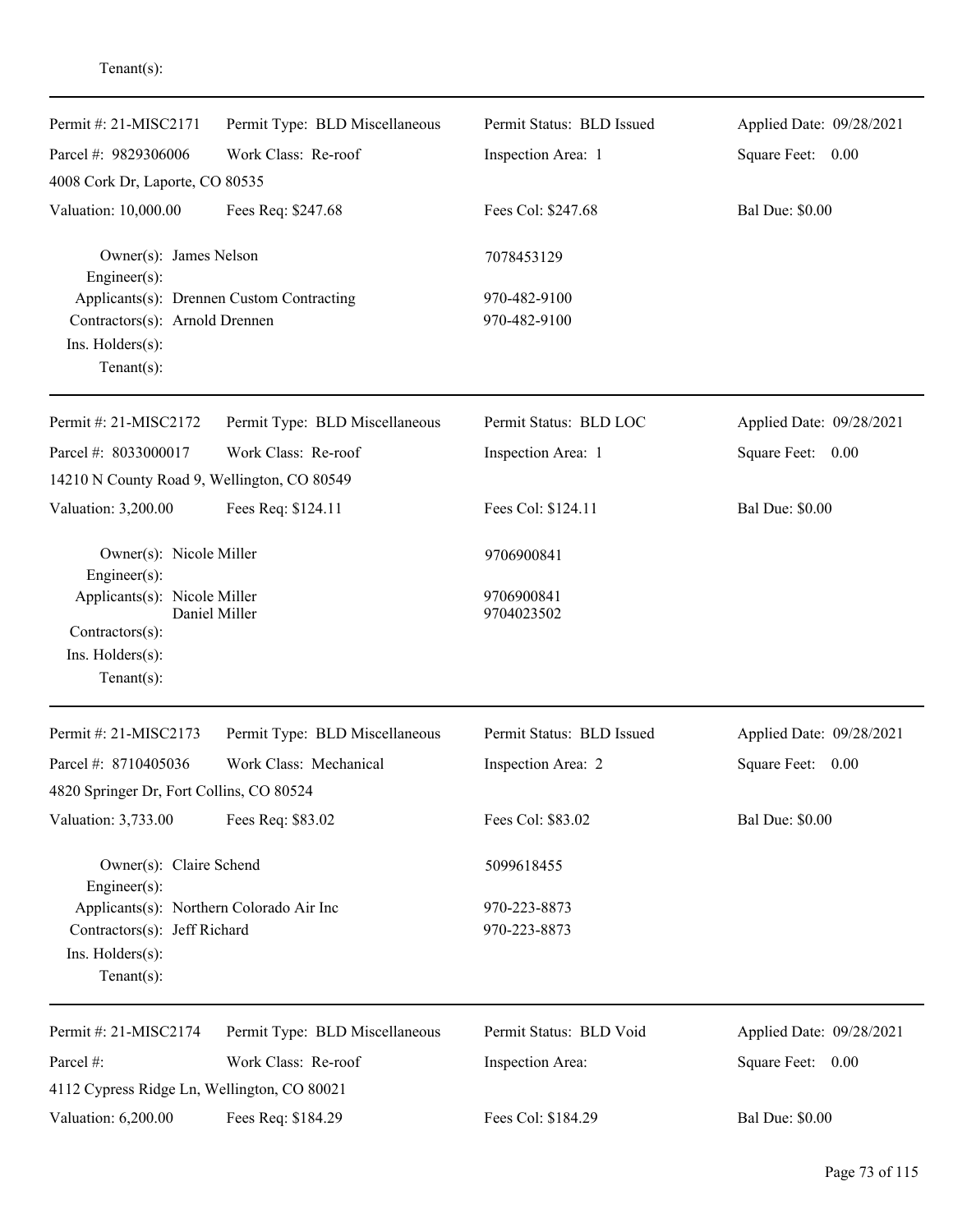| Owner(s): Robert Belchic<br>Engineer(s):                                                        |                                | 3037480857                             |                          |
|-------------------------------------------------------------------------------------------------|--------------------------------|----------------------------------------|--------------------------|
| Applicants(s): Tim Hilgert<br>Contractors(s): Tim Hilgert<br>Ins. Holders(s):<br>Tenant $(s)$ : |                                | 7204810531<br>7204810531               |                          |
| Permit #: 21-MISC2175                                                                           | Permit Type: BLD Miscellaneous | Permit Status: BLD LOC                 | Applied Date: 09/28/2021 |
| Parcel #: 9535106001                                                                            | Work Class: Re-roof            | Inspection Area: 3                     | Square Feet: 0.00        |
| 710 W County Road 16, Loveland, CO 80537                                                        |                                |                                        |                          |
| Valuation: 4,496.40                                                                             | Fees Req: \$145.35             | Fees Col: \$145.35                     | <b>Bal Due: \$0.00</b>   |
| Owner(s): Charles Rodgers<br>Engineer(s):                                                       |                                | 3039740461                             |                          |
| Applicants(s): Misty Krebs<br>Contractors(s): Misty Krebs<br>Ins. Holders(s):<br>Tenant $(s)$ : | Bethany Durnbaugh              | 9708884763<br>9708884763<br>9708884763 |                          |
| Permit #: 21-MISC2176                                                                           | Permit Type: BLD Miscellaneous | Permit Status: BLD Void                | Applied Date: 09/28/2021 |
| Parcel #: 3401107011                                                                            | Work Class: Electrical         | Inspection Area:                       | Square Feet: 0.00        |
| 2227 Carriage Dr, Estes Park, CO 80517                                                          |                                |                                        |                          |
| Valuation: 65,000.00                                                                            | Fees Req: \$120.00             | Fees Col: \$120.00                     | <b>Bal Due: \$0.00</b>   |
| Owner(s): Dennis Miller<br>Engineer(s):                                                         |                                | 4024327230                             |                          |
| Applicants(s): Dennis Miller<br>$Contractors(s)$ :<br>Ins. Holders(s):<br>$Tenant(s)$ :         |                                | 4024327230                             |                          |
| Permit #: 21-MISC2177                                                                           | Permit Type: BLD Miscellaneous | Permit Status: BLD Issued              | Applied Date: 09/29/2021 |
| Parcel #: 3435200015                                                                            | Work Class: Electrical         | Inspection Area: 4                     | Square Feet: 0.00        |
| 7310 Highway 7, Estes Park, CO 80517                                                            |                                |                                        |                          |
| Valuation: 1,400.00                                                                             | Fees Req: \$120.00             | Fees Col: \$120.00                     | <b>Bal Due: \$0.00</b>   |
| Owner(s): Eric Livo<br>Engineer(s):                                                             |                                | 7209361793                             |                          |
| Applicants(s): Jonathan McCarthy<br>Contractors(s):<br>Ins. Holders(s):<br>Tenant $(s)$ :       |                                | 970-278-9105                           |                          |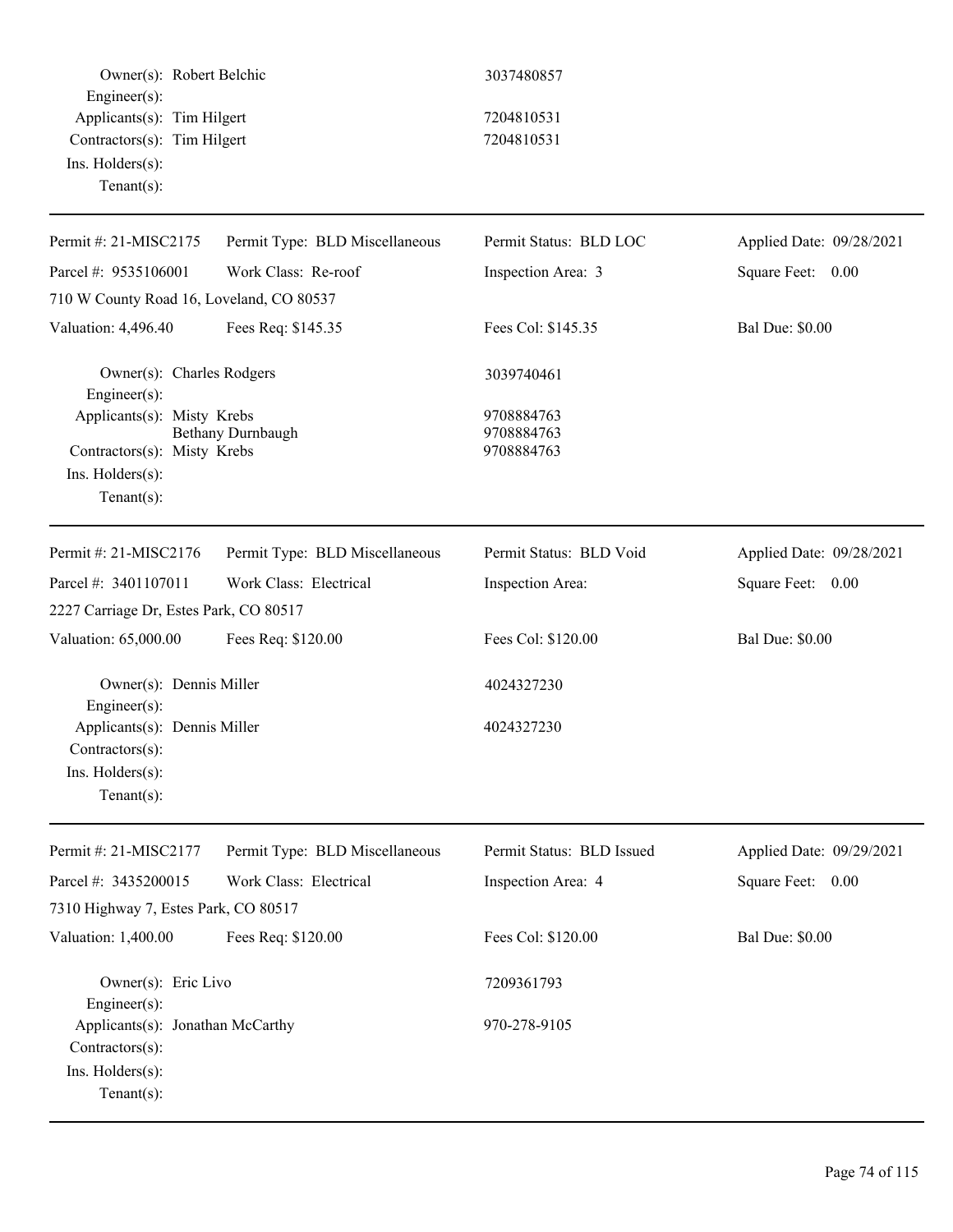| Permit #: 21-MISC2178                                                                                 | Permit Type: BLD Miscellaneous             | Permit Status: BLD Issued | Applied Date: 09/29/2021 |
|-------------------------------------------------------------------------------------------------------|--------------------------------------------|---------------------------|--------------------------|
| Parcel #: 1509308056                                                                                  | Work Class: Electrical                     | Inspection Area: 4        | Square Feet: 0.00        |
| 166 Waltonia Rd, Drake, CO 80515                                                                      |                                            |                           |                          |
| Valuation: 3,500.00                                                                                   | Fees Req: \$153.60                         | Fees Col: \$153.60        | <b>Bal Due: \$0.00</b>   |
| Owner(s): Rachel Livingood                                                                            | * Bloom Rodney Lamont Trust                | 3162536120                |                          |
| Engineer(s):<br>Applicants(s): Brent Eggers<br>Contractors(s):<br>Ins. Holders(s):<br>Tenant $(s)$ :  |                                            | 9706691883                |                          |
| Permit #: 21-MISC2179                                                                                 | Permit Type: BLD Miscellaneous             | Permit Status: BLD Issued | Applied Date: 09/29/2021 |
| Parcel #: 2435405011                                                                                  | Work Class: Electrical                     | Inspection Area: 4        | Square Feet: 0.00        |
| 211 Aspen Dr, Lyons, CO 80540                                                                         |                                            |                           |                          |
| Valuation: 250.00                                                                                     | Fees Req: \$120.00                         | Fees Col: \$120.00        | <b>Bal Due: \$0.00</b>   |
| Engineer(s):<br>Applicants(s): Clay Alspaugh<br>Contractors(s):<br>Ins. Holders(s):<br>Tenant $(s)$ : |                                            |                           |                          |
| Permit #: 21-MISC2180                                                                                 | Permit Type: BLD Miscellaneous             | Permit Status: BLD Issued | Applied Date: 09/29/2021 |
| Parcel #: 9733416017                                                                                  | Work Class: Re-roof                        | Inspection Area: 2        | Square Feet: 0.00        |
| 4317 Whippeny Dr, Fort Collins, CO 80526                                                              |                                            |                           |                          |
| Valuation: 22,170.00                                                                                  | Fees Req: \$505.20                         | Fees Col: \$505.20        | <b>Bal Due: \$0.00</b>   |
| Owner(s): Robert Davis                                                                                |                                            | 9702227170                |                          |
| Engineer(s):<br>Contractors(s): Eric Weddle<br>Ins. Holders(s):<br>Tenant $(s)$ :                     | Applicants(s): Weddle Professional Roofing | 3034200986<br>3034200986  |                          |
| Permit #: 21-MISC2181                                                                                 | Permit Type: BLD Miscellaneous             | Permit Status: BLD LOC    | Applied Date: 09/29/2021 |
| Parcel #: 8710000014                                                                                  | Work Class: Electrical                     | Inspection Area: 2        | Square Feet: 0.00        |
| 4412 E Mulberry St 73, Fort Collins, CO 80524                                                         |                                            |                           |                          |
| Valuation: 200.00                                                                                     | Fees Req: \$120.00                         | Fees Col: \$120.00        | <b>Bal Due: \$0.00</b>   |
| Owner(s): Clayton Homes<br>Engineer(s):                                                               |                                            | 9708883371                |                          |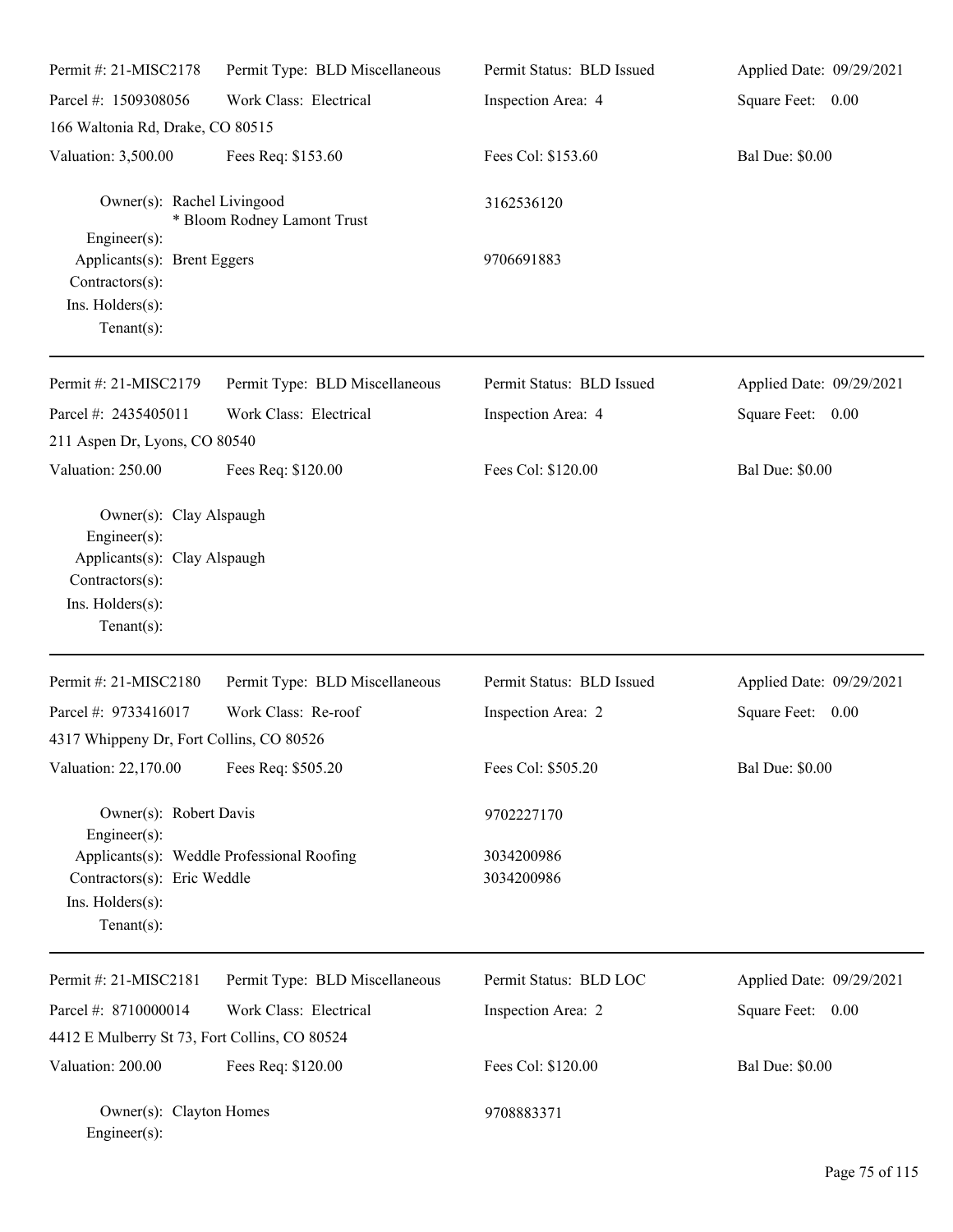Engineer(s):

Contractors(s): Ins. Holders(s): Tenant(s):

Applicants(s): Alan Erps 970-690-5969

Quality Energy Installations Inc 970-690-5969

| Permit #: 21-MISC2182                                                                                           | Permit Type: BLD Miscellaneous                                                  | Permit Status: BLD Issued      | Applied Date: 09/29/2021 |
|-----------------------------------------------------------------------------------------------------------------|---------------------------------------------------------------------------------|--------------------------------|--------------------------|
| Parcel #: 2411000014                                                                                            | Work Class: Re-roof                                                             | Inspection Area: 4             | Square Feet: 0.00        |
| 152 Muggins Gulch Ln, Estes Park, CO 80517                                                                      |                                                                                 |                                |                          |
| Valuation: 72,663.14                                                                                            | Fees Req: \$1,198.56                                                            | Fees Col: \$1,198.56           | Bal Due: \$0.00          |
| Owner(s): Anchun Su<br>Engineer(s):<br>Applicants(s): Jeffrey Tittiger<br>Contractors(s): Patrick Knackendoffel |                                                                                 | $(720)$ 534-1618<br>3038349236 |                          |
| Ins. Holders(s):<br>Tenant $(s)$ :                                                                              |                                                                                 |                                |                          |
| Permit #: 21-MISC2183                                                                                           | Permit Type: BLD Miscellaneous                                                  | Permit Status: BLD LOC         | Applied Date: 09/29/2021 |
| Parcel #: 9823419083                                                                                            | Work Class: Re-roof                                                             | Inspection Area: 1             | Square Feet: 0.00        |
| 427 Deerfield Cir, Fort Collins, CO 80524                                                                       |                                                                                 |                                |                          |
| Valuation: 9,750.00                                                                                             | Fees Req: \$246.69                                                              | Fees Col: \$246.69             | <b>Bal Due: \$0.00</b>   |
| Owner(s): Jeffrey Lindquist<br>Engineer(s):                                                                     |                                                                                 | 3039302086                     |                          |
| Contractors(s): Jake Herzanek<br>Ins. Holders(s):<br>Tenant $(s)$ :                                             | Applicants(s): Rusty Bucket LLC dba Ticos Roofing                               | 970-566-1884<br>9704307081     |                          |
| Permit #: 21-MISC2184                                                                                           | Permit Type: BLD Miscellaneous                                                  | Permit Status: BLD LOC         | Applied Date: 09/29/2021 |
| Parcel #: 9430406006                                                                                            | Work Class: Gas Fireplace or Stove/Lo <sub>1</sub> Inspection Area: 3<br>Insert |                                | Square Feet: 0.00        |
| 4120 Arleigh Ct, Berthoud, CO 80513                                                                             |                                                                                 |                                |                          |
| Valuation: 4,775.00                                                                                             | Fees Req: \$103.77                                                              | Fees Col: \$103.77             | <b>Bal Due: \$0.00</b>   |
| Owner(s): Dale Fischbeck<br>Dale Fischbeck                                                                      |                                                                                 | 303-651-2851<br>303-651-2851   |                          |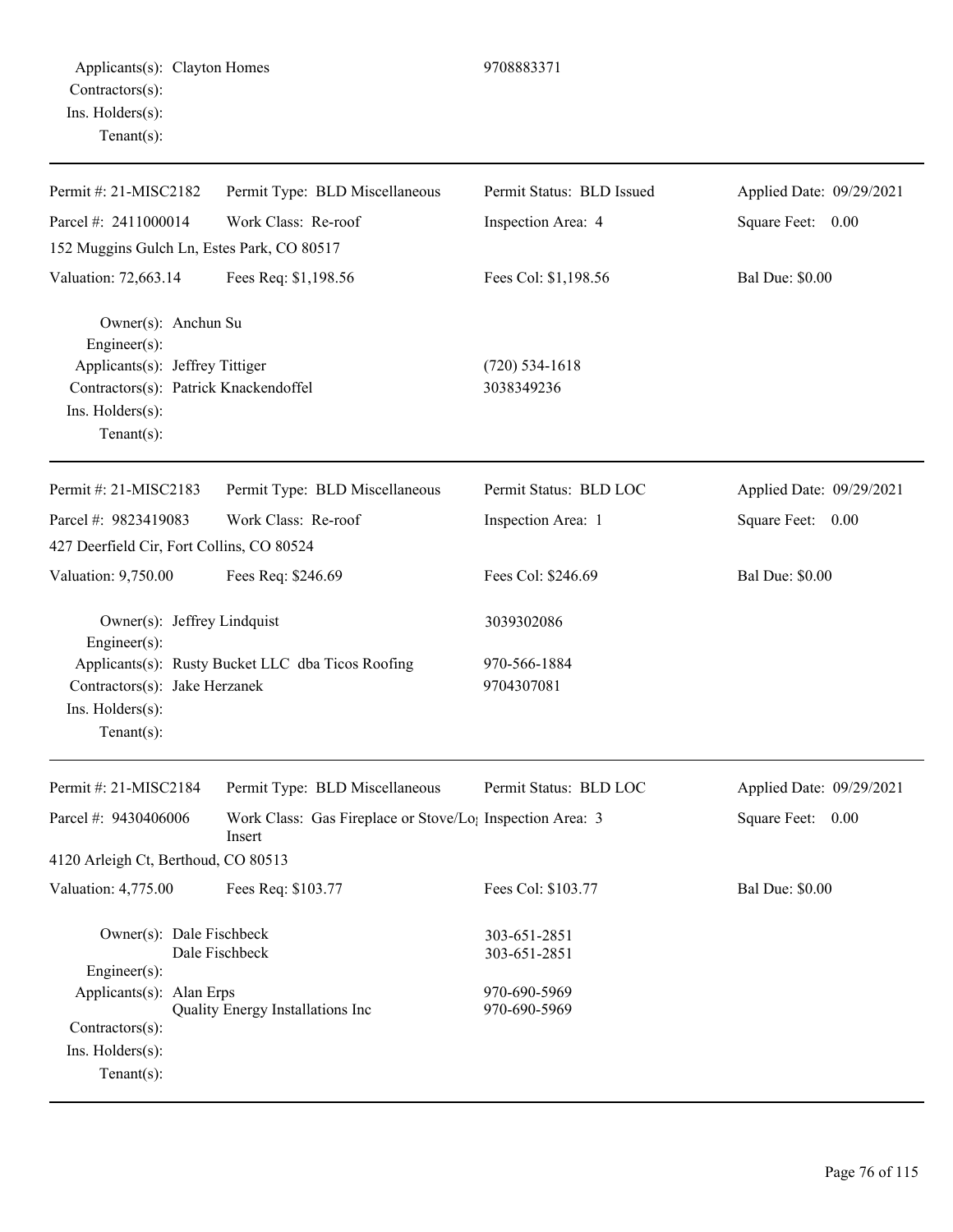| Permit #: 21-MISC2185                                                                                                                        | Permit Type: BLD Miscellaneous                                                  | Permit Status: BLD LOC       | Applied Date: 09/29/2021 |
|----------------------------------------------------------------------------------------------------------------------------------------------|---------------------------------------------------------------------------------|------------------------------|--------------------------|
| Parcel #: 1801306006                                                                                                                         | Work Class: Mechanical                                                          | Inspection Area: 1           | Square Feet: 0.00        |
| 9883 W Highway 14, Bellvue, CO 80512                                                                                                         |                                                                                 |                              |                          |
| Valuation: 13,000.00                                                                                                                         | Fees Req: \$269.74                                                              | Fees Col: \$269.74           | <b>Bal Due: \$0.00</b>   |
| Owner(s): Russell Boren<br>Engineer(s):<br>Applicants(s): Jim Birdwell<br>Contractors(s): Jim Birdwell<br>Ins. Holders(s):<br>Tenant $(s)$ : |                                                                                 | 970-686-6086<br>970-686-6086 |                          |
| Permit #: 21-MISC2186                                                                                                                        | Permit Type: BLD Miscellaneous                                                  | Permit Status: BLD Issued    | Applied Date: 09/29/2021 |
| Parcel #: 0535300008                                                                                                                         | Work Class: Gas Fireplace or Stove/Lo <sub>1</sub> Inspection Area: 3<br>Insert |                              | Square Feet: 0.00        |
| 9151 Prairie Way, Loveland, CO 80537                                                                                                         |                                                                                 |                              |                          |
| Valuation: 6,536.89                                                                                                                          | Fees Req: \$145.26                                                              | Fees Col: \$145.26           | <b>Bal Due: \$0.00</b>   |
| Owner(s): Randy Kercher<br>Engineer(s):                                                                                                      |                                                                                 | 9706909413                   |                          |
| Applicants(s): Alan Erps<br>Contractors(s):<br>Ins. Holders(s):<br>Tenant $(s)$ :                                                            |                                                                                 | 970-690-5969                 |                          |
| Permit #: 21-MISC2187                                                                                                                        | Permit Type: BLD Miscellaneous                                                  | Permit Status: BLD LOC       | Applied Date: 09/29/2021 |
| Parcel #: 0610334079                                                                                                                         | Work Class: Electrical                                                          | Inspection Area: 2           | Square Feet: 0.00        |
| 9848 Buckhorn Rd, Loveland, CO 80538                                                                                                         |                                                                                 |                              |                          |
| Valuation: 12,920.00                                                                                                                         | Fees Req: \$244.03                                                              | Fees Col: \$244.03           | <b>Bal Due: \$0.00</b>   |
| Jeff Hiatt<br>Engineer(s):                                                                                                                   | Owner(s): APPA Property Holdings LLC.                                           | 9709806801<br>9709806800     |                          |
| Applicants(s): George Stolz<br>Contractors(s):<br>Ins. Holders(s):<br>Tenant $(s)$ :                                                         | Gerald Palaszewski                                                              | 9706697609<br>9702243242     |                          |
| Permit #: 21-MISC2188                                                                                                                        | Permit Type: BLD Miscellaneous                                                  | Permit Status: BLD Issued    | Applied Date: 09/29/2021 |
| Parcel #: 8621405001                                                                                                                         | Work Class: Mechanical                                                          | Inspection Area: 2           | Square Feet: 0.00        |
| 8466 Golden Eagle Rd, Fort Collins, CO 80528                                                                                                 |                                                                                 |                              |                          |
| Valuation: 26,795.00                                                                                                                         | Fees Req: \$560.18                                                              | Fees Col: \$560.18           | <b>Bal Due: \$0.00</b>   |
| Owner(s): Gerald Woodward                                                                                                                    |                                                                                 | 9703107919                   |                          |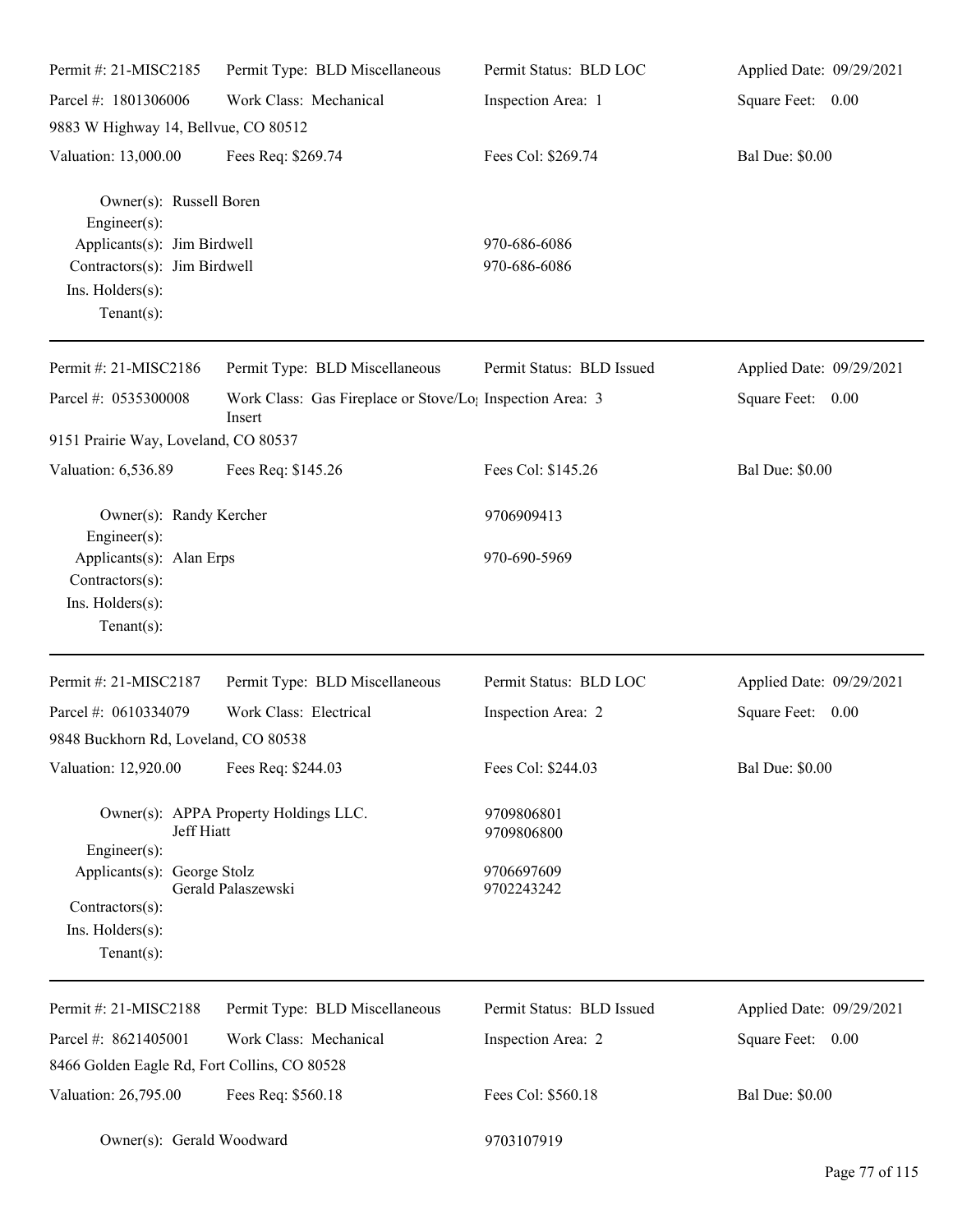Engineer(s): Applicants(s): Karen Arnold 9704844440 Contractors(s): William Kusmik 9705670184 Ins. Holders(s): Tenant(s):

| Permit #: 21-MISC2189                                                                              | Permit Type: BLD Miscellaneous | Permit Status: BLD Issued | Applied Date: 09/29/2021 |
|----------------------------------------------------------------------------------------------------|--------------------------------|---------------------------|--------------------------|
| Parcel #: 8621405001                                                                               | Work Class: Plumbing           | Inspection Area: 2        | Square Feet: 0.00        |
| 8466 Golden Eagle Rd, Fort Collins, CO 80528                                                       |                                |                           |                          |
| Valuation: 5,500.00                                                                                | Fees Req: \$124.51             | Fees Col: \$124.51        | <b>Bal Due: \$0.00</b>   |
| Owner(s): Gerald Woodward<br>Engineer(s):                                                          |                                | 9703107919                |                          |
| Applicants(s): Karen Arnold<br>Contractors(s): William Kusmik<br>Ins. Holders(s):<br>$Tenant(s)$ : |                                | 9704844440<br>9705670184  |                          |
| Permit #: 21-MISC2190                                                                              | Permit Type: BLD Miscellaneous | Permit Status: BLD Issued | Applied Date: 09/29/2021 |
| Parcel #: 9833000021                                                                               | Work Class: Re-roof            | Inspection Area: 1        | Square Feet: 0.00        |
| 2601 W County Road 54G, Fort Collins, CO 80524                                                     |                                |                           |                          |
| Valuation: 16,887.82                                                                               | Fees Req: \$387.69             | Fees Col: \$387.69        | <b>Bal Due: \$0.00</b>   |
| Owner(s): Raymond Kintzley<br>Engineer(s):                                                         |                                | 9702190721                |                          |
| Applicants(s): Steve Arends                                                                        |                                | 970-797-2502              |                          |
| Contractors(s): Steve Arends                                                                       |                                | 970-797-2502              |                          |
| Ins. Holders(s):<br>$Tenant(s)$ :                                                                  |                                |                           |                          |
| Permit #: 21-MISC2191                                                                              | Permit Type: BLD Miscellaneous | Permit Status: BLD Issued | Applied Date: 09/30/2021 |
| Parcel #: 9534409003                                                                               | Work Class: Electrical         | Inspection Area: 3        | Square Feet: 0.00        |
| 4138 Joni Ln, Loveland, CO 80537                                                                   |                                |                           |                          |
| Valuation: 5,100.00                                                                                | Fees Req: \$168.96             | Fees Col: \$168.96        | <b>Bal Due: \$0.00</b>   |
| Owner(s): Christopher Hansen<br>Engineer $(s)$ :                                                   |                                | 9702904584                |                          |
| Applicants(s): Chad Knowlden                                                                       |                                | 7205267566                |                          |
| Contractors(s):                                                                                    |                                |                           |                          |
| Ins. Holders(s):                                                                                   |                                |                           |                          |
| Tenant $(s)$ :                                                                                     |                                |                           |                          |
| Permit #: 21-MISC2192                                                                              | Permit Type: BLD Miscellaneous | Permit Status: BLD LOC    | Applied Date: 09/30/2021 |
| Parcel #: 8020000055                                                                               | Work Class: Re-roof            | Inspection Area: 1        | Square Feet: 0.00        |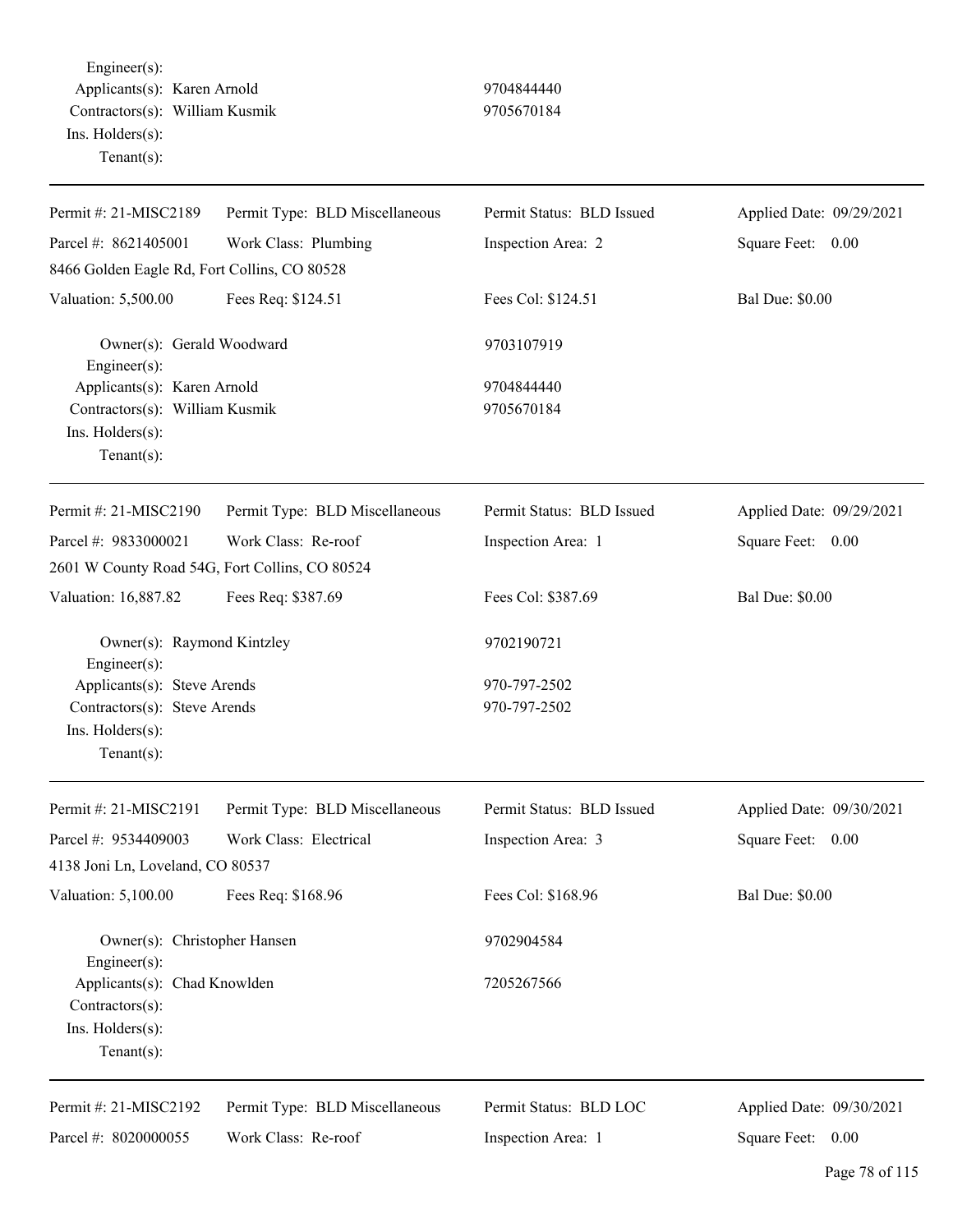| 16423 N County Road 9, Wellington, CO 80549                                                         |                                |                                            |                          |
|-----------------------------------------------------------------------------------------------------|--------------------------------|--------------------------------------------|--------------------------|
| Valuation: 23,000.00                                                                                | Fees Req: \$508.53             | Fees Col: \$508.53                         | <b>Bal Due: \$0.00</b>   |
| Owner(s): Robert Kinyon<br>Engineer(s):                                                             |                                | 9702180409                                 |                          |
| Applicants(s): Wolf Roofing<br>Contractors(s): Jeffrey Wolf<br>Ins. Holders(s):<br>Tenant $(s)$ :   | <b>Bridgette Gruenstein</b>    | 970-493-7472<br>9706900958<br>970-493-7472 |                          |
| Permit #: 21-MISC2193                                                                               | Permit Type: BLD Miscellaneous | Permit Status: BLD LOC                     | Applied Date: 09/30/2021 |
| Parcel #: 0501310001<br>7774 Bison Bluff St, Loveland, CO 80538                                     | Work Class: Re-roof            | Inspection Area: 2                         | Square Feet: 0.00        |
| Valuation: 14,000.00                                                                                | Fees Req: \$327.95             | Fees Col: \$327.95                         | <b>Bal Due: \$0.00</b>   |
| Owner(s): Bruce Willett<br>Engineer(s):                                                             |                                | 6199527363                                 |                          |
| Applicants(s): Johnny Belmarez<br>Contractors(s): Johnny Belmarez<br>Ins. Holders(s):<br>Tenant(s): |                                | 970-635-9399<br>970-635-9399               |                          |
| Permit #: 21-MISC2194                                                                               | Permit Type: BLD Miscellaneous | Permit Status: BLD Issued                  | Applied Date: 09/30/2021 |
| Parcel #: 9704206008                                                                                | Work Class: Electrical         | Inspection Area: 1                         | Square Feet: 0.00        |
| 1605 Wagon Tongue Ct, Fort Collins, CO 80521                                                        |                                |                                            |                          |
| Valuation: 2,000.00                                                                                 | Fees Req: \$120.00             | Fees Col: \$120.00                         | <b>Bal Due: \$0.00</b>   |
| Owner(s): Matthew Floyd<br>$Engineering(s)$ :                                                       |                                | 9702314828                                 |                          |
| Applicants(s): Duncan Messinger<br>Contractors(s):<br>Ins. Holders(s):<br>Tenant $(s)$ :            |                                | 9705672595                                 |                          |
| Permit #: 21-MISC2195                                                                               | Permit Type: BLD Miscellaneous | Permit Status: BLD Void                    | Applied Date: 09/30/2021 |

| I GHIII #. $\angle$ I WIIOU $\angle$ IJJ       | I CHIII TYPE. DLD MISCERATEOUS | I CHIIII DIAIUS. DLD VOIU | Applied Date. $07/30/2021$ |
|------------------------------------------------|--------------------------------|---------------------------|----------------------------|
| Parcel #:                                      | Work Class: Plumbing           | Inspection Area:          | Square Feet: 0.00          |
| 722 W. Myrtle Rd, Fort Collins, CO 80521       |                                |                           |                            |
| Valuation: 1,200.00                            | Fees Req: \$53.93              | Fees Col: \$53.93         | <b>Bal Due: \$0.00</b>     |
| Owner(s): Jack Bruggeman<br>$Engineering(s)$ : |                                | $(303)$ 916-3237          |                            |
| Applicants(s): Jamie Kruger                    |                                | 9703085369                |                            |
| $Contractors(s)$ :                             |                                |                           |                            |
| $Ins.$ Holders $(s)$ :                         |                                |                           |                            |
|                                                |                                |                           |                            |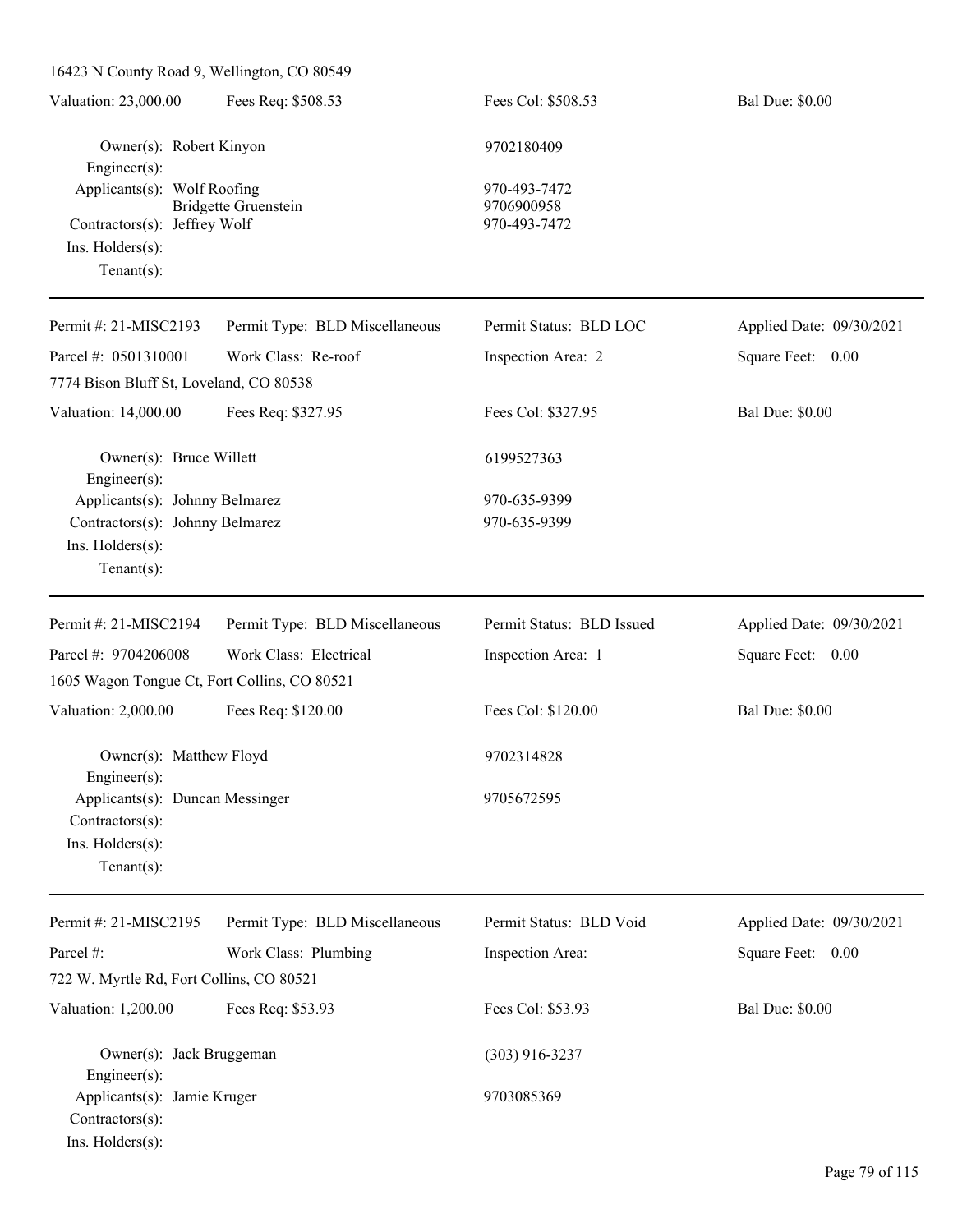| Permit #: 21-MISC2196                                                     | Permit Type: BLD Miscellaneous               | Permit Status: BLD Issued | Applied Date: 09/30/2021 |
|---------------------------------------------------------------------------|----------------------------------------------|---------------------------|--------------------------|
| Parcel #: 9408305008                                                      | Work Class: Electrical                       | Inspection Area: 3        | Square Feet: 0.00        |
| 1528 N County Road 23, Berthoud, CO 80513                                 |                                              |                           |                          |
| Valuation: 2,200.00                                                       | Fees Req: \$141.12                           | Fees Col: \$141.12        | <b>Bal Due: \$0.00</b>   |
| Owner(s): Mark Anderson<br>Engineer(s):                                   |                                              | 602-821-0326              |                          |
| Applicants(s): Jonathan Manz                                              |                                              |                           |                          |
| Contractors(s):<br>Ins. Holders(s):                                       |                                              |                           |                          |
| Tenant $(s)$ :                                                            |                                              |                           |                          |
| Permit #: 21-MISC2197                                                     | Permit Type: BLD Miscellaneous               | Permit Status: BLD Issued | Applied Date: 09/30/2021 |
| Parcel #: 9624213028                                                      | Work Class: Re-roof                          | Inspection Area: 2        | Square Feet:<br>0.00     |
| 7848 Handy Ct, Fort Collins, CO 80525                                     |                                              |                           |                          |
| Valuation: 13,000.00                                                      | Fees Req: \$307.90                           | Fees Col: \$307.90        | <b>Bal Due: \$0.00</b>   |
| Owner(s): David Garrels<br>Engineer(s):                                   |                                              | 9702155141                |                          |
| Applicants(s): Werner Vasquez Lopez                                       |                                              | 970-310-8628              |                          |
| Contractors(s): Werner Vasquez Lopez<br>Ins. Holders(s):<br>$Tenant(s)$ : |                                              | 970-310-8628              |                          |
| Permit #: 21-MISC2198                                                     | Permit Type: BLD Miscellaneous               | Permit Status: BLD Issued | Applied Date: 09/30/2021 |
| Parcel #: 8711305021                                                      | Work Class: Re-roof                          | Inspection Area: 2        | Square Feet:<br>0.00     |
| 400 Sol Ct, Fort Collins, CO 80524                                        |                                              |                           |                          |
| Valuation: 13,000.00                                                      | Fees Req: \$307.90                           | Fees Col: \$307.90        | <b>Bal Due: \$0.00</b>   |
| Owner(s): Christopher Lattes<br>Engineer(s):                              |                                              | 9702137488                |                          |
|                                                                           | Applicants(s): Northern Lights Exteriors LLC | 3037765263                |                          |
| Contractors(s): James Hooven                                              |                                              | 970-785-6195              |                          |
| Ins. Holders(s):<br>Tenant $(s)$ :                                        |                                              |                           |                          |
| Permit #: 21-MISC2199                                                     | Permit Type: BLD Miscellaneous               | Permit Status: BLD LOC    | Applied Date: 09/30/2021 |
| Parcel #: 3404111030                                                      | Work Class: Re-roof                          | Inspection Area: 4        | Square Feet: 0.00        |
| 2303 Aspen Brook Dr, Estes Park, CO 80517                                 |                                              |                           |                          |
| Valuation: 9,936.65                                                       | Fees Req: \$247.45                           | Fees Col: \$247.45        | <b>Bal Due: \$0.00</b>   |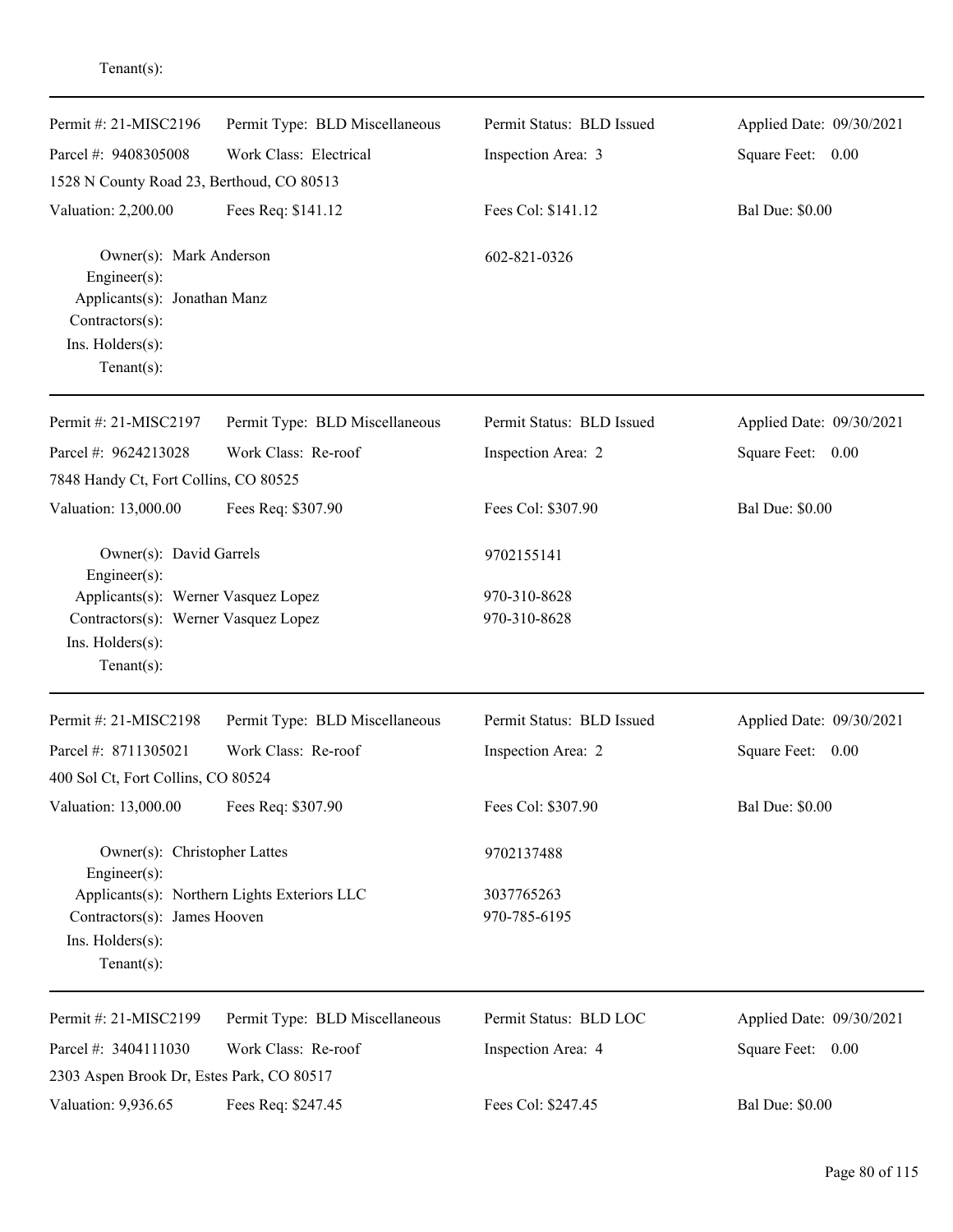Owner(s): Alison Collins 7202124788 Engineer(s): Applicants(s): Sheryl Dunkin (720) 413-4154 Contractors(s): Kevin Gottino 303-657-3009 Ins. Holders(s): Tenant(s): Permit #: 21-MISC2200 Parcel #: 8709425001 Permit Type: BLD Miscellaneous Work Class: Electrical Permit Status: BLD Issued Inspection Area: 2 Applied Date: 09/30/2021 Square Feet: 0.00 3802 Harvester Ct, Fort Collins, CO 80524 Valuation: 10,500.00 Fees Req: \$219.84 Fees Col: \$219.84 Bal Due: \$0.00 Owner(s): Melissa Foster (719) 641-9267 Engineer(s): Applicants(s): Altitude Wireless LLC 7203540083 American Tower 303-274-2556 Contractors(s): Ins. Holders(s): Tenant(s): Permit #: 21-MISC2201 Parcel #: 3027206001 Permit Type: BLD Miscellaneous Work Class: Gas Fireplace or Stove/Log Inspection Area: 5 Insert Permit Status: BLD Issued Applied Date: 09/30/2021 Square Feet: 0.00 1201 Fox Acres Dr E, Red Feather Lakes, CO 80545 Valuation: 2,200.00 Fees Req: \$62.27 Fees Col: \$62.27 Bal Due: \$0.00 Owner(s): Mark Mitchell 9795622546 Engineer(s): Applicants(s): Western Fireplace Supply 97049896793 Contractors(s): Chris Tenan 970-498-9679 Ins. Holders(s): Tenant(s): Permit #: 21-MISC2202 Parcel #: 9606105027 Permit Type: BLD Miscellaneous Work Class: Mechanical Permit Status: BLD Issued Inspection Area: 2 Applied Date: 09/30/2021 Square Feet: 0.00 4710 Deer Trail Ct, Fort Collins, CO 80526 Valuation: 16,150.00 Fees Req: \$412.72 Fees Col: \$412.72 Bal Due: \$0.00 Owner(s): Jeremy Thomas 8126862122 Engineer(s): Applicants(s): IMS Heating & Air Inc 970-532-0123 Contractors(s): Dwayne Shawver 970-532-0123 Ins. Holders(s): Tenant(s):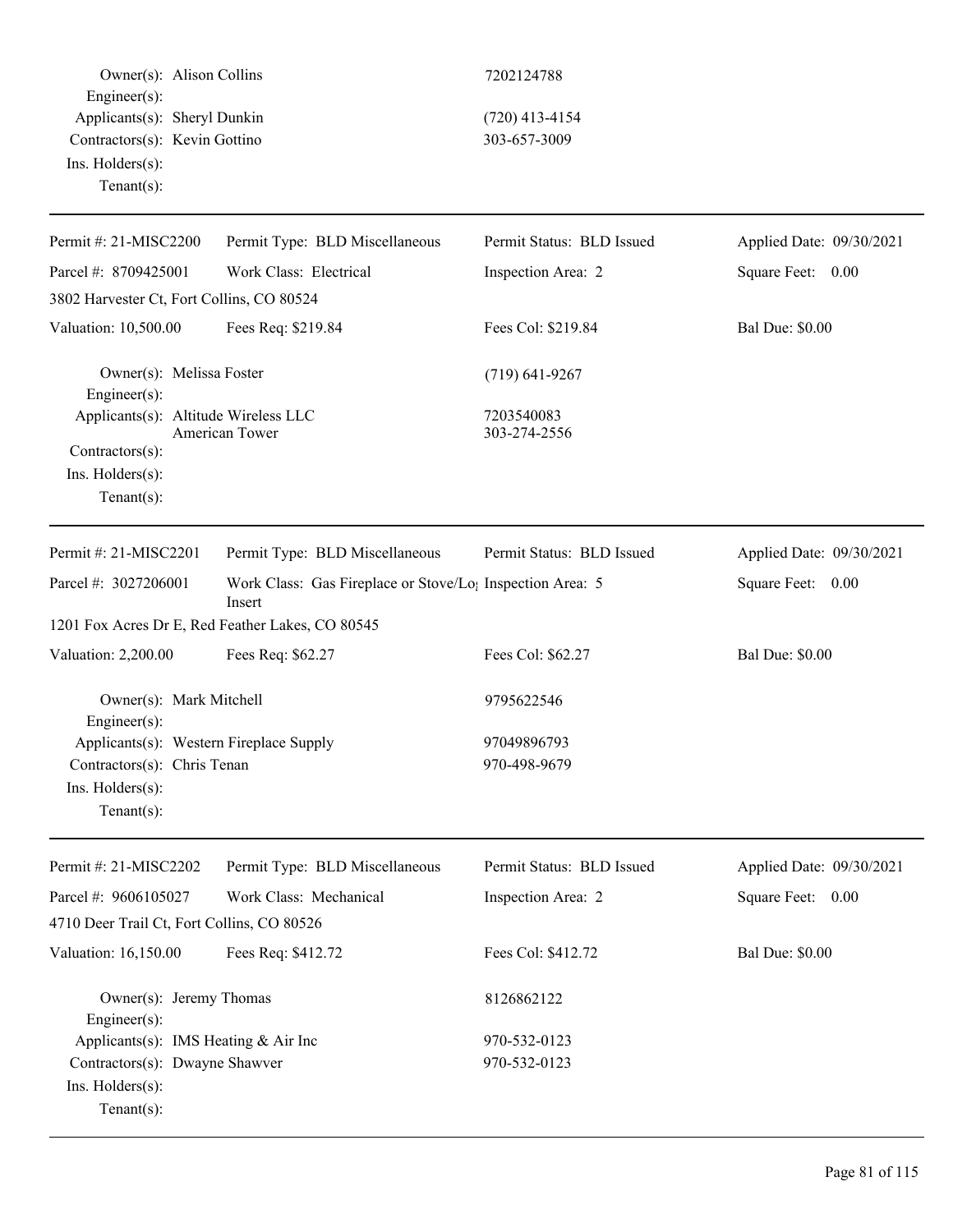| Permit #: 21-MISC2203                                                                   | Permit Type: BLD Miscellaneous                | Permit Status: BLD Issued  | Applied Date: 09/30/2021 |
|-----------------------------------------------------------------------------------------|-----------------------------------------------|----------------------------|--------------------------|
| Parcel #: 8602000012                                                                    | Work Class: Gas Piping                        | Inspection Area: 2         | Square Feet: 0.00        |
| 5221 S County Road 3f, Fort Collins, CO 80528                                           |                                               |                            |                          |
| Valuation: 7,600.00                                                                     | Fees Req: \$226.00                            | Fees Col: \$226.00         | <b>Bal Due: \$0.00</b>   |
| Owner(s): William Nichols<br>$Engineering(s)$ :                                         |                                               | 9702154631                 |                          |
| Applicants(s): William Nichols<br>Contractors(s):<br>Ins. Holders(s):<br>Tenant $(s)$ : |                                               | 9702154631                 |                          |
| Permit #: 21-MISC2204                                                                   | Permit Type: BLD Miscellaneous                | Permit Status: BLD LOC     | Applied Date: 09/30/2021 |
| Parcel #: 4010405088                                                                    | Work Class: Electrical                        | Inspection Area: 5         | Square Feet: 0.00        |
| 122 Pow Wow Dr, Red Feather Lakes, CO 80545                                             |                                               |                            |                          |
| Valuation: 1,500.00                                                                     | Fees Req: \$120.00                            | Fees Col: \$120.00         | <b>Bal Due: \$0.00</b>   |
| Owner(s): David Menough<br>Engineer(s):                                                 |                                               | 3036670740                 |                          |
| Applicants(s): David Menough<br>Contractors(s):<br>Ins. Holders(s):<br>Tenant $(s)$ :   |                                               | 3036670740                 |                          |
| Permit #: 21-RES0594                                                                    | Permit Type: BLD Residential                  | Permit Status: BLD LOC     | Applied Date: 09/01/2021 |
| Parcel #: 3403307019                                                                    | Work Class: Alteration                        | Inspection Area: 4         | Square Feet: 0.00        |
| 2965 Eaglecliff Dr, Estes Park, CO 80517                                                |                                               |                            |                          |
| Valuation: 0.00 Fees Req: \$67.50                                                       |                                               | Fees Col: \$67.50          | <b>Bal Due: \$0.00</b>   |
| Engineer(s):                                                                            | Owner(s): Curtis Davis Family Revocable Trust | 5732684908                 |                          |
| Applicants(s): Richard Chiappe<br>Contractors(s):<br>Ins. Holders(s):<br>Tenant $(s)$ : |                                               | 9705862181                 |                          |
| Permit #: 21-RES0595                                                                    | Permit Type: BLD Residential                  | Permit Status: BLD Applied | Applied Date: 09/01/2021 |
| Parcel #: 3021342001                                                                    | Work Class: Cabin                             | Inspection Area: 5         | Square Feet: 188.00      |
| 410 Monoma Ln, Red Feather Lakes, CO 80026                                              |                                               |                            |                          |
| Valuation: 33,659.09                                                                    | Fees Req: \$3,549.26                          | Fees Col: \$0.00           | Bal Due: \$3,549.26      |
| Owner(s): Douglas Conarroe<br>Engineer(s):                                              | Dana Coffield                                 | 7204707550<br>3038085518   |                          |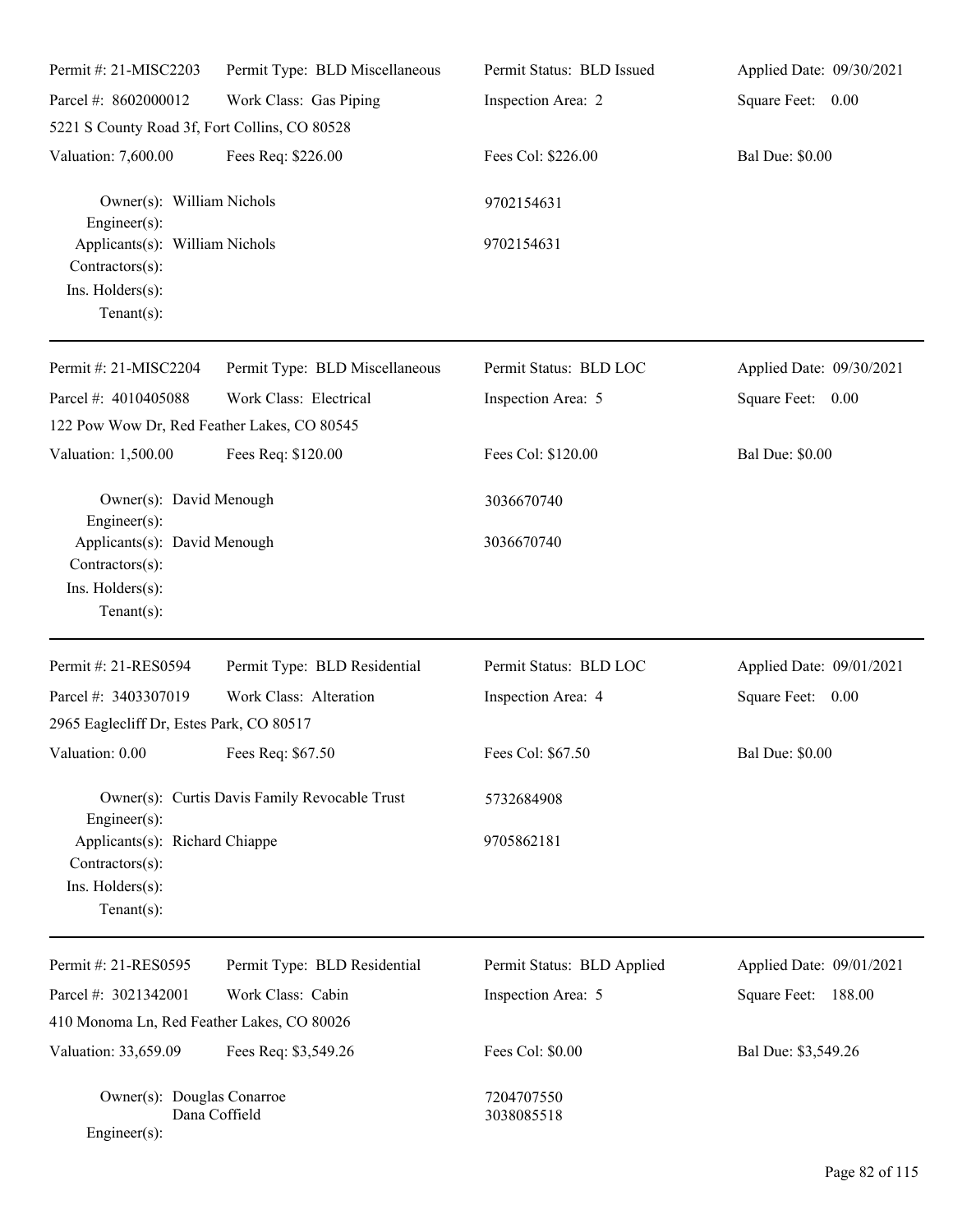| Permit #: 21-RES0596                                                            | Permit Type: BLD Residential | Permit Status: BLD Applied             | Applied Date: 09/02/2021 |
|---------------------------------------------------------------------------------|------------------------------|----------------------------------------|--------------------------|
| Parcel #: 1724000052                                                            | Work Class: New              | Inspection Area: 2                     | Square Feet: 0.00        |
| 405 Moondance Way, Bellvue, CO 80512                                            |                              |                                        |                          |
| Valuation: 750,000.00                                                           | Fees Req: \$10,627.35        | Fees Col: \$0.00                       | Bal Due: \$10,627.35     |
| Owner(s): Kristian Stauffer<br>Engineer(s):                                     |                              | 8328400838                             |                          |
| Applicants(s): William Beach                                                    |                              | 7196417252                             |                          |
| Contractors(s): William Beach                                                   |                              | 7196417252                             |                          |
| Ins. Holders(s):<br>$Tenant(s)$ :                                               |                              |                                        |                          |
| Permit #: 21-RES0597                                                            | Permit Type: BLD Residential | Permit Status: BLD Issued              | Applied Date: 09/02/2021 |
| Parcel #: 8831431059                                                            | Work Class: Alteration       | Inspection Area: 1                     | Square Feet: 714.00      |
| 1737 Rangeview Dr, Fort Collins, CO 80524                                       |                              |                                        |                          |
| Valuation: 19,000.00                                                            | Fees Req: \$724.42           | Fees Col: \$724.42                     | <b>Bal Due: \$0.00</b>   |
| Owner(s): David Roseborough<br>Rose Roseborough<br>Engineer(s): Alexander Davis |                              | 3013673636<br>3013673636<br>3074264183 |                          |
| Applicants(s): Wesley Gunter                                                    |                              | 970-539-8330                           |                          |
| Contractors(s): Wesley Gunter                                                   |                              | 970-539-8330                           |                          |
| Ins. Holders(s):<br>$Tenant(s)$ :                                               |                              |                                        |                          |
| Permit #: 21-RES0598                                                            | Permit Type: BLD Residential | Permit Status: BLD Issued              | Applied Date: 09/13/2021 |
| Parcel #: 9731313015                                                            | Work Class: Alteration       | Inspection Area: 2                     | 880.00<br>Square Feet:   |
| 4920 Lone Pine Dr, Fort Collins, CO 8526                                        |                              |                                        |                          |
| Valuation: 32,859.20                                                            | Fees Req: \$1,095.73         | Fees Col: \$1,095.73                   | <b>Bal Due: \$0.00</b>   |
| Owner(s): Justin Lord<br>Engineer(s):                                           |                              | 9703109463                             |                          |
| Applicants(s): Herman Boonstra                                                  |                              | 9706923122                             |                          |
| Contractors(s): Herman Boonstra                                                 |                              | 9706923122                             |                          |
| Ins. Holders(s):                                                                |                              |                                        |                          |
| $Tenant(s)$ :                                                                   |                              |                                        |                          |
| Permit #: 21-RES0599                                                            | Permit Type: BLD Residential | Permit Status: BLD Applied             | Applied Date: 09/03/2021 |

Work Class: Addition

Inspection Area: 2

Square Feet: 0.00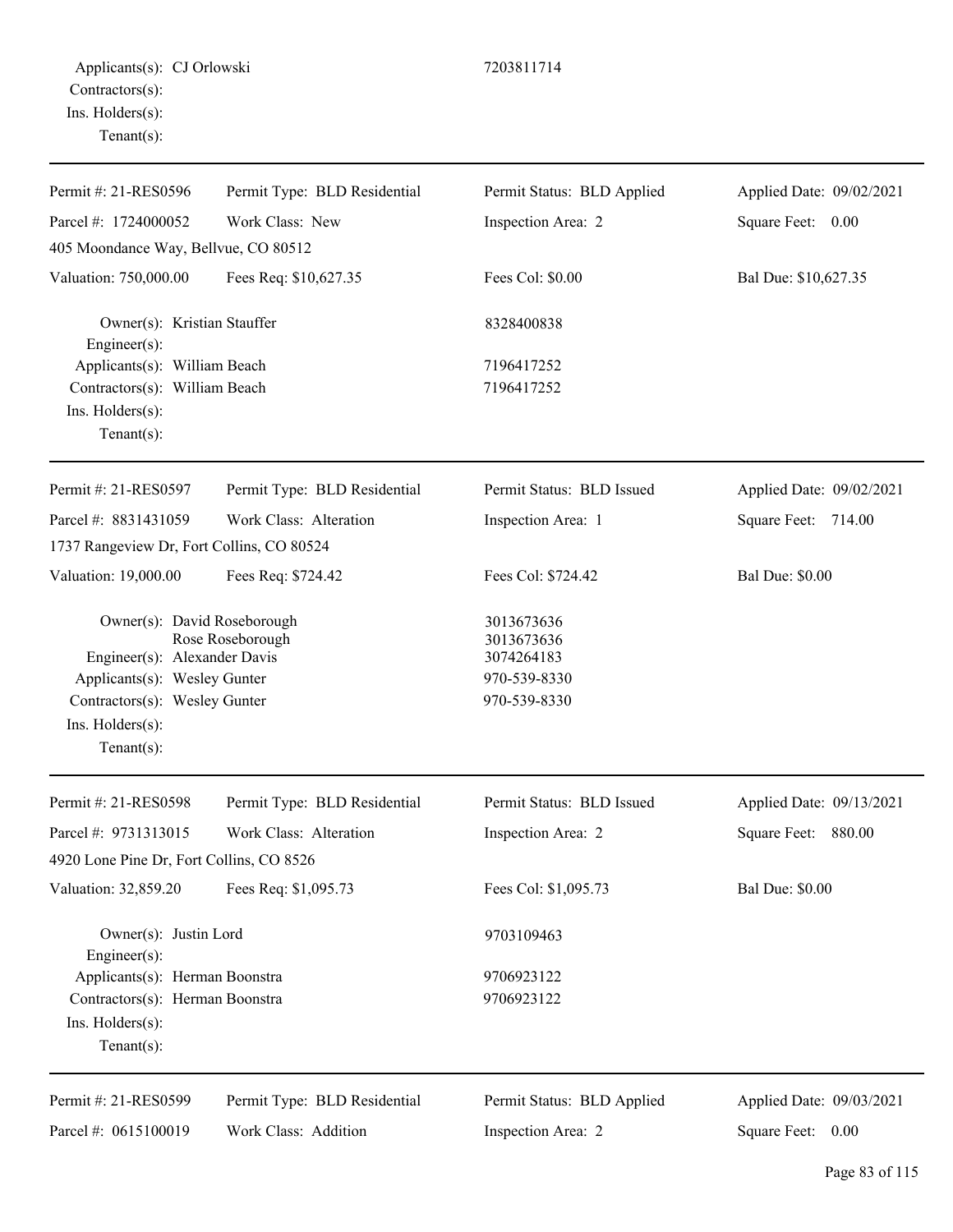| 9262 Buckhorn Rd, Loveland, CO 80538                                                                                                      |                              |                            |                          |
|-------------------------------------------------------------------------------------------------------------------------------------------|------------------------------|----------------------------|--------------------------|
| Valuation: 220,000.00                                                                                                                     | Fees Req: \$3,987.45         | Fees Col: \$1,012.78       | Bal Due: \$2,974.67      |
| Owner(s): Fran Napolitano<br>$Engineering(s)$ :<br>Applicants(s): Fran Napolitano<br>Contractors(s):<br>Ins. Holders(s):<br>$Tenant(s)$ : |                              | 9704814023                 |                          |
|                                                                                                                                           |                              | 9704814023                 |                          |
| Permit #: 21-RES0600                                                                                                                      | Permit Type: BLD Residential | Permit Status: BLD Applied | Applied Date: 09/07/2021 |
| Parcel #: 9418408004                                                                                                                      | Work Class: New              | Inspection Area: 3         | Square Feet: 7,317.00    |
| 996 Pierre Ridge Rd, Berthoud, CO 80513                                                                                                   |                              |                            |                          |
| Valuation: 750,000.00                                                                                                                     | Fees Req: \$14,570.56        | Fees Col: \$0.00           | Bal Due: \$14,570.56     |
| Owner(s): Daniel Boyd<br>$Engineering(s)$ :                                                                                               |                              | 3039906077                 |                          |
| Applicants(s): Scott Oakes<br>Contractors(s):<br>Ins. Holders(s):<br>$Tenant(s)$ :                                                        |                              | 303-589-8846               |                          |
| Permit #: 21-RES0601                                                                                                                      | Permit Type: BLD Residential | Permit Status: BLD Applied | Applied Date: 09/08/2021 |
| Parcel #: 0704000056                                                                                                                      | Work Class: New              | Inspection Area: 1         | Square Feet: 5,464.00    |
| 744 Little Whale Rd, Bellvue, CO 80512                                                                                                    |                              |                            |                          |
| Valuation: 475,000.00                                                                                                                     | Fees Req: \$12,385.58        | Fees Col: \$0.00           | Bal Due: \$12,385.58     |
| Owner(s): Benjamin Cohen<br>Engineer $(s)$ :                                                                                              |                              | 970-702-4233               |                          |
| Applicants(s): Jeffrey "David" Young<br>Contractors(s): Jeffrey "David" Young<br>Ins. Holders(s):<br>Tenant $(s)$ :                       |                              | 9703084717<br>9703084717   |                          |
| Permit #: 21-RES0602                                                                                                                      | Permit Type: BLD Residential | Permit Status: BLD Issued  | Applied Date: 09/08/2021 |
| Parcel #: 1626211001                                                                                                                      | Work Class: Deck             | Inspection Area: 4         | Square Feet: 260.00      |
| 123 Chipmunk Pl, Drake, CO 80515                                                                                                          |                              |                            |                          |
| Valuation: 8,500.00                                                                                                                       | Fees Req: \$353.46           | Fees Col: \$353.46         | <b>Bal Due: \$0.00</b>   |
| Owner(s): William Ellzey<br>$Engineering(s)$ :                                                                                            |                              | 9705861142                 |                          |
| Applicants(s): Robert Martin                                                                                                              |                              | 9705411101                 |                          |
| Contractors(s): Robert Martin<br>Ins. Holders(s):                                                                                         |                              | 9705411101                 |                          |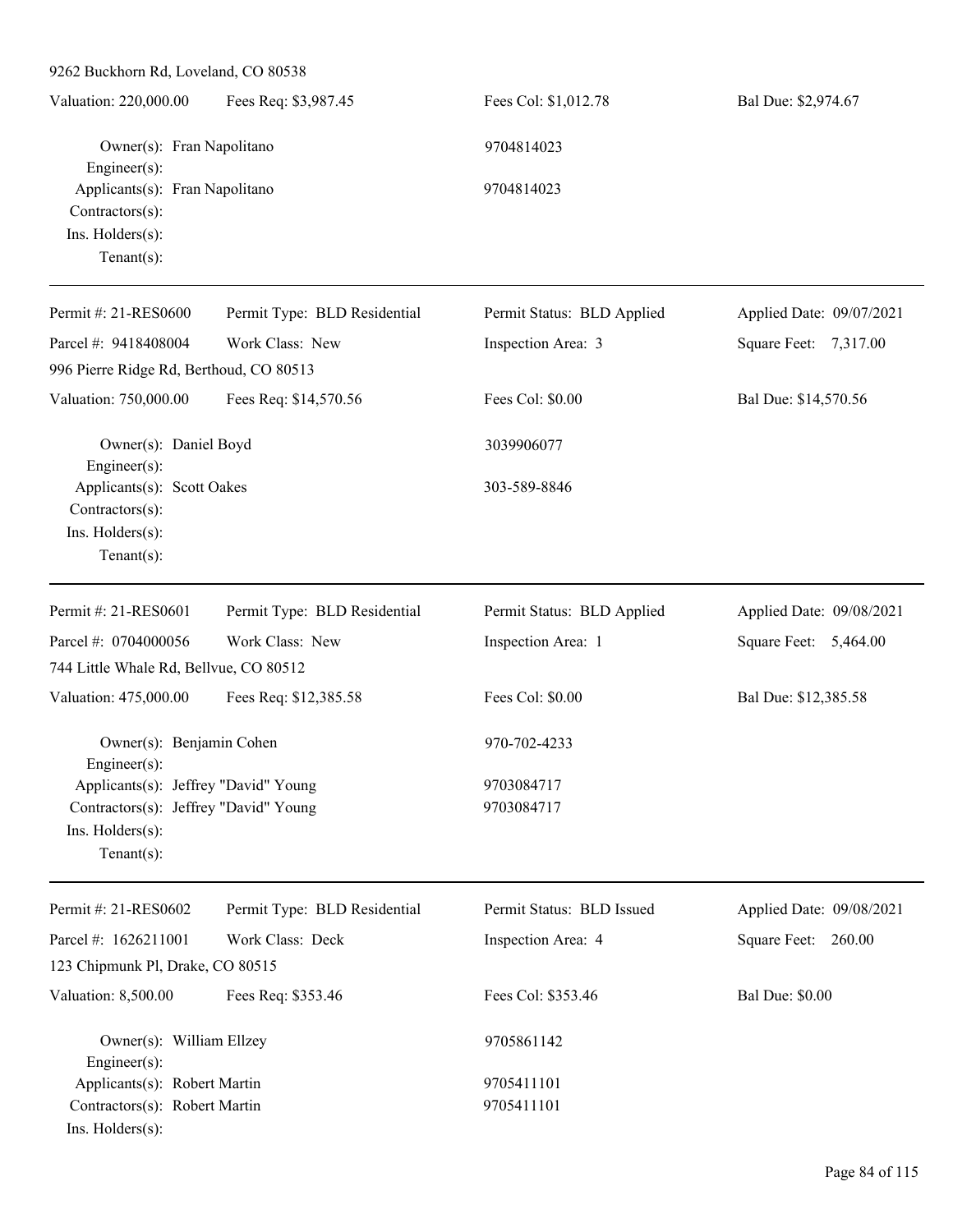| Permit #: 21-RES0603                                         | Permit Type: BLD Residential | Permit Status: BLD Applied | Applied Date: 09/08/2021 |
|--------------------------------------------------------------|------------------------------|----------------------------|--------------------------|
| Parcel #: 3402100014                                         | Work Class: Alteration       | Inspection Area: 4         | Square Feet: 0.00        |
| 2636 S Saint Vrain Ave, Estes Park, CO 80517                 |                              |                            |                          |
| Valuation: 30,000.00                                         | Fees Req: \$1,106.91         | Fees Col: \$0.00           | Bal Due: \$1,106.91      |
| Owner(s): * Ferree Living Trust<br>Engineer(s):              |                              | 9705770436                 |                          |
| Applicants(s): Adam Darling                                  |                              | 7405033881                 |                          |
| Contractors(s): Don Darling                                  |                              | 970-586-1047               |                          |
| Ins. Holders(s):<br>Tenant $(s)$ :                           |                              |                            |                          |
| Permit #: 21-RES0604                                         | Permit Type: BLD Residential | Permit Status: BLD Applied | Applied Date: 09/08/2021 |
| Parcel #: 8915000012                                         | Work Class: Cabin            | Inspection Area: 1         | Square Feet: 204.00      |
| 4821 E County Road 70, Wellington, CO 80549                  |                              |                            |                          |
| Valuation: 15,000.00                                         | Fees Req: \$4,518.76         | Fees Col: \$0.00           | Bal Due: \$4,518.76      |
| Owner(s): Helmut Roy                                         |                              | 9705687486                 |                          |
| Engineer(s):<br>Applicants(s): Helmut Roy<br>Contractors(s): |                              | 9705687486                 |                          |
| Ins. Holders(s):<br>Tenant $(s)$ :                           |                              |                            |                          |
| Permit #: 21-RES0605                                         | Permit Type: BLD Residential | Permit Status: BLD Issued  | Applied Date: 09/08/2021 |
| Parcel #: 8621405020                                         | Work Class: Alteration       | Inspection Area: 2         | Square Feet: 0.00        |
| 8343 Golden Eagle Rd, Fort Collins, CO 80528                 |                              |                            |                          |
| Valuation: 62,000.00                                         | Fees Req: \$1,630.41         | Fees Col: \$1,630.41       | <b>Bal Due: \$0.00</b>   |
| Owner(s): John Stewart<br>Engineer(s):                       |                              | 8054523841                 |                          |
| Applicants(s): Dale Lindholm                                 |                              | 970-482-6725               |                          |
| Contractors(s): Dale Lindholm                                |                              | 970-482-6725               |                          |
| Ins. Holders(s):<br>Tenant $(s)$ :                           |                              |                            |                          |
| Permit #: 21-RES0606                                         | Permit Type: BLD Residential | Permit Status: BLD Applied | Applied Date: 09/08/2021 |
| Parcel #: 8915000012                                         | Work Class: Cabin            | Inspection Area: 1         | Square Feet: 204.00      |
| 4821 E County Road 70, Wellington, CO 80549                  |                              |                            |                          |
| Valuation: 15,000.00                                         | Fees Req: \$4,518.76         | Fees Col: \$0.00           | Bal Due: \$4,518.76      |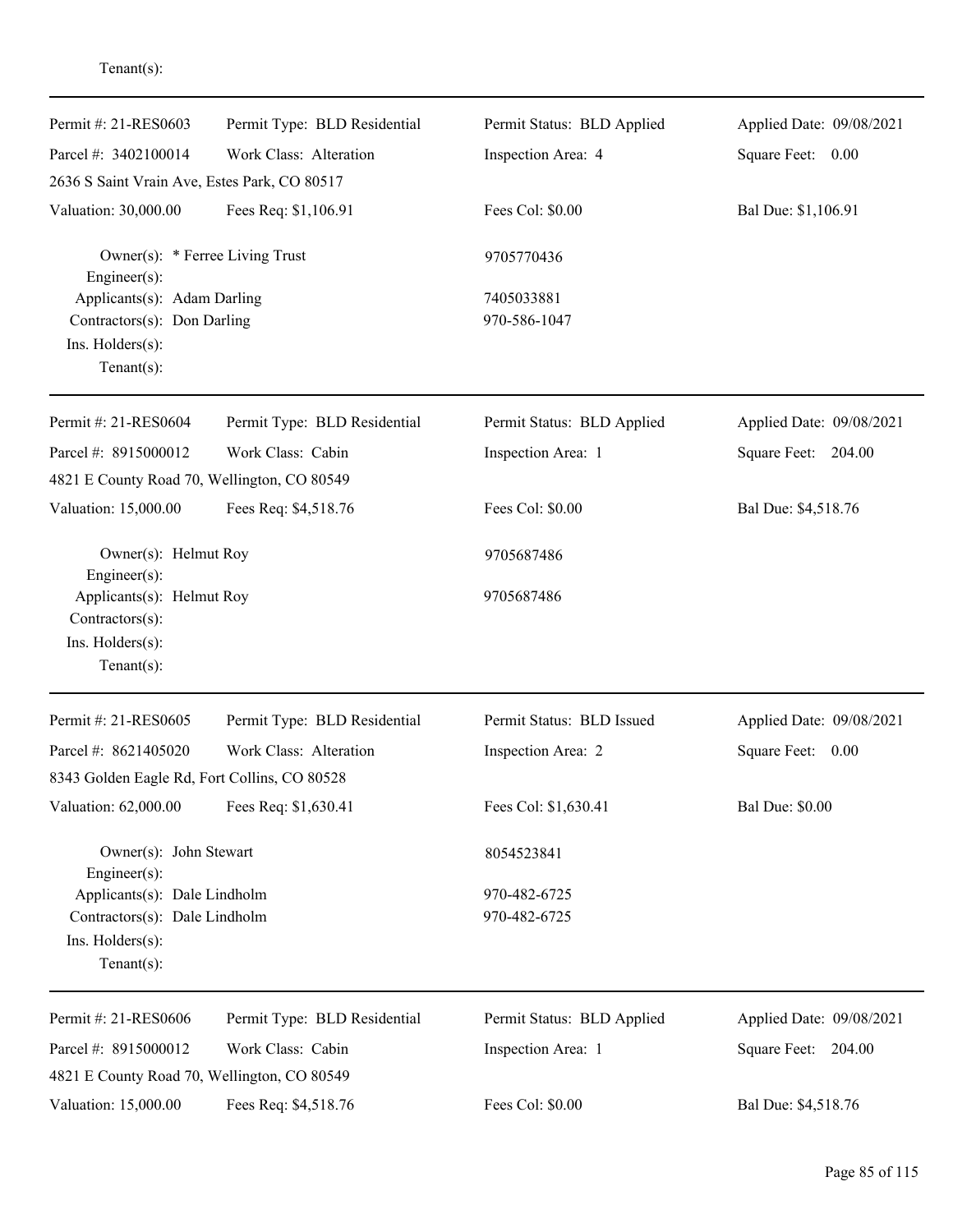Owner(s): Helmut Roy 9705687486 Engineer(s): Applicants(s): Helmut Roy 9705687486 Contractors(s): Ins. Holders(s): Tenant(s): Permit #: 21-RES0607 Parcel #: 8915000012 Permit Type: BLD Residential Work Class: Cabin Permit Status: BLD Applied Inspection Area: 1 Applied Date: 09/08/2021 Square Feet: 204.00 4821 E County Road 70, Wellington, CO 80549 Valuation: 15,000.00 Fees Req: \$4,518.76 Fees Col: \$0.00 Bal Due: \$4,518.76 Owner(s): Helmut Roy 9705687486 Engineer(s): Applicants(s): Helmut Roy 9705687486 Contractors(s): Ins. Holders(s): Tenant(s): Permit #: 21-RES0608 Parcel #: 8915000012 Permit Type: BLD Residential Work Class: Cabin Permit Status: BLD Applied Inspection Area: 1 Applied Date: 09/08/2021 Square Feet: 204.00 4821 E County Road 70, Wellington, CO 80549 Valuation: 15,000.00 Fees Req: \$4,518.76 Fees Col: \$0.00 Bal Due: \$4,518.76 Owner(s): Helmut Roy 9705687486 Engineer(s): Applicants(s): Helmut Roy 9705687486 Contractors(s): Ins. Holders(s): Tenant(s): Permit #: 21-RES0609 Parcel #: 2926105022 Permit Type: BLD Residential Work Class: Conversion to Short-Term Inspection Area: 5 Rental Permit Status: BLD CO Applied Date: 09/08/2021 Square Feet: 0.00 379 Guardian Peak Dr, Livermore, CO 80536 Valuation: 0.00 Fees Req: \$300.00 Fees Col: \$300.00 Bal Due: \$0.00 Owner(s): Kayla Davis 3039139956<br>Max Davis 3039139956 3039139956 Engineer(s): Applicants(s): Kayla Davis 3039139956 Contractors(s): Ins. Holders(s): Tenant(s):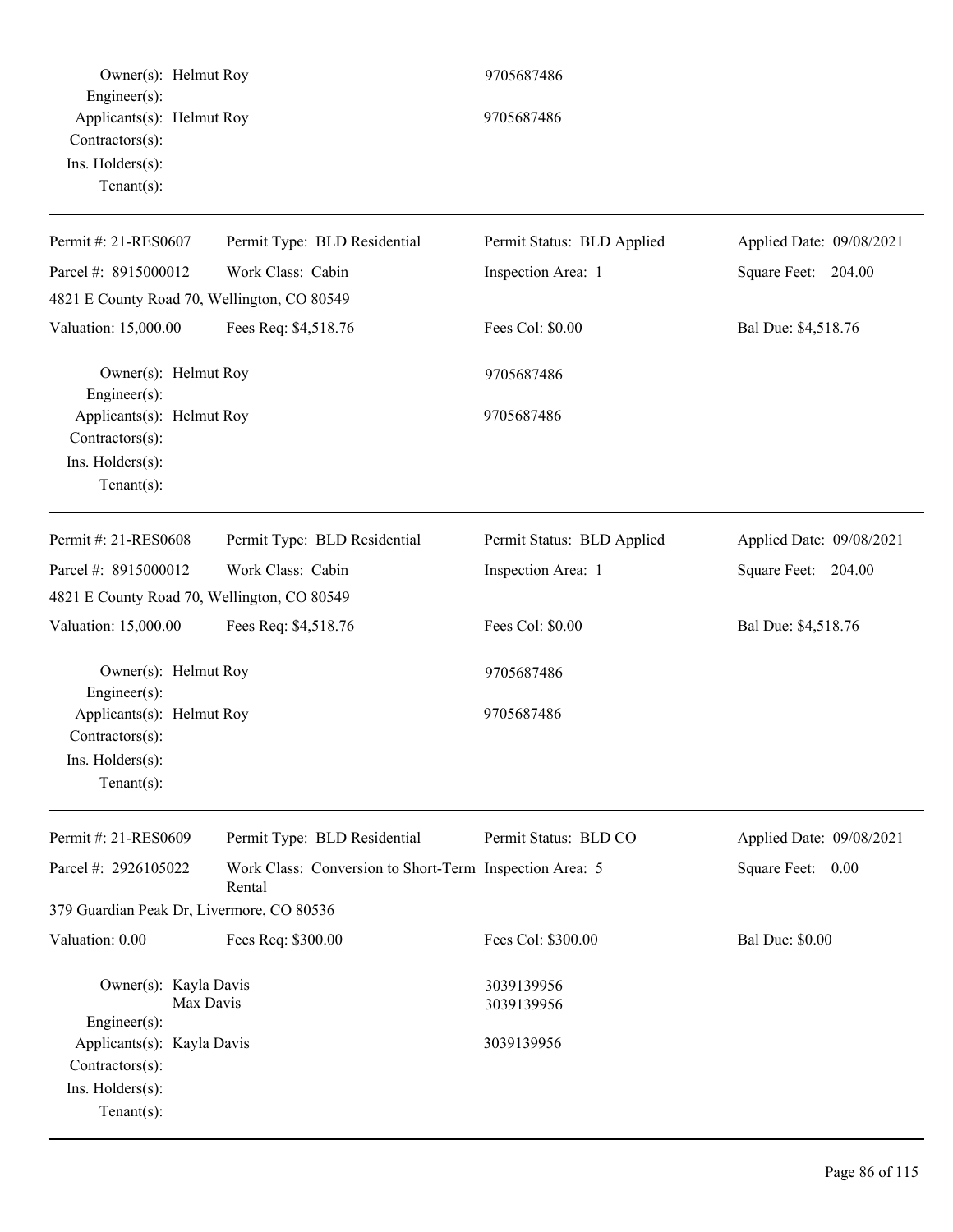| Permit #: 21-RES0610                                            | Permit Type: BLD Residential | Permit Status: BLD Issued  | Applied Date: 09/08/2021 |
|-----------------------------------------------------------------|------------------------------|----------------------------|--------------------------|
| Parcel #: 3029116006                                            | Work Class: Deck             | Inspection Area: 5         | Square Feet: 0.00        |
| 161 Falling Star Ln, Red Feather Lakes, CO 80545                |                              |                            |                          |
| Valuation: 4,000.00                                             | Fees Req: \$376.26           | Fees Col: \$376.26         | <b>Bal Due: \$0.00</b>   |
| Owner(s): David Benjes                                          |                              | 6023124499                 |                          |
| Denise Benjes<br>Engineer(s): Brent Bell                        |                              | 7208771427                 |                          |
| Applicants(s): David Benjes                                     |                              | 6023124499                 |                          |
| Contractors(s):                                                 |                              |                            |                          |
| Ins. Holders(s):                                                |                              |                            |                          |
| Tenant $(s)$ :                                                  |                              |                            |                          |
| Permit #: 21-RES0611                                            | Permit Type: BLD Residential | Permit Status: BLD Applied | Applied Date: 09/09/2021 |
| Parcel #: 1418000024                                            | Work Class: Deck             | Inspection Area: 4         | Square Feet: 0.00        |
| 9032 E Highway 36, Lyons, CO 80540                              |                              |                            |                          |
| Valuation: 5,375.00                                             | Fees Req: \$318.67           | Fees Col: \$0.00           | Bal Due: \$318.67        |
| Owner(s): Carolyn Schlaepfer                                    | Madelyn Schlaepfer           |                            |                          |
| $Engineering(s)$ :                                              |                              | 2095687256                 |                          |
| Applicants(s): Chris Steadman                                   |                              | 9702159027                 |                          |
| Contractors(s): Chris Steadman                                  |                              | 9702159027                 |                          |
| Ins. Holders(s):                                                |                              |                            |                          |
| Tenant $(s)$ :                                                  |                              |                            |                          |
| Permit #: 21-RES0612                                            | Permit Type: BLD Residential | Permit Status: BLD LOC     | Applied Date: 09/10/2021 |
| Parcel #: 9636405070                                            | Work Class: Alteration       | Inspection Area: 2         | Square Feet:<br>0.00     |
| 809 Engleman Pl, Loveland, CO 80538                             |                              |                            |                          |
| Valuation: 17,105.00                                            | Fees Req: \$572.73           | Fees Col: \$572.73         | <b>Bal Due: \$0.00</b>   |
| Owner(s): Kelly Jacobson                                        |                              |                            |                          |
| Engineer(s):                                                    |                              | 7204413611                 |                          |
| Applicants(s): Russell Meinzer<br>Contractors(s): Byron Johnson |                              | 7204413611                 |                          |
| Ins. Holders(s):                                                |                              |                            |                          |
| Tenant $(s)$ :                                                  |                              |                            |                          |
|                                                                 |                              |                            |                          |
| Permit #: 21-RES0613                                            | Permit Type: BLD Residential | Permit Status: BLD Issued  | Applied Date: 09/10/2021 |
| Parcel #: 0601105283                                            | Work Class: Deck             | Inspection Area: 2         | Square Feet: 344.00      |
| 4625 Echo Cir, Fort Collins, CO 80526                           |                              |                            |                          |
| Valuation: 5,000.00                                             | Fees Req: \$293.06           | Fees Col: \$293.06         | <b>Bal Due: \$0.00</b>   |
| Owner(s): James Duncan                                          | Alicia Duncan                | 9706907902<br>9706907902   |                          |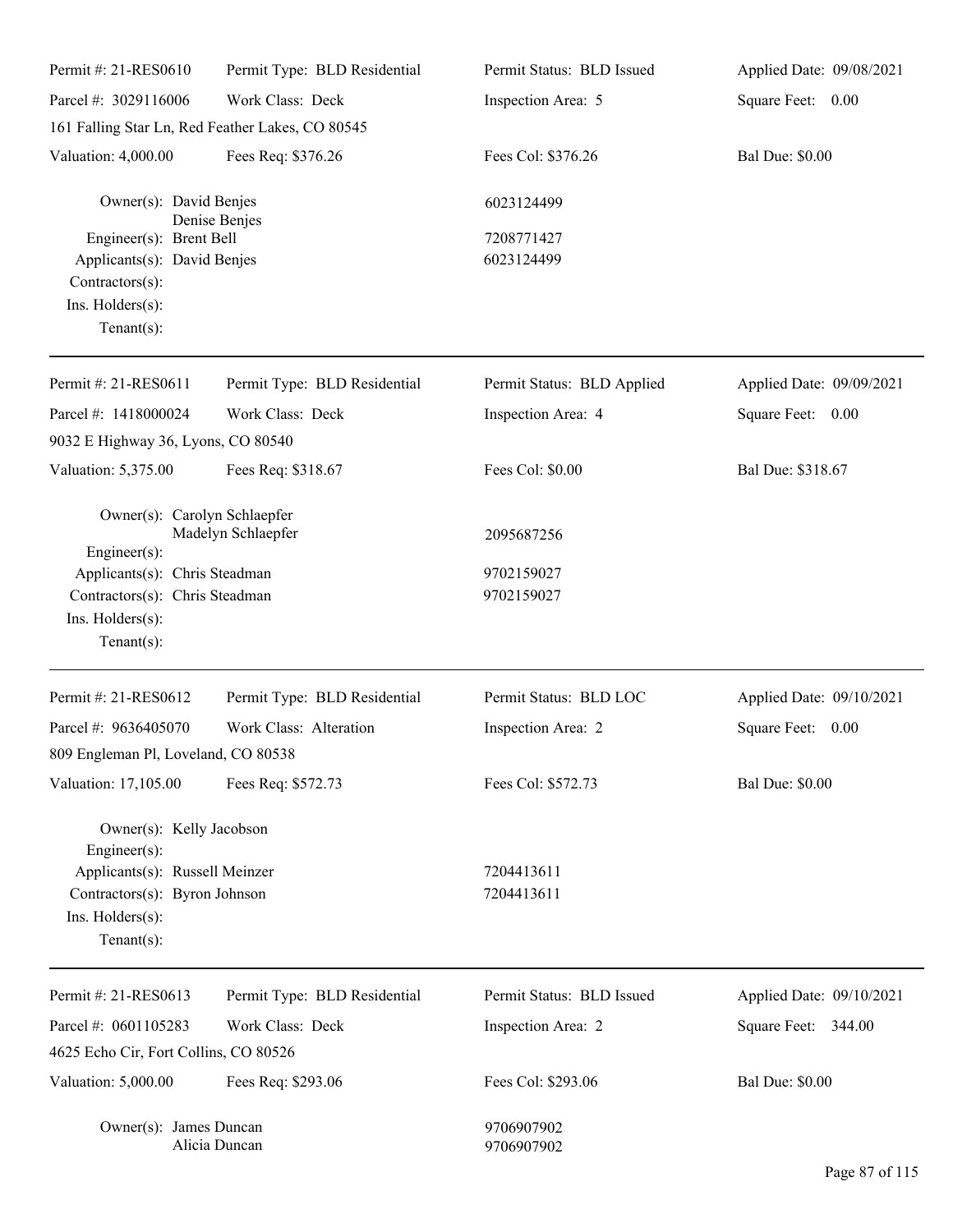Engineer(s): Applicants(s): Alicia Duncan 9706907902 Contractors(s): Ins. Holders(s): Tenant(s):

| Permit #: 21-RES0614                                                                | Permit Type: BLD Residential  | Permit Status: BLD Applied               | Applied Date: 09/13/2021 |
|-------------------------------------------------------------------------------------|-------------------------------|------------------------------------------|--------------------------|
| Parcel #: 9506300008                                                                | Work Class: Addition          | Inspection Area: 2                       | Square Feet: 0.00        |
| 3312 Glade Rd, Loveland, CO 80538                                                   |                               |                                          |                          |
| Valuation: 60,000.00                                                                | Fees Req: \$1,681.54          | Fees Col: \$475.46                       | Bal Due: \$1,206.08      |
| Owner(s): Curt Roberts<br>Engineer(s): Joseph Bastian                               | Kristina Roberts              | 8148831267<br>8148831267<br>970-631-7225 |                          |
| Applicants(s): Kevin Binder                                                         |                               | 970-663-6362                             |                          |
| Contractors(s): Kevin Binder                                                        |                               | 970-663-6362                             |                          |
| Ins. Holders(s):                                                                    |                               |                                          |                          |
| Tenant $(s)$ :                                                                      |                               |                                          |                          |
| Permit #: 21-RES0615                                                                | Permit Type: BLD Residential  | Permit Status: BLD Applied               | Applied Date: 09/13/2021 |
| Parcel #: 9731324023                                                                | Work Class: Alteration        | Inspection Area: 2                       | Square Feet: 0.00        |
| 4332 Edith Dr, Fort Collins, CO 80526                                               |                               |                                          |                          |
| Valuation: 1,500.00                                                                 | Fees Req: \$272.87            | Fees Col: \$0.00                         | Bal Due: \$272.87        |
| Engineer(s):                                                                        | Owner(s): OWNER NAME WITHHELD | 0000000000                               |                          |
| Applicants(s): Andrew Pakiz                                                         |                               | 7203058185                               |                          |
| Contractors(s): Andrew Pakiz                                                        |                               | 7203058185                               |                          |
| Ins. Holders(s):                                                                    |                               |                                          |                          |
| $Tenant(s)$ :                                                                       |                               |                                          |                          |
| Permit #: 21-RES0616                                                                | Permit Type: BLD Residential  | Permit Status: BLD Issued                | Applied Date: 09/13/2021 |
| Parcel #: 1432108050                                                                | Work Class: Addition          | Inspection Area: 4                       | Square Feet:<br>565.00   |
| 306 Pinewood Dr, Lyons, CO 80540                                                    |                               |                                          |                          |
| Valuation: 35,000.00                                                                | Fees Req: \$1,222.35          | Fees Col: \$1,222.35                     | <b>Bal Due: \$0.00</b>   |
| Owner(s): Natalie Bryndal<br>Engineer(s): David Bangs<br>Applicants(s): Mary Miller | James Buchanan                | 9703088221<br>303-579-5080               |                          |
| Contractors(s):<br>Ins. Holders(s):<br>Tenant $(s)$ :                               |                               |                                          |                          |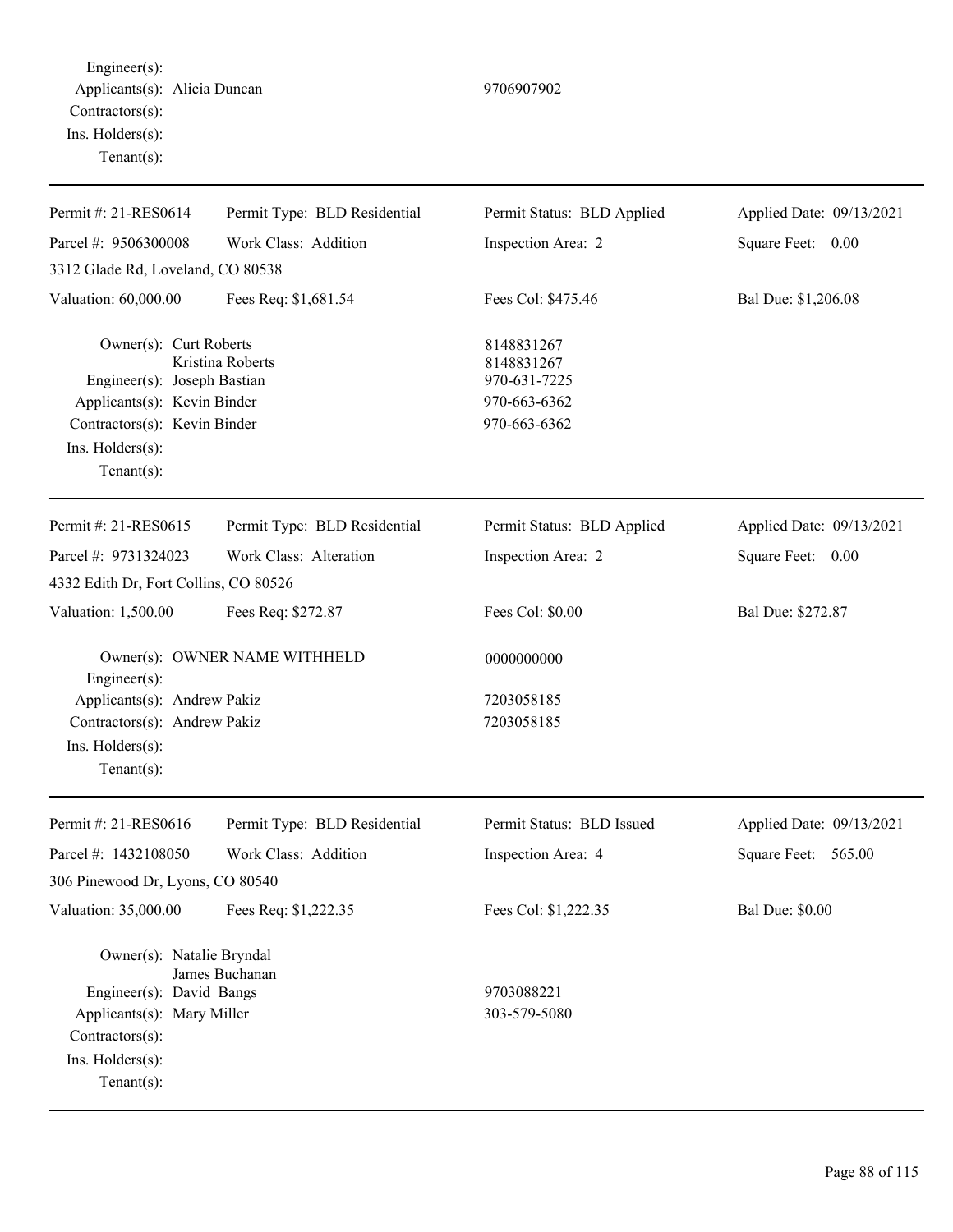| Permit #: 21-RES0617                                                                                                                                          | Permit Type: BLD Residential                     | Permit Status: BLD Applied               | Applied Date: 09/13/2021 |
|---------------------------------------------------------------------------------------------------------------------------------------------------------------|--------------------------------------------------|------------------------------------------|--------------------------|
| Parcel #: 3006000035                                                                                                                                          | Work Class: Cabin                                | Inspection Area: 6                       | Square Feet: 1,928.00    |
| 696 Navajo Rd, Red Feather Lakes, CO 80545                                                                                                                    |                                                  |                                          |                          |
| Valuation: 140,000.00                                                                                                                                         | Fees Req: \$6,441.76                             | Fees Col: \$791.79                       | Bal Due: \$5,649.97      |
| Owner(s): Randy Maes<br>Engineer(s): John Spear<br>Applicants(s): Randy Maes<br>Contractors(s):<br>Ins. Holders(s):<br>$Tenant(s)$ :                          |                                                  | 7173928021                               |                          |
| Permit #: 21-RES0618                                                                                                                                          | Permit Type: BLD Residential                     | Permit Status: BLD COC                   | Applied Date: 09/14/2021 |
| Parcel #: 9704216028                                                                                                                                          | Work Class: Addition                             | Inspection Area: 1                       | Square Feet: 481.00      |
| 2615 Wakonda Dr, Fort Collins, CO 80521                                                                                                                       |                                                  |                                          |                          |
| Valuation: 5,500.00                                                                                                                                           | Fees Req: \$449.97                               | Fees Col: \$449.97                       | <b>Bal Due: \$0.00</b>   |
| Owner(s): Rebecca Scarpella<br>Engineer(s): Michael Phillip Griffeth<br>Applicants(s): Todd Scarpella<br>Contractors(s):<br>Ins. Holders(s):<br>$Tenant(s)$ : | Todd Scarpella                                   | 9704205194<br>303-237-4346<br>9704205194 |                          |
| Permit #: 21-RES0619                                                                                                                                          | Permit Type: BLD Residential                     | Permit Status: BLD Applied               | Applied Date: 09/14/2021 |
| Parcel #: 3027209077                                                                                                                                          | Work Class: New                                  | Inspection Area: 5                       | Square Feet: 5,199.00    |
|                                                                                                                                                               | 2900 FOX ACRES Dr E, Red Feather Lakes, CO 80545 |                                          |                          |
| Valuation: 800,000.00                                                                                                                                         | Fees Req: \$19,335.07                            | Fees Col: \$2,657.72                     | Bal Due: \$16,677.35     |
| Owner(s): Jon Jacobson<br>$Engineering(s)$ :                                                                                                                  | Lynda Jacobson                                   | 3036481666<br>3036481666                 |                          |
| Applicants(s): Robert Pichi<br>Contractors(s): Robert Pichi<br>Ins. Holders(s):<br>$Tenant(s)$ :                                                              |                                                  | 970-224-5581<br>970-224-5581             |                          |
| Permit #: 21-RES0620                                                                                                                                          | Permit Type: BLD Residential                     | Permit Status: BLD Issued                | Applied Date: 09/14/2021 |
| Parcel #: 3527405008                                                                                                                                          | Work Class: Alteration                           | Inspection Area: 4                       | Square Feet: 0.00        |
| 2035 Middle High Dr, Estes Park, CO 80517                                                                                                                     |                                                  |                                          |                          |
| Valuation: 1.00                                                                                                                                               | Fees Req: \$77.46                                | Fees Col: \$77.46                        | <b>Bal Due: \$0.00</b>   |
| Owner(s): James Swanson                                                                                                                                       |                                                  | 9132371169                               |                          |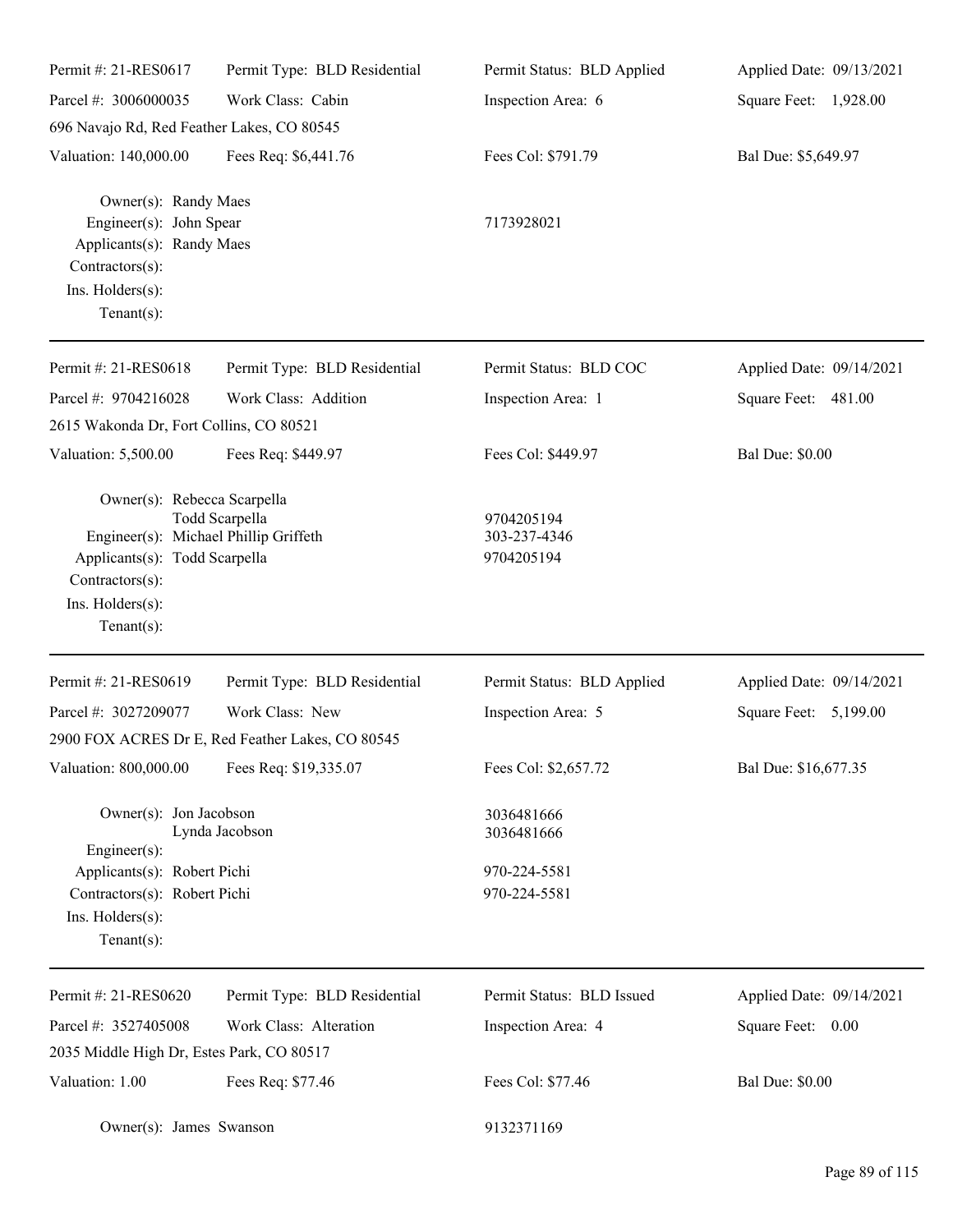Engineer(s): Applicants(s): James Swanson 9132371169 Contractors(s): Ins. Holders(s): Tenant(s):

| Permit #: 21-RES0621                                                                                                                               | Permit Type: BLD Residential | Permit Status: BLD Applied | Applied Date: 09/14/2021 |
|----------------------------------------------------------------------------------------------------------------------------------------------------|------------------------------|----------------------------|--------------------------|
| Parcel #: 2725000022                                                                                                                               | Work Class: Cabin            | Inspection Area: 6         | Square Feet: 5,452.00    |
| 3208 Crystal Mountain Rd, Bellvue, CO 80512                                                                                                        |                              |                            |                          |
| Valuation: 300,000.00                                                                                                                              | Fees Req: \$5,269.55         | Fees Col: \$0.00           | Bal Due: \$5,269.55      |
| Owner(s): Golden Tree LLC<br>Engineer(s): William Williams<br>Applicants(s): Dennis Houska<br>Contractors(s):<br>Ins. Holders(s):<br>$Tenant(s)$ : |                              | 9706412499<br>9702142754   |                          |
| Permit #: 21-RES0622                                                                                                                               | Permit Type: BLD Residential | Permit Status: BLD Issued  | Applied Date: 09/14/2021 |
| Parcel #: 9825425001                                                                                                                               | Work Class: Alteration       | Inspection Area: 1         | Square Feet: 1,112.00    |
| 522 Gregory Rd, Fort Collins, CO 80524                                                                                                             |                              |                            |                          |
| Valuation: 85,000.00                                                                                                                               | Fees Req: \$2,108.43         | Fees Col: \$2,108.43       | <b>Bal Due: \$0.00</b>   |
| Owner(s): Melissa Brooks<br>Engineer(s):                                                                                                           | <b>Steven Brooks</b>         | 9258992759                 |                          |
| Applicants(s): Brett Barrow                                                                                                                        |                              | 9702142862                 |                          |
| Contractors(s): Brett Barrow                                                                                                                       |                              | 9702142862                 |                          |
| Ins. Holders(s):<br>$Tenant(s)$ :                                                                                                                  |                              |                            |                          |
| Permit #: 21-RES0623                                                                                                                               | Permit Type: BLD Residential | Permit Status: BLD Issued  | Applied Date: 09/14/2021 |
| Parcel #: 2518400015                                                                                                                               | Work Class: Alteration       | Inspection Area: 4         | 786.00<br>Square Feet:   |
| 1701 Devils Gulch Rd. Estes Park, CO 80517                                                                                                         |                              |                            |                          |
| Valuation: 29,349.24                                                                                                                               | Fees Req: \$2,154.32         | Fees Col: \$2,154.32       | <b>Bal Due: \$0.00</b>   |
| Owner(s): William Valasek<br>Engineer(s):                                                                                                          |                              | 9705771003                 |                          |
| Applicants(s): William Valasek<br>Contractors(s):<br>Ins. Holders(s):<br>Tenant $(s)$ :                                                            |                              | 9705771003                 |                          |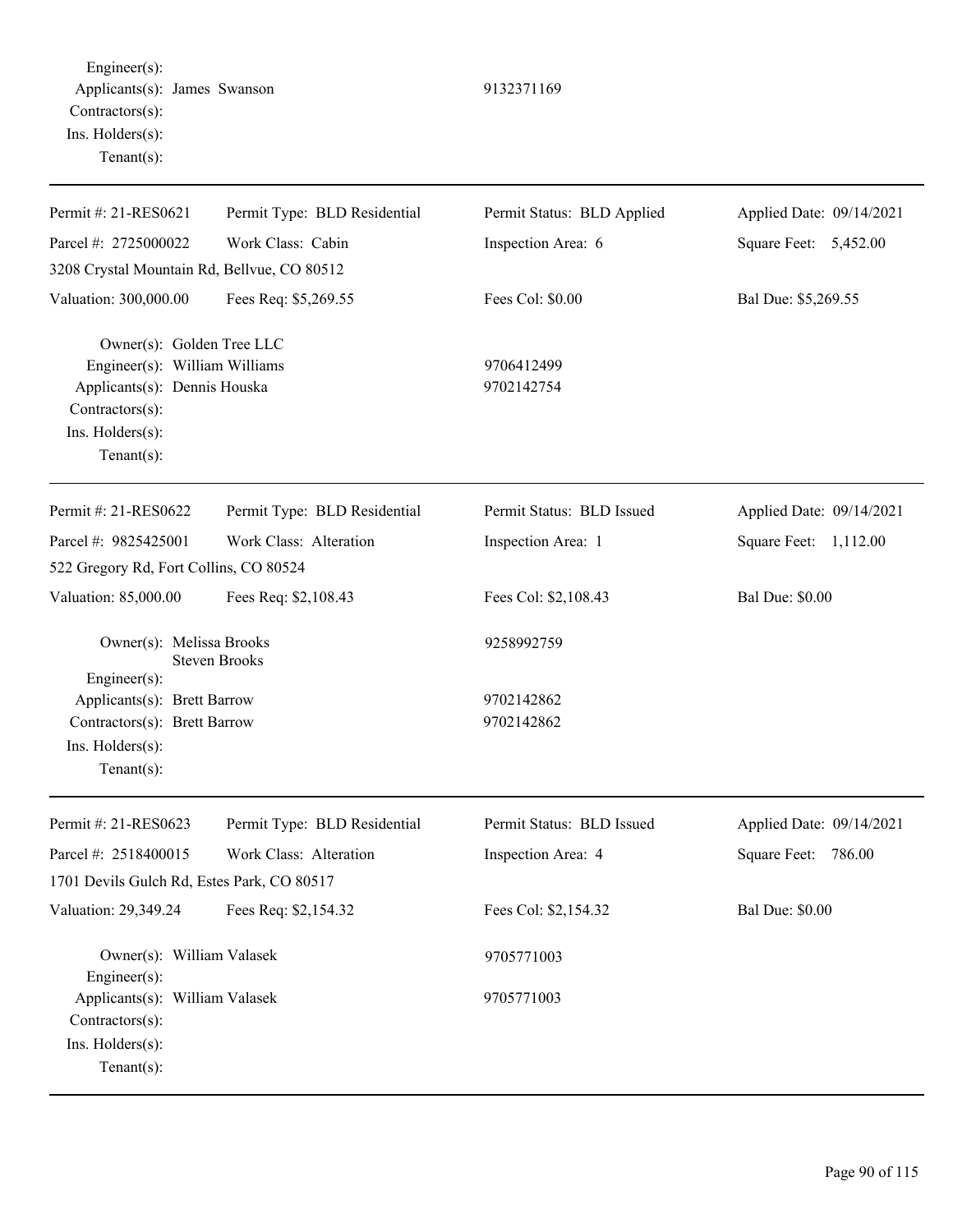| Permit #: 21-RES0624                                                                                     | Permit Type: BLD Residential                                      | Permit Status: BLD Issued  | Applied Date: 09/14/2021 |
|----------------------------------------------------------------------------------------------------------|-------------------------------------------------------------------|----------------------------|--------------------------|
| Parcel #: 0636300014                                                                                     | Work Class: Deck                                                  | Inspection Area: 2         | Square Feet: 342.00      |
| 4498 Thelma Ln, Loveland, CO 80538                                                                       |                                                                   |                            |                          |
| Valuation: 5,000.00                                                                                      | Fees Req: \$293.06                                                | Fees Col: \$293.06         | <b>Bal Due: \$0.00</b>   |
| Owner(s): Kate Lusczakoski                                                                               | Kris Lusczakoski                                                  | 5862120909<br>5862120909   |                          |
| Engineer(s):<br>Applicants(s): Kris Lusczakoski<br>Contractors(s):<br>Ins. Holders(s):<br>Tenant $(s)$ : |                                                                   | 5862120909                 |                          |
| Permit #: 21-RES0625                                                                                     | Permit Type: BLD Residential                                      | Permit Status: BLD Applied | Applied Date: 09/14/2021 |
| Parcel #: 0534000016                                                                                     | Work Class: New                                                   | Inspection Area: 3         | Square Feet: 0.00        |
| 9614 Prairie Way, Loveland, CO 80537                                                                     |                                                                   |                            |                          |
| Valuation: 450,000.00                                                                                    | Fees Req: \$8,130.68                                              | Fees Col: \$0.00           | Bal Due: \$8,130.68      |
| Owner(s): Suzanne Groos<br>Engineer(s):                                                                  |                                                                   | 7196517222                 |                          |
| Applicants(s): Francisco Garcia Jr                                                                       |                                                                   | 9705664958                 |                          |
| Contractors(s): Francisco Garcia Jr<br>Ins. Holders(s):<br>Tenant $(s)$ :                                |                                                                   | 9705664958                 |                          |
| Permit #: 21-RES0626                                                                                     | Permit Type: BLD Residential                                      | Permit Status: BLD Issued  | Applied Date: 09/14/2021 |
| Parcel #: 2924105006                                                                                     | Work Class: Conversion to Short-Term Inspection Area: 5<br>Rental |                            | Square Feet:<br>$0.00\,$ |
| 63 Culebra Dr, Livermore, CO 80536                                                                       |                                                                   |                            |                          |
| Valuation: 0.00                                                                                          | Fees Req: \$300.00                                                | Fees Col: \$300.00         | <b>Bal Due: \$0.00</b>   |
| Owner(s): Robert Pichi<br>Engineer(s):                                                                   |                                                                   | 970-224-5581               |                          |
| Applicants(s): Robert Pichi<br>Contractors(s):<br>Ins. Holders(s):<br>Tenant $(s)$ :                     |                                                                   | 970-224-5581               |                          |
| Permit #: 21-RES0627                                                                                     | Permit Type: BLD Residential                                      | Permit Status: BLD Applied | Applied Date: 09/14/2021 |
| Parcel #: 9624306005                                                                                     | Work Class: Addition                                              | Inspection Area: 2         | Square Feet: 0.00        |
| 8401 Bruns Dr, Fort Collins, CO 80525                                                                    |                                                                   |                            |                          |
| Valuation: 100,000.00                                                                                    | Fees Req: \$2,237.49                                              | Fees Col: \$622.80         | Bal Due: \$1,614.69      |
| Owner(s): James Sanborn                                                                                  |                                                                   | 9706198217                 |                          |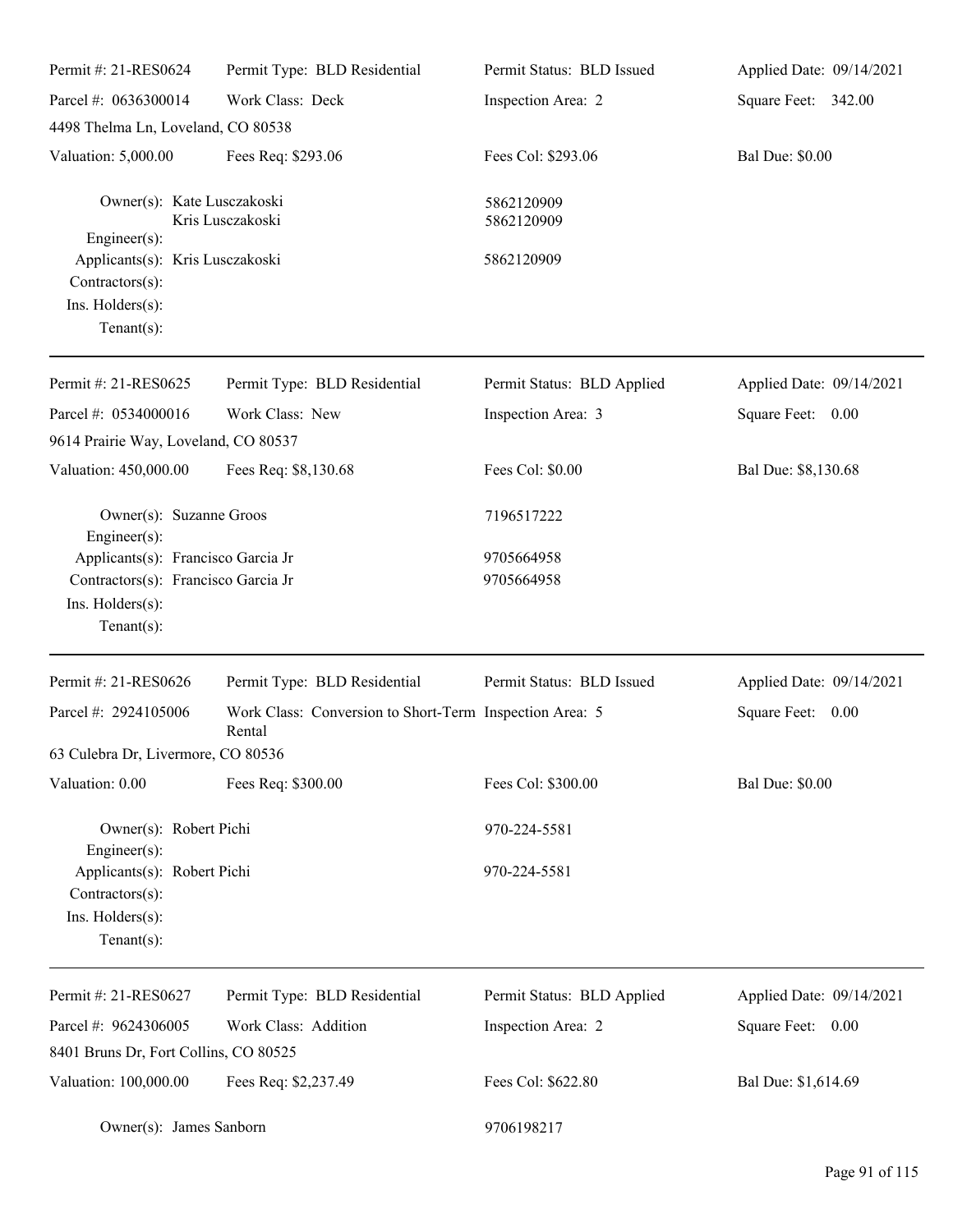Engineer(s): Applicants(s): Dale Terrel 303-652-1577 Terrel Construction LLC 303-652-1577 Contractors(s): Dale Terrel 303-652-1577 Ins. Holders(s): Tenant(s):

| Permit #: 21-RES0628                                                                    | Permit Type: BLD Residential | Permit Status: BLD Applied | Applied Date: 09/14/2021 |
|-----------------------------------------------------------------------------------------|------------------------------|----------------------------|--------------------------|
| Parcel #: 3022414050                                                                    | Work Class: New              | Inspection Area: 5         | Square Feet: 0.00        |
| 111 Elk Trl, Red Feather Lakes, CO 80545                                                |                              |                            |                          |
| Valuation: 440,000.00                                                                   | Fees Req: \$9,410.79         | Fees Col: \$1,700.59       | Bal Due: \$7,710.20      |
| Owner(s): Dean Bordewyk<br>Engineer(s):                                                 |                              | 9702180697                 |                          |
| Applicants(s): Dean Bordewyk<br>Contractors(s):<br>Ins. Holders(s):<br>Tenant $(s)$ :   |                              | 9702180697                 |                          |
| Permit #: 21-RES0629                                                                    | Permit Type: BLD Residential | Permit Status: BLD Issued  | Applied Date: 09/15/2021 |
| Parcel #: 9035305005                                                                    | Work Class: Addition         | Inspection Area: 1         | Square Feet: 224.00      |
| 620 W County Road 74, Wellington, CO 80549                                              |                              |                            |                          |
| Valuation: 10,000.00                                                                    | Fees Req: \$420.90           | Fees Col: \$420.90         | <b>Bal Due: \$0.00</b>   |
| Owner(s): Robert Harrison<br>Engineer(s):                                               | Debra Harrison               | 9702190453<br>9702190453   |                          |
| Applicants(s): Robert Harrison<br>Contractors(s):<br>Ins. Holders(s):<br>Tenant $(s)$ : |                              | 9702190453                 |                          |
| Permit #: 21-RES0630                                                                    | Permit Type: BLD Residential | Permit Status: BLD Applied | Applied Date: 09/15/2021 |
| Parcel #: 8614310002                                                                    | Work Class: Addition         | Inspection Area: 2         | Square Feet:<br>0.00     |
| 7401 Didrickson Ct, Fort Collins, CO 80528                                              |                              |                            |                          |
| Valuation: 370,000.00                                                                   | Fees Req: \$5,850.65         | Fees Col: \$0.00           | Bal Due: \$5,850.65      |
| Owner(s): Mike Allen<br>Engineer(s):                                                    |                              |                            |                          |
| Applicants(s): Steven Suchy                                                             |                              | 9705664040                 |                          |
| Contractors(s): Kim Rose<br>Ins. Holders(s):<br>Tenant(s):                              |                              | 970-226-1241               |                          |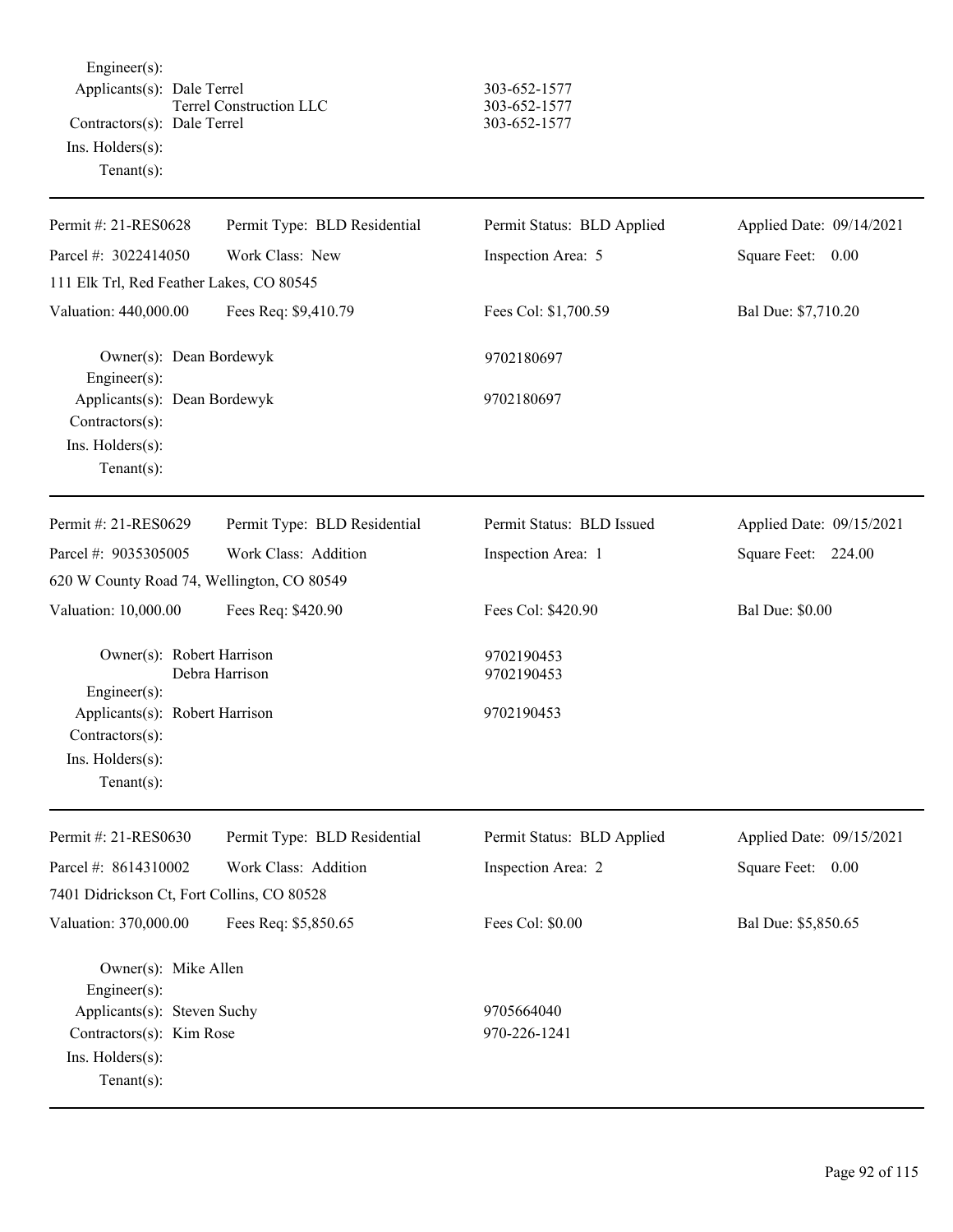| Permit #: 21-RES0631                                                                                                                                            | Permit Type: BLD Residential | Permit Status: BLD Applied                                             | Applied Date: 09/15/2021 |
|-----------------------------------------------------------------------------------------------------------------------------------------------------------------|------------------------------|------------------------------------------------------------------------|--------------------------|
| Parcel #: 9536407002                                                                                                                                            | Work Class: Addition         | Inspection Area: 3                                                     | Square Feet: 0.00        |
| 3805 Surrey Ridge Dr, Loveland, CO 80537                                                                                                                        |                              |                                                                        |                          |
| Valuation: 80,000.00                                                                                                                                            | Fees Req: \$1,936.47         | Fees Col: \$549.12                                                     | Bal Due: \$1,387.35      |
| Owner(s): Thomas Zuvlis<br>Engineer(s): Jason Baker<br>Applicants(s): Greg Gerrard<br>Contractors(s): Greg Gerrard<br>Ins. $H$ olders $(s)$ :<br>Tenant $(s)$ : | Shirley Zuvlis               | 9702140874<br>9702140874<br>9702781909<br>970-663-0089<br>970-663-0089 |                          |
| Permit #: 21-RES0632                                                                                                                                            | Permit Type: BLD Residential | Permit Status: BLD Issued                                              | Applied Date: 09/15/2021 |
| Parcel #: 2418000046                                                                                                                                            | Work Class: Addition         | Inspection Area: 4                                                     | Square Feet: 1,920.00    |
| 5229 Little Valley Dr, Estes Park, CO 80517                                                                                                                     |                              |                                                                        |                          |
| Valuation: 185,000.00                                                                                                                                           | Fees Req: \$5,264.14         | Fees Col: \$5,264.14                                                   | <b>Bal Due: \$0.00</b>   |
| Owner(s): Tim Resch<br>Engineer(s): Amy Plummer<br>Applicants(s): Tim Resch<br>Contractors(s):<br>Ins. Holders(s):<br>Tenant $(s)$ :                            |                              | 9702157064<br>970-586-9388<br>9702157064                               |                          |
| Permit #: 21-RES0633                                                                                                                                            | Permit Type: BLD Residential | Permit Status: BLD Approved                                            | Applied Date: 09/15/2021 |
| Parcel #: 9733100031<br>3717 S Taft Hill Rd 33, Fort Collins, CO 80526                                                                                          | Work Class: Deck             | Inspection Area: 2                                                     | Square Feet: 72.00       |
| Valuation: 3,000.00                                                                                                                                             | Fees Req: \$170.87           | Fees Col: \$0.00                                                       | Bal Due: \$170.87        |
| Owner(s): Monica Burshek<br>Engineer(s):<br>Applicants(s): Affinity Remodeling Inc<br>Contractors(s): Gary York<br>Ins. Holders(s):<br>$Tenant(s)$ :            |                              | 970-663-0133<br>970-663-0133                                           |                          |
| Permit #: 21-RES0634                                                                                                                                            | Permit Type: BLD Residential | Permit Status: BLD Applied                                             | Applied Date: 09/16/2021 |
| Parcel #: 8619314013                                                                                                                                            | Work Class: Addition         | Inspection Area: 2                                                     | Square Feet: 0.00        |
| 1408 Alene Cir, Fort Collins, CO 80525                                                                                                                          |                              |                                                                        |                          |
| Valuation: 45,000.00                                                                                                                                            | Fees Req: \$1,320.56         | Fees Col: \$0.00                                                       | Bal Due: \$1,320.56      |
| Owner(s): Vivian Gearheard                                                                                                                                      | Richard Gearheard            | 9703774131<br>9703774131                                               |                          |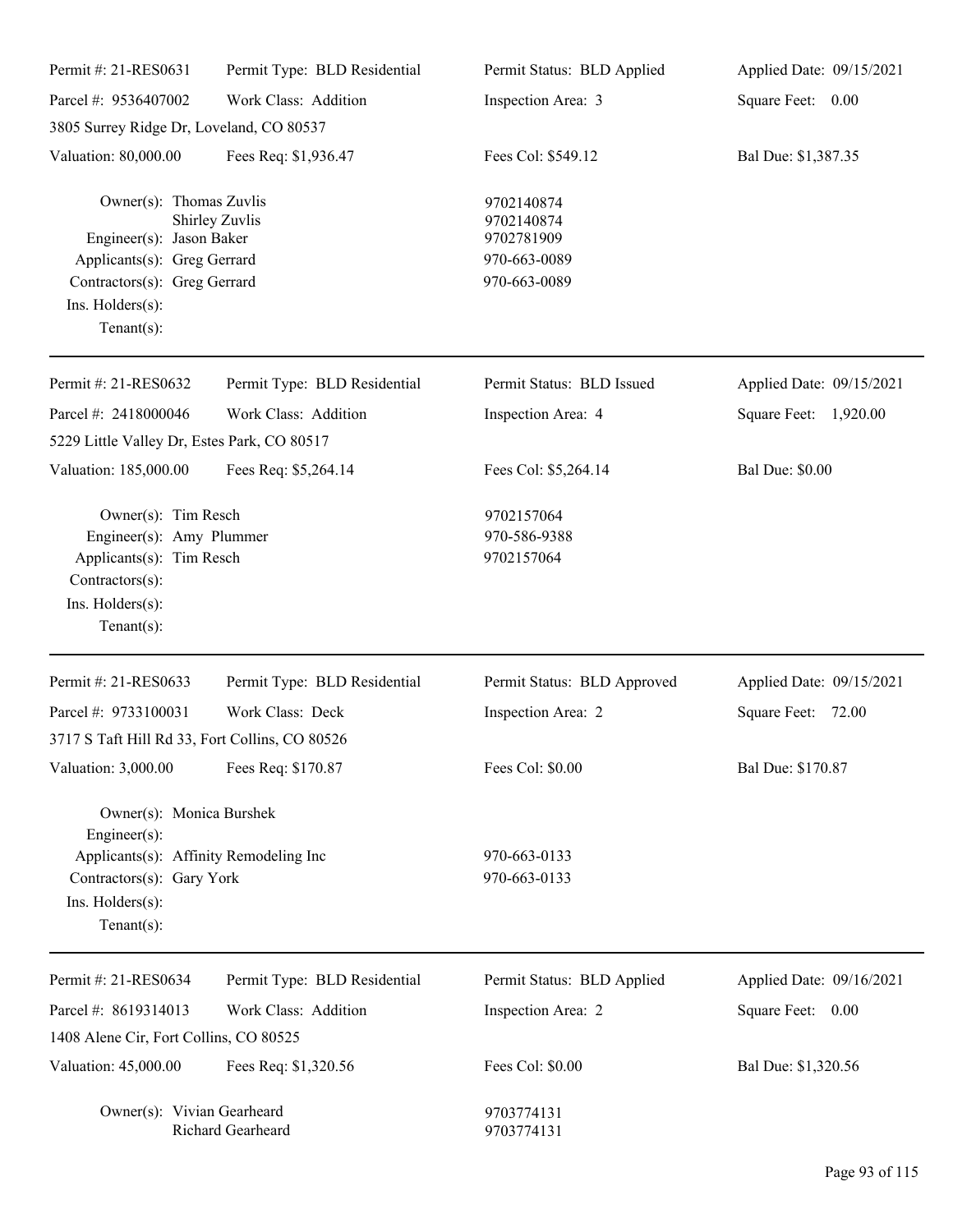Engineer(s): Applicants(s): Christian Renger 9708931329 Contractors(s): Dwight Sailer 9704728100 Ins. Holders(s): Tenant(s):

| Permit #: 21-RES0635                                            | Permit Type: BLD Residential                                      | Permit Status: BLD Applied | Applied Date: 09/16/2021 |
|-----------------------------------------------------------------|-------------------------------------------------------------------|----------------------------|--------------------------|
| Parcel #: 9823311034                                            | Work Class: Alteration                                            | Inspection Area: 1         | Square Feet: 383.00      |
| 3960 Braidwood Dr, Fort Collins, CO 80524                       |                                                                   |                            |                          |
| Valuation: 25,000.00                                            | Fees Req: \$826.93                                                | Fees Col: \$0.00           | Bal Due: \$826.93        |
| Owner(s): Veronica Miscio<br>Engineer(s):                       |                                                                   | 970-223-9602               |                          |
| Applicants(s): Barry Schram                                     |                                                                   | 970-690-8526               |                          |
| Contractors(s): Barry Schram                                    |                                                                   | 970-690-8526               |                          |
| Ins. Holders(s):<br>$Tenant(s)$ :                               |                                                                   |                            |                          |
| Permit #: 21-RES0636                                            | Permit Type: BLD Residential                                      | Permit Status: BLD Issued  | Applied Date: 09/16/2021 |
| Parcel #: 2521106009                                            | Work Class: Conversion to Short-Term Inspection Area: 4<br>Rental |                            | Square Feet: 0.00        |
| 38 Misty Manor,,                                                |                                                                   |                            |                          |
| Valuation: 0.00                                                 | Fees Req: \$300.00                                                | Fees Col: \$300.00         | <b>Bal Due: \$0.00</b>   |
| Engineer(s):                                                    | Owner(s): Janet/Imtiaz Newman Ali Living Trust                    | 7203345469                 |                          |
| Contractors(s):<br>Ins. Holders(s):<br>$Tenant(s)$ :            | Applicants(s): Janet/Imtiaz Newman Ali Living Trust               | 7203345469                 |                          |
| Permit #: 21-RES0637                                            | Permit Type: BLD Residential                                      | Permit Status: BLD Applied | Applied Date: 09/16/2021 |
| Parcel #: 9403118010                                            | Work Class: Alteration                                            | Inspection Area: 3         | Square Feet:<br>1,032.00 |
| 4705 Lucille Ct, Loveland, CO 80537                             |                                                                   |                            |                          |
| Valuation: 25,000.00                                            | Fees Req: \$980.53                                                | Fees Col: \$0.00           | Bal Due: \$980.53        |
| Owner(s): Timothy Hagensen<br>Michelle Wing<br>Engineer(s):     |                                                                   | 9704618819                 |                          |
| Applicants(s): Matt Goss                                        |                                                                   | 9705672122                 |                          |
| Contractors(s): Matt Goss<br>Ins. Holders(s):<br>Tenant $(s)$ : |                                                                   | 9705672122                 |                          |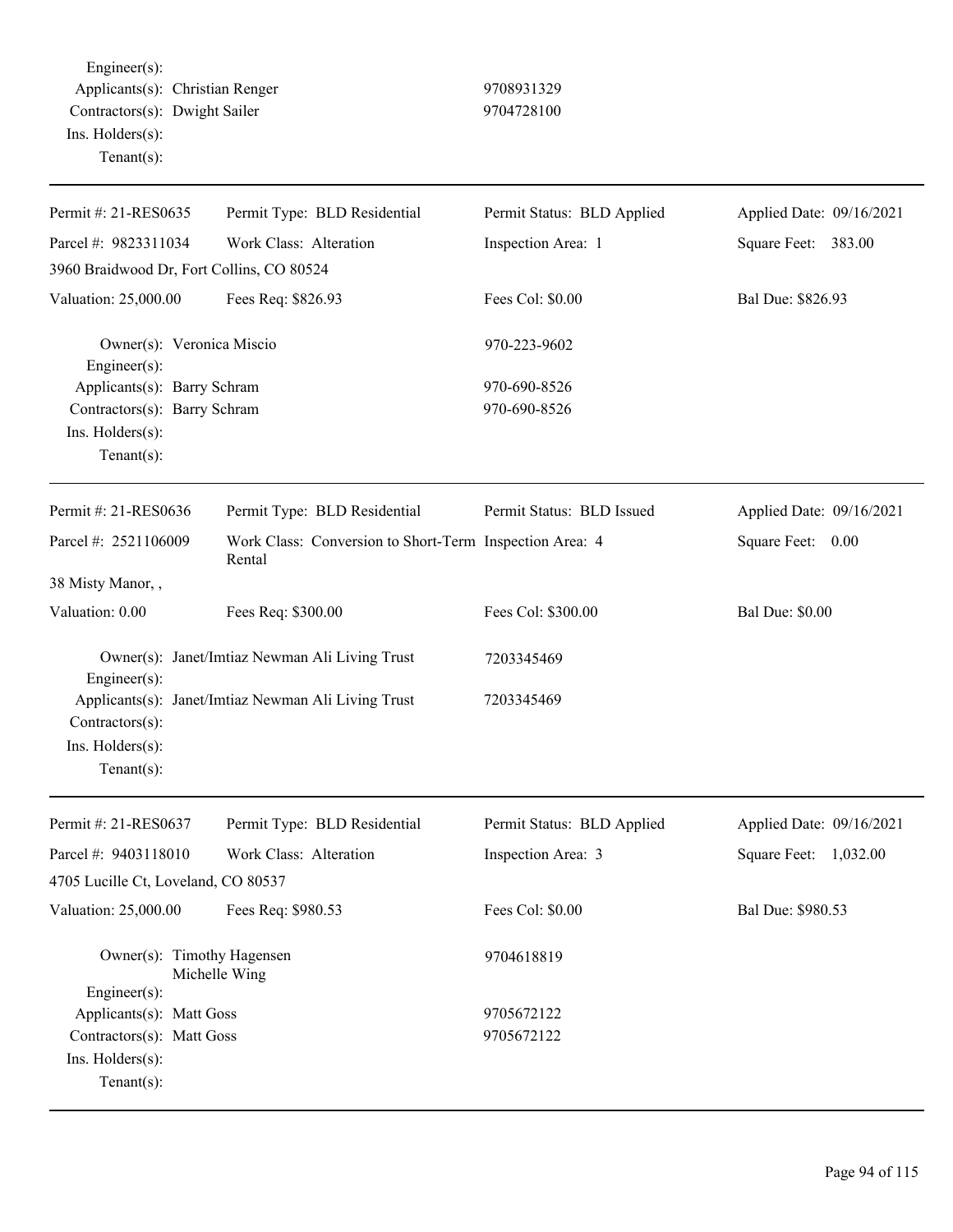| Permit #: 21-RES0638                         | Permit Type: BLD Residential                                      | Permit Status: BLD Void     | Applied Date: 09/16/2021 |
|----------------------------------------------|-------------------------------------------------------------------|-----------------------------|--------------------------|
| Parcel #: 9624206087                         | Work Class: Addition                                              | Inspection Area: 2          | Square Feet: 258.00      |
| 201 Park Place Dr, Fort Collins, CO 80525    |                                                                   |                             |                          |
| Valuation: 12,000.00                         | Fees Req:                                                         | Fees Col:                   | Bal Due:                 |
| Owner(s): Bryan Conroy<br>$Engineering(s)$ : |                                                                   | 9702034872                  |                          |
| Applicants(s): John Bridgham                 |                                                                   | 970-690-9437                |                          |
| Contractors(s): John Bridgham                |                                                                   | 970-690-9437                |                          |
| Ins. $H$ olders $(s)$ :<br>Tenant $(s)$ :    |                                                                   |                             |                          |
| Permit #: 21-RES0639                         | Permit Type: BLD Residential                                      | Permit Status: BLD Issued   | Applied Date: 09/16/2021 |
| Parcel #: 2923108067                         | Work Class: Conversion to Short-Term Inspection Area: 5<br>Rental |                             | Square Feet: 0.00        |
| 249 Wetterhorn Ct, Livermore, CO 80536       |                                                                   |                             |                          |
| Valuation: 0.00                              | Fees Req: \$300.00                                                | Fees Col: \$300.00          | <b>Bal Due: \$0.00</b>   |
| Owner(s): Michael                            |                                                                   | 9704204135                  |                          |
| $Engineering(s)$ :<br>Applicants(s): Michael |                                                                   | 9704204135                  |                          |
| Contractors(s):                              |                                                                   |                             |                          |
| Ins. Holders(s):                             |                                                                   |                             |                          |
| Tenant $(s)$ :                               |                                                                   |                             |                          |
| Permit #: 21-RES0640                         | Permit Type: BLD Residential                                      | Permit Status: BLD Issued   | Applied Date: 09/16/2021 |
| Parcel #: 8512000009                         | Work Class: Addition                                              | Inspection Area: 2          | Square Feet: 1,342.00    |
| 8466 Golden Fields Ln, Loveland, CO 80538    |                                                                   |                             |                          |
| Valuation: 70,000.00                         | Fees Req: \$1,798.11                                              | Fees Col: \$1,798.11        | <b>Bal Due: \$0.00</b>   |
| Owner(s): Kathleen Ann Cooney                |                                                                   | 970-313-8033                |                          |
| $Engineering(s)$ :                           | John Cooney                                                       | 970-412-6142                |                          |
| Applicants(s): Michael Lopez                 |                                                                   | 3034726620                  |                          |
| Contractors(s): MJL Builders Inc             | Michael Lopez                                                     | 303-472-6620<br>3034726620  |                          |
| Ins. Holders(s):                             |                                                                   |                             |                          |
| Tenant $(s)$ :                               |                                                                   |                             |                          |
| Permit #: 21-RES0641                         | Permit Type: BLD Residential                                      | Permit Status: BLD Approved | Applied Date: 09/17/2021 |
| Parcel #: 8831409062                         | Work Class: Alteration                                            | Inspection Area: 1          | Square Feet: 0.00        |
| 1833 Ramsgate Ct, Fort Collins, CO 80524     |                                                                   |                             |                          |
| Valuation: 3,000.00                          | Fees Req: \$274.86                                                | Fees Col: \$0.00            | Bal Due: \$274.86        |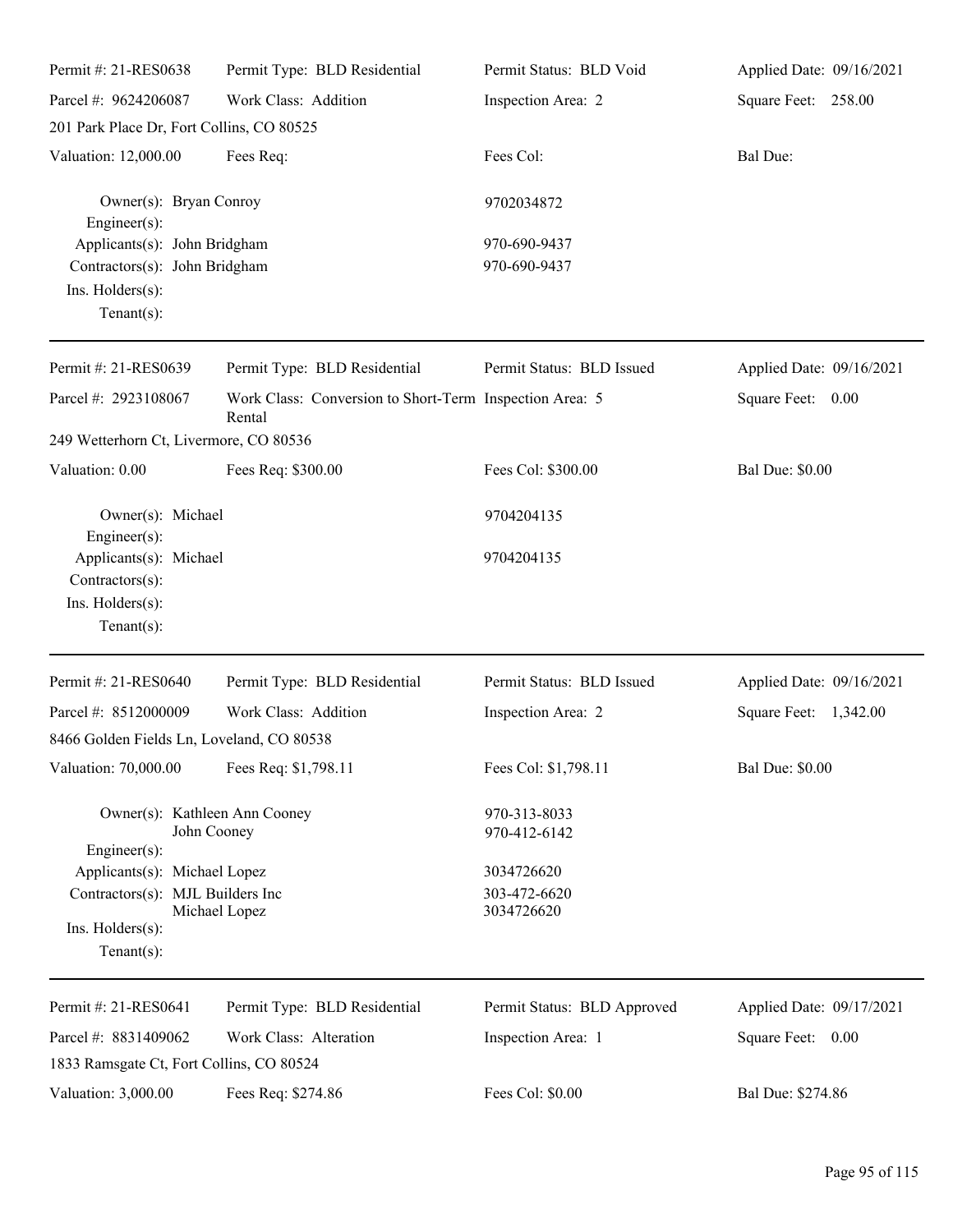| Owner(s): Kelly Renz                                                                                                            | William Renz                         | 9708200175<br>9708200175                               |                          |
|---------------------------------------------------------------------------------------------------------------------------------|--------------------------------------|--------------------------------------------------------|--------------------------|
| Engineer(s):<br>Applicants(s): William Renz<br>Contractors(s):<br>Ins. Holders(s):<br>$Tenant(s)$ :                             |                                      | 9708200175                                             |                          |
| Permit #: 21-RES0642                                                                                                            | Permit Type: BLD Residential         | Permit Status: BLD Applied                             | Applied Date: 09/17/2021 |
| Parcel #: 0534000007                                                                                                            | Work Class: New                      | Inspection Area: 3                                     | Square Feet: 0.00        |
| 4163 Rainbow View Ln, Loveland, CO 80537                                                                                        |                                      |                                                        |                          |
| Valuation: 550,000.00                                                                                                           | Fees Req: \$9,450.12                 | Fees Col: \$2,037.36                                   | Bal Due: \$7,412.76      |
| Owner(s): John Langfield<br>Engineer $(s)$ :                                                                                    |                                      | 7204742209                                             |                          |
| Applicants(s): Phil Boonstra<br>Contractors(s): Herman Boonstra<br>Ins. Holders(s):<br>$Tenant(s)$ :                            |                                      | 9706923122<br>9706923122                               |                          |
| Permit #: 21-RES0643                                                                                                            | Permit Type: BLD Residential         | Permit Status: BLD Approved                            | Applied Date: 09/20/2021 |
| Parcel #: 0535305058                                                                                                            | Work Class: Alteration               | Inspection Area: 3                                     | Square Feet: 61.00       |
| 9001 Four Wheel Dr, Loveland, CO 80537                                                                                          |                                      |                                                        |                          |
| Valuation: 3,023.16                                                                                                             | Fees Req: \$346.89                   | Fees Col: \$0.00                                       | Bal Due: \$346.89        |
| Owner(s): Patricia Seale<br>$Engineering(s)$ :                                                                                  | Patricia Seale<br>Richard Seale      | 6786624908<br>6786624908<br>6786624908                 |                          |
| Applicants(s): Richard Seale<br>Contractors(s):                                                                                 | Richard Seale                        | 6786624908<br>6786624908                               |                          |
| Ins. Holders(s):<br>Tenant $(s)$ :                                                                                              |                                      |                                                        |                          |
| Permit #: 21-RES0644                                                                                                            | Permit Type: BLD Residential         | Permit Status: BLD Applied                             | Applied Date: 09/20/2021 |
| Parcel #: 3401422003                                                                                                            | Work Class: New                      | Inspection Area: 4                                     | Square Feet: 0.00        |
| 930 Ramshorn Dr, Estes Park, CO 80517                                                                                           |                                      |                                                        |                          |
| Valuation: 500,000.00                                                                                                           | Fees Req: \$8,467.44                 | Fees Col: \$0.00                                       | Bal Due: \$8,467.44      |
| Engineer(s): Wyatt Knutson<br>Applicants(s): Roy Johnson<br>Contractors(s): Michael Nilsen<br>Ins. Holders(s):<br>$Tenant(s)$ : | Owner(s): Mountainview Vacations LLC | 9702277603<br>970-472-6255<br>9702277603<br>9703249809 |                          |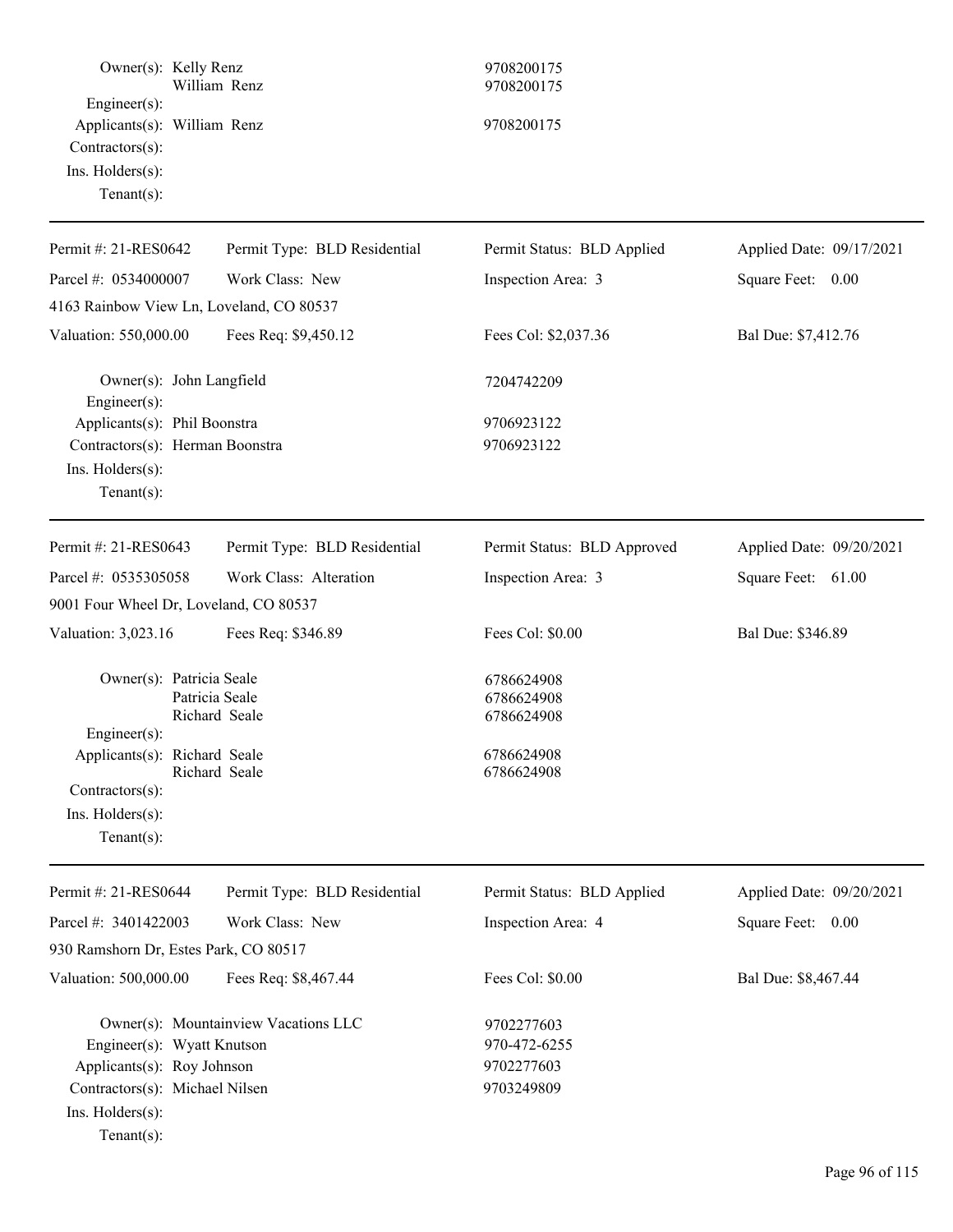| Permit #: 21-RES0645<br>Parcel #: 2532200007<br>890 Fish Creek Rd, Estes Park, CO 80517                                                            | Permit Type: BLD Residential<br>Work Class: Alteration           | Permit Status: BLD Resubmittal<br>Applied<br>Inspection Area: 4 | Applied Date: 09/20/2021<br>Square Feet: 0.00 |
|----------------------------------------------------------------------------------------------------------------------------------------------------|------------------------------------------------------------------|-----------------------------------------------------------------|-----------------------------------------------|
| Valuation: 85,000.00                                                                                                                               | Fees Req: \$2,008.42                                             | Fees Col: \$2,008.42                                            | <b>Bal Due: \$0.00</b>                        |
| Owner(s): Joshua Cramer<br>Engineer(s): David Bangs<br>Applicants(s): Dana Cramer<br>Contractors(s):<br>Ins. Holders(s):<br>Tenant $(s)$ :         | Dana Cramer                                                      | 3196213685<br>3196213685<br>9703088221<br>3196213685            |                                               |
| Permit #: 21-RES0646                                                                                                                               | Permit Type: BLD Residential                                     | Permit Status: BLD Applied                                      | Applied Date: 09/20/2021                      |
| Parcel #: 2224000021                                                                                                                               | Work Class: Addition                                             | Inspection Area: 6                                              | Square Feet: 0.00                             |
| 35655 N Highway 287, Livermore, CO 80536                                                                                                           |                                                                  |                                                                 |                                               |
| Valuation: 120,000.00                                                                                                                              | Fees Req: \$2,570.79                                             | Fees Col: \$0.00                                                | Bal Due: \$2,570.79                           |
| Owner(s): Maritza Michael<br>Engineer(s): Mark Benjamin<br>Applicants(s): Maritza Michael<br>Contractors(s):<br>Ins. Holders(s):<br>Tenant $(s)$ : |                                                                  | 9704200169<br>970-472-2394<br>9704200169                        |                                               |
| Permit #: 21-RES0647                                                                                                                               | Permit Type: BLD Residential                                     | Permit Status: BLD Issued                                       | Applied Date: 09/21/2021                      |
| Parcel #: 3404200022<br>77 Dorsey Dr, Estes Park, CO 80511                                                                                         | Work Class: Alteration                                           | Inspection Area: 4                                              | Square Feet: 224.00                           |
| Valuation: 162,880.00                                                                                                                              | Fees Req: \$2,650.85                                             | Fees Col: \$2,650.85                                            | <b>Bal Due: \$0.00</b>                        |
| Engineer(s): Kristen Ekeren<br>Applicants(s): Byron Francis<br>Contractors(s): Byron Francis<br>Ins. Holders(s):<br>Tenant $(s)$ :                 | Owner(s): YMCA Of The Rockies/Estes Park Center Assoc 9704812663 | 9705862458<br>9702273622<br>9702273622                          |                                               |
| Permit #: 21-RES0648                                                                                                                               | Permit Type: BLD Residential                                     | Permit Status: BLD Approved                                     | Applied Date: 09/21/2021                      |
| Parcel #: 2521207005                                                                                                                               | Work Class: Deck                                                 | Inspection Area: 4                                              | Square Feet: 330.00                           |
| 29 Elk Island Way, Drake, CO 80515                                                                                                                 |                                                                  |                                                                 |                                               |
| Valuation: 10,275.00                                                                                                                               | Fees Req: \$458.77                                               | Fees Col: \$0.00                                                | Bal Due: \$458.77                             |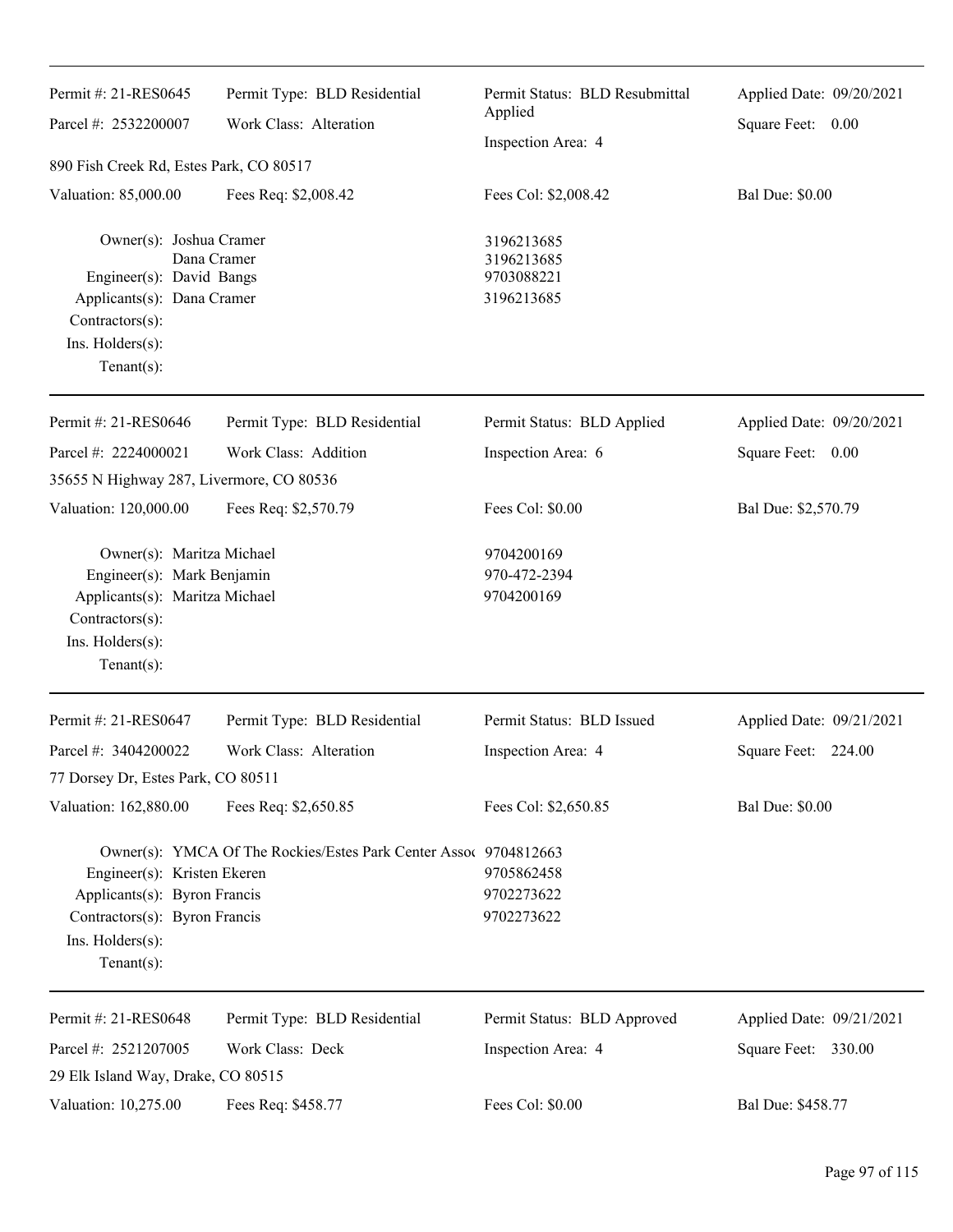Owner(s): Reed Ranch LLC 4152446210 Engineer(s): Frank Roberts 3039317362 Applicants(s): Daniel Reed 4152446210 Contractors(s): Ins. Holders(s):

Tenant(s):

| Permit Type: BLD Residential<br>Work Class: Alteration<br>182 Teddys Teeth Dr, Estes Park, CO 80511<br>Fees Req: \$2,698.40<br>Owner(s): YMCA Of The Rockies/Estes Park Center Assoc 9704812663<br>Engineer(s): Kristen Ekeren<br>Applicants(s): Byron Francis<br>Contractors(s): Byron Francis<br>Permit Type: BLD Residential | Permit Status: BLD Issued<br>Inspection Area: 4<br>Fees Col: \$2,698.40<br>9705862458<br>9702273622<br>9702273622<br>Permit Status: BLD Applied | Applied Date: 09/21/2021<br>Square Feet: 376.00<br><b>Bal Due: \$0.00</b><br>Applied Date: 09/21/2021 |
|---------------------------------------------------------------------------------------------------------------------------------------------------------------------------------------------------------------------------------------------------------------------------------------------------------------------------------|-------------------------------------------------------------------------------------------------------------------------------------------------|-------------------------------------------------------------------------------------------------------|
|                                                                                                                                                                                                                                                                                                                                 |                                                                                                                                                 |                                                                                                       |
|                                                                                                                                                                                                                                                                                                                                 |                                                                                                                                                 |                                                                                                       |
|                                                                                                                                                                                                                                                                                                                                 |                                                                                                                                                 |                                                                                                       |
|                                                                                                                                                                                                                                                                                                                                 |                                                                                                                                                 |                                                                                                       |
|                                                                                                                                                                                                                                                                                                                                 |                                                                                                                                                 |                                                                                                       |
|                                                                                                                                                                                                                                                                                                                                 |                                                                                                                                                 |                                                                                                       |
| Add                                                                                                                                                                                                                                                                                                                             | Inspection Area: 5                                                                                                                              | Square Feet: 0.00                                                                                     |
|                                                                                                                                                                                                                                                                                                                                 |                                                                                                                                                 |                                                                                                       |
| Fees Req: \$10,528.80                                                                                                                                                                                                                                                                                                           | Fees Col: \$0.00                                                                                                                                | Bal Due: \$10,528.80                                                                                  |
| Owner(s): Douglas Tiefel<br>Engineer(s): Mark Benjamin<br>Applicants(s): Douglas Tiefel                                                                                                                                                                                                                                         | 3038837097<br>970-472-2394<br>3038837097                                                                                                        |                                                                                                       |
| Permit Type: BLD Residential                                                                                                                                                                                                                                                                                                    | Permit Status: BLD Applied                                                                                                                      | Applied Date: 09/21/2021                                                                              |
| Work Class: Addition                                                                                                                                                                                                                                                                                                            | Inspection Area: 4                                                                                                                              | Square Feet:<br>0.00                                                                                  |
| 560 Larkspur Rd, Estes Park, CO 80517                                                                                                                                                                                                                                                                                           |                                                                                                                                                 |                                                                                                       |
| Fees Req: \$6,947.69                                                                                                                                                                                                                                                                                                            | Fees Col: \$0.00                                                                                                                                | Bal Due: \$6,947.69                                                                                   |
| Owner(s): Robert Viere<br>Engineer(s): Frank Roberts<br>Applicants(s): Daniel Wiedow<br>Contractors(s): Michael Aldrich                                                                                                                                                                                                         | 2145341724<br>2145341724<br>3039317362<br>3035514514<br>9704814341                                                                              |                                                                                                       |
|                                                                                                                                                                                                                                                                                                                                 | Work Class: Modular DW/SW with                                                                                                                  |                                                                                                       |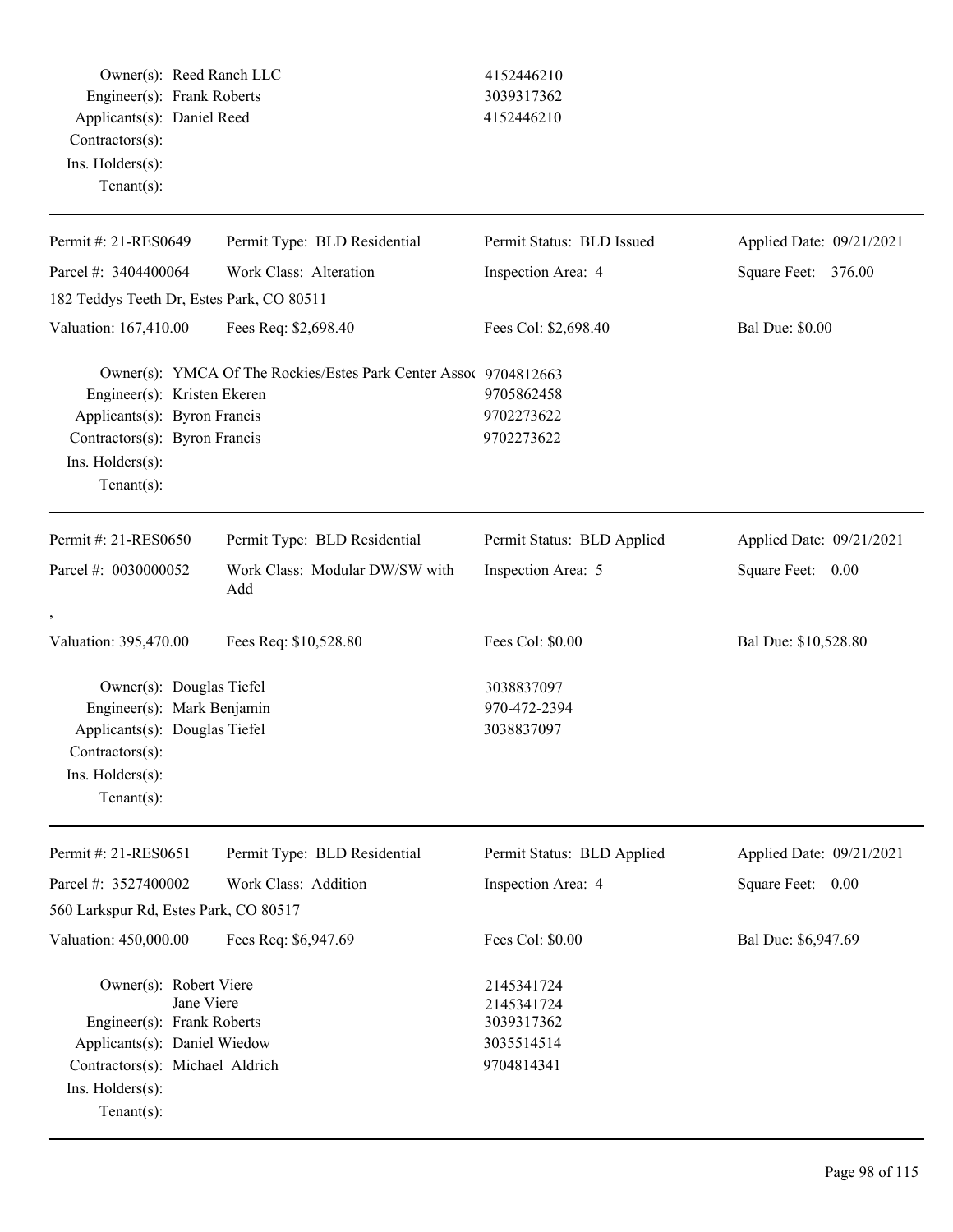| Permit #: 21-RES0652                           | Permit Type: BLD Residential                                     | Permit Status: BLD Applied | Applied Date: 09/21/2021 |
|------------------------------------------------|------------------------------------------------------------------|----------------------------|--------------------------|
| Parcel #: 3404200022                           | Work Class: New                                                  | Inspection Area: 4         | Square Feet: 0.00        |
| TBD Association Dr, Estes Park, CO 80511       |                                                                  |                            |                          |
| Valuation: 190,723.86                          | Fees Req: \$2,875.26                                             | Fees Col: \$1,006.29       | Bal Due: \$1,868.97      |
| Engineer(s):                                   | Owner(s): YMCA Of The Rockies/Estes Park Center Assoc 9704812663 |                            |                          |
| Applicants(s): Byron Francis                   |                                                                  | 9702273622                 |                          |
| Contractors(s): Byron Francis                  |                                                                  | 9702273622                 |                          |
| Ins. Holders(s):<br>$Tenant(s)$ :              |                                                                  |                            |                          |
| Permit #: 21-RES0653                           | Permit Type: BLD Residential                                     | Permit Status: BLD Applied | Applied Date: 09/21/2021 |
| Parcel #: 9606209006                           | Work Class: Addition                                             | Inspection Area: 2         | Square Feet: 171.00      |
| 5104 W Bay Dr, Fort Collins, CO 80526          |                                                                  |                            |                          |
| Valuation: 16,000.00                           | Fees Req: \$639.49                                               | Fees Col: \$0.00           | Bal Due: \$639.49        |
| Owner(s): Mark Rogers<br>Engineer(s):          |                                                                  | 9703107823                 |                          |
| Applicants(s): Tad Bjorlie                     |                                                                  | 970-663-2868               |                          |
| Contractors(s): Tad Bjorlie                    |                                                                  | 970-663-2868               |                          |
| Ins. Holders(s):<br>Tenant $(s)$ :             |                                                                  |                            |                          |
| Permit #: 21-RES0654                           | Permit Type: BLD Residential                                     | Permit Status: BLD Applied | Applied Date: 09/22/2021 |
| Parcel #: 8922000015                           | Work Class: New                                                  | Inspection Area: 1         | Square Feet: 0.00        |
| 4699 Clark Lake Rd, Wellington, CO 80549       |                                                                  |                            |                          |
| Valuation: 125,000.00 Fees Req: \$4,645.46     |                                                                  | Fees Col: \$746.35         | Bal Due: \$3,899.11      |
| Owner(s): Katharine Baker                      |                                                                  | 9705663826                 |                          |
| Engineer(s):<br>Applicants(s): Matthew Mullett |                                                                  | 9705663826                 |                          |
| Contractors(s): Matthew Mullett                |                                                                  | 9705663826                 |                          |
| Ins. Holders(s):<br>$Tenant(s)$ :              |                                                                  |                            |                          |
| Permit #: 21-RES0655                           | Permit Type: BLD Residential                                     | Permit Status: BLD Applied | Applied Date: 09/22/2021 |
| Parcel #: 9836123010                           | Work Class: Addition                                             | Inspection Area: 1         | Square Feet: 0.00        |
| 2605 Ridgecrest Rd, Fort Collins, CO 80524     |                                                                  |                            |                          |
| Valuation: 190,000.00                          | Fees Req: \$3,494.80                                             | Fees Col: \$921.90         | Bal Due: \$2,572.90      |
| Owner(s): Brian Mesinger                       |                                                                  | 9702275467                 |                          |
| Engineer(s): Rae Doner                         |                                                                  | 9708170821                 |                          |
| Applicants(s): Brian Mesinger                  |                                                                  | 9702275467                 |                          |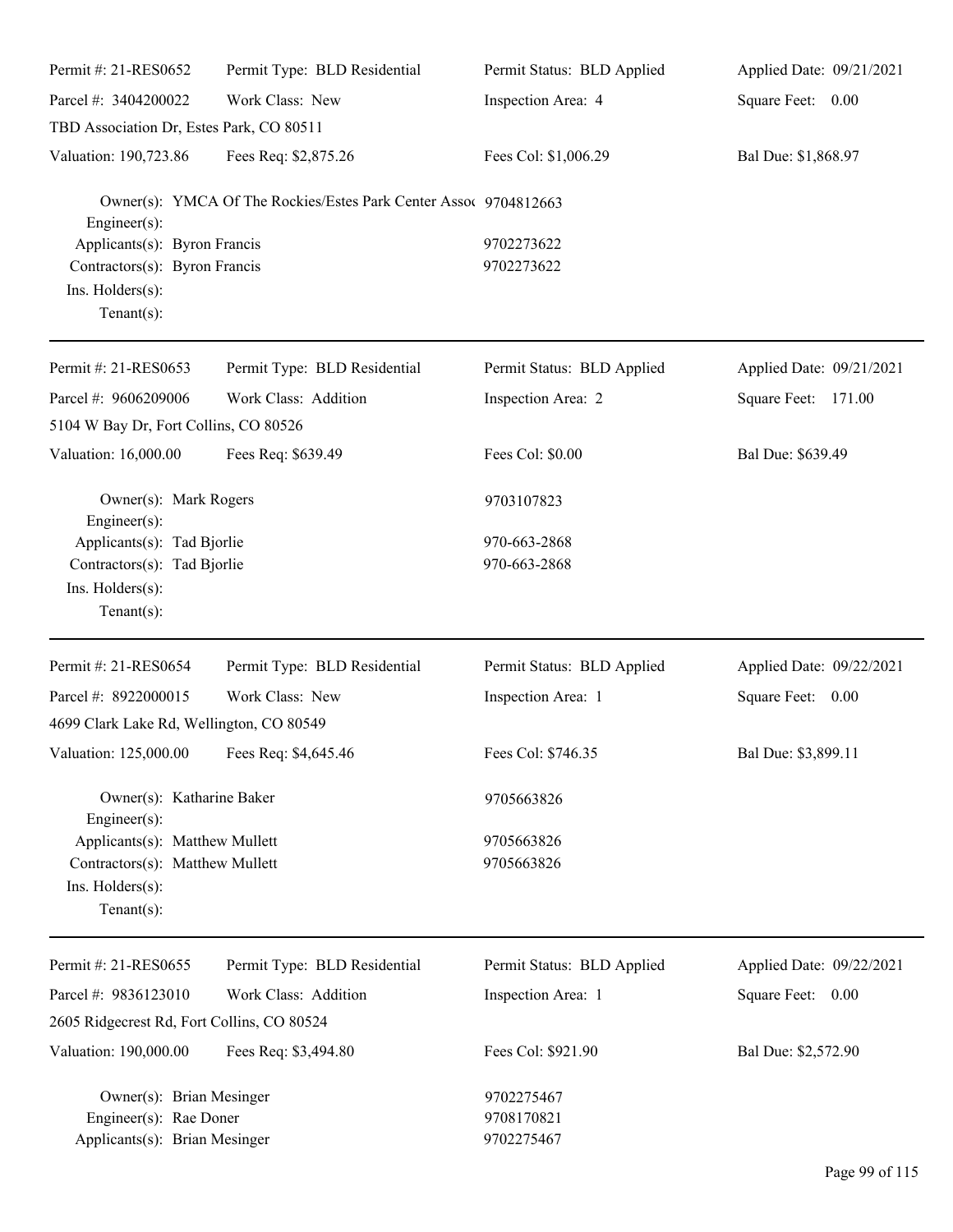|                        | Contractors(s): Cameron Williams |
|------------------------|----------------------------------|
| $Ins.$ Holders $(s)$ : |                                  |
| $Tenant(s)$ :          |                                  |

Permit #: 21-RES0656 Parcel #: 2724205025 Permit Type: BLD Residential Work Class: Cabin Permit Status: BLD Applied Inspection Area: 6 Applied Date: 09/22/2021 Square Feet: 0.00 342 Powder Horn Trl, Bellvue, CO 80512 Valuation: 125,000.00 Fees Req: \$2,661.53 Fees Col: \$0.00 Bal Due: \$2,661.53 Owner(s): Neal Pfitzer Engineer(s): Applicants(s): Craig Way 970-217-0187 Contractors(s): Craig Way 970-217-0187 Ins. Holders(s): Tenant(s): Permit #: 21-RES0657 Parcel #: 0528205003 Permit Type: BLD Residential Work Class: New Permit Status: BLD Applied Inspection Area: 3 Applied Date: 09/22/2021 Square Feet: 0.00 327 Reservoir Dr, Loveland, CO 80537 Valuation: 705,000.00 Fees Req: \$11,173.99 Fees Col: \$2,421.99 Bal Due: \$8,752.00 Owner(s): Debi Hughes 9705672740 Andy Hughes 9705672740 Engineer(s): Applicants(s): David Ball 9705672740 Contractors(s): David Ball 9705672740 Ins. Holders(s): Tenant(s): Permit #: 21-RES0658 Parcel #: 2505000011 Permit Type: BLD Residential Work Class: Alteration Permit Status: BLD Applied Inspection Area: 4 Applied Date: 09/23/2021 Square Feet: 461.00 2145 Mcgraw Ranch Rd, Estes Park, CO 80517

3038709598

Valuation: 8,298.00 Fees Req: \$320.64 Fees Col: \$0.00 Bal Due: \$320.64

Owner(s): Timothy Roberts Courtney Roberts Engineer(s): Applicants(s): Timothy Roberts Contractors(s): Ins. Holders(s): Tenant(s):

Permit #: 21-RES0659 Parcel #: 3404200022 Permit Type: BLD Residential Work Class: New Permit Status: BLD Applied Inspection Area: 4 Applied Date: 09/23/2021 Square Feet: 0.00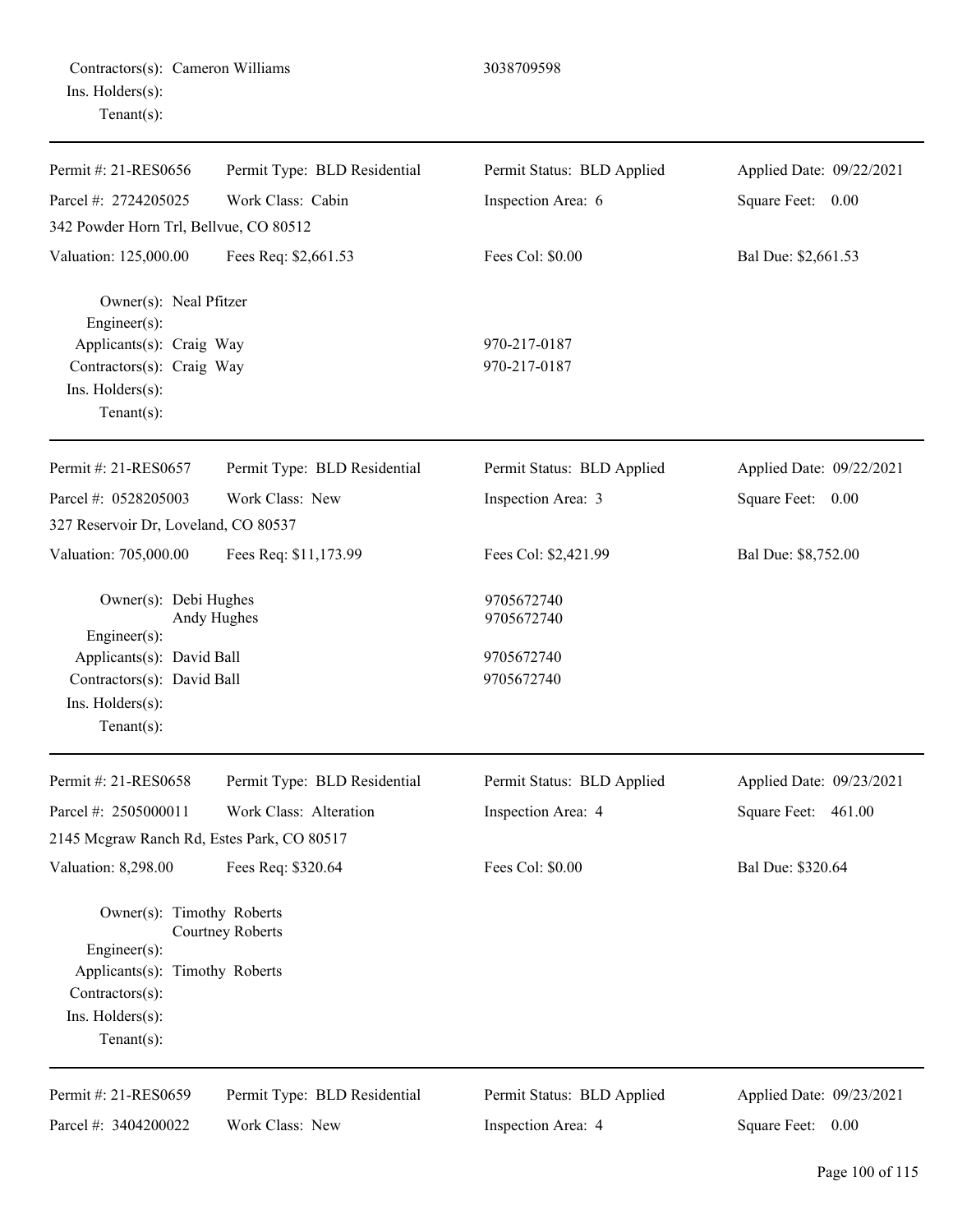| TBD Snugglers Cove Dr, Estes Park, CO 80511 |                                                                  |                            |                          |
|---------------------------------------------|------------------------------------------------------------------|----------------------------|--------------------------|
| Valuation: 483,165.00                       | Fees Req: \$6,322.02                                             | Fees Col: \$1,893.87       | Bal Due: \$4,428.15      |
| Engineer(s):                                | Owner(s): YMCA Of The Rockies/Estes Park Center Assoc 9704812663 |                            |                          |
| Applicants(s): Byron Francis                |                                                                  | 9702273622                 |                          |
| Contractors(s): Byron Francis               |                                                                  | 9702273622                 |                          |
| Ins. Holders(s):                            |                                                                  |                            |                          |
| Tenant $(s)$ :                              |                                                                  |                            |                          |
| Permit #: 21-RES0660                        | Permit Type: BLD Residential                                     | Permit Status: BLD Applied | Applied Date: 09/23/2021 |
| Parcel #: 2523201006                        | Work Class: Deck                                                 | Inspection Area: 4         | Square Feet: 95.00       |
| 2309 W Highway 34, Drake, CO 80515          |                                                                  |                            |                          |
| Valuation: 4,000.00                         | Fees Req: \$264.96                                               | Fees Col: \$0.00           | Bal Due: \$264.96        |
| Owner(s): Jays Dream LLC                    |                                                                  | 7278220438                 |                          |
| Engineer(s): Mike Todd                      |                                                                  | 970-586-2458               |                          |
| Applicants(s): Jack Morgan                  |                                                                  | 970-217-4766               |                          |
| Contractors(s):                             |                                                                  |                            |                          |
| Ins. Holders(s):                            |                                                                  |                            |                          |
| Tenant $(s)$ :                              |                                                                  |                            |                          |
| Permit #: 21-RES0661                        | Permit Type: BLD Residential                                     | Permit Status: BLD Applied | Applied Date: 09/23/2021 |
| Parcel #: 9704306001                        | Work Class: Addition                                             | Inspection Area: 1         | Square Feet: 316.00      |
| 3026 Dean Dr, Fort Collins, CO 80521        |                                                                  |                            |                          |
| Valuation: 30,317.04                        | Fees Req: \$1,074.77                                             | Fees Col: \$0.00           | Bal Due: \$1,074.77      |
| Owner(s): Kathryn Hatfield                  |                                                                  | 9706905222                 |                          |
| Engineer(s): Nicholas Reuter                |                                                                  | 9702069455                 |                          |
| Applicants(s): Kathryn Hatfield             |                                                                  | 9706905222                 |                          |
| Contractors(s):                             |                                                                  |                            |                          |
| Ins. Holders(s):                            |                                                                  |                            |                          |
| Tenant $(s)$ :                              |                                                                  |                            |                          |
| Permit #: 21-RES0662                        | Permit Type: BLD Residential                                     | Permit Status: BLD Applied | Applied Date: 09/24/2021 |
| Parcel #: 2724205029                        | Work Class: New                                                  | Inspection Area: 6         | Square Feet: 3,230.00    |
| 468 Elk Horn Trl, Bellvue, CO 80512         |                                                                  |                            |                          |
| Valuation: 140,000.00                       | Fees Req: \$3,149.07                                             | Fees Col: \$0.00           | Bal Due: \$3,149.07      |
| Owner(s): Robert Dalbotten                  |                                                                  | 3034283773                 |                          |
| Engineer(s): Gary Weeks                     |                                                                  | 970-225-2422               |                          |
| Applicants(s): Robert Dalbotten             |                                                                  | 3034283773                 |                          |
| Contractors(s):                             |                                                                  |                            |                          |
| Ins. Holders(s):                            |                                                                  |                            |                          |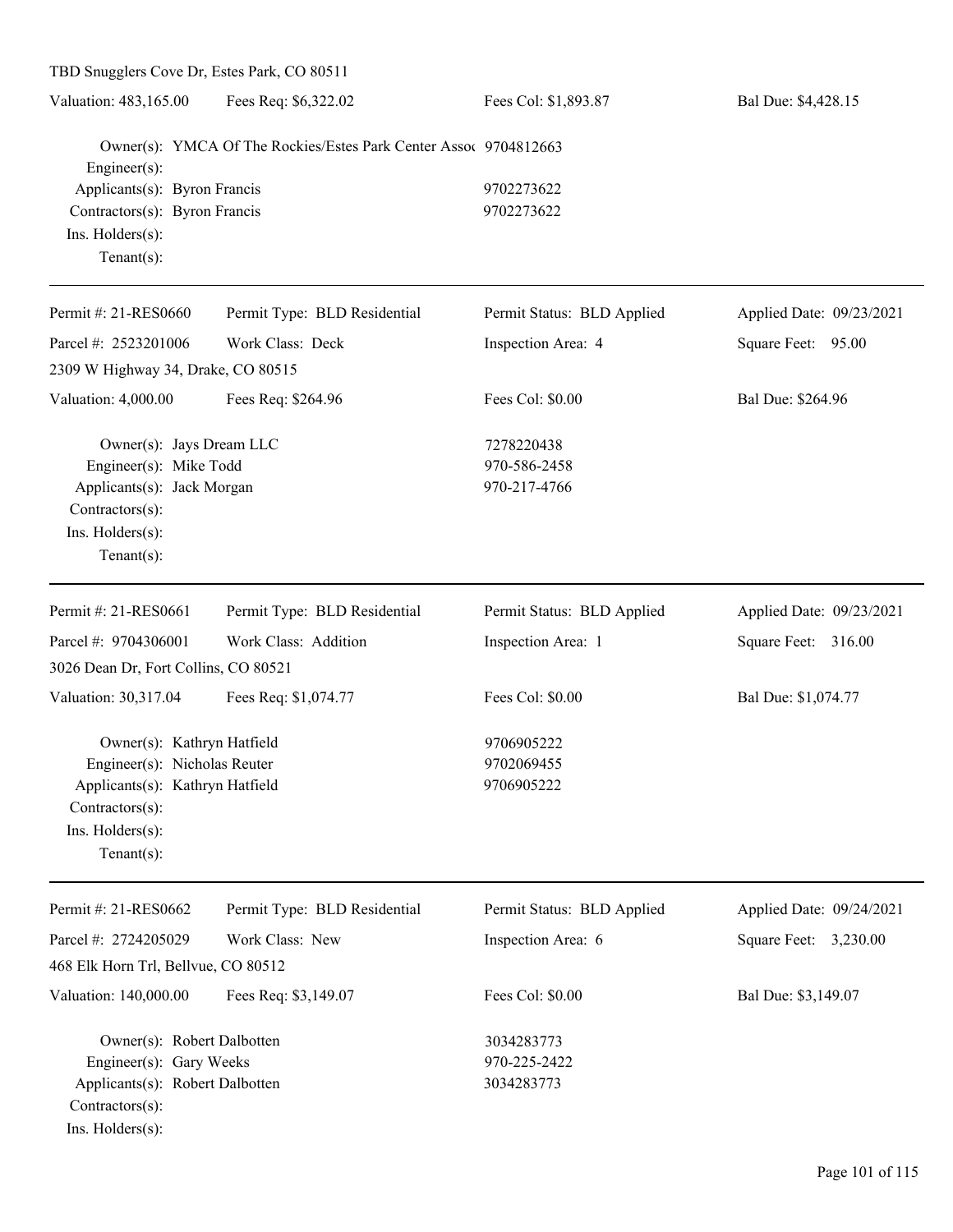| Permit #: 21-RES0663                                                       | Permit Type: BLD Residential | Permit Status: BLD Applied               | Applied Date: 09/27/2021 |
|----------------------------------------------------------------------------|------------------------------|------------------------------------------|--------------------------|
| Parcel #: 3526314013                                                       | Work Class: Alteration       | Inspection Area: 4                       | Square Feet: 0.00        |
| 860 Columbine Dr, Estes Park, CO 80517                                     |                              |                                          |                          |
| Valuation: 18,000.00                                                       | Fees Req: \$576.31           | Fees Col: \$0.00                         | Bal Due: \$576.31        |
| Owner(s): Esther Murdock                                                   |                              | 5202412086                               |                          |
| Engineer(s):                                                               | Erik Murdock                 | 5202412086                               |                          |
| Applicants(s): Cari Remmerde<br>Contractors(s):<br>Ins. $H$ olders $(s)$ : |                              | 9702903445                               |                          |
| $Tenant(s)$ :                                                              |                              |                                          |                          |
| Permit #: 21-RES0664                                                       | Permit Type: BLD Residential | Permit Status: BLD Applied               | Applied Date: 09/27/2021 |
| Parcel #: 9834000023                                                       | Work Class: New              | Inspection Area: 1                       | Square Feet: 0.00        |
| 1309 N Highway 287, Fort Collins, CO 80527                                 |                              |                                          |                          |
| Valuation: 35,000.00                                                       | Fees Req: \$1,295.34         | Fees Col: \$0.00                         | Bal Due: \$1,295.34      |
| Owner(s): Linda Box<br>Engineer(s): Mark Benjamin                          | Randy Box                    | 9704880088<br>9704880088<br>970-472-2394 |                          |
| Applicants(s): Linda Box<br>Contractors(s):                                |                              | 9704880088                               |                          |
| Ins. Holders(s):<br>$Tenant(s)$ :                                          |                              |                                          |                          |
| Permit #: 21-RES0665                                                       | Permit Type: BLD Residential | Permit Status: BLD Issued                | Applied Date: 09/27/2021 |
| Parcel #: 3007106003                                                       | Work Class: Addition         | Inspection Area: 5                       | Square Feet: 867.00      |
| 1150 Crow Rd, Red Feather Lakes, CO 80545                                  |                              |                                          |                          |
| Valuation: 20,203.80                                                       | Fees Req: \$1,430.71         | Fees Col: \$1,430.71                     | <b>Bal Due: \$0.00</b>   |
| Owner(s): Donald Harlan<br>Engineer(s):                                    |                              | 9702817175                               |                          |
| Applicants(s): Donald Harlan<br>Contractors(s):                            |                              | 9702817175                               |                          |
| Ins. Holders(s):<br>$Tenant(s)$ :                                          |                              |                                          |                          |
| Permit #: 21-RES0666                                                       | Permit Type: BLD Residential | Permit Status: BLD Applied               | Applied Date: 09/28/2021 |
| Parcel #: 8614308009                                                       | Work Class: Alteration       | Inspection Area: 2                       | Square Feet: 0.00        |
| 5404 Vardon Way, Fort Collins, CO 80528                                    |                              |                                          |                          |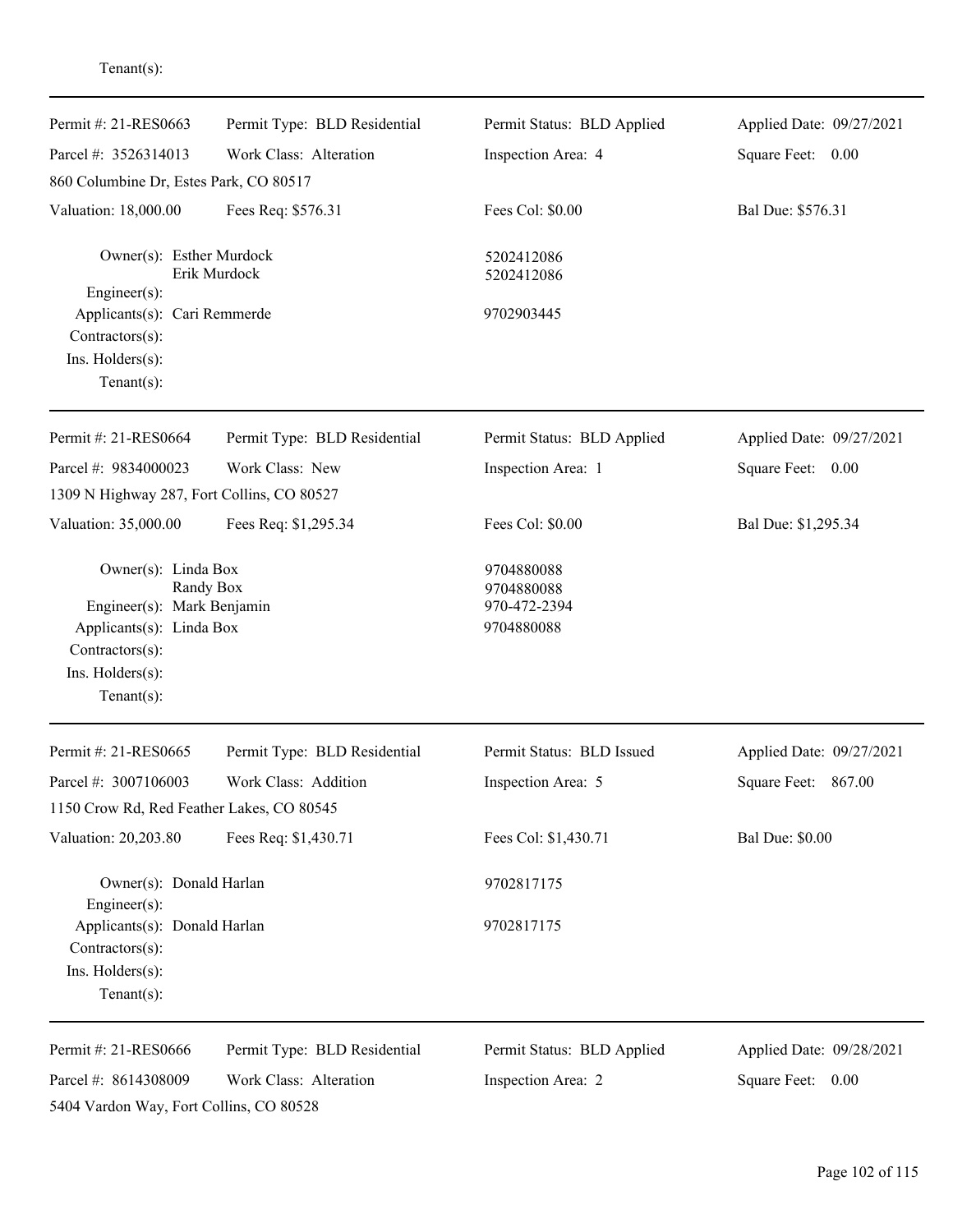| Valuation: 20,000.00                                                                      | Fees Req: \$632.51                                           | Fees Col: \$0.00                         | Bal Due: \$632.51        |
|-------------------------------------------------------------------------------------------|--------------------------------------------------------------|------------------------------------------|--------------------------|
|                                                                                           | Owner(s): Fred H Lippucci Irrevocable Trust<br>Fred Lippucci | 2076102088<br>2076102088                 |                          |
| Engineer $(s)$ :<br>Applicants(s): Guadalupe Mercado<br>Contractors(s): Guadalupe Mercado |                                                              | 9702130352<br>9702130352                 |                          |
| Ins. Holders(s):<br>Tenant $(s)$ :                                                        |                                                              |                                          |                          |
| Permit #: 21-RES0667                                                                      | Permit Type: BLD Residential                                 | Permit Status: BLD Applied               | Applied Date: 09/28/2021 |
| Parcel #: 0520000049                                                                      | Work Class: New                                              | Inspection Area: 3                       | Square Feet: 0.00        |
| 1601 Turkey Walk Trl, Loveland, CO 80537                                                  |                                                              |                                          |                          |
| Valuation: 300,000.00                                                                     | Fees Req: \$5,107.48                                         | Fees Col: \$1,276.48                     | Bal Due: \$3,831.00      |
| Owner(s): Stephen Okay<br>Engineer(s): Mark Benjamin                                      | Andrea Longo                                                 | 4157898505<br>4157868505<br>970-472-2394 |                          |
| Applicants(s): Stephen Okay                                                               | Andrea Longo                                                 | 4157898505<br>4157868505                 |                          |
| Contractors(s):<br>Ins. Holders(s):                                                       |                                                              |                                          |                          |
| Tenant $(s)$ :                                                                            |                                                              |                                          |                          |
| Permit #: 21-RES0668                                                                      | Permit Type: BLD Residential                                 | Permit Status: BLD Applied               | Applied Date: 09/28/2021 |
| Parcel #: 9731305001                                                                      | Work Class: Alteration                                       | Inspection Area: 2                       | Square Feet: 288.00      |
| 4101 Minuteman Dr, Fort Collins, CO 80526                                                 |                                                              |                                          |                          |
| Valuation: 11,407.68                                                                      | Fees Req: \$515.35                                           | Fees Col: \$0.00                         | Bal Due: \$515.35        |
| Owner(s): Linda Rappel<br>$Engineering(s)$ :                                              |                                                              | 9703760855                               |                          |
| Applicants(s): Linda Rappel<br>Contractors(s):                                            |                                                              | 9703760855                               |                          |
| Ins. Holders(s):<br>Tenant $(s)$ :                                                        |                                                              |                                          |                          |
| Permit #: 21-RES0669                                                                      | Permit Type: BLD Residential                                 | Permit Status: BLD Applied               | Applied Date: 09/28/2021 |
| Parcel #: 0701407014                                                                      | Work Class: Alteration                                       | Inspection Area: 1                       | Square Feet: 0.00        |
| 1104 Santanka Trl, Bellvue, CO 80512                                                      |                                                              |                                          |                          |
| Valuation: 6,000.00                                                                       | Fees Req: \$517.01                                           | Fees Col: \$0.00                         | Bal Due: \$517.01        |
| Owner(s): Dustin Janzen<br>Engineer(s):                                                   |                                                              | 970-222-9435                             |                          |
| Applicants(s): Dustin Janzen<br>Contractors(s):<br>Ins. Holders(s):                       |                                                              | 970-222-9435                             |                          |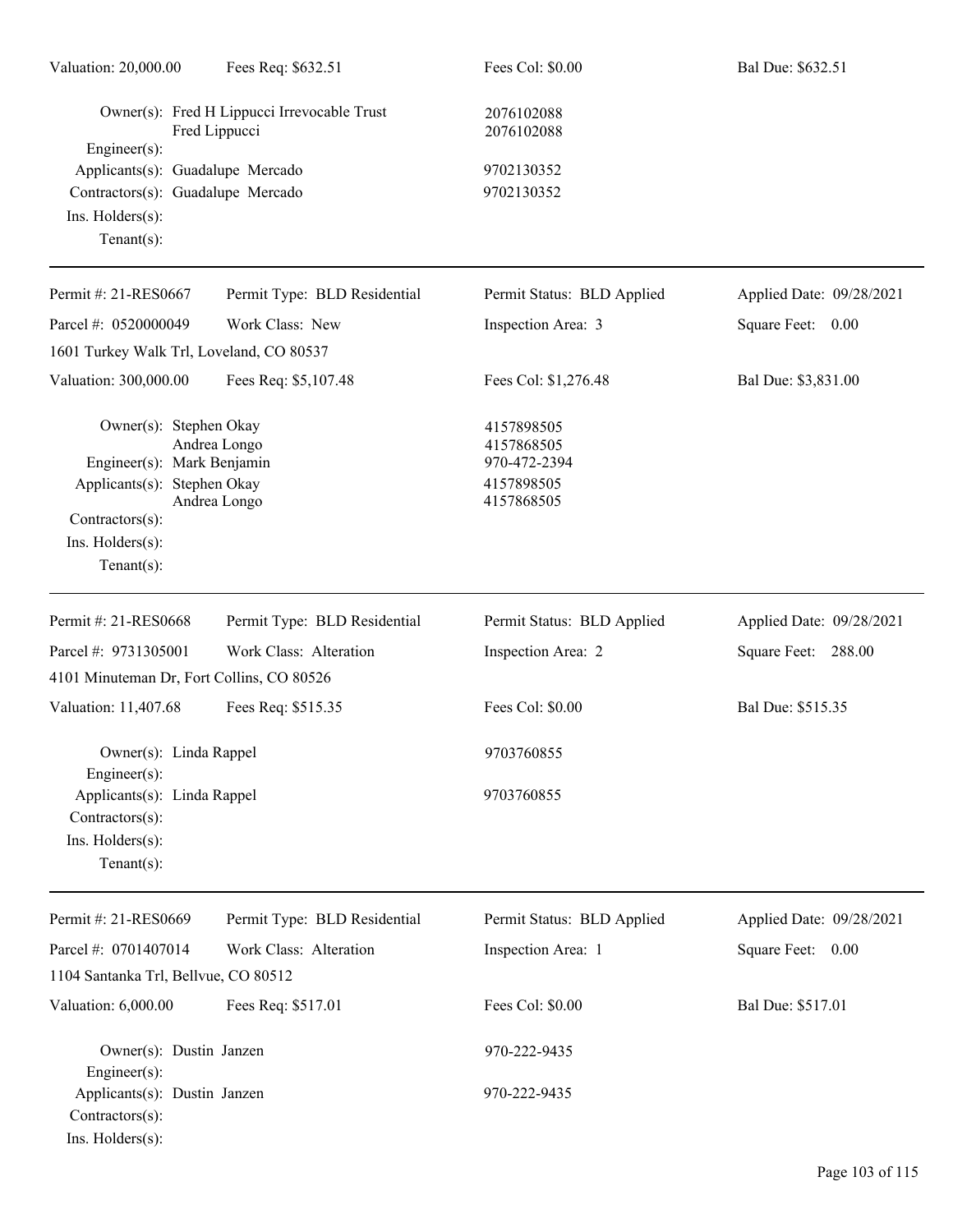| Permit #: 21-RES0670                                                                                                                           | Permit Type: BLD Residential                                      | Permit Status: BLD Applied                             | Applied Date: 09/28/2021 |
|------------------------------------------------------------------------------------------------------------------------------------------------|-------------------------------------------------------------------|--------------------------------------------------------|--------------------------|
| Parcel #: 8920205004                                                                                                                           | Work Class: New                                                   | Inspection Area: 1                                     | Square Feet: 0.00        |
| 10489 Reed Way, Wellington, CO 80549                                                                                                           |                                                                   |                                                        |                          |
| Valuation: 300,000.00                                                                                                                          | Fees Req: \$8,958.48                                              | Fees Col: \$1,276.48                                   | Bal Due: \$7,682.00      |
| Owner(s): Kelly Dykstra<br>Engineer(s): Michael Ikeler<br>Applicants(s): Kelly Dykstra<br>Contractors(s):<br>Ins. Holders(s):<br>$Tenant(s)$ : | Lori Dykstra                                                      | 9703883353<br>9703883353<br>970-461-3700<br>9703883353 |                          |
| Permit #: 21-RES0671                                                                                                                           | Permit Type: BLD Residential                                      | Permit Status: BLD Issued                              | Applied Date: 09/28/2021 |
| Parcel #: 3404111029                                                                                                                           | Work Class: Conversion to Short-Term Inspection Area: 4<br>Rental |                                                        | Square Feet: 0.00        |
| 2340 Aspen Brook Dr, Estes Park, CO 80517                                                                                                      |                                                                   |                                                        |                          |
| Valuation: 0.00                                                                                                                                | Fees Req: \$300.00                                                | Fees Col: \$300.00                                     | <b>Bal Due: \$0.00</b>   |
| Owner(s): James Jarolimek<br>Engineer(s):                                                                                                      | Tamara Jarolimek                                                  | 9705863748<br>9704492455                               |                          |
| Applicants(s): Tamara Jarolimek<br>Contractors(s):<br>Ins. Holders(s):<br>$Tenant(s)$ :                                                        |                                                                   | 9704492455                                             |                          |
| Permit #: 21-RES0672                                                                                                                           | Permit Type: BLD Residential                                      | Permit Status: BLD Applied                             | Applied Date: 09/28/2021 |
| Parcel #: 0234100001                                                                                                                           | Work Class: New                                                   | Inspection Area: 6                                     | Square Feet: 0.00        |
| 1215 Red Bluff Rd, Livermore, CO 80536                                                                                                         |                                                                   |                                                        |                          |
| Valuation: 200,000.00                                                                                                                          | Fees Req: \$3,798.69                                              | Fees Col: \$973.55                                     | Bal Due: \$2,825.14      |
| Owner(s): Kevin Kreuzer<br>Engineer(s): Karl Lemmenes<br>Applicants(s): Kevin Kreuzer<br>Contractors(s):<br>Ins. Holders(s):<br>$Tenant(s)$ :  |                                                                   | 3036678613<br>608-884-5970<br>3036678613               |                          |
| Permit #: 21-RES0673                                                                                                                           | Permit Type: BLD Residential                                      | Permit Status: BLD Applied                             | Applied Date: 09/28/2021 |
| Parcel #: 3401309011                                                                                                                           | Work Class: Deck                                                  | Inspection Area: 4                                     | Square Feet: 216.00      |
| 3104 Carriage Dr, Estes Park, CO 80517                                                                                                         |                                                                   |                                                        |                          |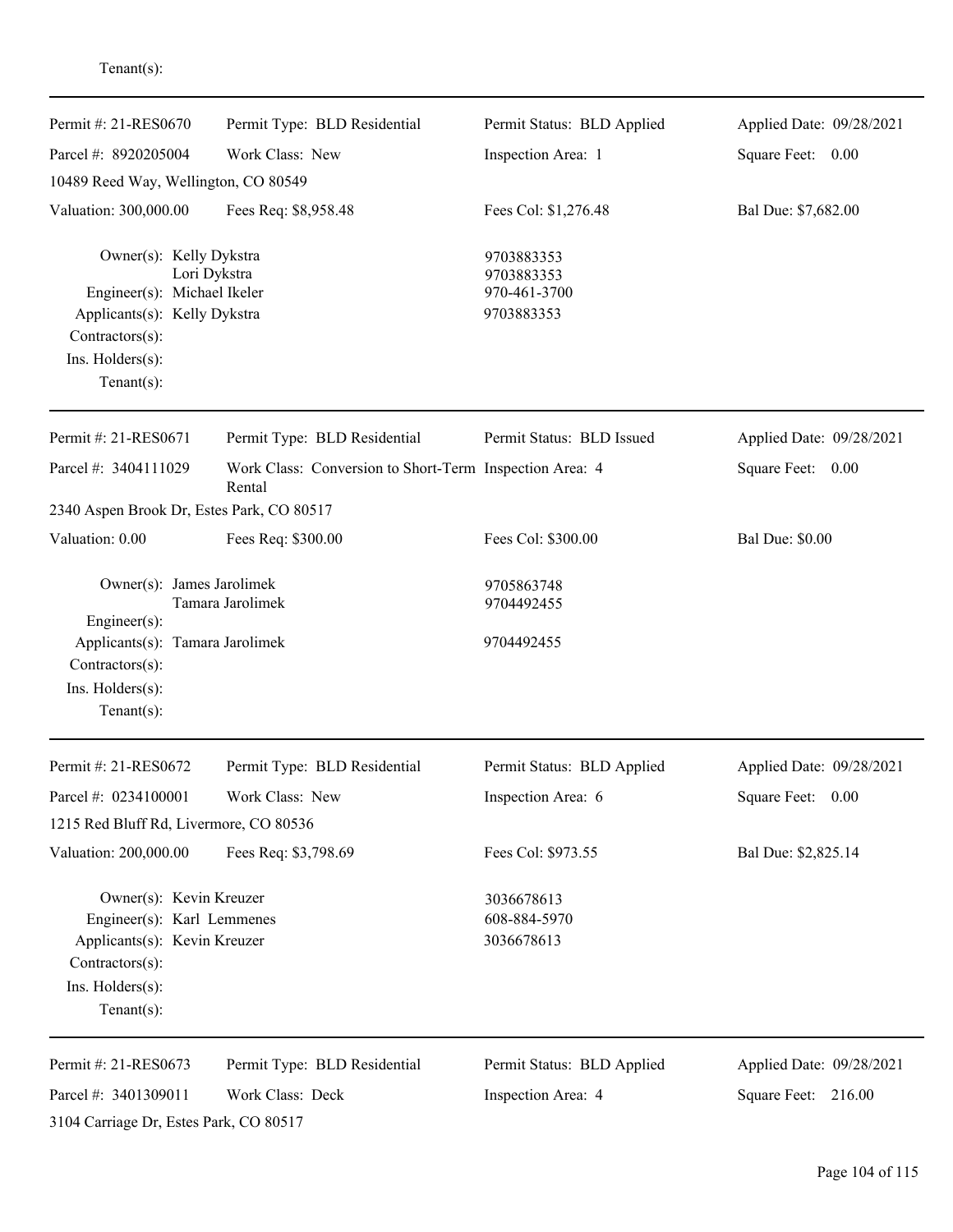| Owner(s): Maureen Shirley                                                                                                                                     | John Shirley                 | 9705686685<br>970-586-4046                               |                          |
|---------------------------------------------------------------------------------------------------------------------------------------------------------------|------------------------------|----------------------------------------------------------|--------------------------|
| Engineer(s):<br>Applicants(s): John Shirley<br>Contractors(s):<br>Ins. Holders(s):<br>$Tenant(s)$ :                                                           |                              | 970-586-4046                                             |                          |
| Permit #: 21-RES0674                                                                                                                                          | Permit Type: BLD Residential | Permit Status: BLD Issued                                | Applied Date: 09/29/2021 |
| Parcel #: 2519327058                                                                                                                                          | Work Class: Alteration       | Inspection Area: 4                                       | 400.00<br>Square Feet:   |
| 871 South Ln, Estes Park, CO 80517                                                                                                                            |                              |                                                          |                          |
| Valuation: 17,475.00                                                                                                                                          | Fees Req: \$694.22           | Fees Col: \$694.22                                       | <b>Bal Due: \$0.00</b>   |
| Owner(s): June Boon<br>Engineer(s): Walter Steige<br>Applicants(s): David Boon<br>Contractors(s):<br>Ins. Holders(s):<br>$Tenant(s)$ :                        | David Boon                   | 9703106404<br>7093106404<br>970-577-1070<br>7093106404   |                          |
| Permit #: 21-RES0675                                                                                                                                          | Permit Type: BLD Residential | Permit Status: BLD Applied                               | Applied Date: 09/29/2021 |
| Parcel #: 1433200016                                                                                                                                          | Work Class: New              | Inspection Area: 4                                       | Square Feet: 0.00        |
| 16 Estes Park Estates Dr, Lyons, CO 80540                                                                                                                     |                              |                                                          |                          |
| Valuation: 500,000.00                                                                                                                                         | Fees Req: \$7,735.08         | Fees Col: \$0.00                                         | Bal Due: \$7,735.08      |
| Owner(s): Scott Ryan<br>Engineer(s): David Bangs<br>Applicants(s): Nathan Kinley<br>Contractors(s): Nathan Kinley<br>$Ins.$ Holders $(s)$ :<br>Tenant $(s)$ : |                              | 4026137767<br>9703088221<br>970-227-4865<br>970-227-4865 |                          |
| Permit #: 21-RES0676                                                                                                                                          | Permit Type: BLD Residential | Permit Status: BLD Issued                                | Applied Date: 09/30/2021 |
| Parcel #: 8710000014                                                                                                                                          | Work Class: Addition         | Inspection Area: 2                                       | Square Feet: 0.00        |
| 4412 E Mulberry St 204, Fort Collins, CO 80524                                                                                                                |                              |                                                          |                          |
| Valuation: 1,000.00                                                                                                                                           | Fees Req: \$150.85           | Fees Col: \$150.85                                       | <b>Bal Due: \$0.00</b>   |
| Owner(s): Carmen Chavira<br>Engineer(s):                                                                                                                      |                              | 9706901633                                               |                          |
| Applicants(s): Carmen Chavira<br>Contractors(s):<br>Ins. Holders(s):                                                                                          |                              | 9706901633                                               |                          |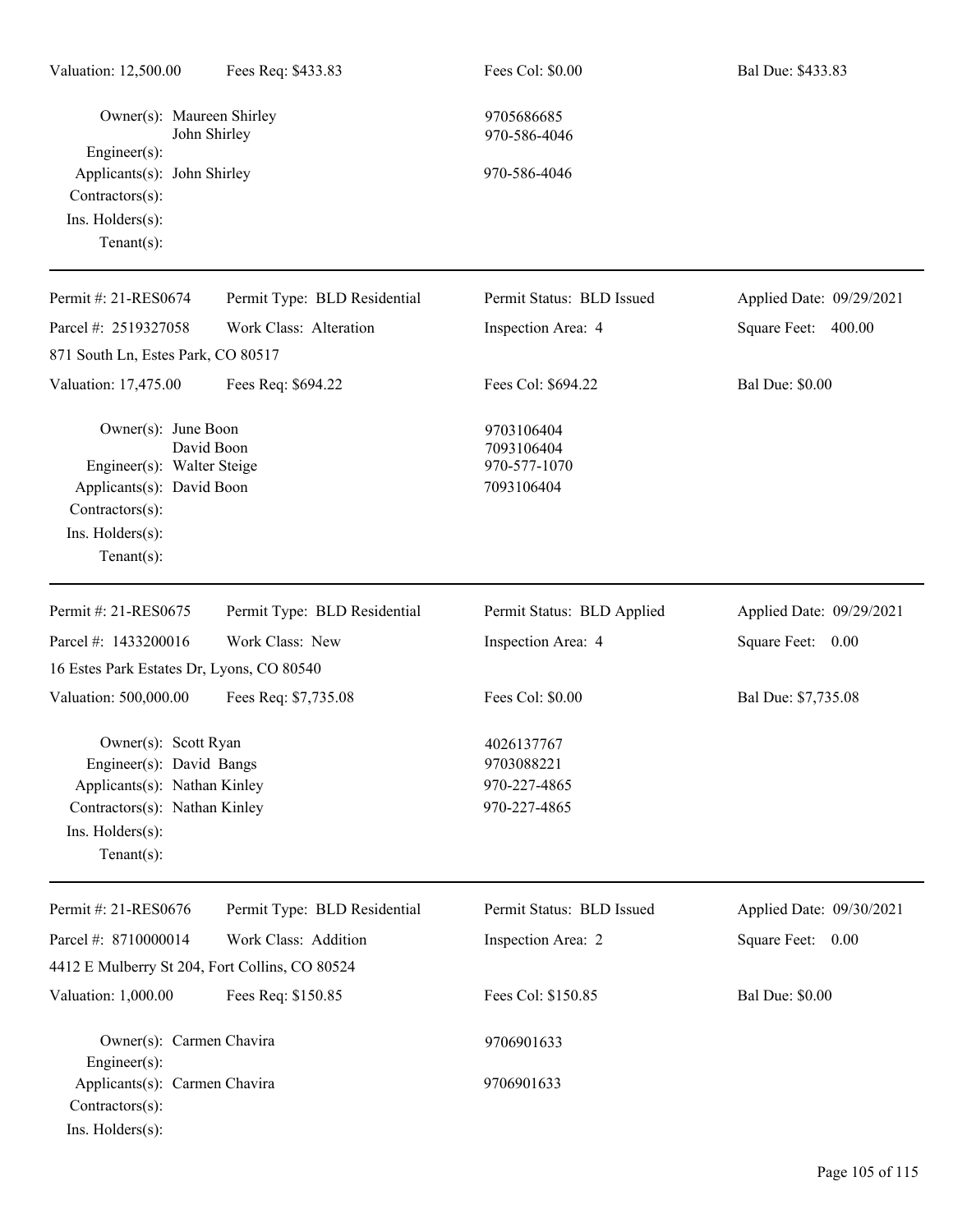| Permit #: 21-RES0677                                                                                 | Permit Type: BLD Residential                      | Permit Status: BLD Issued    | Applied Date: 09/30/2021 |
|------------------------------------------------------------------------------------------------------|---------------------------------------------------|------------------------------|--------------------------|
| Parcel #: 0422000015                                                                                 | Work Class: Alteration                            | Inspection Area: 3           | Square Feet: 0.00        |
| 262 Northview Rd, Berthoud, CO 80513                                                                 |                                                   |                              |                          |
| Valuation: 7,866.00                                                                                  | Fees Req: \$464.79                                | Fees Col: \$464.79           | <b>Bal Due: \$0.00</b>   |
| Owner(s): Andrew Dimatteo<br>Engineer(s):                                                            |                                                   | 4015953373                   |                          |
| Applicants(s): Avery Carter<br>Contractors(s):                                                       |                                                   | 3034470300                   |                          |
| Ins. Holders(s):<br>$Tenant(s)$ :                                                                    |                                                   |                              |                          |
| Permit #: 21-SGN0021                                                                                 | Permit Type: BLD Sign                             | Permit Status: BLD Applied   | Applied Date: 09/22/2021 |
| Parcel #: 8708400014                                                                                 | Work Class: Building Mounted                      | Inspection Area: 2           | Square Feet: 0.00        |
| 334 S Summit View Dr, Fort Collins, CO 80524                                                         |                                                   |                              |                          |
| Valuation: 3,500.00                                                                                  | Fees Req: \$216.04                                | Fees Col: \$0.00             | Bal Due: \$216.04        |
| Owner(s): S and H Inc<br>Engineer(s):                                                                | HD Supply Construction Supply                     | 7705688389                   |                          |
| Applicants(s): Alex Schlosser<br>Contractors(s): Alex Schlosser<br>Ins. Holders(s):<br>$Tenant(s)$ : |                                                   | 970-593-1334<br>970-593-1334 |                          |
| Permit #: 21-SGN0022                                                                                 | Permit Type: BLD Sign                             | Permit Status: BLD Issued    | Applied Date: 09/24/2021 |
| Parcel #: 1634107902                                                                                 | Work Class: Freestanding/Monument                 | Inspection Area: 4           | Square Feet:<br>0.00     |
| 100 Palisade Mountain Dr, Drake, CO 80515                                                            |                                                   |                              |                          |
| Valuation: 1,000.00                                                                                  | Fees Req: \$175.94                                | Fees Col: \$175.94           | <b>Bal Due: \$0.00</b>   |
| Engineer(s):                                                                                         | Owner(s): Loveland Rural Fire Protection District | 9706675310                   |                          |
| Applicants(s): David Legits<br>Contractors(s): Edward Haimes<br>Ins. Holders(s):<br>$Tenant(s)$ :    |                                                   | 970-663-2614<br>970-278-0662 |                          |
| Permit #: 21-UTIL0274                                                                                | Permit Type: BLD Utility-Detached                 | Permit Status: BLD Issued    | Applied Date: 09/01/2021 |
| Parcel #: 8811305016<br>5535 Inspiration Dr, Fort Collins, CO 80524                                  | Work Class: New                                   | Inspection Area: 1           | Square Feet: 2,136.00    |
| Valuation: 100,000.00                                                                                | Fees Req: \$2,075.57                              | Fees Col: \$2,075.57         | <b>Bal Due: \$0.00</b>   |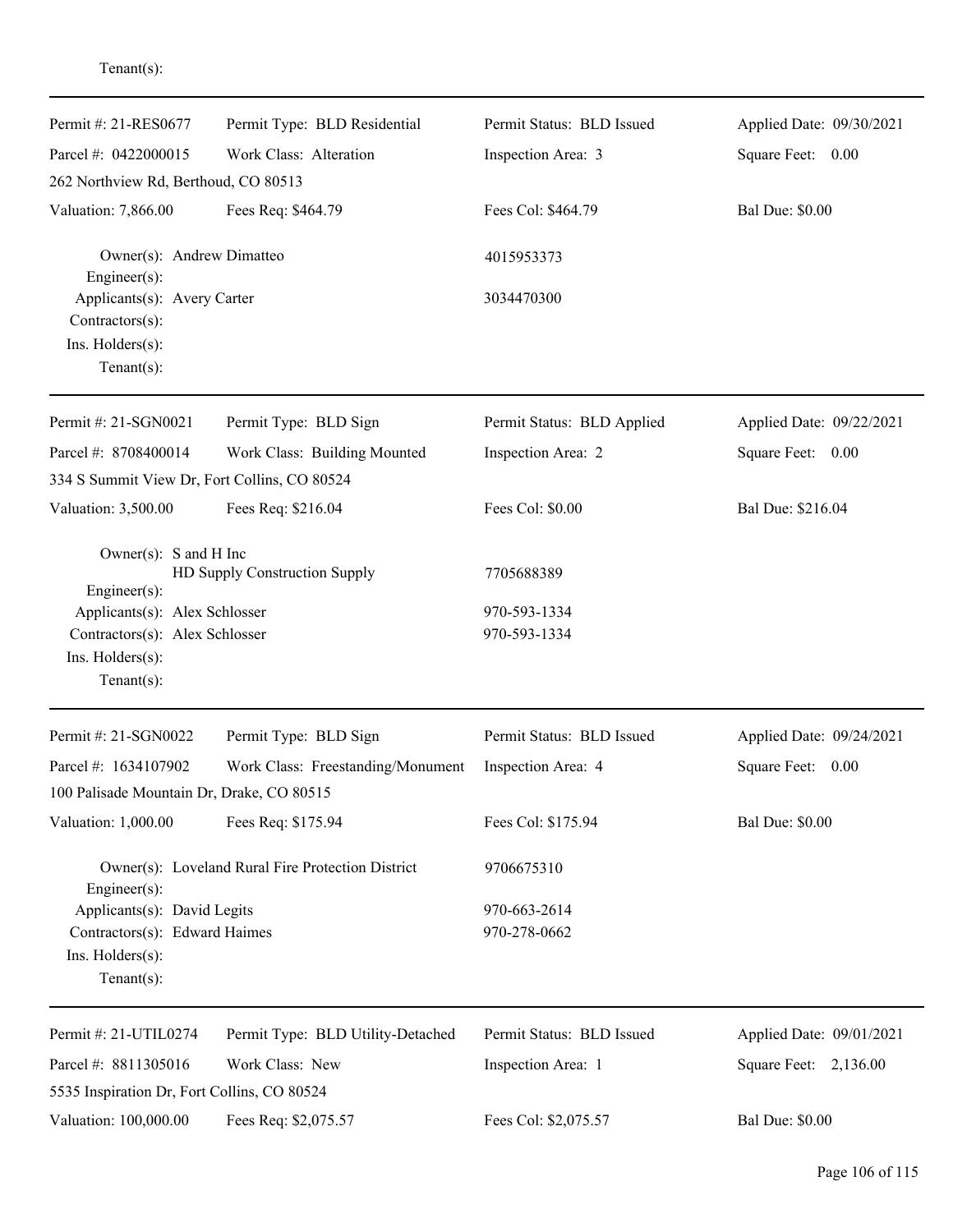| Owner(s): Robert Schuchard<br>$Engineering(s)$ :<br>Applicants(s): Robert Schuchard<br>Contractors(s): Jacob Renninger<br>Ins. Holders(s):<br>Tenant $(s)$ : | Patricia Schuchard                | 9706316334<br>9706316334<br>9706316334<br>970-305-7086 |                          |
|--------------------------------------------------------------------------------------------------------------------------------------------------------------|-----------------------------------|--------------------------------------------------------|--------------------------|
|                                                                                                                                                              |                                   |                                                        |                          |
| Permit #: 21-UTIL0275                                                                                                                                        | Permit Type: BLD Utility-Detached | Permit Status: BLD Issued                              | Applied Date: 09/02/2021 |
| Parcel #: 9824300049                                                                                                                                         | Work Class: New                   | Inspection Area: 1                                     | Square Feet: 928.00      |
| 4117 N Highway 1, Fort Collins, CO 80524                                                                                                                     |                                   |                                                        |                          |
| Valuation: 25,000.00                                                                                                                                         | Fees Req: \$1,125.75              | Fees Col: \$1,125.75                                   | <b>Bal Due: \$0.00</b>   |
| Owner(s): Brendan McCrann                                                                                                                                    | <b>Brittany McCrann</b>           | 970-691-4335                                           |                          |
| Engineer(s): Geoffrey Robinson                                                                                                                               |                                   | 970-217-4960                                           |                          |
| Applicants(s): Brendan McCrann                                                                                                                               |                                   | 970-691-4335                                           |                          |
| Contractors(s):                                                                                                                                              |                                   |                                                        |                          |
| Ins. $H$ olders $(s)$ :                                                                                                                                      |                                   |                                                        |                          |
| Tenant $(s)$ :                                                                                                                                               |                                   |                                                        |                          |
| Permit #: 21-UTIL0276                                                                                                                                        | Permit Type: BLD Utility-Detached | Permit Status: BLD Issued                              | Applied Date: 09/03/2021 |
| Parcel #: 8724200028                                                                                                                                         | Work Class: New                   | Inspection Area: 2                                     | Square Feet: 2,560.00    |
| 1730 Avion Dr, Fort Collins, CO 80524                                                                                                                        |                                   |                                                        |                          |
| Valuation: 168,000.00                                                                                                                                        | Fees Req: \$2,821.16              | Fees Col: \$2,821.16                                   | <b>Bal Due: \$0.00</b>   |
| Owner(s): Larry Hansen                                                                                                                                       |                                   | 9702273389                                             |                          |
| Engineer(s): Karl Lemmenes                                                                                                                                   |                                   | 608-884-5970                                           |                          |
| Applicants(s): Jacob Renninger                                                                                                                               |                                   | 970-305-7086                                           |                          |
| Contractors(s): Jacob Renninger                                                                                                                              |                                   | 970-305-7086                                           |                          |
| Ins. Holders(s):<br>$Tenant(s)$ :                                                                                                                            |                                   |                                                        |                          |
| Permit #: 21-UTIL0277                                                                                                                                        | Permit Type: BLD Utility-Detached | Permit Status: BLD Approved                            | Applied Date: 09/03/2021 |
| Parcel #: 8533422004                                                                                                                                         | Work Class: New                   | Inspection Area: 3                                     | Square Feet: 1,400.00    |
| 4079 Country Mountain Dr, Loveland, CO 80537                                                                                                                 |                                   |                                                        |                          |
| Valuation: 55,830.00                                                                                                                                         | Fees Req: \$1,237.07              | Fees Col: \$0.00                                       | Bal Due: \$1,237.07      |
| Owner(s): Yvonne Ball<br>Engineer(s):                                                                                                                        |                                   | 9707753914                                             |                          |
| Applicants(s): Dick Schantz                                                                                                                                  |                                   | 970-330-3375                                           |                          |
| Contractors(s): Dick Schantz<br>Ins. Holders(s):<br>Tenant $(s)$ :                                                                                           |                                   | 970-330-3375                                           |                          |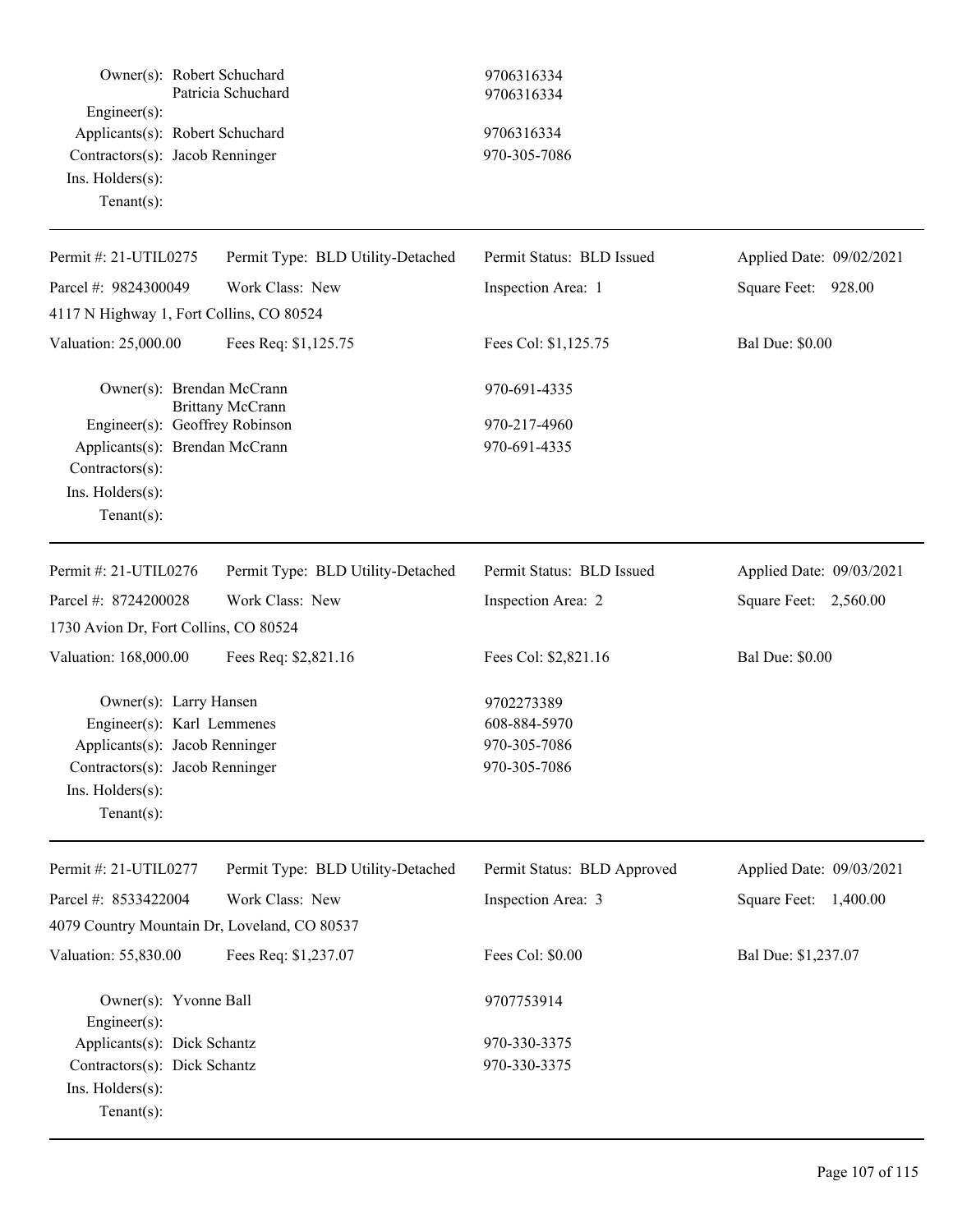| Permit #: 21-UTIL0278                                                                                                                            | Permit Type: BLD Utility-Detached                             | Permit Status: BLD Applied | Applied Date: 09/07/2021 |
|--------------------------------------------------------------------------------------------------------------------------------------------------|---------------------------------------------------------------|----------------------------|--------------------------|
| Parcel #: 9407000015                                                                                                                             | Work Class: New                                               | Inspection Area: 3         | Square Feet: 3,936.00    |
| 2077 N County Road 23, Berthoud, CO 80513                                                                                                        |                                                               |                            |                          |
| Valuation: 90,000.00                                                                                                                             | Fees Req: \$1,693.06                                          | Fees Col: \$0.00           | Bal Due: \$1,693.06      |
| Owner(s): Karen Hanford<br>Engineer(s): Norman Wood                                                                                              | Jason Hanford                                                 | 9703243978<br>9703243978   |                          |
| Applicants(s): Brandon Macy<br>Contractors(s): Brandon Macy                                                                                      |                                                               | 9706859523                 |                          |
|                                                                                                                                                  |                                                               | 9706859523                 |                          |
| Ins. Holders(s):<br>Tenant $(s)$ :                                                                                                               |                                                               |                            |                          |
| Permit #: 21-UTIL0279                                                                                                                            | Permit Type: BLD Utility-Detached                             | Permit Status: BLD Applied | Applied Date: 09/07/2021 |
| Parcel #: 9418409013                                                                                                                             | Work Class: New                                               | Inspection Area: 3         | Square Feet:<br>0.00     |
| 700 Saltops Ct, Berthoud, CO 80513                                                                                                               |                                                               |                            |                          |
| Valuation: 60,000.00                                                                                                                             | Fees Req: \$1,446.80                                          | Fees Col: \$0.00           | Bal Due: \$1,446.80      |
| Owner(s): Scott Kohler<br>Engineer(s):<br>Applicants(s): Christian Renger<br>Contractors(s): Dwight Sailer<br>Ins. Holders(s):<br>Tenant $(s)$ : |                                                               | 9708931329<br>9704728100   |                          |
| Permit #: 21-UTIL0280                                                                                                                            | Permit Type: BLD Utility-Detached                             | Permit Status: BLD Issued  | Applied Date: 09/08/2021 |
| Parcel #: 8830107003                                                                                                                             | Work Class: Addition - Attached to<br><b>Utility Building</b> | Inspection Area: 1         | 600.00<br>Square Feet:   |
| 3302 Corte Almaden, Fort Collins, CO 80524                                                                                                       |                                                               |                            |                          |
| Valuation: 23,766.00                                                                                                                             | Fees Req: \$870.05                                            | Fees Col: \$870.05         | <b>Bal Due: \$0.00</b>   |
| Owner(s): Dan Kern<br>Engineer $(s)$ :<br>Applicants(s): Drew Stapelman<br>Contractors(s): Drew Stapelman<br>Ins. Holders(s):<br>Tenant $(s)$ :  |                                                               | 9705817257<br>9705817257   |                          |
| Permit #: 21-UTIL0281                                                                                                                            | Permit Type: BLD Utility-Detached                             | Permit Status: BLD Applied | Applied Date: 09/09/2021 |
| Parcel #: 3401421011                                                                                                                             | Work Class: New                                               | Inspection Area: 4         | Square Feet: 0.00        |
| 1001 Ramshorn Dr, Estes Park, CO 80517                                                                                                           |                                                               |                            |                          |
| Valuation: 31,000.00                                                                                                                             | Fees Req: \$1,083.19                                          | Fees Col: \$247.23         | Bal Due: \$835.96        |
| Owner(s): Michael Burleigh                                                                                                                       |                                                               | 3035500826                 |                          |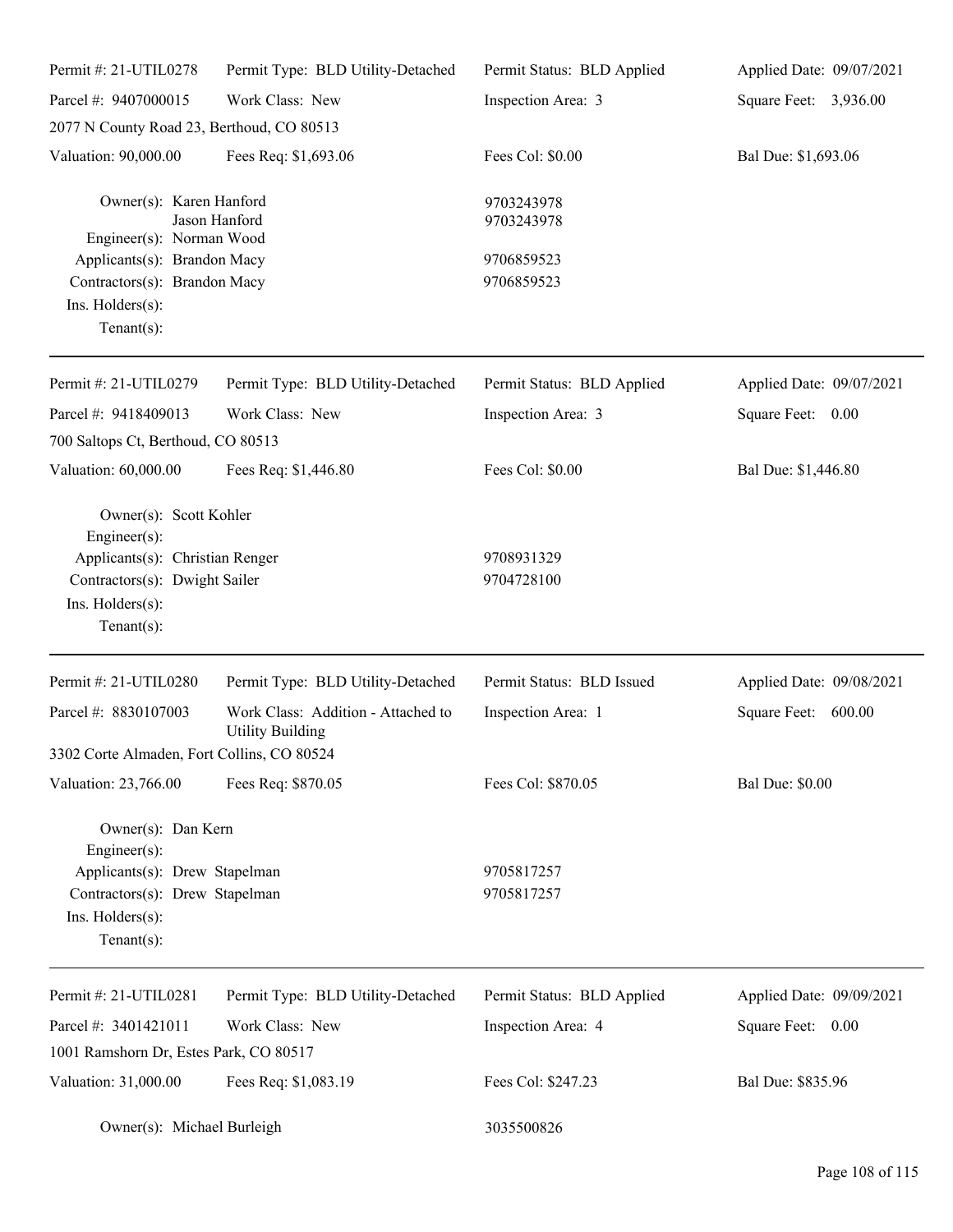Engineer(s): David Bangs 9703088221 Applicants(s): Michael Burleigh 3035500826 Contractors(s): Ins. Holders(s): Tenant(s):

| Permit #: 21-UTIL0282                    | Permit Type: BLD Utility-Detached           | Permit Status: BLD Issued  | Applied Date: 09/13/2021 |
|------------------------------------------|---------------------------------------------|----------------------------|--------------------------|
| Parcel #: 1430000017                     | Work Class: Temporary<br>Building/Structure | Inspection Area: 4         | Square Feet: 652.00      |
| 420 W County Road 47, Lyons, CO 80540    |                                             |                            |                          |
| Valuation: 24,070.20                     | Fees Req: \$749.61                          | Fees Col: \$749.61         | <b>Bal Due: \$0.00</b>   |
| Owner(s): James Hammonds<br>Engineer(s): |                                             | 3038236267                 |                          |
| Applicants(s): Marcin Gliszewski         | <b>Erich Purcell</b>                        | 9703050535                 |                          |
| $Contractors(s)$ :                       |                                             | 9704985733                 |                          |
| Ins. Holders(s):                         |                                             |                            |                          |
| Tenant $(s)$ :                           |                                             |                            |                          |
| Permit #: 21-UTIL0283                    | Permit Type: BLD Utility-Detached           | Permit Status: BLD Applied | Applied Date: 09/14/2021 |
| Parcel #: 0901200001                     | Work Class: New                             | Inspection Area: 5         | 0.00<br>Square Feet:     |
| 714 Ranch Springs Rd, Laporte, CO 80535  |                                             |                            |                          |
| Valuation: 56,000.00                     | Fees Req: \$1,271.74                        | Fees Col: \$0.00           | Bal Due: \$1,271.74      |
| Owner(s): Ken Wayman<br>Engineer $(s)$ : |                                             | 832-675-1209               |                          |
| Applicants(s): Ken Wayman                |                                             | 832-675-1209               |                          |
| Contractors(s): Jacob Renninger          |                                             | 970-305-7086               |                          |
| Ins. Holders(s):                         |                                             |                            |                          |
| $Tenant(s)$ :                            |                                             |                            |                          |
| Permit #: 21-UTIL0284                    | Permit Type: BLD Utility-Detached           | Permit Status: BLD Applied | Applied Date: 09/14/2021 |
| Parcel #: 9709109014                     | Work Class: New                             | Inspection Area: 2         | Square Feet: 572.00      |
| 416 Webb Ave, Fort Collins, CO 80521     |                                             |                            |                          |
| Valuation: 48,000.00                     | Fees Req: \$1,201.33                        | Fees Col: \$0.00           | Bal Due: \$1,201.33      |
| Owner(s): Jeff Aardrup<br>Engineer(s):   | Mary Aardrup                                | 7202732229<br>7202732229   |                          |
| Applicants(s): Raymond Hmielak           |                                             | 970-631-9031               |                          |
| Contractors(s): Raymond Hmielak          |                                             | 970-631-9031               |                          |
| Ins. Holders(s):                         |                                             |                            |                          |
| Tenant $(s)$ :                           |                                             |                            |                          |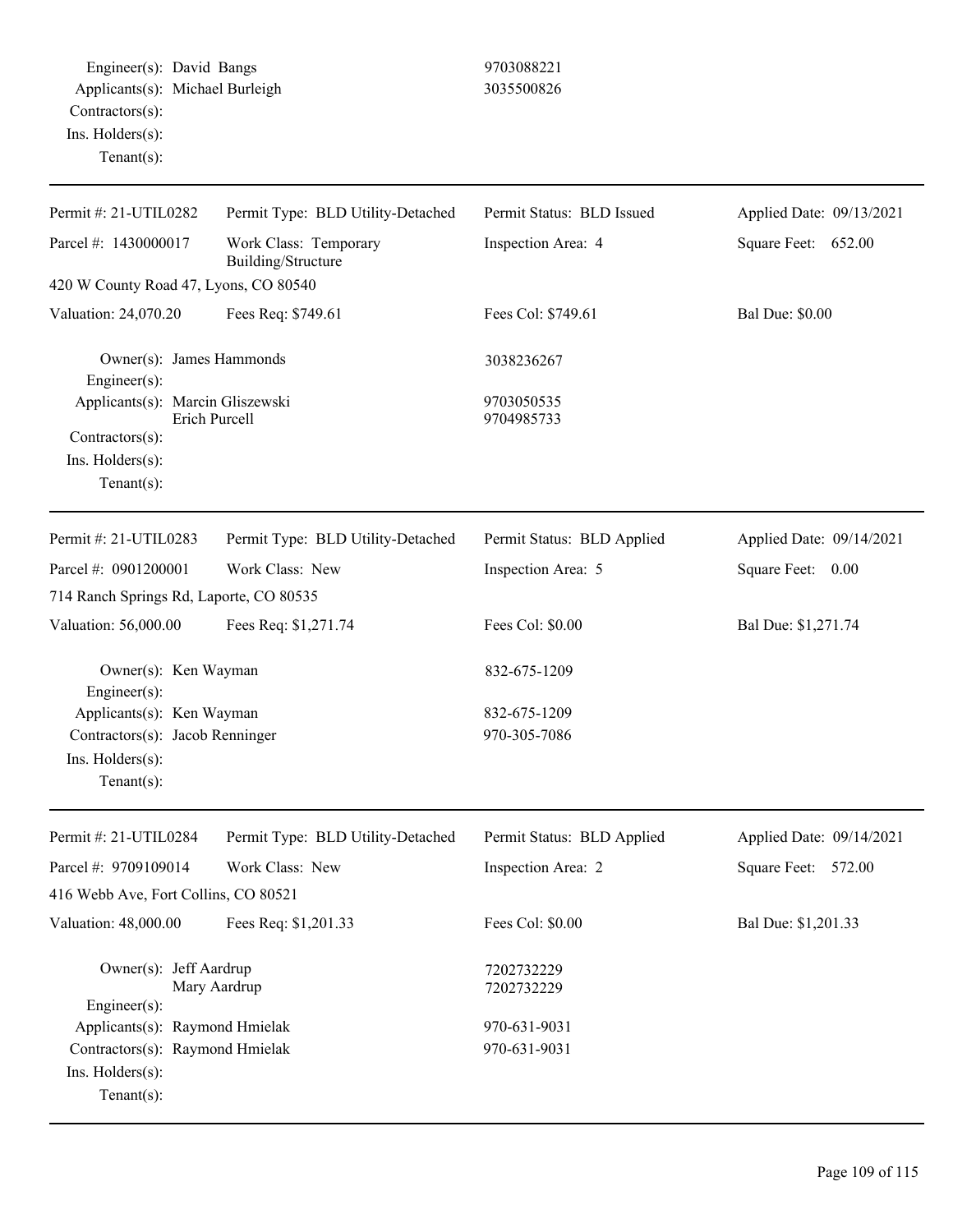| Permit #: 21-UTIL0285                                                                                                                | Permit Type: BLD Utility-Detached | Permit Status: BLD Issued                | Applied Date: 09/15/2021 |
|--------------------------------------------------------------------------------------------------------------------------------------|-----------------------------------|------------------------------------------|--------------------------|
| Parcel #: 2418000046                                                                                                                 | Work Class: New                   | Inspection Area: 4                       | Square Feet: 180.00      |
| 5229 Little Valley Dr, Estes Park, CO 80517                                                                                          |                                   |                                          |                          |
| Valuation: 3,171.60                                                                                                                  | Fees Req: \$294.56                | Fees Col: \$294.56                       | <b>Bal Due: \$0.00</b>   |
| Owner(s): Tim Resch<br>Engineer(s): Amy Plummer<br>Applicants(s): Tim Resch<br>Contractors(s):<br>Ins. Holders(s):<br>Tenant $(s)$ : |                                   | 9702157064<br>970-586-9388<br>9702157064 |                          |
| Permit #: 21-UTIL0286                                                                                                                | Permit Type: BLD Utility-Detached | Permit Status: BLD Applied               | Applied Date: 09/15/2021 |
| Parcel #: 9528400004                                                                                                                 | Work Class: New                   | Inspection Area: 3                       | Square Feet: 0.00        |
| 2217 S County Road 19, Loveland, CO 80537                                                                                            |                                   |                                          |                          |
| Valuation: 190,000.00                                                                                                                | Fees Req: \$3,129.91              | Fees Col: \$0.00                         | Bal Due: \$3,129.91      |
| Engineer(s): Gary Obudzinski                                                                                                         | Owner(s): Hodges Meredith S Trust | 970-663-0066                             |                          |
| Applicants(s): Chad Leppert                                                                                                          |                                   | 9704434688<br>7856269400                 |                          |
| Contractors(s): Taylor Vap<br>Ins. Holders(s):<br>Tenant $(s)$ :                                                                     |                                   |                                          |                          |
| Permit #: 21-UTIL0287                                                                                                                | Permit Type: BLD Utility-Detached | Permit Status: BLD Issued                | Applied Date: 09/15/2021 |
| Parcel #: 9704216035                                                                                                                 | Work Class: Alteration            | Inspection Area: 1                       | Square Feet: 447.84      |
| 2726 Wakonda Dr, Fort Collins, CO 80521                                                                                              |                                   |                                          |                          |
| Valuation: 25,000.00                                                                                                                 | Fees Req: \$867.77                | Fees Col: \$867.77                       | <b>Bal Due: \$0.00</b>   |
| Owner(s): Paul Mills<br>Engineer $(s)$ :                                                                                             |                                   | 9702185506                               |                          |
| Applicants(s): Grant Everitt<br>Contractors(s): Grant Everitt<br>Ins. Holders(s):<br>Tenant $(s)$ :                                  |                                   | 9703104988<br>9703104988                 |                          |
| Permit #: 21-UTIL0288                                                                                                                | Permit Type: BLD Utility-Detached | Permit Status: BLD Applied               | Applied Date: 09/16/2021 |
| Parcel #: 3526339004                                                                                                                 | Work Class: New                   | Inspection Area: 4                       | Square Feet: 1,024.00    |
| 700 Larkspur Rd, Estes Park, CO 80517                                                                                                |                                   |                                          |                          |
| Valuation: 40,000.00                                                                                                                 | Fees Req: \$1,016.98              | Fees Col: \$0.00                         | Bal Due: \$1,016.98      |
| Owner(s): Doug Campbell<br>Engineer $(s)$ :                                                                                          |                                   | 3035504284                               |                          |
| Applicants(s): Doug Campbell                                                                                                         |                                   | 3035504284                               |                          |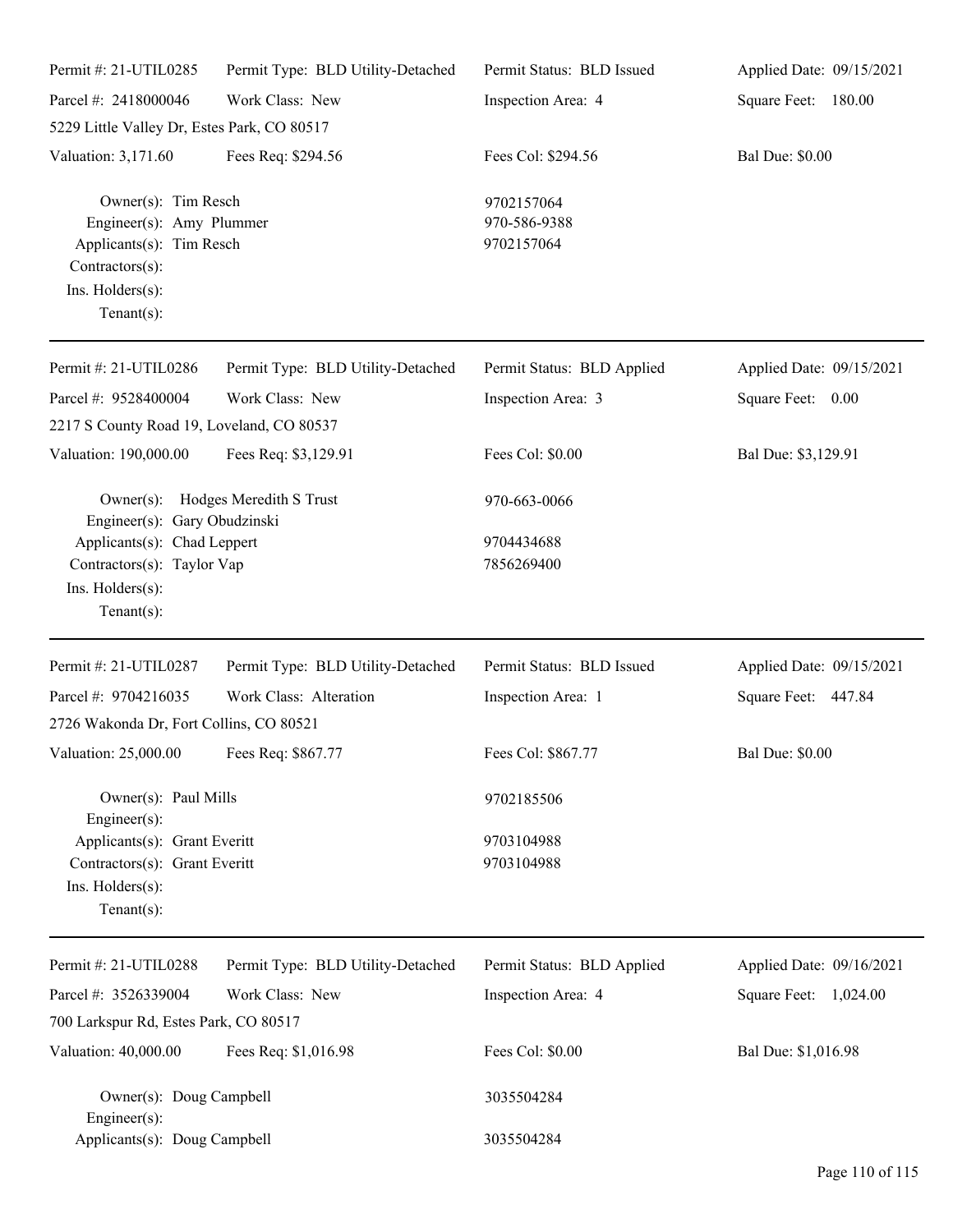Contractors(s): Ins. Holders(s): Tenant(s):

| Permit #: 21-UTIL0289                                                                                                                                                  | Permit Type: BLD Utility-Detached                    | Permit Status: BLD Applied                           | Applied Date: 09/16/2021                      |
|------------------------------------------------------------------------------------------------------------------------------------------------------------------------|------------------------------------------------------|------------------------------------------------------|-----------------------------------------------|
| Parcel #: 1723000042                                                                                                                                                   | Work Class: New                                      | Inspection Area: 2                                   | Square Feet: 1,350.00                         |
| 2137 Wildsong Rd, Bellvue, CO 80512                                                                                                                                    |                                                      |                                                      |                                               |
| Valuation: 93,000.00                                                                                                                                                   | Fees Req: \$1,875.40                                 | Fees Col: \$0.00                                     | Bal Due: \$1,875.40                           |
| Owner(s): David Francisco<br>Engineer(s): Brian Waddell<br>Applicants(s): Jessica Persick<br>Contractors(s): Dave Harland<br>Ins. $H$ olders $(s)$ :<br>Tenant $(s)$ : |                                                      | 800-833-9997<br>303-880-3950<br>208-777-7290         |                                               |
| Permit #: 21-UTIL0290                                                                                                                                                  | Permit Type: BLD Utility-Detached                    | Permit Status: BLD Applied                           | Applied Date: 09/16/2021                      |
| Parcel #: 8534405006                                                                                                                                                   | Work Class: New                                      | Inspection Area: 3                                   | Square Feet: 2,400.00                         |
| Valuation: 99,000.00                                                                                                                                                   | Fees Req: \$1,908.58                                 | Fees Col: \$0.00                                     | Bal Due: \$1,908.58                           |
| Owner(s): Michael Unrein<br>Engineer(s):                                                                                                                               |                                                      | 9703814204                                           |                                               |
| Applicants(s): Jessica Persick<br>Contractors(s): Dave Harland<br>Ins. Holders(s):<br>Tenant $(s)$ :                                                                   |                                                      | 303-880-3950<br>208-777-7290                         |                                               |
| Permit #: 21-UTIL0291                                                                                                                                                  | Permit Type: BLD Utility-Detached                    | Permit Status: BLD Applied                           | Applied Date: 09/21/2021                      |
| Parcel #: 1428315022<br>53 Navajo Ct, Lyons, CO 80540                                                                                                                  | Work Class: New                                      | Inspection Area: 4                                   | Square Feet: 480.00                           |
| Valuation: 12,671.00                                                                                                                                                   | Fees Req: \$452.74                                   | Fees Col: \$138.70                                   | Bal Due: \$314.04                             |
| Owner(s): Amanda Holland<br>Engineer(s): Patrick Quinney<br>Applicants(s): Brion Holland<br>Contractors(s):<br>Ins. Holders(s):<br>Tenant $(s)$ :                      | <b>Brion Holland</b>                                 | 3036534186<br>3036534186<br>3039213216<br>3036534186 |                                               |
| Permit #: 21-UTIL0292<br>Parcel #: 1428315022<br>53 Navajo Ct, Lyons, CO 80540                                                                                         | Permit Type: BLD Utility-Detached<br>Work Class: New | Permit Status: BLD Applied<br>Inspection Area: 4     | Applied Date: 09/21/2021<br>Square Feet: 0.00 |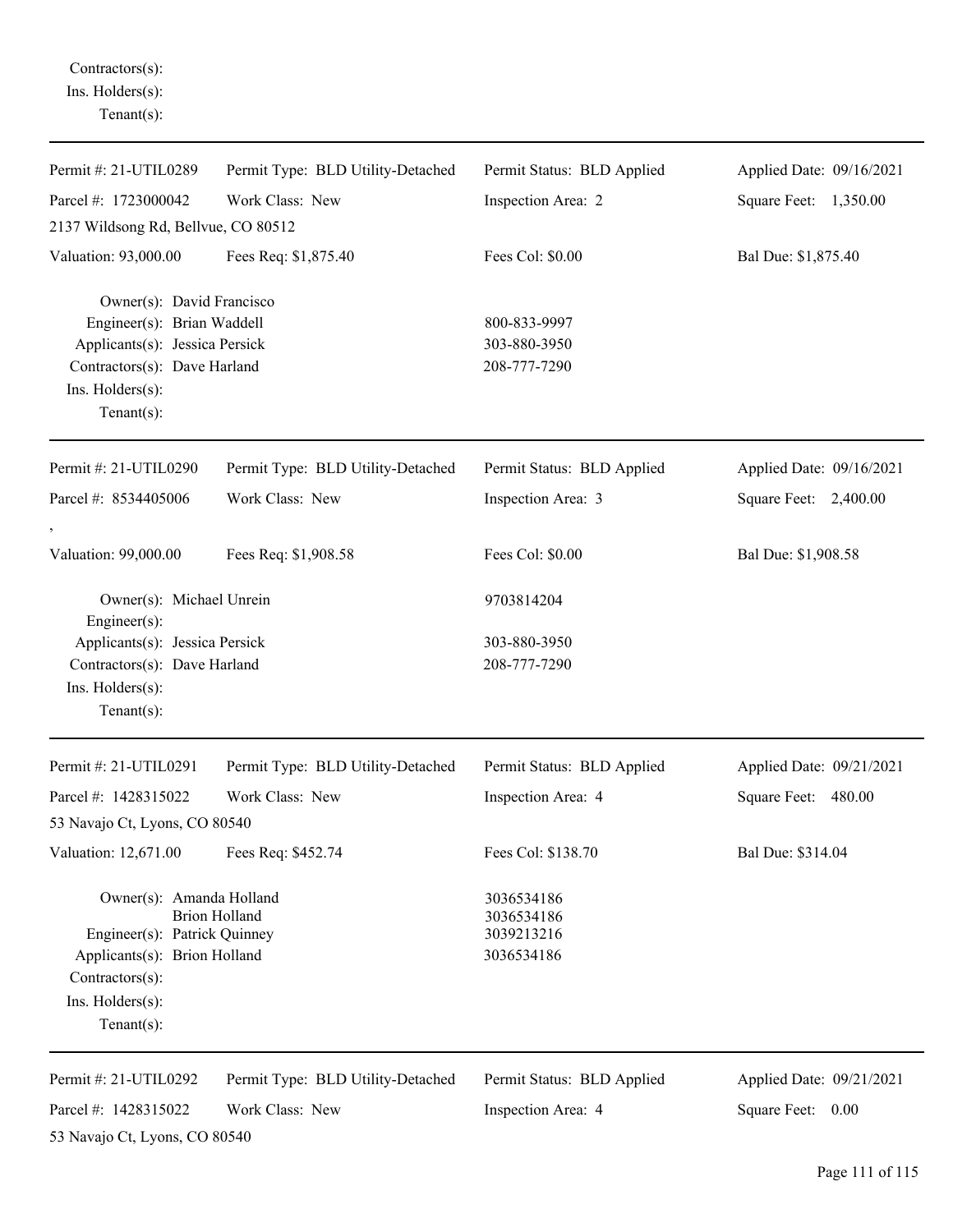Owner(s): Amanda Holland 3036534186 Brion Holland 3036534186<br>
Patrick Quinney 3039213216 Engineer(s): Patrick Quinney Applicants(s): Brion Holland 3036534186 Contractors(s): Ins. Holders(s): Tenant(s):

| Permit #: 21-UTIL0293                                                                          | Permit Type: BLD Utility-Detached               | Permit Status: BLD Applied | Applied Date: 09/21/2021 |
|------------------------------------------------------------------------------------------------|-------------------------------------------------|----------------------------|--------------------------|
| Parcel #: 0232000046                                                                           | Work Class: New                                 | Inspection Area: 6         | Square Feet: 2,400.00    |
| 260 Pristine Pines Ln, Livermore, CO 80536                                                     |                                                 |                            |                          |
| Valuation: 42,288.00                                                                           | Fees Req: \$1,053.25                            | Fees Col: \$0.00           | Bal Due: \$1,053.25      |
| Owner(s): Michael Sills<br>Engineer(s): Denise Weber                                           |                                                 | 9702178675<br>3038579280   |                          |
| Applicants(s): Michael Sills<br>Contractors(s):<br>Ins. Holders(s):<br>Tenant $(s)$ :          |                                                 | 9702178675                 |                          |
| Permit #: 21-UTIL0294                                                                          | Permit Type: BLD Utility-Detached               | Permit Status: BLD Applied | Applied Date: 09/21/2021 |
| Parcel #: 0131000009                                                                           | Work Class: New                                 | Inspection Area: 6         | Square Feet: 0.00        |
| 24817 N Highway 287, Livermore, CO 80538                                                       |                                                 |                            |                          |
| Valuation: 20,000.00                                                                           | Fees Req: \$696.88                              | Fees Col: \$0.00           | Bal Due: \$696.88        |
| Engineer(s): James Cramer                                                                      | Owner(s): Grizzley Bear Land and Cattle Company | 9706461673                 |                          |
| Applicants(s): Brian Bannister<br>Contractors(s):<br>Ins. Holders(s):<br>Tenant $(s)$ :        |                                                 | 9706461673                 |                          |
| Permit #: 21-UTIL0295                                                                          | Permit Type: BLD Utility-Detached               | Permit Status: BLD Void    | Applied Date: 09/23/2021 |
| Parcel #: 9829403003                                                                           | Work Class: New                                 | Inspection Area: 1         | Square Feet: 0.00        |
| 3416 W County Road 54g, Laporte, CO 80535                                                      |                                                 |                            |                          |
| Valuation: 26,000.00                                                                           | Fees Req:                                       | Fees Col:                  | Bal Due:                 |
| Owner(s): Dan Bode                                                                             |                                                 |                            |                          |
| Engineer(s): Patrick Quinney<br>Applicants(s): Dan Bode<br>Contractors(s):<br>Ins. Holders(s): |                                                 | 3039213216                 |                          |

Tenant(s):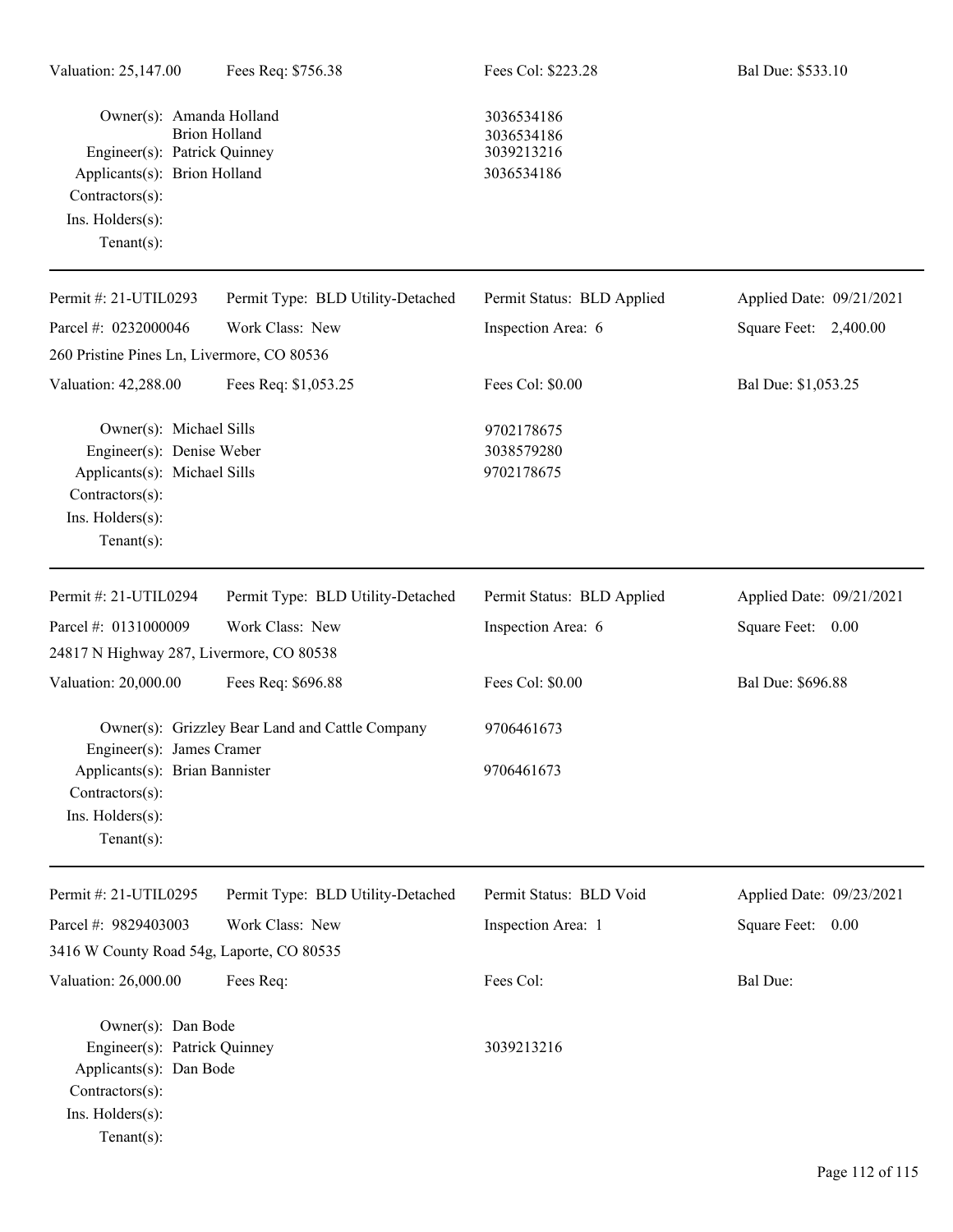| Permit #: 21-UTIL0296                                                                                                                                   | Permit Type: BLD Utility-Detached | Permit Status: BLD Applied                               | Applied Date: 09/23/2021 |
|---------------------------------------------------------------------------------------------------------------------------------------------------------|-----------------------------------|----------------------------------------------------------|--------------------------|
| Parcel #: 9023000035                                                                                                                                    | Work Class: New                   | Inspection Area: 1                                       | Square Feet: 1,560.00    |
| 1080 W County Road 78, Wellington, CO 80549                                                                                                             |                                   |                                                          |                          |
| Valuation: 30,000.00                                                                                                                                    | Fees Req: \$767.26                | Fees Col: \$0.00                                         | Bal Due: \$767.26        |
| Owner(s): Eugene Ross Lamb<br>Engineer(s): Brian Bruckbauer<br>Applicants(s): Eugene Ross Lamb<br>Contractors(s):<br>Ins. Holders(s):<br>Tenant $(s)$ : |                                   | 9702188234<br>970-226-5334<br>9702188234                 |                          |
| Permit #: 21-UTIL0297                                                                                                                                   | Permit Type: BLD Utility-Detached | Permit Status: BLD Issued                                | Applied Date: 09/24/2021 |
| Parcel #: 2135000027                                                                                                                                    | Work Class: New                   | Inspection Area: 6                                       | Square Feet: 576.00      |
| 209 Hardrock Rd, Livermore, CO 80536                                                                                                                    |                                   |                                                          |                          |
| Valuation: 16,532.00                                                                                                                                    | Fees Req: \$532.24                | Fees Col: \$532.24                                       | <b>Bal Due: \$0.00</b>   |
| Owner(s): Bruce Huey<br>Engineer(s): Karl Lemmenes<br>Applicants(s): Bruce Huey<br>Contractors(s): Jacob Renninger<br>Ins. Holders(s):<br>$Tenant(s)$ : |                                   | 9704820532<br>608-884-5970<br>9704820532<br>970-305-7086 |                          |
| Permit #: 21-UTIL0298                                                                                                                                   | Permit Type: BLD Utility-Detached | Permit Status: BLD Applied                               | Applied Date: 09/24/2021 |
| Parcel #: 3536324034                                                                                                                                    | Work Class: New                   | Inspection Area: 4                                       | Square Feet: 1,206.00    |
| 1467 Prospect Mountain Dr, Estes Park, CO 80517                                                                                                         |                                   |                                                          |                          |
| Valuation: 40,000.00                                                                                                                                    | Fees Req: \$1,136.98              | Fees Col: \$0.00                                         | Bal Due: \$1,136.98      |
| Owner(s): Dean Martinson<br>Engineer(s): Michael Todd<br>Applicants(s): Dean Martinson<br>Contractors(s):<br>Ins. Holders(s):<br>Tenant $(s)$ :         | Nancy Wilson                      | 9705862653<br>9705862653<br>9702147318<br>9705862653     |                          |
| Permit #: 21-UTIL0299                                                                                                                                   | Permit Type: BLD Utility-Detached | Permit Status: BLD Applied                               | Applied Date: 09/27/2021 |
| Parcel #: 0829314001                                                                                                                                    | Work Class: New                   | Inspection Area: 1                                       | Square Feet: 0.00        |
| 118 Lichen Ct, Bellvue, CO 80512                                                                                                                        |                                   |                                                          |                          |
| Valuation: 350,000.00                                                                                                                                   | Fees Req: \$5,177.78              | Fees Col: \$1,228.96                                     | Bal Due: \$3,948.82      |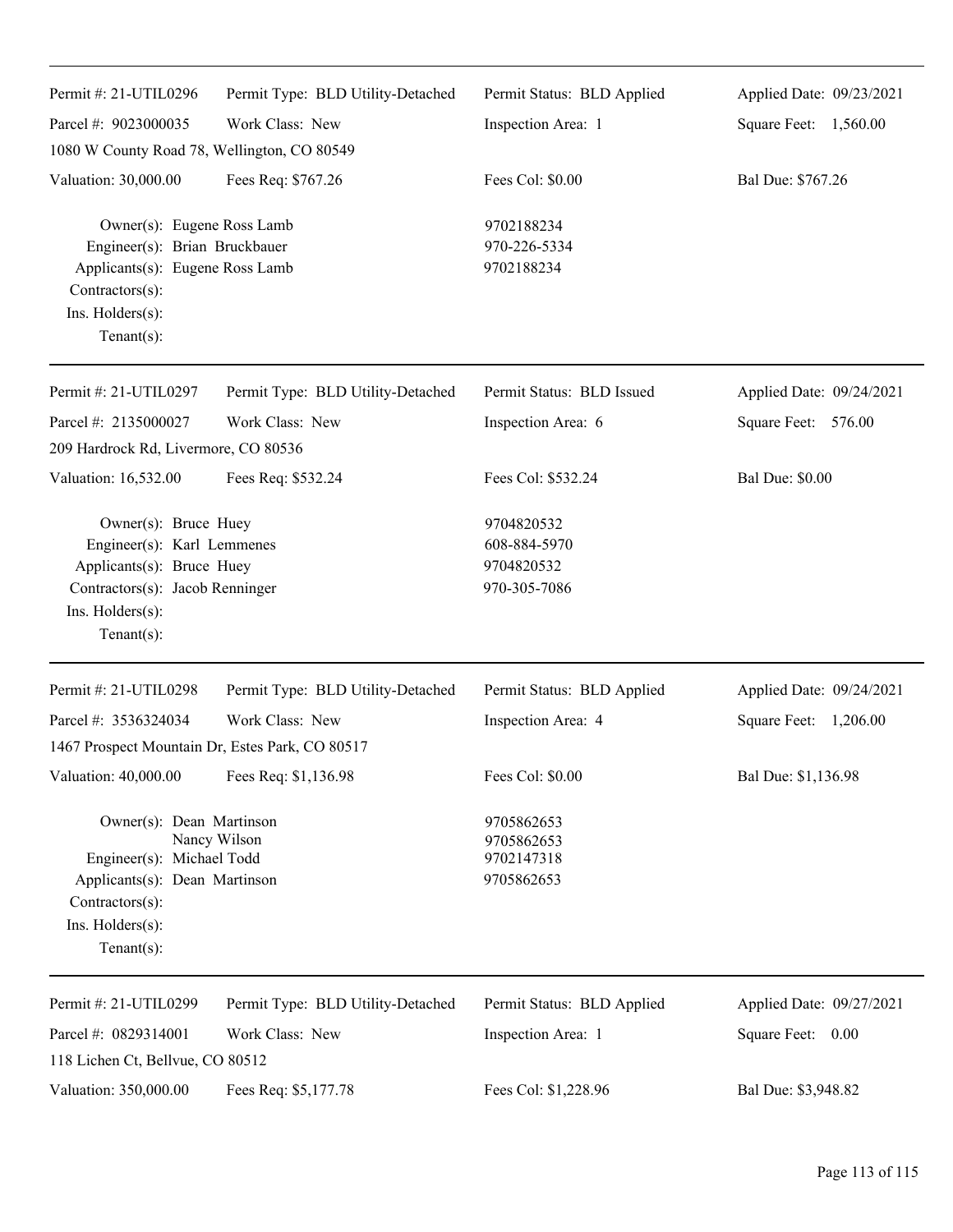Owner(s): Ryan Houdek 9702257966 Christine Houdek 9702183087 Engineer(s): Duane Boice 605-339-3647 Applicants(s): Christine Houdek 9702183087 Contractors(s): Ins. Holders(s): Tenant(s): Permit #: 21-UTIL0300 Parcel #: 9816105706 Permit Type: BLD Utility-Detached Work Class: New Permit Status: BLD Applied Inspection Area: 1 Applied Date: 09/28/2021 Square Feet: 0.00 2139 Scenic Estates Dr, Fort Collins, CO 80524 Valuation: 150,000.00 Fees Req: \$2,442.73 Fees Col: \$0.00 Bal Due: \$2,442.73 Owner(s): Jonathon Beckett Engineer(s): Applicants(s): Jacob Renninger 970-305-7086 Contractors(s): Jacob Renninger 970-305-7086 Ins. Holders(s): Tenant(s): Permit #: 21-UTIL0301 Parcel #: 9535300047 Permit Type: BLD Utility-Detached Work Class: New Permit Status: BLD Void Inspection Area: 3 Applied Date: 09/28/2021 Square Feet: 0.00 3905 Candle St, Loveland, CO 80537 Valuation: 13,000.00 Fees Req: Fees Col: Fees Col: Bal Due: Owner(s): Sam Amato 9702225944 Engineer(s): Applicants(s): Sam Amato 9702225944 Contractors(s): Ins. Holders(s): Tenant(s): Permit #: 21-UTIL0302 Parcel #: 0114400001 Permit Type: BLD Utility-Detached Work Class: New Permit Status: BLD Applied Inspection Area: 6 Applied Date: 09/29/2021 Square Feet: 0.00 5649 Hawk Canyon Rd, Wellington, CO 80549 Valuation: 75,000.00 Fees Req: \$1,769.19 Fees Col: \$0.00 Bal Due: \$1,769.19 Owner(s): John Graves 9702860624 Brenda Graves 9702860624 Engineer(s): Applicants(s): Nick Varra<br>
Varra Buildings Inc (1970-897-2484)<br>
970-897-2484 Varra Buildings Inc Contractors(s):

Ins. Holders(s):

Tenant(s):